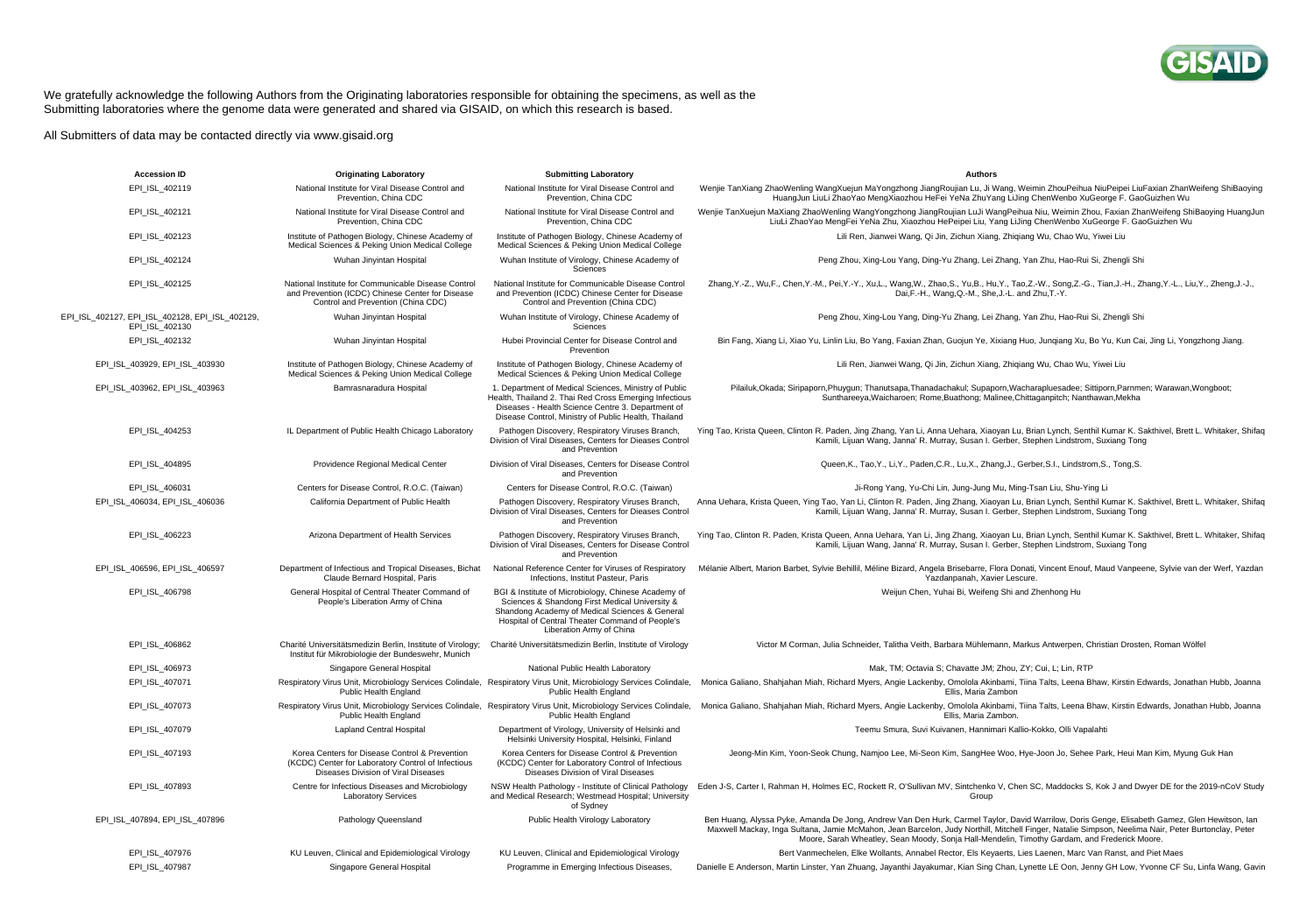| EPI_ISL_407988                                 | National Centre for Infectious Diseases                                                     | Duke-NUS Medical School<br>Programme in Emerging Infectious Diseases,<br>Duke-NUS Medical School                                                                                                   | JD Smith<br>Danielle E Anderson, Martin Linster, Yan Zhuang, Jayanthi Jayakumar, David CB Lye, Yee Sin Leo, Barnaby E Young, Yvonne CF Su, Linfa Wang, Gavin<br>JD Smith                                                                                                                                                                                                                           |
|------------------------------------------------|---------------------------------------------------------------------------------------------|----------------------------------------------------------------------------------------------------------------------------------------------------------------------------------------------------|----------------------------------------------------------------------------------------------------------------------------------------------------------------------------------------------------------------------------------------------------------------------------------------------------------------------------------------------------------------------------------------------------|
| EPI ISL 408008                                 | California Department of Health                                                             | Pathogen Discovery, Respiratory Viruses Branch,<br>Division of Viral Diseases, Centers for Disease Control                                                                                         | Krista Queen, Jing Zhang, Yan Li, Ying Tao, Anna Uehara, Clinton Paden, Xiaoyan Lu, Brian Lynch, Senthil Kumar K. Sakthivel, Brett L. Whitaker, Shifaq<br>Kamili, Lijuan Wang, Janna' R. Murray, Susan I. Gerber, Stephen Lindstrom, Suxiang Tong                                                                                                                                                  |
| EPI_ISL_408009                                 | California Department of Health                                                             | and Prevention<br>Pathogen Discovery, Respiratory Viruses Branch,<br>Division of Viral Diseases, Centers for Dieases Control                                                                       | Krista Queen, Jing Zhang, Yan Li, Ying Tao, Anna Uehara, Clinton Paden, Xiaoyan Lu, Brian Lynch, Senthil Kumar K. Sakthivel, Brett L. Whitaker, Shifaq<br>Kamili, Lijuan Wang, Janna' R. Murray, Susan I. Gerber, Stephen Lindstrom, Suxiang Tong                                                                                                                                                  |
| EPI_ISL_408010                                 | California Department of Health                                                             | and Prevention<br>Pathogen Discovery, Respiratory Viruses Branch,<br>Division of Viral Diseases, Centers for Dieases Control                                                                       | Ying Tao, Krista Queen, Jing Zhang, Yan Li, Anna Uehara, Clinton Paden, Xiaoyan Lu, Brian Lynch, Senthil Kumar K. Sakthivel, Brett L. Whitaker, Shifaq<br>Kamili, Lijuan Wang, Janna' R. Murray, Susan I. Gerber, Stephen Lindstrom, Suxiang Tong                                                                                                                                                  |
| EPI_ISL_408430                                 | Department of Infectious and Tropical Diseases, Bichat<br>Claude Bernard Hospital, Paris    | and Prevention<br>National Reference Center for Viruses of Respiratory<br>Infections, Institut Pasteur, Paris                                                                                      | Mélanie Albert, Marion Barbet, Sylvie Behillil, Méline Bizard, Angela Brisebarre, Flora Donati, Vincent Enouf, Maud Vanpeene, Sylvie van der Werf, Yazdan<br>Yazdanpanah, Xavier Lescure                                                                                                                                                                                                           |
| EPI_ISL_408431                                 | Sorbonne Université, Inserm et Assistance<br>Publique-Hôpitaux de Paris (Pitié Salpétrière) | National Reference Center for Viruses of Respiratory<br>Infections, Institut Pasteur, Paris                                                                                                        | Mélanie Albert, Marion Barbet, Sylvie Behillil, Méline Bizard, Angela Brisebarre, Flora Donati, Vincent Enouf, Maud Vanpeene, Sylvie van der Werf, Sonia<br>Burrel, Anne-Geneviève Marcelin, Vincent Calvez, David Boutolleau, Elise Klément, Valérie Pourcher, Eric Caumes.                                                                                                                       |
| EPI_ISL_408478                                 | Yongchuan District Center for Disease Control and<br>Prevention                             | Chongqing Municipal Center for Disease Control and<br>Prevention                                                                                                                                   | Ye Sheng, Tang Yun, Ling Hua, Yu zhen, Chen Shuang, Tan ZhangPing, Su Kun, Li Qing, Tang Wenge, Rong Rong                                                                                                                                                                                                                                                                                          |
| EPI ISL 408489                                 | Department of Laboratory Medicine, National Taiwan<br>University Hospital                   | Microbial Genomics Core Lab, National Taiwan<br>University Centers of Genomic and Precision Medicine                                                                                               | Shiou-Hwei Yeh, You-Yu Lin, Ya-Yun Lai, Chiao-Ling Li, Shan-Chwen Chang, Pei-Jer Chen, Sui-Yuan Chang                                                                                                                                                                                                                                                                                              |
| EPI_ISL_408665, EPI_ISL_408666, EPI_ISL_408667 | Dept. of Virology III, National Institute of Infectious<br><b>Diseases</b>                  | Pathogen Genomics Center, National Institute of<br><b>Infectious Diseases</b>                                                                                                                      | Tsuyoshi Sekizuka, Shutoku Matsuyama, Naganori Nao, Kazuya Shirato, Makoto Takeda, Makoto Kuroda                                                                                                                                                                                                                                                                                                   |
| EPI_ISL_408668                                 | National Influenza Center - National Institute of Hygiene<br>and Epidemiology (NIHE)        | and Epidemiology (NIHE)                                                                                                                                                                            | National Influenza Center - National Institute of Hygiene Ung Thi Hong Trang, Hoang Vu Mai Phuong, Nguyen Le Khanh Hang, Nguyen Vu Son, Le Thi Thanh, Vuong Duc Cuong, Nguyen Phuong Anh, Pham Thi<br>Hien, Tran Thu Huong, Le Thi Quynh Mai,                                                                                                                                                      |
| EPI_ISL_408669                                 | Dept. of Virology III, National Institute of Infectious<br><b>Diseases</b>                  | Pathogen Genomics Center, National Institute of<br><b>Infectious Diseases</b>                                                                                                                      | Tsuyoshi Sekizuka, Shutoku Matsuyama, Naganori Nao, Kazuya Shirato, Makoto Takeda, Makoto Kuroda                                                                                                                                                                                                                                                                                                   |
| EPI_ISL_408670                                 | Wisconsin Department of Health Services                                                     | Pathogen Discovery, Respiratory Viruses Branch,<br>Division of Viral Diseases, Centers for Dieases Control<br>and Prevention                                                                       | Jing Zhang, Anna Uehara, Krista Queen, Yan Li, Ying Tao, Clinton R. Paden, Xiaoyan Lu, Brian Lynch, Senthil Kumar K. Sakthivel, Brett L. Whitaker, Shifaq<br>Kamili, Lijuan Wang, Janna' R. Murray, Susan I. Gerber, Stephen Lindstrom, Suxiang Tong                                                                                                                                               |
| EPI_ISL_408976                                 | Centre for Infectious Diseases and Microbiology<br><b>Laboratory Services</b>               | NSW Health Pathology - Institute of Clinical Pathology<br>and Medical Research; Westmead Hospital; University<br>of Sydney                                                                         | Rockett R, Sadsad R, Eden J-S, Carter I, Rahman H, Holmes EC, O'Sullivan MV, Sintchenko V, Chen SC, Maddocks S, Kok J and Dwyer DE for the<br>2019-nCoV Study Group'                                                                                                                                                                                                                               |
| EPI_ISL_408977                                 | Serology, Virology and OTDS Laboratories (SAViD),<br>NSW Health Pathology Randwick          | NSW Health Pathology - Institute of Clinical Pathology<br>and Medical Research; Centre for Infectious Diseases<br>and Microbiology Laboratory Services; Westmead<br>Hospital; University of Sydney | Eden J-S, Carter I, Rahman H, Rawlinson W, Holmes EC, Rockett R, O'Sullivan MV, Sintchenko V, Chen SC, Maddocks S, Kok J and Dwyer DE for the<br>2019-nCoV Study Group'                                                                                                                                                                                                                            |
| EPI ISL 409067                                 | Massachusetts Department of Public Health                                                   | Pathogen Discovery, Respiratory Viruses Branch,<br>Division of Viral Diseases, Centers for Dieases Control<br>and Prevention                                                                       | Clinton R. Paden, Jing Zhang, Krista Queen, Yan Li, Ying Tao, Anna Uehara, Xiaoyan Lu, Brian Lynch, Senthil Kumar K. Sakthivel, Brett L. Whitaker, Shifaq<br>Kamili, Lijuan Wang, Janna' R. Murray, Susan I. Gerber, Stephen Lindstrom, Suxiang Tong                                                                                                                                               |
| EPI_ISL_410044                                 | California Department of Public Health                                                      | Pathogen Discovery, Respiratory Viruses Branch,<br>Division of Viral Diseases, Centers for Dieases Control<br>and Prevention                                                                       | Jing Zhang, Krista Queen, Yan Li, Ying Tao, Anna Uehara, Clinton R. Paden, Xiaoyan Lu, Brian Lynch, Senthil Kumar K. Sakthivel, Brett L. Whitaker, Shifaq<br>Kamili, Lijuan Wang, Janna' R. Murray, Susan I. Gerber, Stephen Lindstrom, Suxiang Tong                                                                                                                                               |
| EPI_ISL_410045                                 | IL Department of Public Health Chicago Laboratory                                           | Pathogen Discovery, Respiratory Viruses Branch,<br>Division of Viral Diseases, Centers for Dieases Control<br>and Prevention                                                                       | Yan Li, Jing Zhang, Krista Queen, Ying Tao, Anna Uehara, Clinton R. Paden, Xiaoyan Lu, Brian Lynch, Senthil Kumar K. Sakthivel, Brett L. Whitaker, Shifaq<br>Kamili, Lijuan Wang, Janna' R. Murray, Susan I. Gerber, Stephen Lindstrom, Suxiang Tong                                                                                                                                               |
| EPI_ISL_410218                                 | Department of Laboratory Medicine, National Taiwan<br><b>University Hospital</b>            | Microbial Genomics Core Lab, National Taiwan<br>University Centers of Genomic and Precision Medicine                                                                                               | Shiou-Hwei Yeh, You-Yu Lin, Ya-Yun Lai, Chiao-Ling Li, Shan-Chwen Chang, Pei-Jer Chen, Sui-Yuan Chang                                                                                                                                                                                                                                                                                              |
| EPI_ISL_410486                                 | CNR Virus des Infections Respiratoires - France SUD                                         | CNR Virus des Infections Respiratoires - France SUD                                                                                                                                                | Bal, Antonin; Destras, Gregory; Gaymard, Alexandre; Bouscambert-Duchamp, Maude; Cheynet, Valérie; Brengel-Pesce, Karen; Morfin-Sherpa, Florence;<br>Valette, Martine; Josset, Laurence; Lina, Bruno.                                                                                                                                                                                               |
| EPI_ISL_410531, EPI_ISL_410532                 | Dept. of Pathology, National Institute of Infectious<br><b>Diseases</b>                     | Pathogen Genomics Center, National Institute of<br><b>Infectious Diseases</b>                                                                                                                      | Tsuyoshi Sekizuka, Harutaka Katano, Shutoku Matsuyama, Naganori Nao, Kazuya Shirato, Motoi Suzuki, Hideki Hasegawa, Takaji Wakita, Makoto Takeda,<br>Tadaki Suzuki, Makoto Kuroda                                                                                                                                                                                                                  |
| EPI_ISL_410535                                 | National Centre for Infectious Diseases                                                     | Programme in Emerging Infectious Diseases,<br>Duke-NUS Medical School                                                                                                                              | Danielle E Anderson, Martin Linster, Yan Zhuang, Jayanthi Jayakumar, David CB Lye, Yee Sin Leo, Barnaby E Young, Yvonne CF Su, Gavin JD Smith                                                                                                                                                                                                                                                      |
| EPI ISL 410536, EPI ISL 410537                 | Singapore General Hospital, Molecular Laboratory,<br>Division of Pathology                  | Programme in Emerging Infectious Diseases,<br>Duke-NUS Medical School                                                                                                                              | Danielle E Anderson, Martin Linster, Yan Zhuang, Jayanthi Jayakumar, Kian Sing Chan, Lynette LE Oon, Shirin Kalimuddin, Jenny GH Low, Yvonne CF Su,<br>Gavin JD Smith                                                                                                                                                                                                                              |
| EPI_ISL_410546                                 | INMI Lazzaro Spallanzani IRCCS                                                              | Laboratory of Virology, INMI Lazzaro Spallanzani<br><b>IRCCS</b>                                                                                                                                   | Maria R. Capobianchi, Cesare E. M. Gruber, Martina Rueca, Fabrizio Carletti, Barbara Bartolini, Francesco Messina, Emanuela Giombini, Francesca<br>Colavita, Concetta Castilletti, Eleonora Lalle, Emanuele Nicastri, Giuseppe Ippolito.                                                                                                                                                           |
| EPI_ISL_410713, EPI_ISL_410715                 | National Public Health Laboratory, National Centre for<br><b>Infectious Diseases</b>        | National Public Health Laboratory, National Centre for<br><b>Infectious Diseases</b>                                                                                                               | Octavia S, Mak TM, Cui L, Lin RTP                                                                                                                                                                                                                                                                                                                                                                  |
| EPI_ISL_410716                                 | National Public Health Laboratory, National Centre for<br>Infectious Diseases               | National Centre for Infectious Diseases, National<br>Centre for Infectious Diseases                                                                                                                | Octavia S. Mak TM, Cui L. Lin RTP                                                                                                                                                                                                                                                                                                                                                                  |
| EPI_ISL_410717, EPI_ISL_410718                 | Pathology Queensland                                                                        | Public Health Virology Laboratory                                                                                                                                                                  | Ben Huang, Alyssa Pyke, Amanda De Jong, Andrew Van Den Hurk, Carmel Taylor, David Warrilow, Doris Genge, Elisabeth Gamez, Glen Hewitson, Ian<br>Maxwell Mackay, Inga Sultana, Jamie McMahon, Jean Barcelon, Judy Northill, Mitchell Finger, Natalie Simpson, Neelima Nair, Peter Burtonclay, Peter<br>Moore, Sarah Wheatley, Sean Moody, Sonja Hall-Mendelin, Timothy Gardam, and Frederick Moore. |
| EPI_ISL_410719                                 | National Public Health Laboratory                                                           | National Public Health Laboratory                                                                                                                                                                  | Octavia S, Mak TM, Cui L, Lin RTP                                                                                                                                                                                                                                                                                                                                                                  |
| EPI_ISL_411219                                 | Department of Infectious and Tropical Diseases, Bichat<br>Claude Bernard Hospital, Paris    | Laboratoire Virpath, CIRI U111, UCBL1, INSERM,<br>CNRS, ENS Lyon                                                                                                                                   | Olivier Terrier, Aurélien Traversier, Julien Fouret, Yazdan Yazdanpanah, Xavier Lescure, Alexandre Gaymard, Bruno Lina, Manuel Rosa-Calatrava                                                                                                                                                                                                                                                      |
| EPI_ISL_411915                                 | Laboratory Medicine                                                                         | Department of Laboratory Medicine, Lin-Kou Chang<br>Gung Memorial Hospital, Taoyuan, Taiwan.                                                                                                       | Kuo-Chien Tsao, Yu-Nong Gong, Shu-Li Yang, Yi-Chun Li, Chung-Guei Huang, Yhu-Chering Huang, Shin-Ru Shih                                                                                                                                                                                                                                                                                           |
| EPI_ISL_411926, EPI_ISL_411927                 | Taiwan Centers for Disease Control                                                          | Taiwan Centers for Disease Control                                                                                                                                                                 | Ji-Rong Yang, Yu-Chi-Lin, Jung-Jung Mu, Ming-Tsan-Liu                                                                                                                                                                                                                                                                                                                                              |
| EPI_ISL_411951                                 | Unit for Laboratory Development and Technology<br>Transfer, Public Health Agency of Sweden  | Unit for Laboratory Development and Technology<br>Transfer, Public Health Agency of Sweden                                                                                                         | Bengner, M., Palmerus, M., Lindsjo, O., Lind Karlberg, M., Monteil, V., Appelberg, S., Brave, A., Muradrasoli, S. and Tegmark-Wisell, K.                                                                                                                                                                                                                                                           |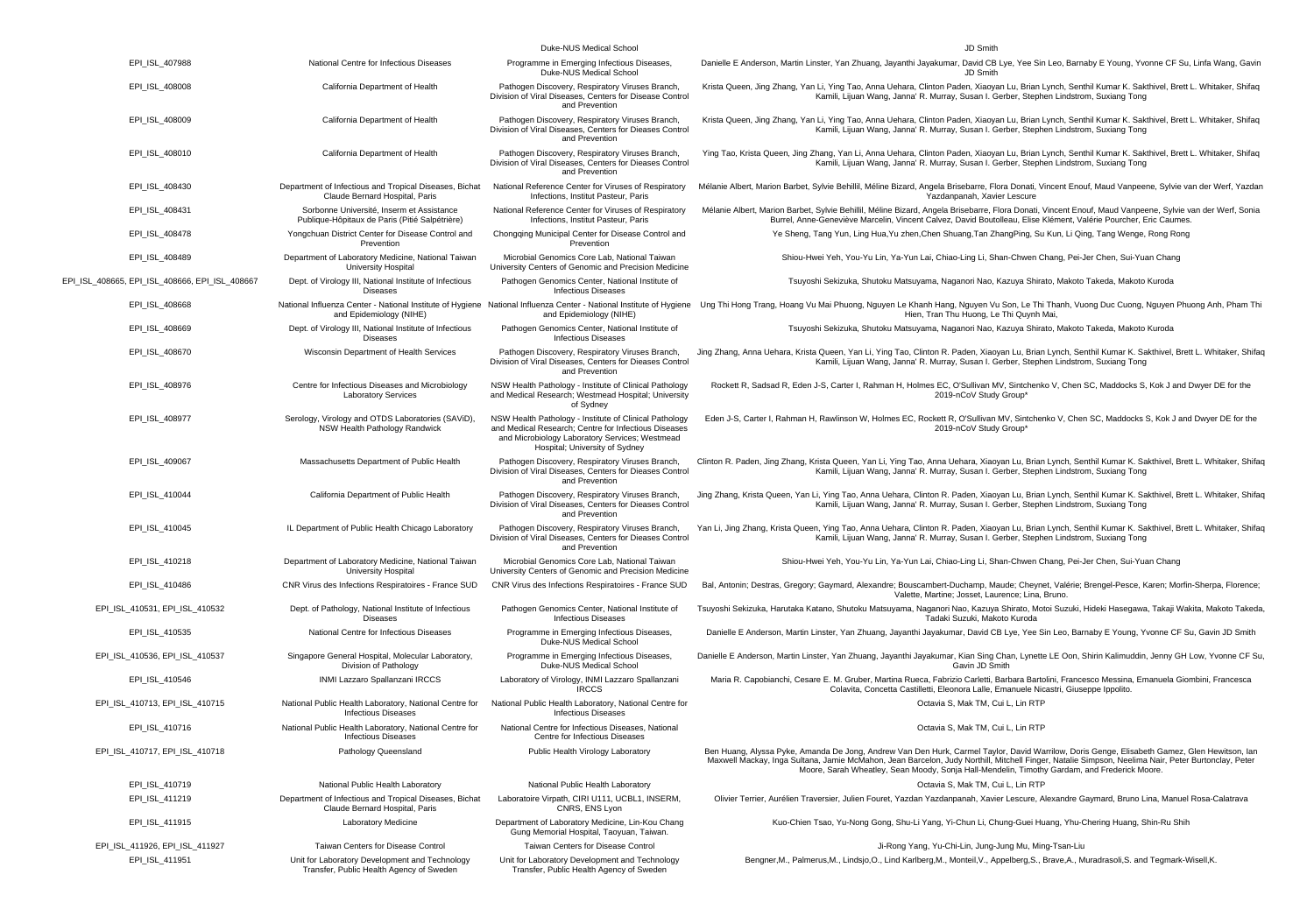| EPI_ISL_411954                                                                    | California Department of Public Health                                                                                                    | Pathogen Discovery, Respiratory Viruses Branch,<br>Division of Viral Diseases, Centers for Dieases Control<br>and Prevention              | Krista Queen, Anna Uehara, Jing Zhang, Yan Li, Ying Tao, Clinton R. Paden, Haibin Wang, Shifaq Kamili, Xiaoyan Lu, Brian Lynch, Senthil Kumar K.<br>Sakthivel, Brett L. Whitaker, Lijuan Wang, Janna' R. Murray, Susan I. Gerber, Stephen Lindstrom, Suxiang Tong                                                                                                                |
|-----------------------------------------------------------------------------------|-------------------------------------------------------------------------------------------------------------------------------------------|-------------------------------------------------------------------------------------------------------------------------------------------|----------------------------------------------------------------------------------------------------------------------------------------------------------------------------------------------------------------------------------------------------------------------------------------------------------------------------------------------------------------------------------|
| EPI_ISL_411956                                                                    | Texas Department of State Health Services                                                                                                 | Pathogen Discovery, Respiratory Viruses Branch,<br>Division of Viral Diseases, Centers for Dieases Control<br>and Prevention              | Krista Queen, Anna Uehara, Jing Zhang, Yan Li, Ying Tao, Clinton R. Paden, Haibin Wang, Shifaq Kamili, Xiaoyan Lu, Brian Lynch, Senthil Kumar K.<br>Sakthivel, Brett L. Whitaker, Lijuan Wang, Janna' R. Murray, Susan I. Gerber, Stephen Lindstrom, Suxiang Tong                                                                                                                |
| EPI_ISL_412028                                                                    | Hong Kong Department of Health                                                                                                            | School of Public Health, The University of Hon g Kong                                                                                     | Dominic N.C. Tsang, Daniel K.W. Chu, Leo L.M. Poon, Malik Peiris                                                                                                                                                                                                                                                                                                                 |
| EPI_ISL_412029                                                                    | Hong Kong Department of Health                                                                                                            | The University of Hong Kong                                                                                                               | Dominic N.C. Tsang, Daniel K.W. Chu, Leo L.M. Poon, Malik Peiris                                                                                                                                                                                                                                                                                                                 |
| EPI ISL 412030                                                                    | Hong Kong Department of Health                                                                                                            | School of Public Health, The University of Hon g Kong                                                                                     | Dominic N.C. Tsang, Daniel K.W. Chu, Leo L.M. Poon, Malik Peiris                                                                                                                                                                                                                                                                                                                 |
| EPI_ISL_412869, EPI_ISL_412870, EPI_ISL_412871,<br>EPI_ISL_412872, EPI_ISL_412873 | Division of Viral Diseases, Center for Laboratory Control<br>of Infectious Diseases, Korea Centers for Diseases<br>Control and Prevention | Division of Viral Diseases, Center for Laboratory<br>Control of Infectious Diseases, Korea Centers for<br>Diseases Control and Prevention | Jeong-Min Kim, Yoon-Seok Chung, Namjoo Lee, Mi-Seon Kim, Sang Hee Woo, Hye-Jun Jo, Sehee Park, Heui Man Kim, Myung Guk Han                                                                                                                                                                                                                                                       |
| EPI_ISL_412898, EPI_ISL_412899                                                    | Wuhan Jinyintan Hospital                                                                                                                  | Hubei Provincial Center for Disease Control and<br>Prevention                                                                             | Bin Fang, Xiang Li, Xiao Yu, Linlin Liu, Bo Yang, Faxian Zhan, Guojun Ye, Xixiang Huo, Junqiang Xu, Bo Yu, Kun Cai, Jing Li, Yongzhong Jiang.                                                                                                                                                                                                                                    |
| EPI ISL 412912                                                                    | State Health Office Baden-Württemberg                                                                                                     | Charite Universitatsmedizin Berlin, Institute of Virology                                                                                 | Victor M Corman, Julia Schneider, Barbara Muhlemann, Talitha Veith, Jörn Beheim-Schwarzbach, Terry Jones, Rainer Oehme, Silke Fischer, Christian<br>Drosten                                                                                                                                                                                                                      |
| EPI_ISL_412964                                                                    | Hospital Israelita Albert Einstein                                                                                                        | <b>Strategic Laboratory</b>                                                                                                               | Instituto Adolfo Lutz Interdisciplinary Procedures Center Jaqueline Goes de Jesus, Claudio Tavares Sacchi, Daniela Bernardes Borges da Silva, Ingra Morales Claro, Flávia Cristina da Silva Sales, Claudia Regina<br>Gonçalves, Joshua Quick, Maria do Carmo, Sampaio Tavares Timenetsky, Nicholas James Loman, Andrew Rambaut, Ester Cerdeira Sabino, Nuno<br>Rodrigues Faria   |
| EPI_ISL_412969                                                                    | Takayuki Hishiki Kanagawa Prefectural Institute of<br><b>Public Health</b>                                                                | Takayuki Hishiki Kanagawa Prefectural Institute of<br>Public Health                                                                       | Hishiki,T., Suzuki,R., Sakuragi,J., Usui,K., Tanaka,Y., Kawai,J., Kogo,Y., Matsuki,Y., An,T., Hayashizaki,Y. and Takasaki,T.                                                                                                                                                                                                                                                     |
| EPI_ISL_412970                                                                    | Washington State Department of Health                                                                                                     | Seattle Flu Study                                                                                                                         | Helen Chu, Michael Boeckh, Janet Englund, Michael Famulare, Barry Lutz, Deborah Nickerson, Mark Rieder, Lea Starita, Matthew Thompson, Jay<br>Shendure, and Trevor Bedford                                                                                                                                                                                                       |
| EPI_ISL_412972                                                                    | Instituto Nacional de Enfermedades Respiratorias                                                                                          | Instituto de Diagnostico y Referencia Epidemiologicos<br>(INDRE)                                                                          | Ramirez-Gonzalez Ernesto, Garces-Ayala Fabiola, Araiza-Rodriguez Adnan, Mendieta-Condado Edgar, Rodriguez-Maldonado Abril, Wong-Arambula<br>Claudia, Vazquez-Perez Joel, Martinez Arturo, Boukadida Celia, Munoz-Medina Esteban, Sanchez Alejandro, Isa Pavel, Taboada Blanca, Lopez Susana,<br>Arias Carlos, Barrera-Badillo Gisela, Hernandez-Rivas Lucia, Lopez-Martinez Irma |
| EPI_ISL_412973                                                                    | Department of Infectious Diseases, Istituto Superiore di<br>Sanità, Roma, Italy                                                           | Virology Laboratory, Scientific Department, Army<br><b>Medical Center</b>                                                                 | Paola Stefanelli, Stefano Fiore, Antonella Marchi, Eleonora Benedetti, Concetta Fabiani, Giovanni Faggioni, Antonella Fortunato, Riccardo De Santis, Silvia<br>Fillo, Anna Anselmo, Andrea Ciammaruconi, Stefano Palomba, Florigio Lista                                                                                                                                         |
| EPI_ISL_412974                                                                    | Department of Infectious Diseases, Istituto Superiore di<br>Sanità, Rome, Italy                                                           | Virology Laboratory, Scientific Department, Army<br>Medical Center                                                                        | Paola Stefanelli, Stefano Fiore, Antonella Marchi, Eleonora Benedetti, Concetta Fabiani, Giovanni Faggioni, Antonella Fortunato, Silvia Fillo, Riccardo De<br>Santis, Andrea Ciammaruconi, Giancarlo Petralito, Filippo Molinari, Florigio Lista                                                                                                                                 |
| EPI_ISL_412975                                                                    | Centre for Infectious Diseases and Microbiology<br><b>Laboratory Services</b>                                                             | NSW Health Pathology - Institute of Clinical Pathology<br>and Medical Research; Westmead Hospital; University<br>of Sydney                | Eden J-S, Carter I, Rahman H, Holmes EC, Rockett R, O'Sullivan MV, Sintchenko V, Chen SC, Maddocks S, Kok J and Dwyer DE for the 2019-nCoV Study<br>Group                                                                                                                                                                                                                        |
| EPI ISL 412979, EPI ISL 412980                                                    | Union Hospital of Tongji Medical College, Huazhong<br>University of Science and Technology                                                | Hubei Provincial Center for Disease Control and<br>Prevention                                                                             | Bin Fang, Xiang Li, Xiao Yu, Linlin Liu, Bo Yang, Faxian Zhan, Guojun Ye, Xixiang Huo, Junqiang Xu, Bo Yu, Kun Cai, Jing Li, Yongzhong Jiang.                                                                                                                                                                                                                                    |
| EPI_ISL_412981                                                                    | CR&WISCO GENERAL HOSPITAL                                                                                                                 | Hubei Provincial Center for Disease Control and<br>Prevention                                                                             | Bin Fang, Xiang Li, Xiao Yu, Linlin Liu, Bo Yang, Faxian Zhan, Guojun Ye, Xixiang Huo, Junqiang Xu, Bo Yu, Kun Cai, Jing Li, Yongzhong Jiang.                                                                                                                                                                                                                                    |
| EPI_ISL_413014                                                                    | Public Health Ontario Laboratory                                                                                                          | Ontario Agency for Health Protection and Promotion<br>(OAHPP)                                                                             | Alireza Eshaghi, Samir N Patel, Jonathan B Gubbay, Vanessa G Allen, Christine Frantz, Aimin Li, Sandeep Nagra                                                                                                                                                                                                                                                                    |
| EPI_ISL_413015                                                                    | Public Health Ontario Laboratory                                                                                                          | National Microbiology Laboratory                                                                                                          | Shari Tyson, Anna Majer, Erika Landry, Morag Graham, Grace Seo, Philip Mabon, Natalie Knox, Adrian Zetner, Samira Mubareka, Rob Kozak, Jocelyne<br>Lew, Darryl Falzarano, Gerdts Volker, Jonathan Gubbay, Stephanie Booth, Guillaume Poliquin, Tom Graefenhan, Matthew Gilmour, Nathalie Bastien, Yan<br>Li, Timothy Booth                                                       |
| EPI ISL 413016                                                                    | Hospital Israelita Albert Einstein                                                                                                        | Instituto Adolfo Lutz, Interdisciplinary Procedures<br>Center, Strategic Laboratory                                                       | Jaqueline Goes de Jesus, Claudio Tavares Sacchi, Fabiana Cristina Pereira dos Santos, Ingra Morales Claro, Flávia Cristina da Silva Sales, Claudia Regina<br>Gonçalves, Joshua Quick, Maria do Carmo Sampaio Tavares Timenetsky, Nicholas James Loman, Andrew Rambaut, Ester Cerdeira Sabino, Nuno<br>Rodrigues Faria                                                            |
| EPI_ISL_413018                                                                    | Department of Microbiology, Institute for Viral Diseases,<br>College of Medicine, Korea University                                        | Department of Microbiology, Institute for Viral Diseases,<br>College of Medicine, Korea University                                        | Changmin Kang, Joon-Yong Bae, Jungmin Lee, Heedo Park, Juyoung Cho, Jeonghun Kim, Gee eun Lee, Cui Chunguang, Kyeong-ryeol Shin, Dong Min<br>Kim, Jin II Kim, Man-Seong Park                                                                                                                                                                                                     |
| EPI_ISL_413019, EPI_ISL_413020                                                    | Department of Internal Medicine, Triemli Hospital                                                                                         | Institute of Medical Virology, University of Zurich                                                                                       | Stefan Schmutz, Maryam Zaheri, Verena Kufner, Patrick Redli, Fiona Steiner, Jon Huder, Riccarda Capaul, Andrea Zbinden, Jürg Böni, Michael Huber,<br>Gerhard Eich, Alexandra Trkola                                                                                                                                                                                              |
| EPI_ISL_413021                                                                    | Klinik Hirslanden Zurich                                                                                                                  | Institute of Medical Virology, University of Zurich                                                                                       | Stefan Schmutz, Maryam Zaheri, Verena Kufner, Gabriela Ziltener, Patrick Redli, Fiona Steiner, Jon Huder, Riccarda Capaul, Andrea Zbinden, Jürg Böni,<br>Michael Huber, Christian Ruef, Alexandra Trkola                                                                                                                                                                         |
| EPI_ISL_413022, EPI_ISL_413023, EPI_ISL_413024                                    | Division of Infectious Diseases, University Hospital<br>Zurich                                                                            | Institute of Medical Virology, University of Zurich                                                                                       | Stefan Schmutz, Maryam Zaheri, Verena Kufner, Gabriela Ziltener, Patrick Redli, Fiona Steiner, Jon Huder, Riccarda Capaul, Andrea Zbinden, Jürg Böni,<br>Michael Huber, Roberto Speck, Alexandra Trkola                                                                                                                                                                          |
| EPI_ISL_413025                                                                    | Harborview Medical Center                                                                                                                 | UW Virology Lab                                                                                                                           | Pavitra Roychoudhury, Arun Nalla, Hong Xie, Keith Jerome, Alexander Greninger                                                                                                                                                                                                                                                                                                    |
| EPI_ISL_413213, EPI_ISL_413214                                                    | Centre for Infectious Diseases and Microbiology<br><b>Laboratory Services</b>                                                             | and Medical Research; Westmead Hospital; University<br>of Sydney                                                                          | NSW Health Pathology - Institute of Clinical Pathology Eden J-S, Carter I, Rahman H, Holmes EC, Rockett R, O'Sullivan MV, Sintchenko V, Chen SC, Maddocks S, Kok J and Dwyer DE for the 2019-nCoV Study<br>Group*                                                                                                                                                                |
| EPI_ISL_413455                                                                    | Washington State Public Health Lab                                                                                                        | University of Washington Virology Lab                                                                                                     | Pavitra Roychoudhury, Arun Nalla, Hong Xie, Keith Jerome, Alexander Greninger                                                                                                                                                                                                                                                                                                    |
| EPI_ISL_413459                                                                    | Department of Pathology, Toshima Hospital                                                                                                 | Pathogen Genomics Center, National Institute of<br><b>Infectious Diseases</b>                                                             | Tsuyoshi Sekizuka, Kentaro Itokawa, Takuya Adachi, Masahiro Sano, Jun Yamazaki, Ippei Miyamoto, Haruka Nishioka, Ja-Mun Chong, Noriko Nakajima<br>Yuko Sato, Minoru Tobiume, Harutaka Katano, Tadaki Suzuki, Makoto Kuroda                                                                                                                                                       |
| EPI_ISL_413488                                                                    | Center of Medical Microbiology, Virology, and Hospital<br>Hygiene, University of Duesseldorf                                              | Hygiene, University of Duesseldorf                                                                                                        | Center of Medical Microbiology, Virology, and Hospital Ortwin Adams, Marcel Andree, Alexander Dilthey, Torsten Feldt, Sandra Hauka, Torsten Houwaart, Björn-Erik Jensen, Detlef Kindgen-Milles, Malte Kohns<br>Vasconcelos, Klaus Pfeffer, Tina Senff, Daniel Strelow, Jörg Timm, Andreas Walker, Tobias Wienemann                                                               |
| EPI_ISL_413490                                                                    | <b>Auckland Hospital</b>                                                                                                                  | Institute of Environmental Science and Research (ESR)                                                                                     | Matt Storey, Xiaoyun Ren, Gary McAuliffe, Sally Roberts, Matthew Blakiston, Erasmus Smit, Lauren Jelly, Joep de Ligt                                                                                                                                                                                                                                                             |
| EPI_ISL_413513                                                                    | Division of Infectious Diseases, Department of Internal<br>Medicine, Korea University College of Medicine                                 | College of Medicine, Korea University                                                                                                     | Department of Microbiology, Institute for Viral Diseases, Changmin Kang, Joon-Yong Bae, Jungmin Lee, Jin Gu Yoon, Heedo Park, Juyoung Cho, Jeonghun Kim, Gee Eun Lee, Cui Chunguang, Kyeong-ryeol Shin,<br>Ji Yun Noh, Joon Young Song, Hee Jin Cheong, Woo Joo Kim, Jin II Kim, Man-Seong Park                                                                                  |
| EPI_ISL_413514, EPI_ISL_413516                                                    | Department of Microbiology, Institute for Viral Diseases,<br>College of Medicine, Korea University                                        | College of Medicine, Korea University                                                                                                     | Department of Microbiology, Institute for Viral Diseases, Changmin Kang, Joon-Yong Bae, Jungmin Lee, Jin Gu Yoon, Heedo Park, Juyoung Cho, Jeonghun Kim, Gee Eun Lee, Cui Chunguang, Kyeong-ryeol Shin,<br>Ji Yun Noh, Joon Young Song, Hee Jin Cheong, Woo Joo Kim, Jin Il Kim, Man-Seong Park                                                                                  |
| EPI_ISL_413519                                                                    | Infectious Disease Control Center, Center for Disease<br>Control and Prevention of PLA                                                    | Infectious Disease Control Center, Center for Disease<br>Control and Prevention of PLA                                                    | Li, J., Li, L., Li, Z., Qiu, S., Song, H., Li, P. and Li, P.                                                                                                                                                                                                                                                                                                                     |
| EPI_ISL_413522                                                                    | Indian Council of Medical Research - National Institute<br>of Virology                                                                    | National Influenza Center, Indian Council of Medical<br>Research - National Institute of Virology                                         | Potdar V, Yadav PD, Choudhary ML, Shete-Aich A                                                                                                                                                                                                                                                                                                                                   |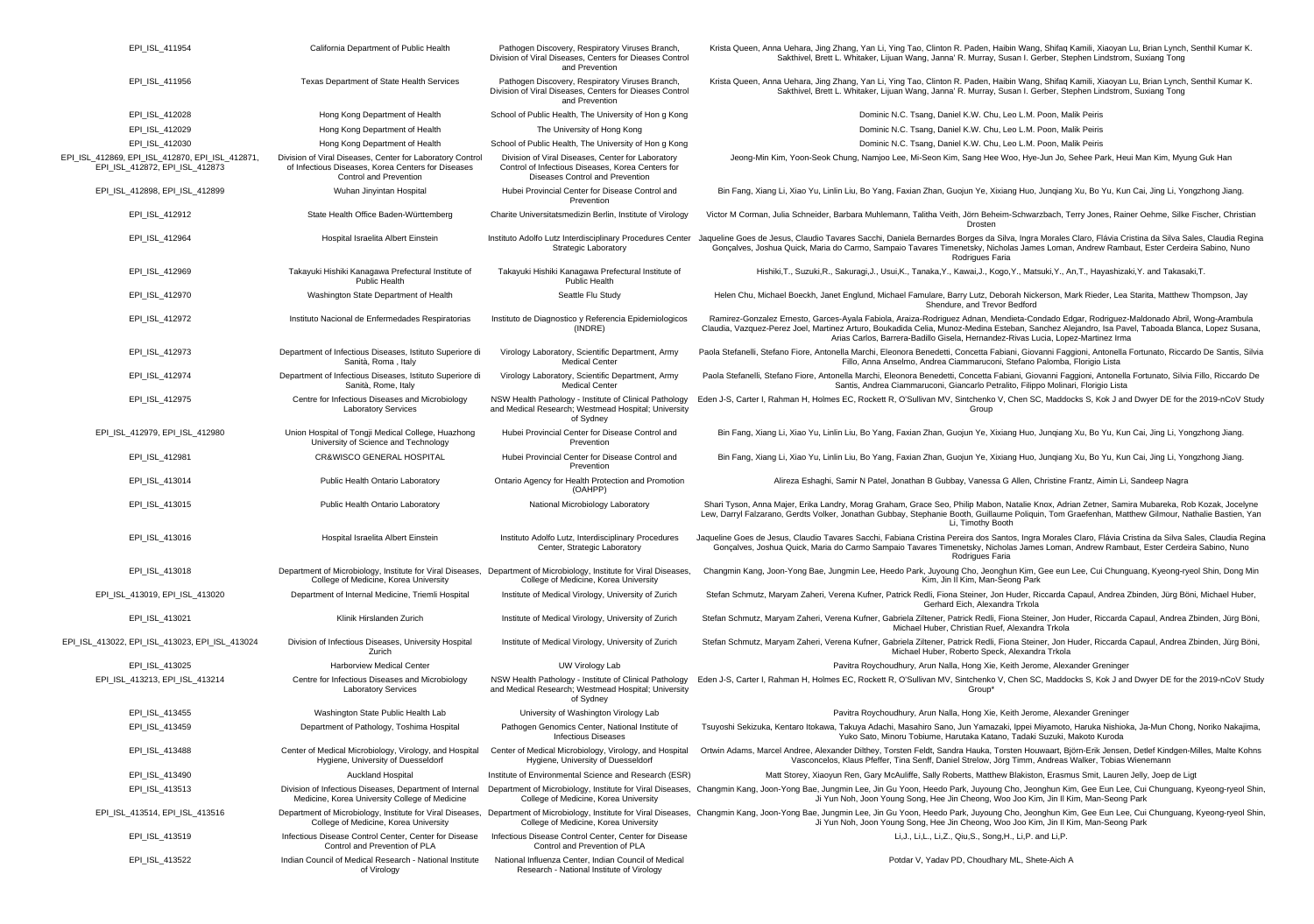| EPI_ISL_413523                                                                                                                       | Indian Council of Medical Research-National Institute of<br>Virology                                                      | National Influenza Center, Indian Council of Medical<br>Research-National Institute of Virology                                            | Potdar V, Yadav PD, Choudhary ML, Shete-Aich A                                                                                                                                                                                                                                                                                                                                                                                                       |
|--------------------------------------------------------------------------------------------------------------------------------------|---------------------------------------------------------------------------------------------------------------------------|--------------------------------------------------------------------------------------------------------------------------------------------|------------------------------------------------------------------------------------------------------------------------------------------------------------------------------------------------------------------------------------------------------------------------------------------------------------------------------------------------------------------------------------------------------------------------------------------------------|
| EPI_ISL_413557, EPI_ISL_413559, EPI_ISL_413561                                                                                       | California Department of Public Health                                                                                    | Chiu Laboratory, University of California, San Francisco                                                                                   | Xianding Deng, Scot Federman, Chao-Yang Pan, Hugo Guevara, Wei Gu, Debra A. Wadford, and Charles Y. Chiu                                                                                                                                                                                                                                                                                                                                             |
| EPI ISL 413572                                                                                                                       | <b>MHC Kennemerland</b>                                                                                                   | <b>Erasmus Medical Center</b>                                                                                                              | David Nieuwenhuijse, Bas Oude Munnink, Reina Sikkema, Claudia Schapendonk, Irina Chestakova, Anne van der Linden, Mark Pronk, Pascal Lexmond,<br>Corien Swaan, Manon Haverkate, Madelief Mollers, Mart Stein, Sandra Kengne Kamga Mobou, Jeroen van Kampen, Jolanda Voermans, Aura Timen,<br>Corine GeurtsvanKessel, Annemiek van der Eijk, Richard Molenkamp, Marion Koopmans, on behalf of the Dutch national COVID-19 response team.              |
| EPI_ISL_413574                                                                                                                       | MHC West-Brabant                                                                                                          | <b>Erasmus Medical Center</b>                                                                                                              | David Nieuwenhuijse, Bas Oude Munnink, Reina Sikkema, Claudia Schapendonk, Irina Chestakova, Anne van der Linden, Mark Pronk, Pascal Lexmond,<br>Corien Swaan, Manon Haverkate, Madelief Mollers, Mart Stein, Sandra Kengne Kamga Mobou, Jeroen van Kampen, Jolanda Voermans, Aura Timen,<br>Corine GeurtsvanKessel, Annemiek van der Eijk, Richard Molenkamp, Marion Koopmans, on behalf of the Dutch national COVID-19 response team.              |
| EPI_ISL_413575                                                                                                                       | <b>RIVM</b>                                                                                                               | <b>Erasmus Medical Center</b>                                                                                                              | David Nieuwenhuijse, Bas Oude Munnink, Reina Sikkema, Claudia Schapendonk, Irina Chestakova, Anne van der Linden, Mark Pronk, Pascal Lexmond,<br>Corien Swaan, Manon Haverkate, Madelief Mollers, Mart Stein, Sandra Kengne Kamga Mobou, Jeroen van Kampen, Jolanda Voermans, Aura Timen,<br>Corine GeurtsvanKessel, Annemiek van der Eijk, Richard Molenkamp, Marion Koopmans, on behalf of the Dutch national COVID-19 response team.              |
| EPI_ISL_413591                                                                                                                       | MHC Flevoland                                                                                                             | <b>Erasmus Medical Center</b>                                                                                                              | David Nieuwenhuijse, Bas Oude Munnink, Reina Sikkema, Claudia Schapendonk, Irina Chestakova, Anne van der Linden, Mark Pronk, Pascal Lexmond,<br>Corien Swaan, Manon Haverkate, Madelief Mollers, Mart Stein, Sandra Kengne Kamga Mobou, Jeroen van Kampen, Jolanda Voermans, Aura Timen,<br>Corine GeurtsvanKessel, Annemiek van der Eijk, Richard Molenkamp, Marion Koopmans, on behalf of the Dutch national COVID-19 response team.              |
| EPI_ISL_413593                                                                                                                       | Laboratoire National de Santé                                                                                             | <b>Erasmus Medical Center</b>                                                                                                              | David Nieuwenhuijse, Bas Oude Munnink, Reina Sikkema, Claudia Schapendonk, Irina Chestakova, Anne van der Linden, Mark Pronk, Pascal Lexmond, T<br>Abdelrahman, G. Fournier, J. Mossong, T. Nguyen, Jeroen van Kampen, Jolanda Voermans, Corine GeurtsvanKessel, Annemiek van der Eijk, Richard<br>Molenkamp, Marion Koopmans, on behalf of the Dutch national COVID-19 response team.                                                               |
| EPI_ISL_413594                                                                                                                       | Centre for Infectious Diseases and Microbiology<br><b>Laboratory Services</b>                                             | NSW Health Pathology - Institute of Clinical Pathology<br>and Medical Research; Westmead Hospital; University<br>of Sydney                 | Rockett R, Eden J-S, Lam C, Gray K, Timms, V, Gall, M, Alicia, A, Carter I, Rahman H, Holmes EC, , O'Sullivan MV, Sintchenko V, Chen SC, Maddocks S,<br>Kok J and Dwyer DE for the 2019-nCoV Study Group*                                                                                                                                                                                                                                            |
| EPI_ISL_413595                                                                                                                       | Centre for Infectious Diseases and Microbiology<br><b>Laboratory Services</b>                                             | NSW Health Pathology - Institute of Clinical Pathology<br>and Medical Research; Westmead Hospital; University<br>of Sydney                 | Rockett R, Eden J-S, Lam C, Gray K, Timms, V, Gall, M, Carter I, Rahman H, Holmes EC, O'Sullivan MV, Sintchenko V, Chen SC, Maddocks S, Kok J and<br>Dwyer DE for the 2019-nCoV Study Group'                                                                                                                                                                                                                                                         |
| EPI_ISL_413596                                                                                                                       | Centre for Infectious Diseases and Microbiology - Public NSW Health Pathology - Institute of Clinical Pathology<br>Health | and Medical Research; Westmead Hospital; University<br>of Sydney                                                                           | Rockett R, Eden J-S, Lam C, Gray K, Timms, V, Gall, M, Carter I, Rahman H, Holmes EC, O'Sullivan MV, Sintchenko V, Chen SC, Maddocks S, Kok J and<br>Dwyer DE for the 2019-nCoV Study Group'                                                                                                                                                                                                                                                         |
| EPI_ISL_413602                                                                                                                       | Department of Virology and Immunology, University of<br>Helsinki and Helsinki University Hospital, Huslab<br>Finland      | Department of Virology, Faculty of Medicine, University<br>of Helsinki, Helsinki, Finland                                                  | Teemu Smura, Hannimari Kallio-Kokko, Olli Vapalahti                                                                                                                                                                                                                                                                                                                                                                                                  |
| EPI_ISL_413856, EPI_ISL_413868                                                                                                       | Guangdong Provincial Institution of Public Health,<br>Guangdong Provinical Center for Disease Control and<br>Prevention   | Guangdong Provincial Institution of Public Health                                                                                          | Jing Lu, Louis du Plessis, Liu Zhe, Jiufeng Sun, Sarah François, Huifang Lin, Moritz Kraemer, Jingju Peng, Qianlin Xiong, Runyu Yuan, Lilian Zeng,<br>Pingping Zhou, Chuming Liang, Tao Liu, Wei Li, Juan Su, Huanying Zheng, Kang Min, Song Tie, Bo Peng, Shisong Fang, Wenzhe Su, Kuibiao Li, Ruilin<br>Sun, Ru bai, Xi Tang, Minfeng Liang, Nuno Faria, Josh Quick, Andrew Rambaut, Verity Hill, Wenjun Ma, Nick Loman, Oliver Pybus, Changwen Ke |
| EPI ISL 413996, EPI ISL 413999                                                                                                       | Laboratoire de Virologie, HUG                                                                                             | Swiss National Reference Centre for Influenza                                                                                              | LAUBSCHER Florian et al.                                                                                                                                                                                                                                                                                                                                                                                                                             |
| EPI_ISL_414006, EPI_ISL_414009, EPI_ISL_414012                                                                                       | Public Health England                                                                                                     | Respiratory Virus Unit, Microbiology Services Colindale, Respiratory Virus Unit, Microbiology Services Colindale,<br>Public Health England | Monica Galiano, Shahjahan Miah, Angie Lackenby, Omolola Akinbami, Tiina Talts, Leena Bhaw, Richard Myers, Steven Platt, Kirstin Edwards, Jonathan<br>Hubb, Joanna Ellis, Maria Zambon                                                                                                                                                                                                                                                                |
| EPI_ISL_414014                                                                                                                       | Hospital Israelita Albert Einstein                                                                                        | <b>Strategic Laboratory</b>                                                                                                                | Instituto Adolfo Lutz, Interdiciplinary Procedures Center, Claudio Tavares Sacchi, Claudia Regina Gonçalves, Katia Correia dos Santos, Carlos Henrique Camargo, Maria do Carmo Sampaito Tavares Timenetsky,<br>Terezinha Maria de Paiva, Ester Cerdeira Sabino                                                                                                                                                                                       |
| EPI_ISL_414015                                                                                                                       | Hospital São Joaquim Beneficencia Portuguesa                                                                              | Instituto Adolfo Lutz, Interdiciplinary Procedures Center,<br><b>Strategic Laboratory</b>                                                  | Claudio Tavares Sacchi, Claudia Regina Gonçalves, SimoneGuadagnucci Morillo, Carlos Henrique Camargo, Maria do Carmo Sampaito Tavares<br>Timenetsky, Fabiana Cristina Pereira dos Santos Terezinha Maria de Paiva, Ester Cerdeira Sabino                                                                                                                                                                                                             |
| EPI_ISL_414016                                                                                                                       | Hospital São Joaquim Beneficencia Portuguesa                                                                              | Instituto Adolfo Lutz, Interdiciplinary Procedures Center,<br><b>Strategic Laboratory</b>                                                  | Claudio Tavares Sacchi, Claudia Regina Gonçalves, Audrey Cilli, Carlos Henrique Camargo, Maria do Carmo Sampaito Tavares Timenetsky, Daniela<br>Bernardes Borges da Silva, Terezinha Maria de Paiva, Ester Cerdeira Sabino                                                                                                                                                                                                                           |
| EPI_ISL_414019, EPI_ISL_414021, EPI_ISL_414022                                                                                       | Laboratoire de Virologie, HUG                                                                                             | Swiss National Reference Centre for Influenza                                                                                              | LAUBSCHER Florian et al.                                                                                                                                                                                                                                                                                                                                                                                                                             |
| EPI_ISL_414378                                                                                                                       | National Centre for Infectious Diseases                                                                                   | Programme in Emerging Infectious Diseases,<br>Duke-NUS Medical School                                                                      | Danielle E Anderson, Martin Linster, Yan Zhuang, Jayanthi Jayakumar, Louisa Sun, David CB Lye, Yee Sin Leo, Barnaby E Young, Yvonne CF Su, Gavin<br>JD Smith                                                                                                                                                                                                                                                                                         |
| EPI_ISL_414379                                                                                                                       | National Centre for Infectious Diseases                                                                                   | Programme in Emerging Infectious Diseases,<br>Duke-NUS Medical School                                                                      | Danielle E Anderson, Martin Linster, Yan Zhuang, Jayanthi Jayakumar, David CB Lye, Yee Sin Leo, Barnaby E Young, Yvonne CF Su, Gavin JD Smith                                                                                                                                                                                                                                                                                                        |
| EPI_ISL_414414                                                                                                                       | Pathology Queensland                                                                                                      | Public Health Virology Laboratory                                                                                                          | Bixing Huang, Alyssa Pyke, Amanda De Jong, Andrew Van Den Hurk, Carmel Taylor, David Warrilow, Doris Genge, Elisabeth Gamez, Glen Hewitson, Iar<br>Maxwell Mackay, Inga Sultana, Jamie McMahon, Jean Barcelon, Judy Northill, Mitchell Finger, Natalie Simpson, Neelima Nair, Peter Burtonclay, Peter<br>Moore, Sarah Wheatley, Sean Moody, Sonja Hall-Mendelin, Timothy Gardam, and Frederick Moore                                                 |
| EPI_ISL_414477                                                                                                                       | The National Institute of Public Health Center for<br>Epidemiology and Microbiology                                       | State Veterinary Institute Prague                                                                                                          | Alexander Nagy, Oldrich Bartos, Helena Jirincova, Klara Labska, Ludmila Novakova, Olga Storkanova, Dusan Trnka, Jaromira Vecerova                                                                                                                                                                                                                                                                                                                    |
| EPI_ISL_414497, EPI_ISL_414498, EPI_ISL_414499,<br>EPI ISL 414504, EPI ISL 414505, EPI ISL 414506,<br>EPI_ISL_414508, EPI_ISL_414509 | Center of Medical Microbiology, Virology, and Hospital<br>Hygiene, University of Duesseldorf                              | Center of Medical Microbiology, Virology, and Hospital<br>Hygiene, University of Duesseldorf                                               | Ortwin Adams, Marcel Andree, Alexander Dilthey, Torsten Feldt, Sandra Hauka, Torsten Houwaart, Björn-Erik Jensen, Detlef Kindgen-Milles, Malte Kohns<br>Vasconcelos, Klaus Pfeffer, Tina Senff, Daniel Strelow, Jörg Timm, Andreas Walker, Tobias Wienemann                                                                                                                                                                                          |
| EPI_ISL_414517                                                                                                                       | Hong Kong Department of Health                                                                                            | School of Public Health, The University of Hong Kong                                                                                       | Dominic N.C. Tsang, Daniel K.W. Chu, Leo L.M. Poon, Malik Peiris                                                                                                                                                                                                                                                                                                                                                                                     |
| EPI_ISL_414520                                                                                                                       | Bundeswehr Institute of Microbiology                                                                                      | Bundeswehr Institute of Microbiology                                                                                                       | Mathias C Walter, Markus H Antwerpen and Roman Wölfel                                                                                                                                                                                                                                                                                                                                                                                                |
| EPI_ISL_414523                                                                                                                       | Respiratory Virus Unit, Microbiology Services Colindale,<br>Public Health England                                         | Respiratory Virus Unit, Microbiology Services Colindale,<br>Public Health England                                                          | Monica Galiano, Shahjahan Miah, Angie Lackenby, Omolola Akinbami, Tiina Talts, Leena Bhaw, Richard Myers, Steven Platt, Kirstin Edwards, Jonathan<br>Hubb, Joanna Ellis, Maria Zambon                                                                                                                                                                                                                                                                |
| EPI_ISL_414569                                                                                                                       | Hong Kong Department of Health                                                                                            | School of Public Health, The University of Hong Kong                                                                                       | Dominic N.C. Tsang, Daniel K.W. Chu, Leo L.M. Poon, Malik Peiris                                                                                                                                                                                                                                                                                                                                                                                     |
| EPI_ISL_414574                                                                                                                       | Center of Medical Microbiology, Virology, and Hospital<br>Hygiene, University of Duesseldorf                              | Hygiene, University of Duesseldorf                                                                                                         | Center of Medical Microbiology, Virology, and Hospital Ortwin Adams, Marcel Andree, Alexander Dilthey, Torsten Feldt, Sandra Hauka, Torsten Houwaart, Björn-Erik Jensen, Detlef Kindgen-Milles, Malte Kohns<br>Vasconcelos, Klaus Pfeffer, Tina Senff, Daniel Strelow, Jörg Timm, Andreas Walker, Tobias Wienemann                                                                                                                                   |
| EPI ISL 414623                                                                                                                       | Laboratoire de Virologie Institut de Virologie - INSERM<br>U 1109 Hôpitaux Universitaires de Strasbourg                   | National Reference Center for Viruses of Respiratory<br>Infections, Institut Pasteur, Paris                                                | Mélnie Albert, Marion Barbet, Sylvie Behillil, Méline Bizard, Angela Brisebarre, Flora Donati Vincent Enouf, Maud Vanpeene, Sylvie van der Werf, Samira<br>Fafi-Kremer                                                                                                                                                                                                                                                                               |
| EPI_ISL_414624                                                                                                                       | Centre Hositalier Universitaire de Rouen Laboratoire de<br>Virologie                                                      | National Reference Center for Viruses of Respiratory<br>Infections, Institut Pasteur, Paris                                                | Mélnie Albert, Marion Barbet, Sylvie Behillil, Méline Bizard, Angela Brisebarre, Flora Donati Vincent Enouf, Maud Vanpeene, Sylvie van der Werf,<br>Jean-Christophe Plantier                                                                                                                                                                                                                                                                         |
| EPI_ISL_414625                                                                                                                       | Centre Hospitalier Régional Universitaire de Nantes<br>Laboratoire de Virologie                                           | National Reference Center for Viruses of Respiratory<br>Infections, Institut Pasteur, Paris                                                | Mélnie Albert, Marion Barbet, Sylvie Behillil, Méline Bizard, Angela Brisebarre, Flora Donati Vincent Enouf, Maud Vanpeene, Sylvie van der Werf, Marianne<br>Coste-Burel                                                                                                                                                                                                                                                                             |
| EPI ISL 414626                                                                                                                       | unknown                                                                                                                   | National Reference Center for Viruses of Respiratory<br>Infections, Institut Pasteur, Paris                                                | Mélnie Albert, Marion Barbet, Sylvie Behillil, Méline Bizard, Angela Brisebarre, Flora Donati Vincent Enouf, Maud Vanpeene, Sylvie van der Werf                                                                                                                                                                                                                                                                                                      |
| EPI ISL 414632                                                                                                                       | Hôpital Robert Debré Laboratoire de Virologie                                                                             | National Reference Center for Viruses of Respiratory<br>Infections, Institut Pasteur, Paris                                                | Mélnie Albert, Marion Barbet, Sylvie Behillil, Méline Bizard, Angela Brisebarre, Flora Donati Vincent Enouf, Maud Vanpeene, Sylvie van der Werf, Laurent<br>Andreoletti                                                                                                                                                                                                                                                                              |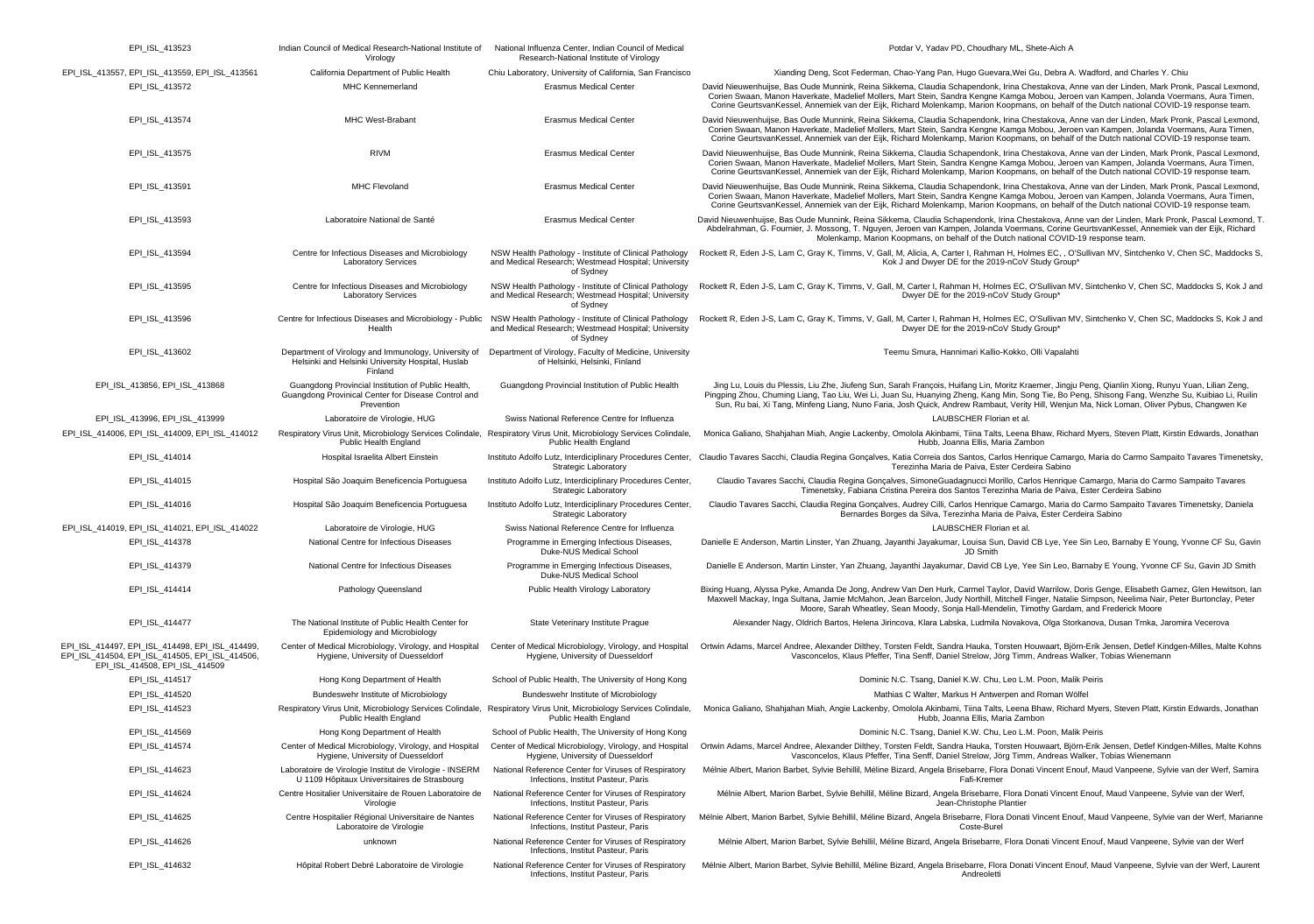| EPI ISL 414637                                                    | Centre Hospitalier Compiègne Laboratoire de Biologie                                                                                                                                                                                      | National Reference Center for Viruses of Respiratory<br>Infections, Institut Pasteur, Paris                                                                                                                                               | Mélnie Albert, Marion Barbet, Sylvie Behillil, Méline Bizard, Angela Brisebarre, Flora Donati Vincent Enouf, Maud Vanpeene, Sylvie van der Werf, Raulin<br>Olivia                                                                                                                                                                                                                                                                                                                                                                                                           |
|-------------------------------------------------------------------|-------------------------------------------------------------------------------------------------------------------------------------------------------------------------------------------------------------------------------------------|-------------------------------------------------------------------------------------------------------------------------------------------------------------------------------------------------------------------------------------------|-----------------------------------------------------------------------------------------------------------------------------------------------------------------------------------------------------------------------------------------------------------------------------------------------------------------------------------------------------------------------------------------------------------------------------------------------------------------------------------------------------------------------------------------------------------------------------|
| EPI_ISL_414642                                                    | Department of Virology and Immunology, University of<br>Helsinki and Helsinki University Hospital, Huslab<br>Finland                                                                                                                      | Department of Virology, Faculty of Medicine, University<br>of Helsinki, Helsinki, Finland                                                                                                                                                 | Teemu Smura, Hannimari Kallio-Kokko, Olli Vapalahti                                                                                                                                                                                                                                                                                                                                                                                                                                                                                                                         |
| EPI_ISL_414647                                                    | Viral Respiratory Lab, National Institute for Biomedical<br>Research (INRB)                                                                                                                                                               | Pathogen Sequencing Lab, National Institute for<br>Biomedical Research (INRB)                                                                                                                                                             | Placide Mbala-Kingebeni, Edith Nkwembe, Eddy Kinganda-Lusamaki, Amuri Aziza, Catherine Pratt, Matthias Pauthner, Josh Quick, Allison Black, James<br>Hadfield, Trevor Bedford, Ian Goodfellow, Nick Loman, Kristian Andersen, Michael Wiley, Steve Ahuka-Mundeke, Jean-Jacques Muyembe Tamfum                                                                                                                                                                                                                                                                               |
| EPI ISL 415128                                                    | LACEN/ES - Laboratório Central de Saúde Pública do<br>Espírito Santo                                                                                                                                                                      | Instituto Oswaldo Cruz FIOCRUZ - Laboratory of<br>Respiratory Viruses and Measles (LVRS)                                                                                                                                                  | Paola Resende, Allison Fabri, Joilson Xavier, Sunando Roy, Fernando Motta, Aline Mattos, Milene Miranda, Cristiana Garcia, Braulia Caetano, Maria<br>Ogrzewalska, Jonathan Lopes, Luciana Appolinario, Maria Nóbrega, Marilda Siqueira                                                                                                                                                                                                                                                                                                                                      |
| EPI_ISL_415129                                                    | Respiratory Virus Unit, Microbiology Services Colindale, Respiratory Virus Unit, Microbiology Services Colindale,<br>Public Health England                                                                                                | Public Health England                                                                                                                                                                                                                     | Monica Galiano, Shahjahan Miah, Angie Lackenby, Omolola Akinbami, Tiina Talts, Leena Bhaw, Richard Myers, Steven Platt, Kirstin Edwards, Jonathan<br>Hubb, Joanna Ellis, Maria Zambon                                                                                                                                                                                                                                                                                                                                                                                       |
| EPI ISL 415154                                                    | KU Leuven, Clincal and Epidemiological Virology                                                                                                                                                                                           | KU Leuven, Clincal and Epidemiological Virology                                                                                                                                                                                           | Bert Vanmechelen, Joan Marti-Careras, Tony Wawina, Marc Van Ranst, Piet Maes.                                                                                                                                                                                                                                                                                                                                                                                                                                                                                               |
| EPI ISL 415159                                                    | KU Leuven, Clinical and Epidemiological Virology                                                                                                                                                                                          | KU Leuven, Clinical and Epidemiological Virology                                                                                                                                                                                          | Bert Vanmechelen, Joan Marti-Carreras, Tony Wawina, Piet Maes                                                                                                                                                                                                                                                                                                                                                                                                                                                                                                               |
| EPI_ISL_415455, EPI_ISL_415456, EPI_ISL_415459                    | University Hospitals of Geneva Laboratory of Virology                                                                                                                                                                                     | University Hospitals of Geneva Laboratory of Virology                                                                                                                                                                                     | Laubscher F.                                                                                                                                                                                                                                                                                                                                                                                                                                                                                                                                                                |
| EPI ISL 415466, EPI ISL 415483                                    | Dutch COVID-19 response team                                                                                                                                                                                                              | <b>Erasmus Medical Center</b>                                                                                                                                                                                                             | David Nieuwenhuijse, Bas Oude Munnink, Reina Sikkema, Claudia Schapendonk, Irina Chestakova, Anne van der Linden, Mark Pronk. Pascal Lexmond.<br>Corien Swaan, Manon Haverkate, Madelief Mollers, Mart Stein, Sandra Kengne Kamga Mobou, Jeroen van Kampen, Jolanda Voermans, Aura Timen,<br>Corine GeurtsvanKessel, Annemiek van der Eijk, Richard Molenkamp, Marion Koopmans, on behalf of the Dutch national COVID-19 response team.                                                                                                                                     |
| EPI ISL 415641, EPI ISL 415642, EPI ISL 415643.<br>EPI ISL 415644 | R. G. Lugar Center for Public Health Research, National<br>Center for Disease Control and Public Health (NCDC) of<br>Georgia.                                                                                                             | R. G. Lugar Center for Public Health Research,<br>National Center for Disease Control and Public Health<br>(NCDC) of Georgia.                                                                                                             | Nato Kotaria, Marine Murtskhvaladze, Ann Machablishvili, Lela Sabadze, Mari Gavashelidze, Ana Papkiauri, Meri Pantsulaia, Gvantsa Brachveli, Tata<br>Imnadze, Tamar Jashiashvili, Tea Tevdoradze, Ketevan Sidamonidze, Ekaterine Khmaladze, Ekaterine Zhghenti, Roena Sukhiashvili, Mariam Zakalashvili,<br>Lela Urushadze, Magda Dgebuadze, Giorgi Tomashvili, Davit Tsaguria, Ekaterine Zangaladze, Nino Berishvili, Gvantsa Chanturia, Adam Kotorashvili, Maia<br>Alkhazashvili, Irma Burjanadze, Anna Kasradze, Khatuna Zakhashvili, Paata Imnadze, Amiran Gamkrelidze. |
| EPI_ISL_415654                                                    | Centre Hospitalier Compiègne Laboratoire de Biologie                                                                                                                                                                                      | National Reference Center for Viruses of Respiratory<br>Infections, Institut Pasteur, Paris                                                                                                                                               | Mélnie Albert, Marion Barbet, Sylvie Behillil, Méline Bizard, Angela Brisebarre, Flora Donati Vincent Enouf, Maud Vanpeene, Sylvie van der Werf, Raulin<br>Olivia                                                                                                                                                                                                                                                                                                                                                                                                           |
| EPI_ISL_415698, EPI_ISL_415699, EPI_ISL_415700,<br>EPI ISL 415705 | University Hospitals of Geneva Laboratory of Virology                                                                                                                                                                                     | University Hospitals of Geneva Laboratory of Virology                                                                                                                                                                                     | Laubscher F.                                                                                                                                                                                                                                                                                                                                                                                                                                                                                                                                                                |
| EPI_ISL_415741, EPI_ISL_415742, EPI_ISL_415743                    | Laboratory Medicine                                                                                                                                                                                                                       | Department of Laboratory Medicine, Lin-Kou Chang<br>Gung Memorial Hospital, Taoyuan, Taiwan                                                                                                                                               | Kuo-Chien Tsao, Yu-Nong Gong, Shu-Li Yang, Yi-Chun Liu, Chung-Guei Huang, Po-Wei Huang, Mei-Jen Hsiao, Cheng-Ta Yang, Cheng-Hsun Chiu,<br>Chi-Hsien Huang, Kuang-Tso Le, Shu-Min Lin, Peng-Nien Huang, Kuo-Ming Lee, Guang-Wu Chen, Shin-Ru Shih                                                                                                                                                                                                                                                                                                                            |
| EPI_ISL_416032                                                    | National Influenza Center - Instituto Adolfo Lutz                                                                                                                                                                                         | Instituto Adolfo Lutz, Interdiciplinary Procedures Center,<br>Strategic Laboratory                                                                                                                                                        | Claudio Tavares Sacchi, Claudia Regina Gonçalves, Carlos Henrique Camargo, Fabiana Cristina Pereira dos Santos, Daniela Bernardes Borges da Silva,<br>Simone Guadagnucci Morillo, Adriano Abbud, Adriana Bugno, Maria do Carmo Sampaio Tavares Timenetsky, Terezinha Maria de Paiva                                                                                                                                                                                                                                                                                         |
| EPI ISL 416036                                                    | National Influenza Center - Instituto Adolfo Lutz                                                                                                                                                                                         | Instituto Adolfo Lutz, Interdiciplinary Procedures Center,<br><b>Strategic Laboratory</b>                                                                                                                                                 | Claudio Tavares Sacchi, Claudia Regina Goncalves, Carlos Henrique Camargo, Erica Valessa Ramos Gomes, Fabiana Cristina Pereira dos Santos,<br>Daniela Bernardes Borges da Silva, Simone Guadagnucci Morillo, Adriano Abbud, Adriana Bugno, Maria do Carmo Sampaio Tavares Timenetsky,<br>Terezinha Maria de Paiva                                                                                                                                                                                                                                                           |
| EPI_ISL_416142                                                    | Department of Virus and Microbiological Special<br>diagnostics, Statens Serum Institut, Copenhagen,<br>Denmark.                                                                                                                           | <b>Statens Serum Institute</b>                                                                                                                                                                                                            | Morten Rasmussen, Maiken Worsoe Rosenstierne, Anders Fomsgaard                                                                                                                                                                                                                                                                                                                                                                                                                                                                                                              |
| EPI_ISL_416143                                                    | Department of Virus and Microbiological Special<br>diagnostics, Statens Serum Institut, Copenhagen,<br>Denmark.                                                                                                                           | ViFU                                                                                                                                                                                                                                      | Morten Rasmussen, Maiken Worsoe Rosenstierne, Anders Fomsgaard                                                                                                                                                                                                                                                                                                                                                                                                                                                                                                              |
| EPI_ISL_416330, EPI_ISL_416333, EPI_ISL_416350,<br>EPI_ISL_416373 | Shanghai Public Health Clinical Center, Shanghai<br>Medical College, Fudan University                                                                                                                                                     | National Research Center for Translational Medicine<br>(Shanghai), Ruijin Hospital affiliated to Shanghai Jiao<br>Tong University School of Medicine & Shanghai Public<br><b>Health Clinical Center</b>                                   | Shengyue Wang, Xiaonan Zhang, Gang Lu, Yun Tan, Yun Ling, Hongzhou Lu, Saijuan Chen                                                                                                                                                                                                                                                                                                                                                                                                                                                                                         |
| EPI_ISL_416410, EPI_ISL_416411, EPI_ISL_416415                    | Victorian Infectious Diseases Reference Laboratory<br>(VIDRL)                                                                                                                                                                             | Victorian Infectious Diseases Reference Laboratory and<br>Microbiological Diagnostic Unit Public Health<br>Laboratory, Doherty Institute                                                                                                  | Caly L., Seemann T., Schultz M., Druce J., Taiaroa, G.                                                                                                                                                                                                                                                                                                                                                                                                                                                                                                                      |
| EPI_ISL_416425                                                    | State Key Laboratory for Diagnosis and Treatment of<br>Infectious Diseases, National Clinical Research Center<br>for Infectious Diseases, First Affiliated Hospital,<br>Zhejiang University School of Medicine, Hangzhou,<br>China 310003 | State Key Laboratory for Diagnosis and Treatment of<br>Infectious Diseases, National Clinical Research Center<br>for Infectious Diseases, First Affiliated Hospital,<br>Zhejiang University School of Medicine, Hangzhou,<br>China 310003 | Hangping Yao, Nanping Wu, Chao Jiang, Xiangyun Lu, Linfang Cheng, Fumin Liu, Zhigang Wu, Haibo Wu, Changzhong Jin, Min Zheng, Lanjuan Li                                                                                                                                                                                                                                                                                                                                                                                                                                    |
| EPI ISL 416426                                                    | Virological Research Group, Szentágothai Research<br>Centre, University of Pécs                                                                                                                                                           | Bioinformatics Research Group, Szentágothai<br>Research Centre, University of Pécs                                                                                                                                                        | Péter Urbán, Endre Gábor Tóth, Gábor Kemenesi, Róbert Herczeg, Attila Gyenesei, Ferenc Jakab                                                                                                                                                                                                                                                                                                                                                                                                                                                                                |
| EPI ISL 416427, EPI ISL 416429, EPI ISL 416430,<br>EPI ISL 416431 | National Influenza Center, National Institute of Hygiene National Influenza Center, National Institute of Hygiene<br>and Epidemiology (NIHE)                                                                                              | and Epidemiology (NIHE)                                                                                                                                                                                                                   | Le Quynh Mai, Taichiro Takemura, Meng Ling Moi, Takeshi Nabeshima, Nguyen Le Khanh Hang, Hoang Vu Mai Phuong, Ung Thi Hong Trang, Le Thi<br>Thanh, Nguyen Vu Son, Vuong Duc Cuong, Pham Thi Hien, Tran Thu Huong, Nguyen Phuong Anh, Pham Hong Quynh Anh, Kouichi Morita, Futoshi<br>Hasebe, Dang Duc Anh                                                                                                                                                                                                                                                                   |
| EPI_ISL_416432                                                    | Clinical Microbiology Lab                                                                                                                                                                                                                 | Infectious Disease Research Department, King<br>Abdullah International Medical Research Center<br>(KAIMRC)                                                                                                                                | Majed Alghoribi, Sadeem Alhayli, Abdulrahman Alswaji, Liliane Okdah, Sameera Al Johani, Michel Doumith                                                                                                                                                                                                                                                                                                                                                                                                                                                                      |
| EPI_ISL_416477, EPI_ISL_416478, EPI_ISL_416479                    | R. G. Lugar Center for Public Health Research, National<br>Center for Disease Control and Public Health (NCDC) of<br>Georgia.                                                                                                             | R. G. Lugar Center for Public Health Research,<br>National Center for Disease Control and Public Health<br>(NCDC) of Georgia.                                                                                                             | Marine Murtskhvaladze, Nato Kotaria, Ann Machablishvili, Lela Sabadze, Mari Gavashelidze, Ana Papkiauri, Meri Pantsulaia, Gvantsa Brachveli, Tata<br>Imnadze, Tamar Jashiashvili, Tea Tevdoradze, Ketevan Sidamonidze, Ekaterine Khmaladze, Ekaterine Zhghenti, Roena Sukhiashvili, Mariam Zakalashvili,<br>Lela Urushadze, Magda Dgebuadze, Giorgi Tomashvili, Davit Tsaguria, Ekaterine Zangaladze, Nino Berishvili, Gvantsa Chanturia, Adam Kotorashvili, Maia<br>Alkhazashvili, Irma Burjanadze, Anna Kasradze, Khatuna Zakhashvili, Paata Imnadze, Amiran Gamkrelidze. |
| EPI_ISL_416480                                                    | R. G. Lugar Center for Public Health Research, National<br>Center for Disease Control and Public Health (NCDC) of National Center for Disease Control and Public Health<br>Georgia.                                                       | R. G. Lugar Center for Public Health Research.<br>(NCDC) of Georgia.                                                                                                                                                                      | Ann Machablishvili, Nato Kotaria, Marine Murtskhvaladze, Lela Sabadze, Mari Gavashelidze, Ana Papkiauri, Meri Pantsulaia, Gvantsa Brachveli, Tata<br>Imnadze, Tamar Jashiashvili, Tea Tevdoradze, Ketevan Sidamonidze, Ekaterine Khmaladze, Ekaterine Zhghenti, Roena Sukhiashvili, Mariam Zakalashvili,<br>Lela Urushadze, Magda Dgebuadze, Giorgi Tomashvili, Davit Tsaguria, Ekaterine Zangaladze, Nino Berishvili, Gvantsa Chanturia, Adam Kotorashvili, Maia<br>Alkhazashvili, Irma Burjanadze, Anna Kasradze, Khatuna Zakhashvili, Paata Imnadze, Amiran Gamkrelidze. |
| EPI_ISL_416481                                                    | R. G. Lugar Center for Public Health Research, National<br>Center for Disease Control and Public Health (NCDC) of<br>Georgia.                                                                                                             | R. G. Lugar Center for Public Health Research,<br>National Center for Disease Control and Public Health<br>(NCDC) of Georgia.                                                                                                             | Gvantsa Chanturia, Marine Murtskhvaladze, Nato Kotaria, Ann Machablishvili, Lela Sabadze, Mari Gavashelidze, Ana Papkiauri, Meri Pantsulaia, Gvantsa<br>Brachveli, Tata Imnadze, Tamar Jashiashvili, Tea Tevdoradze, Ketevan Sidamonidze, Ekaterine Khmaladze, Ekaterine Zhghenti, Roena Sukhiashvili,<br>Mariam Zakalashvili, Lela Urushadze, Magda Dgebuadze, Giorgi Tomashvili, Davit Tsaguria, Ekaterine Zangaladze, Nino Berishvili, Adam Kotorashvili, Maia<br>Alkhazashvili, Irma Burjanadze, Anna Kasradze, Khatuna Zakhashvili, Paata Imnadze, Amiran Gamkrelidze. |
| EPI_ISL_416482                                                    | R. G. Lugar Center for Public Health Research, National<br>Center for Disease Control and Public Health (NCDC) of National Center for Disease Control and Public Health<br>Georgia.                                                       | R. G. Lugar Center for Public Health Research,<br>(NCDC) of Georgia.                                                                                                                                                                      | Adam Kotorashvili, Marine Murtskhvaladze, Nato Kotaria, Ann Machablishvili, Lela Sabadze, Mari Gavashelidze, Ana Papkiauri, Meri Pantsulaia, Gvantsa<br>Brachveli, Tata Imnadze, Tamar Jashiashvili, Tea Teydoradze, Keteyan Sidamonidze, Ekaterine Khmaladze, Ekaterine Zhghenti, Roena Sukhiashvili,<br>Mariam Zakalashvili, Lela Urushadze, Magda Dgebuadze, Giorgi Tomashvili, Davit Tsaguria, Ekaterine Zangaladze, Nino Berishvili, Gvantsa Chanturia,<br>Maia Alkhazashvili, Irma Burjanadze, Anna Kasradze, Khatuna Zakhashvili, Paata Imnadze, Amiran Gamkrelidze. |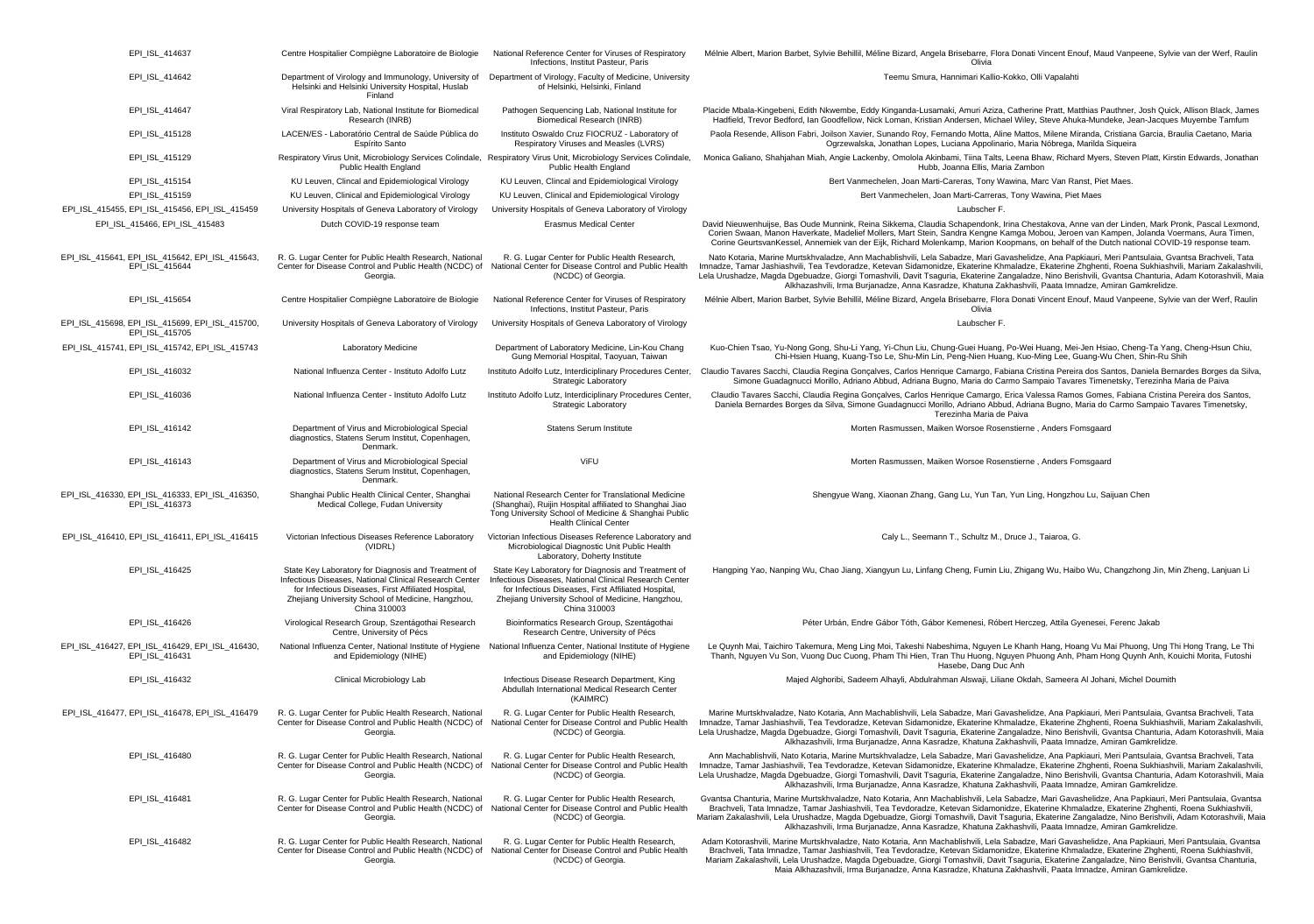| EPI_ISL_416484                                                                                    | Servicio de Microbiología. Consorcio Hospital General<br>Universitario de Valencia                                                                                     | Sequencing and Bioinformatics Service and Molecular<br>Epidemiology Research Group. FISABIO-Public Health                                                              | Maria Dolores Ocete, Concepcion Gimeno, Giuseppe D'Auria, Griselda De Marco, Neris Garcia-Gonzalez, Maria Alma Bracho, Fernando<br>Gonzalez-Candelas                                                                                                                                                                                                                                                                                                                                   |
|---------------------------------------------------------------------------------------------------|------------------------------------------------------------------------------------------------------------------------------------------------------------------------|------------------------------------------------------------------------------------------------------------------------------------------------------------------------|----------------------------------------------------------------------------------------------------------------------------------------------------------------------------------------------------------------------------------------------------------------------------------------------------------------------------------------------------------------------------------------------------------------------------------------------------------------------------------------|
| EPI_ISL_416485                                                                                    | Servicio de Microbiologia. Consorcio Hospital General<br>Universitario de Valencia                                                                                     | Sequencing and Bioinformatics Service and Molecular<br>Epidemiology Research Group. FISABIO-Public Health                                                              | Griselda De Marco, Neris Garcia-Gonzalez, Maria Alma Bracho, Maria Dolores Ocete, Concepcion Gimeno, Giuseppe D'Auria, Fernando<br>Gonzalez-Candelas                                                                                                                                                                                                                                                                                                                                   |
| EPI_ISL_416488                                                                                    | ViroGenetics - BSL3 Laboratory of Virology; Human<br>Genome Variation Research Group & Genomics Centre<br>MCB; Bioinformatics Research Group Department of<br>Virology | ViroGenetics - BSL3 Laboratory of Virology; Human<br>Genome Variation Research Group & Genomics Centre<br>MCB; Bioinformatics Research Group Department of<br>Virology | Aleksandra Milewska, Ewelina Popiech, Agata Jarosz, Adrianna Klajmon, Kamila Marszaek, Katarzyna Pancer, Magdalena Rzeczkowska, Tomasz<br>'okowicz, Katarzyna Zacharczuk, Agnieszka Koakowska-Kulesza, Natalia Wolaniuk, Ewelina Hallman-Szeliska, Pawe P abaj, Wojciech Branicki, Krzysztof<br>Pyr                                                                                                                                                                                    |
| EPI_ISL_416502, EPI_ISL_416506                                                                    | CHRU Pontchaillou - Laboratoire de Virologie                                                                                                                           | National Reference Center for Viruses of Respiratory<br>Infections, Institut Pasteur, Paris                                                                            | Mélnie Albert, Marion Barbet, Sylvie Behillil, Méline Bizard, Angela Brisebarre, Flora Donati, Etienne Simon-Lorière, Vincent Enouf, Maud Vanpeene, Sylvie<br>van der Werf, Gisèle Lagathu                                                                                                                                                                                                                                                                                             |
| EPI_ISL_416516                                                                                    | Victorian Infectious Diseases Reference Laboratory<br>(VIDRL)                                                                                                          | Victorian Infectious Diseases Reference Laboratory and<br>Microbiological Diagnostic Unit Public Health<br>Laboratory, Doherty Institute                               | Caly L., Seemann T., Schultz M., Taiaroa, G., Druce J.                                                                                                                                                                                                                                                                                                                                                                                                                                 |
| EPI_ISL_416521                                                                                    | Public Health Laboratory                                                                                                                                               | Public Health Laboratory, Saudi CDC                                                                                                                                    | Albarrag, A                                                                                                                                                                                                                                                                                                                                                                                                                                                                            |
| EPI ISL 416524                                                                                    | Saitama Medical University Hospital                                                                                                                                    | Saitama Medical University                                                                                                                                             | Kazuo Imai                                                                                                                                                                                                                                                                                                                                                                                                                                                                             |
| EPI_ISL_416525                                                                                    | Saitama Medical University                                                                                                                                             | Saitama Medical University                                                                                                                                             | Kazuo Imai                                                                                                                                                                                                                                                                                                                                                                                                                                                                             |
|                                                                                                   |                                                                                                                                                                        |                                                                                                                                                                        | EPI ISL 416666, EPI ISL 416570, EPI ISL 416573, EPI ISL 416575, EPI ISL 416578, EPI ISL 416587, EPI ISL 416587, EPI ISL 416587, EPI ISL 416587, EPI ISL 416587, EPI ISL 416698, EPI ISL 416698, EPI ISL 416601, EPI ISL 416611                                                                                                                                                                                                                                                         |
| see above                                                                                         | Japanese Quarantine Stations                                                                                                                                           | Pathogen Genomics Center, National Institute of<br><b>Infectious Diseases</b>                                                                                          | Tsuyoshi Sekizuka, Kentaro Itokawa, Rina Tanaka, Masanori Hashino, Tsutomu Kageyama, Shinji Saito, Ikuyo Takayama, Hideki Hasegawa, Takuri<br>Takahashi, Hajime Kamiya, Takuya Yamagishi, Motoi Suzuki, Takaji Wakita, Makoto Kuroda                                                                                                                                                                                                                                                   |
| EPI_ISL_416637                                                                                    | UW Virology Lab                                                                                                                                                        | UW Virology Lab                                                                                                                                                        | Pavitra Roychoudhury, Hong Xie, Keith Jerome, Alexander Greninger                                                                                                                                                                                                                                                                                                                                                                                                                      |
| EPI_ISL_416742, EPI_ISL_416743                                                                    | NRL for Influenza, Centrum Epidemiology and<br>Microbiology of National Institute of Public Health,<br>Czech Republic                                                  | Charite Universitaetsmedizin Berlin, Institute of Virology                                                                                                             | Victor M Corman, Julia Schneider, Jorn Beheim-Schwarzbach, Talitha Veith, Barbara Muehlemann, Terry Jones, Akexander Nagy, Jaromira Vecerova,<br>Dusan Trnka, Ludmila Novakova, Helena Jirincova, Christian Drosten                                                                                                                                                                                                                                                                    |
| EPI_ISL_416744                                                                                    | Virological Research Group, Szentágothai Research<br>Centre                                                                                                            | Bioinformatics Research Group, Szentágothai<br><b>Research Centre</b>                                                                                                  | Péter Urbán, Endre Gábor Tóth, Gábor Kemenesi, Róbert Herczeg, Attila Gyenesei, Ferenc Jakab                                                                                                                                                                                                                                                                                                                                                                                           |
| EPI_ISL_416752                                                                                    | CHU Gabriel Montpied                                                                                                                                                   | CNR Virus des Infections Respiratoires - France SUD                                                                                                                    | Bal, Antonin; Destras, Gregory; Gaymard, Alexandre; Bouscambert-Duchamp, Maude; Cheynet, Valérie; Brengel-Pesce, Karen; Morfin-Sherpa, Florence;<br>Valette, Martine; Josset, Laurence; Lina, Bruno.                                                                                                                                                                                                                                                                                   |
| EPI_ISL_416829                                                                                    | National Public Health Laboratory                                                                                                                                      | Malaysia Genome Institute                                                                                                                                              | Mohd Noor Mat Isa, Irni Suhayu Sapian, Yusuf Muhammad Noor, Nurhezreen Md Iqbal, Mohd Faizal Abu Bakar, Enizza Kasim, Shamsidar Sopie, Siti<br>Noraini Othman, Azrin Ahmad, Nor Azfa Johari, Norazimah Tajudin, Noorliza Mohamad Noordin, W Afiza W Mohd Arifin, Rehan Shuhada Abu Bakar, Yu Kie<br>Chem, Selvanesan Sengol, Hani Mat Hussin, Shahrul Hisham Zainal Ariffin                                                                                                            |
| EPI_ISL_416866                                                                                    | National Public Health Laboratory                                                                                                                                      | Malaysia Genome Institute                                                                                                                                              | Mohd Noor Mat Isa, Irni Suhayu Sapian, Yusuf Muhammad Noor, Nurhezreen Md Iqbal, Mohd Faizal Abu Bakar, Enizza Kasim, Shamsidar Sopie, Siti<br>Noraini Othman, Azrin Ahmad, Nor Azfa Johari, Norazimah Tajudin, Noorliza Mohamad Noordin, W Afiza W Mohd Arifin, Rehan Shuhada Abu Bakar, Yu Kie<br>Chem, Selvanesan Sengol, Hani Mat Hussin, Shahrul Hisham Zainal Ariffin                                                                                                            |
| EPI ISL 416885, EPI ISL 416886, EPI ISL 416907                                                    | National Public Health Laboratory                                                                                                                                      | Malaysia Genome Institute                                                                                                                                              | Mohd Noor Mat Isa, Irni Suhayu Sapian, Yusuf Muhammad Noor, Nurhezreen Md Iqbal, Mohd Faizal Abu Bakar, Enizza Kasim, Shamsidar Sopie, Siti<br>Noraini Othman, Azrin Ahmad, Nor Azfa Johari, Norazimah Tajudin, Noorliza Mohamad Noordin, W Afiza W Mohd Arifin, Rehan Shuhada Abu Bakar, Yu Kie<br>Chem, Selvanesan Sengol, Hani Mat Hussin, Shahrul Hisham Zainal Ariffin                                                                                                            |
| EPI_ISL_417030                                                                                    | Centre for Infectious Diseases and Microbiology<br><b>Laboratory Services</b>                                                                                          | NSW Health Pathology - Institute of Clinical Pathology<br>and Medical Research; Westmead Hospital; University<br>of Sydney                                             | Eden J-S, Rockett R, Carter I, Rahman H, Holmes EC, O'Sullivan MV, Sintchenko V, Chen SC, Maddocks S, Kok J and Dwyer DE for the 2019-nCoV Study<br>Group*                                                                                                                                                                                                                                                                                                                             |
| EPI ISL 417064                                                                                    | Prince of Wales Hospital                                                                                                                                               | Hong Kong Department of Health                                                                                                                                         | Alan K.L. Tsang, Peter C.W. Yip, Edman T.K. Lam, Rickjason C.W. Chan, Dominic N.C. Tsang                                                                                                                                                                                                                                                                                                                                                                                               |
| EPI ISL 417083, EPI ISL 417093, EPI ISL 417100,<br>EPI_ISL_417135, EPI_ISL_417152, EPI_ISL_417155 | Washington State Department of Health                                                                                                                                  | Seattle Flu Study                                                                                                                                                      | Chu etl al                                                                                                                                                                                                                                                                                                                                                                                                                                                                             |
| EPI ISL 417178, EPI ISL 417179                                                                    | Department of Pathology, Princess Margaret Hospital                                                                                                                    | Department of Health Technology and Informatics,<br>Faculty of Health and Social Science, The Hong Kong<br>Polytechnic University                                      | Kenneth Siu-Sing LEUNG, Timothy Ting-Leung NG, Alan Ka-Lun WU, Miranda Chong-Yee YAU, Hiu-Yin LAO, Ming-Pan CHOI, Kingsley King-Gee TAM,<br>Lam-Kwong LEE, Barry Kin-Chung WONG, Alex Yat-Man HO, Kam-Tong Yip, Kwok-Cheung LUNG, Raymond Wai-To LIU, Eugene Yuk-Keung TSO,<br>Wai-Shing LEUNG, Man-Chun CHAN, Yuk-Yung NG, Kit-Man SIN, Kitty Sau-Chun FUNG, Sandy Ka-Yee CHAU, Wing-Kin TO, Tak-Lun Que, David<br>Ho-Keung SHUM, Shea Ping YIP, Wing Cheong YAM, Gilman Kit-Hang SIU |
| EPI_ISL_417186                                                                                    | National Institute for Communicable Diseases of the<br>National Health Laboratory Service                                                                              | National Institute for Communicable Diseases of the<br>National Health Laboratory Service                                                                              | Allam M, Kwenda S, van Heusden P, Khumalo Z, Mohale T, Subramoney K, von Gottberg, A, Ismail A, Bhiman JN                                                                                                                                                                                                                                                                                                                                                                              |
| EPI_ISL_417187, EPI_ISL_417188, EPI_ISL_417193                                                    | Department of Clinical Pathology, Pamela Youde<br>Nethersole Eastern Hospital                                                                                          | Department of Health Technology and Informatics,<br>Faculty of Health and Social Science, The Hong Kong<br>Polytechnic University                                      | Kenneth Siu-Sing LEUNG, Timothy Ting-Leung NG, Alan Ka-Lun WU, Miranda Chong-Yee YAU, Hiu-Yin LAO, Ming-Pan CHOI, Kingsley King-Gee TAM,<br>Lam-Kwong LEE, Barry Kin-Chung WONG, Alex Yat-Man HO, Kam-Tong Yip, Kwok-Cheung LUNG, Raymond Wai-To LIU, Eugene Yuk-Keung TSO,<br>Wai-Shing LEUNG, Man-Chun CHAN, Yuk-Yung NG, Kit-Man SIN, Kitty Sau-Chun FUNG, Sandy Ka-Yee CHAU, Wing-Kin TO, Tak-Lun Que, David<br>Ho-Keung SHUM, Shea Ping YIP, Wing Cheong YAM, Gilman Kit-Hang SIU |
| EPI_ISL_417260                                                                                    | Public Health England                                                                                                                                                  | Respiratory Virus Unit, Microbiology Services Colindale, Respiratory Virus Unit, Microbiology Services Colindale,<br>Public Health England                             | Monica Galiano, Shahjahan Miah, Angie Lackenby, Omolola Akinbami, Tiina Talts, Leena Bhaw, Richard Myers, Steven Platt, Kirstin Edwards, Jonathan<br>Hubb, Joanna Ellis, Maria Zambon                                                                                                                                                                                                                                                                                                  |
| EPI_ISL_417337                                                                                    | Institut des Agents Infectieux (IAI), Hospices Civils de<br>Lyon                                                                                                       |                                                                                                                                                                        | CNR Virus des Infections Respiratoires - France SUD Antonin Bal, Gregory Destras, Gwendolyne Burfin, Solenne Brun, Carine Moustaud, Raphaelle Lamy, Alexandre Gaymard, Maude Bouscambert-Duchamp<br>Florence Morfin-Sherpa, Martine Valette, Laurence Josset, Bruno Lina                                                                                                                                                                                                               |
| EPI_ISL_417338                                                                                    | Centre Hospitalier de Macon                                                                                                                                            | CNR Virus des Infections Respiratoires - France SUD                                                                                                                    | Antonin Bal, Gregory Destras, Gwendolyne Burfin, Solenne Brun, Carine Moustaud, Raphaelle Lamy, Alexandre Gaymard, Maude Bouscambert-Duchamp,<br>Florence Morfin-Sherpa, Martine Valette, Laurence Josset, Bruno Lina                                                                                                                                                                                                                                                                  |
| EPI_ISL_417339                                                                                    | Lyon                                                                                                                                                                   |                                                                                                                                                                        | Institut des Agents Infectieux (IAI), Hospices Civils de CNR Virus des Infections Respiratoires - France SUD Antonin Bal, Gregory Destras, Gwendolyne Burfin, Solenne Brun, Carine Moustaud, Raphaelle Lamy, Alexandre Gaymard<br>Florence Morfin-Sherpa, Martine Valette, Laurence Josset, Bruno Lina                                                                                                                                                                                 |
| EPI_ISL_417420                                                                                    | Jiangxi province Center for Disease Control and<br>Prevention                                                                                                          | Jiangxi province Center for Disease Control and<br>Prevention                                                                                                          | Li jian Xiong                                                                                                                                                                                                                                                                                                                                                                                                                                                                          |
| EPI_ISL_417421                                                                                    | Laboratory of Molecular Virology International Center for<br>Genetic Engineering and Biotechnology (ICGEB)                                                             | ARGO Open Lab Platform for Genome sequencing                                                                                                                           | Licastro D, Rajasekharan S, Dal Monego S, Segat L, D'Agaro P, Marcello A                                                                                                                                                                                                                                                                                                                                                                                                               |
| EPI_ISL_417423                                                                                    | Laboratory of Molecular Virology International Center for<br>Genetic Engineering and Biotechnology (ICGEB)                                                             | ARGO Open Lab Platform for Genome sequencing                                                                                                                           | Licastro D, Rajasekharan, Dal Monego S, Segat L, D'Agaro P, Marcello A                                                                                                                                                                                                                                                                                                                                                                                                                 |
| EPI_ISL_417434, EPI_ISL_417437, EPI_ISL_417438,<br>EPI ISL 417440, EPI ISL 417442                 | Viral Respiratory Lab, National Institute for Biomedical<br>Research (INRB)                                                                                            | Pathogen Sequencing Lab, National Institute for<br>Biomedical Research (INRB)                                                                                          | Placide Mbala-Kingebeni, Edith Nkwembe, Eddy Kinganda-Lusamaki, Amuri Aziza, Catherine Pratt, Matthias Pauthner, Josh Quick, Allison Black, James<br>Hadfield, Trevor Bedford, Ian Goodfellow, Nick Loman, Kristian Andersen, Michael Wiley, Steve Ahuka-Mundeke, Jean-Jacques Muyembe Tamfum                                                                                                                                                                                          |
| EPI_ISL_417459                                                                                    | Center of Medical Microbiology, Virology, and Hospital<br>Hygiene, University of Duesseldorf                                                                           | Center of Medical Microbiology, Virology, and Hospital<br>Hygiene, University of Duesseldorf                                                                           | Ortwin Adams, Marcel Andree, Alexander Dilthey, Torsten Feldt, Sandra Hauka, Torsten Houwaart, Björn-Erik Jensen, Detlef Kindgen-Milles, Malte Kohns<br>Vasconcelos, Klaus Pfeffer, Tina Senff, Daniel Strelow, Jörg Timm, Andreas Walker, Tobias Wienemann                                                                                                                                                                                                                            |
| EPI_ISL_417483                                                                                    | Oslo University Hospital, Department of Medical<br>Microbiology                                                                                                        | Norwegian Institute of Public Health                                                                                                                                   | Kathrine Stene-Johansen, Kamilla Heddeland Instefjord, Hilde Elshaug, Karoline Bragstad, Olav Hungnes                                                                                                                                                                                                                                                                                                                                                                                  |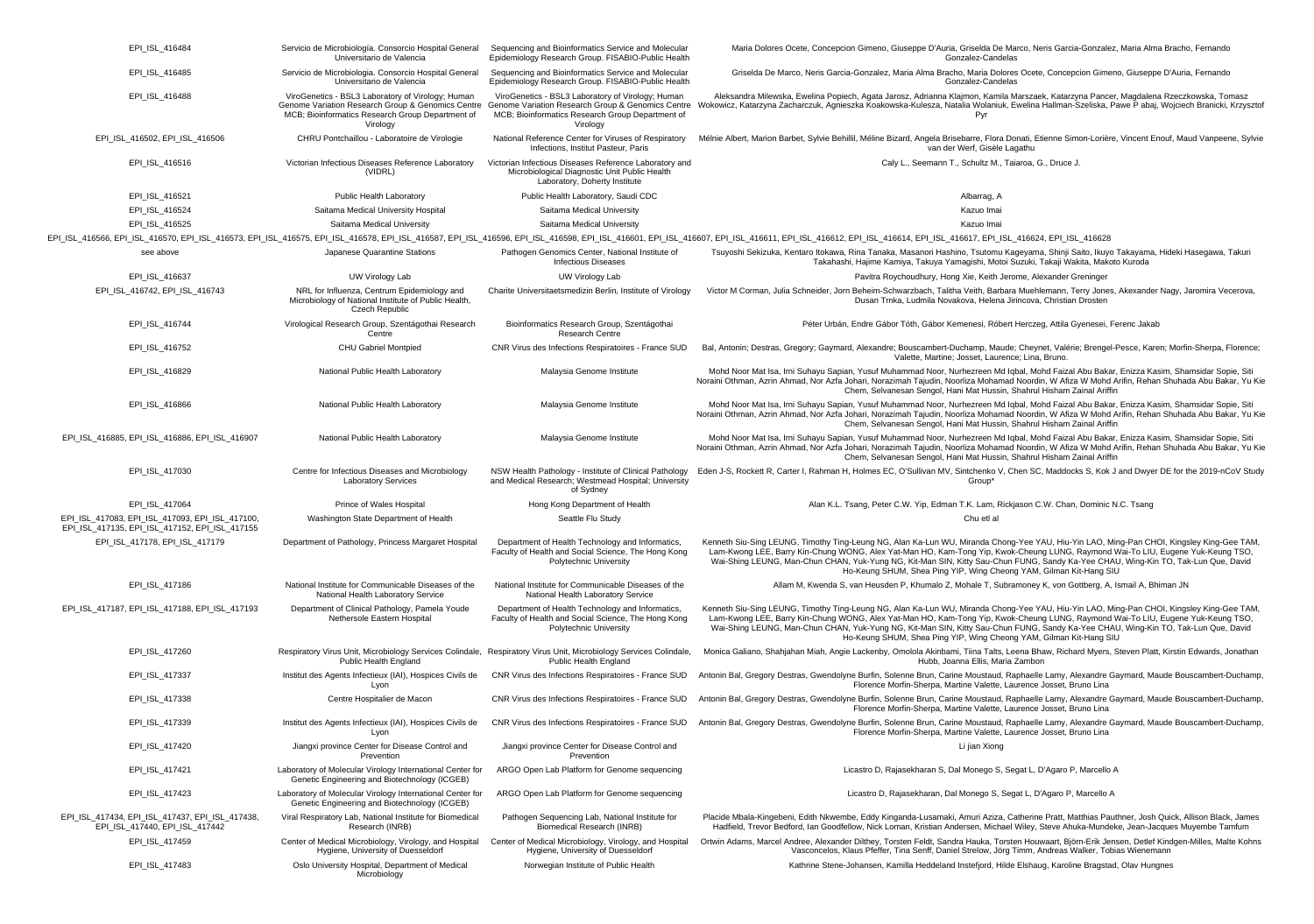| EPI_ISL_417484                                                                                                                                        | Oslo University Hospital, Department of Medical<br>Microbiology                   | Norwegian Institute of Public Health, Department of<br>Virology                             | Kathrine Stene-Johansen, Kamilla Heddeland Instefjord, Hilde Elshaug, Karoline Bragstad, Olav Hungnes                                                                                                                                                                                                                                                                                                                                                                                                                                                                                                                                                                                                                                                                                                     |
|-------------------------------------------------------------------------------------------------------------------------------------------------------|-----------------------------------------------------------------------------------|---------------------------------------------------------------------------------------------|-----------------------------------------------------------------------------------------------------------------------------------------------------------------------------------------------------------------------------------------------------------------------------------------------------------------------------------------------------------------------------------------------------------------------------------------------------------------------------------------------------------------------------------------------------------------------------------------------------------------------------------------------------------------------------------------------------------------------------------------------------------------------------------------------------------|
| EPI_ISL_417486                                                                                                                                        | Hospital of Southern Norway - Kristiansand, Department<br>of Medical Microbiology | Norwegian Institute of Public Health, Department of<br>Virology                             | Kathrine Stene-Johansen, Kamilla Heddeland Instefjord, Hilde Elshaug, Karoline Bragstad, Olav Hungnes                                                                                                                                                                                                                                                                                                                                                                                                                                                                                                                                                                                                                                                                                                     |
| EPI_ISL_417488                                                                                                                                        | Oslo University Hospital, Department of Medical<br>Microbiology                   | Norwegian Institute of Public Health, Department of<br>Virology                             | Kathrine Stene-Johansen, Kamilla Heddeland Instefjord, Hilde Elshaug, Karoline Bragstad, Olav Hungnes                                                                                                                                                                                                                                                                                                                                                                                                                                                                                                                                                                                                                                                                                                     |
| EPI_ISL_417498                                                                                                                                        | Minnesota Department of Health, Public Health<br>Laboratory                       | Minnesota Department of Health, Public Health<br>Laboratory                                 | Matt Plumb, Jake Garfin and Xiong Wang                                                                                                                                                                                                                                                                                                                                                                                                                                                                                                                                                                                                                                                                                                                                                                    |
| EPI_ISL_417519, EPI_ISL_417524                                                                                                                        | Laboratory Medicine                                                               | Department of Laboratory Medicine, Lin-Kou Chang<br>Gung Memorial Hospital, Taoyuan, Taiwan | Kuo-Chien Tsao, Yu-Nong Gong, Shu-Li Yang, Yi-Chun Liu, Chung-Guei Huang, Po-Wei Huang, Mei-Jen Hsiao, Cheng-Ta Yang, Cheng-Hsun Chiu,<br>Peng-Nien Huang, Kuo-Ming Lee, Guang-Wu Chen, Shin-Ru Shih                                                                                                                                                                                                                                                                                                                                                                                                                                                                                                                                                                                                      |
| EPI_ISL_417534                                                                                                                                        | Laboratoire Nationale de Santé, Microbiology, Virology                            | Laboratoire Nationale de Santé, Microbiology,<br>Epidemiology and Microbial Genomics        | Anke Wienecke-Baldacchino, Ardashel Latsuzbaia, Jessica Tapp, Catherine Ragimbeau, Guillaume Fournier, Tamir Abdelrahman, Trung Nguyen Nguyen,<br>Joel Mossong                                                                                                                                                                                                                                                                                                                                                                                                                                                                                                                                                                                                                                            |
| EPI_ISL_417563, EPI_ISL_417623, EPI_ISL_417639,<br>EPI_ISL_417691, EPI_ISL_417696, EPI_ISL_417742,<br>EPI ISL 417757, EPI ISL 417817, EPI ISL 417875  | The National University Hospital of Iceland                                       | deCODE genetics                                                                             | Daniel F Gudbjartsson; Agnar Helgason; Hakon Jonsson; Olafur T Magnusson; Pall Melsted; Gudmundur L Norddahl; Jona Saemundsdottir; Asgeir<br>Sigurdsson; Patrick Sulem; Arna B Agustsdottir; Berglind Eiriksdottir; Run Fridriksdottir; Elisabet E Gardarsdottir; Gudmundur Georgsson; Olafia S<br>Gretarsdottir; Kjartan R Gudmundsson; Thora R Gunnarsdottir; Arnaldur Gylfason; Hilma Holm; Brynjar O Jensson; Aslaug Jonasdottir; Kamilla S<br>Josefsdottir; Thordur Kristjansson; Droplaug N Magnusdottir; Louise le Roux; Gudrun Sigmundsdottir; Gardar Sveinbjornsson; Kristin E Sveinsdottir; Maney<br>Sveinsdottir; Emil A Thorarensen; Bjarni Thorbjornsson; Gisli Masson; Ingileif Jonsdottir; Alma Moller; Thorolfur Gudnason; Karl G Kristinsson; Unnur<br>Thorsteinsdottir: Kari Stefansson |
| EPI_ISL_417917                                                                                                                                        | Department of Medical Microbiology, University Malaya<br><b>Medical Centre</b>    | Department of Medical Microbiology                                                          | Yoong Min CHONG, Sasheela PONNAMPALAVANAR, Sharifah Faridah SYED OMAR, Adeeba KAMARULZAMAN, Vijayan MUNUSAMY, Chee Kuan<br>WONG, Cindy Shuan Ju TEH, I-Ching SAM, Yoke Fun Chan, University Malaya Medical Centre COVID Team                                                                                                                                                                                                                                                                                                                                                                                                                                                                                                                                                                              |
| EPI_ISL_417918                                                                                                                                        | Department of Medical Microbiology, University Malaya<br><b>Medical Centre</b>    | Department of Medical Microbiology, Faculty of<br>Medicine, University of Malaya            | Yoong Min CHONG, Sasheela PONNAMPALAVANAR, Sharifah Faridah SYED OMAR, Adeeba KAMARULZAMAN, Vijayan MUNUSAMY, Chee Kuan<br>WONG, Cindy Shuan Ju TEH, I-Ching SAM, Yoke Fun Chan, University Malaya Medical Centre COVID Team                                                                                                                                                                                                                                                                                                                                                                                                                                                                                                                                                                              |
| EPI_ISL_417921                                                                                                                                        | INMI Lazzaro Spallanzani IRCCS                                                    | Laboratory of Virology, INMI Lazzaro Spallanzani<br><b>IRCCS</b>                            | Martina Rueca, Barbara Bartolini, Francesco Messina, Cesare E. M. Gruber, Emanuela Giombini, Maria R. Capobianchi, Fabrizio Carletti, Francesca<br>Colavita, Concetta Castilletti, Eleonora Lalle, Daniele Lapa, Giuseppe Ippolito.                                                                                                                                                                                                                                                                                                                                                                                                                                                                                                                                                                       |
| EPI_ISL_417922                                                                                                                                        | INMI Lazzaro Spallanzani IRCCS                                                    | Laboratory of Virology, INMI Lazzaro Spallanzani<br><b>IRCCS</b>                            | Cesare E. M. Gruber, Martina Rueca, Barbara Bartolini, Francesco Messina, Emanuela Giombini, Maria R. Capobianchi, Fabrizio Carletti, Francesca<br>Colavita, Concetta Castilletti, Eleonora Lalle, Daniele Lapa, Giuseppe Ippolito.                                                                                                                                                                                                                                                                                                                                                                                                                                                                                                                                                                       |
| EPI_ISL_417941, EPI_ISL_417942, EPI_ISL_417947                                                                                                        | Viral Respiratory Lab, National Institute for Biomedical<br>Research (INRB)       | Pathogen Sequencing Lab, National Institute for<br>Biomedical Research (INRB)               | Placide Mbala-Kingebeni, Edith Nkwembe, Eddy Kinganda-Lusamaki, Amuri Aziza, Catherine Pratt, Matthias Pauthner, Josh Quick, Allison Black, James<br>Hadfield, Trevor Bedford, Ian Goodfellow, Nick Loman, Kristian Andersen, Michael Wiley, Steve Ahuka-Mundeke, Jean-Jacques Muyembe Tamfum                                                                                                                                                                                                                                                                                                                                                                                                                                                                                                             |
| EPI_ISL_418009                                                                                                                                        | HSE Ilha Terceira - Angra do Heroismo                                             | Instituto Nacional de Saude (INSA)                                                          | Guiomar et al                                                                                                                                                                                                                                                                                                                                                                                                                                                                                                                                                                                                                                                                                                                                                                                             |
| EPI ISL 418052                                                                                                                                        | UW Virology Lab                                                                   | UW Virology Lab                                                                             | Pavitra Roychoudhury, Hong Xie, Keith Jerome, Alexander Greninger                                                                                                                                                                                                                                                                                                                                                                                                                                                                                                                                                                                                                                                                                                                                         |
| EPI_ISL_418206, EPI_ISL_418207, EPI_ISL_418208,<br>EPI_ISL_418209, EPI_ISL_418210, EPI_ISL_418211                                                     | <b>Institut Pasteur Dakar</b>                                                     | Institut Pasteur de Dakar                                                                   | Ndongo Dia, Ousmane Faye, Amadou Alpha Sall                                                                                                                                                                                                                                                                                                                                                                                                                                                                                                                                                                                                                                                                                                                                                               |
| EPI_ISL_418212                                                                                                                                        | Institut Pasteur Dakar                                                            | Institut Pasteur de Dakar                                                                   | Ndongo Dia, Ousmane Faye, Amadou Alpha sall                                                                                                                                                                                                                                                                                                                                                                                                                                                                                                                                                                                                                                                                                                                                                               |
| EPI_ISL_418213                                                                                                                                        | <b>Institut Pasteur Dakar</b>                                                     | Institut Pasteur de Dakar                                                                   | Ndongo Dia, Ousmane Faye, Amadou Alpha Sall                                                                                                                                                                                                                                                                                                                                                                                                                                                                                                                                                                                                                                                                                                                                                               |
| EPI_ISL_418215                                                                                                                                        | Instirut Pasteur Dakar                                                            | Institut Pasteur de Dakar                                                                   | Ndongo Dia, Ousmane Faye, Amadou Alpha Sall                                                                                                                                                                                                                                                                                                                                                                                                                                                                                                                                                                                                                                                                                                                                                               |
| EPI_ISL_418216, EPI_ISL_418217                                                                                                                        | Institut Pasteur Dakar                                                            | Institut Pasteur de Dakar                                                                   | Ndongo Dia, Ousmane Faye, Amadou Alpha Sall                                                                                                                                                                                                                                                                                                                                                                                                                                                                                                                                                                                                                                                                                                                                                               |
| EPI ISL 418218                                                                                                                                        | Centre Hospitalier Compiègne Laboratoire de Biologie                              | National Reference Center for Viruses of Respiratory<br>Infections, Institut Pasteur, Paris | Mélanie Albert, Marion Barbet, Sylvie Behillil, Méline Bizard, Angela Brisebarre, Flora Donati, Fabiana Gambaro, Etienne Simon-Lorière, Vincent Enouf,<br>Maud Vanpeene, Sylvie van der Werf, Raulin Olivia                                                                                                                                                                                                                                                                                                                                                                                                                                                                                                                                                                                               |
| EPI ISL 418219                                                                                                                                        | CHU - Hôpital Cavale Blanche - Labo. de Virologie                                 | National Reference Center for Viruses of Respiratory<br>Infections, Institut Pasteur, Paris | Mélanie Albert, Marion Barbet, Sylvie Behillil, Méline Bizard, Angela Brisebarre, Flora Donati, Fabiana Gambaro, Etienne Simon-Lorière, Vincent Enouf,<br>Maud Vanpeene, Sylvie van der Werf, Léa Pilorge                                                                                                                                                                                                                                                                                                                                                                                                                                                                                                                                                                                                 |
| EPI ISL 418220                                                                                                                                        | Centre Hospitalier Compiègne Laboratoire de Biologie                              | National Reference Center for Viruses of Respiratory<br>Infections, Institut Pasteur, Paris | Mélanie Albert, Marion Barbet, Sylvie Behillil, Méline Bizard, Angela Brisebarre, Flora Donati, Fabiana Gambaro, Etienne Simon-Lorière, Vincent Enouf,<br>Maud Vanpeene, Sylvie van der Werf, Raulin Olivia                                                                                                                                                                                                                                                                                                                                                                                                                                                                                                                                                                                               |
| EPI ISL 418233                                                                                                                                        | Service des Urgences                                                              | National Reference Center for Viruses of Respiratory<br>Infections, Institut Pasteur, Paris | Mélanie Albert, Marion Barbet, Sylvie Behillil, Méline Bizard, Angela Brisebarre, Flora Donati, Etienne Simon-Lorière, Vincent Enouf, Maud Vanpeene, Sylvie<br>van der Werf, Boubkeur                                                                                                                                                                                                                                                                                                                                                                                                                                                                                                                                                                                                                     |
| EPI ISL 418243                                                                                                                                        | HOSPITAL UNIVERSITARIO VIRGEN DE LAS NIEVES                                       | Instituto de Salud Carlos III                                                               | Iglesias-Caballero, M. Molinero Calamita, M. González-Esquevillas, M. Camarero, S. Pozo, F. Casas, I. Jiménez, P. Jiménez, M. Zaballos, A. Monzón, S.<br>Varona, S. Juliá, M. Cuesta, I. Sanbonmatsu S.                                                                                                                                                                                                                                                                                                                                                                                                                                                                                                                                                                                                   |
| EPI ISL 418245                                                                                                                                        | Hospital General y Universitario de Guadalajara                                   | Instituto de Salud Carlos III                                                               | Iglesias-Caballero, M. Molinero Calamita, M. González-Esguevillas, M. Camarero, S. Pozo, F. Casas, I. Jiménez, P. Jiménez, M. Zaballos, A. Monzón, S.<br>Varona, S. Juliá, M. Cuesta, I. Gonzalez-Praetorius A.                                                                                                                                                                                                                                                                                                                                                                                                                                                                                                                                                                                           |
| EPI_ISL_418247                                                                                                                                        | HOSPITAL GENERAL DE SEGOVIA                                                       | Instituto de Salud Carlos III                                                               | Iglesias-Caballero, M. Molinero Calamita, M. González-Esguevillas, M. Camarero, S. Pozo, F. Casas, I. Jiménez, P. Jiménez, M. Zaballos, A. Monzón, S.<br>Varona, S. Juliá, M. Cuesta, I. Hernando-Real S.                                                                                                                                                                                                                                                                                                                                                                                                                                                                                                                                                                                                 |
| EPI_ISL_418251                                                                                                                                        | HOSPITAL UNIVERSITARIO LA PAZ                                                     | Instituto de Salud Carlos III                                                               | Iglesias-Caballero, M. Molinero Calamita, M. González-Esguevillas, M. Camarero, S. Pozo, F. Casas, I. Jiménez, P. Jiménez, M. Zaballos, A. Monzón, S.<br>Varona, S. Juliá, M. Cuesta, I. Romero P.                                                                                                                                                                                                                                                                                                                                                                                                                                                                                                                                                                                                        |
| EPI ISL 418257                                                                                                                                        | Ospedale Civile Giuseppe Mazzini, Teramo                                          | Istituto Zooprofilattico Sperimentale dell'Abruzzo e<br>Molise "G.Caporale"                 | Lorusso A, Marcacci M, Di Domenico M, Puglia I, Curini V, Ancora M, Di Pasquale A, Rinaldi A, Mangone I, Cammà C, Savini G.                                                                                                                                                                                                                                                                                                                                                                                                                                                                                                                                                                                                                                                                               |
| EPI ISL 418260                                                                                                                                        | Ospedale Civile Giuseppe Mazzini                                                  | Istituto Zooprofilattico Sperimentale dell'Abruzzo e<br>Molise "G. Caporale"                | Lorusso A, Marcacci M, Di Domenico M, Puglia I, Curini V, Ancora M, Di Pasquale A, Rinaldi A, Mangone I, Cammà C, Savini G.                                                                                                                                                                                                                                                                                                                                                                                                                                                                                                                                                                                                                                                                               |
| EPI ISL 418267                                                                                                                                        | Microbiology and Immunology department, Pasteur<br>institute in Ho Chi Minh city  | Microbiology and Immunology department, Pasteur<br>institute in Ho Chi Minh city            | Nguyen,H.T., Cao,T.M., Pham,H.T.T., Vu,N.P.H., Dao,M.H., Huynh,L.T.K., Nguyen,L.T., Nguyen,N.T., Nguyen,T.T.N., Nguyen,A.H., Luong,Q.C.,<br>Nguyen, T.V., Tran, K.C., Pham, Q.D., Tran, T., Hoang, C.Q., Nguyen, T.T., Le, H.Q., Phung, T.M., Vo, T.N.A., Nguyen, S.N., Pham, D.T., Nguyen, T.V. and<br>Phan, L.T.                                                                                                                                                                                                                                                                                                                                                                                                                                                                                        |
| EPI_ISL_418269                                                                                                                                        | Microbiology and Immunology department, Pasteur<br>institute in Ho Chi Minh city  | Microbiology and Immunology department, Pasteur<br>institute in Ho Chi Minh city            | Cao,T.M., Nguyen,H.T., Pham,H.T.T., Vu,N.P.H., Dao,M.H., Huynh,L.T.K., Nguyen,L.T., Nguyen,N.T., Nguyen,T.T.N., Nguyen,A.H., Luong,Q.C.,<br>Nguyen,T.V., Tran,K.C., Pham,Q.D., Tran,T., Hoang,C.Q., Nguyen,T.T., Le,H.Q., Phung,T.M., Vo,T.N.A., Nguyen,S.N., Pham,D.T., Phan,L.T. and<br>Nguyen, T.V.                                                                                                                                                                                                                                                                                                                                                                                                                                                                                                    |
| EPI_ISL_418273                                                                                                                                        | University Hospital Basel, Clinical Virology                                      | University Hospital Basel, Labormedizin                                                     | Hirsch, H., Leuzinger, K., Seth-Smith, H., Mari, A., Roloff, T., Egli, A.                                                                                                                                                                                                                                                                                                                                                                                                                                                                                                                                                                                                                                                                                                                                 |
| EPI ISL 418325, EPI ISL 418327, EPI ISL 418328,<br>EPI_ISL_418344, EPI_ISL_418345, EPI_ISL_418351,<br>EPI ISL 418358, EPI ISL 418374, EPI ISL 418382, | Public Health Ontario Laboratories                                                | Public Health Ontario Laboratories                                                          | Alireza Eshaghi, Samir N Patel, Jonathan B Gubbay, Vanessa G Allen, Christine Frantz, Aimin Li, Sandeep Nagra                                                                                                                                                                                                                                                                                                                                                                                                                                                                                                                                                                                                                                                                                             |

EPI\_ISL\_418383

EPI\_ISL\_418386, EPI\_ISL\_418389, EPI\_ISL\_418390, EPI\_ISL\_418393, EPI\_ISL\_418394, EPI\_ISL\_418395, EPI\_ISL\_418396, EPI\_ISL\_418397, EPI\_ISL\_418399, EPI\_ISL\_418400, EPI\_ISL\_418401, EPI\_ISL\_418402, EPI\_ISL\_418406, EPI\_ISL\_418410

see above Department of Virology and Immunology, University of Helsinki and Helsinki University Hospital, Huslab Department of Virology, Faculty of Medicine, University of Helsinki, Helsinki, Finland

Teemu Smura, Hannimari Kallio-Kokko, Olli Vapalahti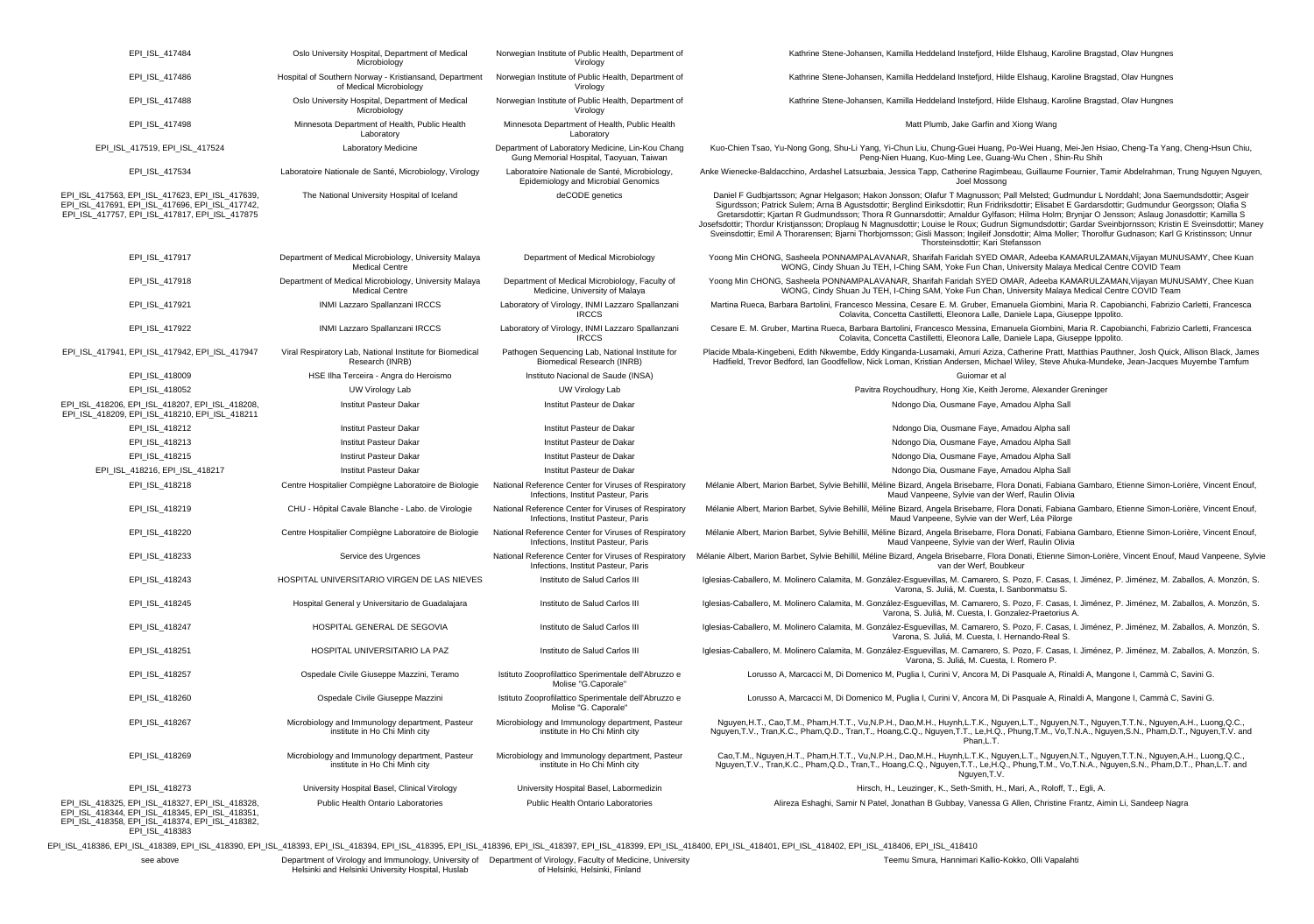|                                                                                                                      | Finland                                                                                      |                                                                                                                                   |                                                                                                                                                                                                                                                                                                                                                                                                                                                                                        |
|----------------------------------------------------------------------------------------------------------------------|----------------------------------------------------------------------------------------------|-----------------------------------------------------------------------------------------------------------------------------------|----------------------------------------------------------------------------------------------------------------------------------------------------------------------------------------------------------------------------------------------------------------------------------------------------------------------------------------------------------------------------------------------------------------------------------------------------------------------------------------|
| EPI_ISL_418419                                                                                                       | Centre Hospitalier Saint Joseph Saint Luc                                                    | CNR Virus des Infections Respiratoires - France SUD                                                                               | Antonin Bal, Gregory Destras, Gwendolyne Burfin, Solenne Brun, Carine Moustaud, Raphaelle Lamy, Alexandre Gaymard, Maude Bouscambert-Duchamp<br>Florence Morfin-Sherpa, Martine Valette, Bruno Lina, Laurence Josset                                                                                                                                                                                                                                                                   |
| EPI_ISL_418422                                                                                                       | Institut des Agents Infectieux (IAI), Hospices Civils de<br>Lyon                             | CNR Virus des Infections Respiratoires - France SUD                                                                               | Antonin Bal, Gregory Destras, Gwendolyne Burfin, Solenne Brun, Carine Moustaud, Raphaelle Lamy, Alexandre Gaymard, Maude Bouscambert-Duchamp,<br>Florence Morfin-Sherpa, Martine Valette, Bruno Lina, Laurence Josset                                                                                                                                                                                                                                                                  |
| EPI_ISL_418799, EPI_ISL_418801                                                                                       | Mater Pathology                                                                              | Public Health Virology Laboratory                                                                                                 | Bixing Huang, Alyssa Pyke, Amanda De Jong, Andrew Van Den Hurk, Carmel Taylor, David Warrilow, Doris Genge, Elisabeth Gamez, Glen Hewitson, Iar<br>Maxwell Mackay, Inga Sultana, Jamie McMahon, Jean Barcelon, Judy Northill, Mitchell Finger, Natalie Simpson, Neelima Nair, Peter Burtonclay, Peter<br>Moore, Sarah Wheatley, Sean Moody, Sonja Hall-Mendelin, Timothy Gardam, and Frederick Moore                                                                                   |
| EPI ISL 418826, EPI ISL 418842, EPI ISL 418858                                                                       | <b>BCCDC Public Health Laboratory</b>                                                        | <b>BCCDC Public Health Laboratory</b>                                                                                             | Harrigan, Prystajecky, Krajden, Lee, Kamelian, Lapointe, Choi, Hoang, Sekirov, Levett, Tyson, Snutch, Loman, Quick, Li, Gilmour                                                                                                                                                                                                                                                                                                                                                        |
| EPI ISL 418967                                                                                                       | Utah Public Health Laboratory                                                                | Utah Public Health Laboratory                                                                                                     | Erin Young, Kelly Oakeson                                                                                                                                                                                                                                                                                                                                                                                                                                                              |
| EPI ISL 418993, EPI ISL 418994, EPI ISL 418995,<br>EPI ISL 418996, EPI ISL 418997, EPI ISL 418998,<br>EPI ISL 419000 | National Public Health Laboratory, National Centre for<br><b>Infectious Diseases</b>         | National Public Health Laboratory, National Centre for<br><b>Infectious Diseases</b>                                              | Mak TM, Octavia S, Cui L, Lin RTP                                                                                                                                                                                                                                                                                                                                                                                                                                                      |
| EPI_ISL_419168                                                                                                       | Centre Hospitalier de Valence                                                                |                                                                                                                                   | CNR Virus des Infections Respiratoires - France SUD Antonin Bal, Gregory Destras, Gwendolyne Burfin, Solenne Brun, Carine Moustaud, Raphaelle Lamy, Alexandre Gaymard, Maude Bouscambert-Duchamp,<br>Florence Morfin-Sherpa, Martine Valette, Bruno Lina, Laurence Josset                                                                                                                                                                                                              |
| EPI_ISL_419179                                                                                                       | Institut des Agents Infectieux (IAI), Hospices Civils de<br>Lyon                             | CNR Virus des Infections Respiratoires - France SUD                                                                               | Antonin Bal, Gregory Destras, Gwendolyne Burfin, Solenne Brun, Carine Moustaud, Raphaelle Lamy, Alexandre Gaymard, Maude Bouscambert-Duchamp<br>Florence Morfin-Sherpa, Martine Valette, Bruno Lina, Laurence Josset                                                                                                                                                                                                                                                                   |
| EPI_ISL_419211                                                                                                       | Central Virology Laboratory                                                                  | Israel Institute for Biological Research                                                                                          | Inbar Cohen-Gihon, Ofir Israeli, Ohad Shifman, Dana Stein, Sharon Melamed, Nir Paran, Tomer Israely, Hagit Achdout, Yfat Yahalom Ronen, Hadas Tamir<br>Boaz Politi, Lilach Cherry, Einat Vitner, Orly Laskar, Shay Weiss, Michal Mandelboim, Oran Erster, Gili Regev-Yochay, Gadi Segal, Shmuel Yitzhaki,<br>Shmuel C. Shapira, Adi Beth-Din, Anat Zvi                                                                                                                                 |
| EPI_ISL_419214                                                                                                       | Department of Clinical Pathology, Pamela Youde<br>Nethersole Eastern Hospital                | Department of Health Technology and Informatics,<br>Faculty of Health and Social Science, The Hong Kong<br>Polytechnic University | Kenneth Siu-Sing LEUNG, Timothy Ting-Leung NG, Alan Ka-Lun WU, Miranda Chong-Yee YAU, Hiu-Yin LAO, Ming-Pan CHOI, Kingsley King-Gee TAM,<br>Lam-Kwong LEE, Barry Kin-Chung WONG, Alex Yat-Man HO, Kam-Tong YIP, Kwok-Cheung LUNG, Raymond Wai-To LIU, Eugene Yuk-Keung TSO,<br>Wai-Shing LEUNG, Man-Chun CHAN, Yuk-Yung NG, Kit-Man SIN, Kitty Sau-Chun FUNG, Sandy Ka-Yee CHAU, Wing-Kin TO, Tak-Lun QUE, David<br>Ho-Keung SHUM, Shea Ping YIP, Wing Cheong YAM, Gilman Kit-Hang SIU |
| EPI_ISL_419221                                                                                                       | Department of Pathology, United Christian Hospital                                           | Department of Health Technology and Informatics,<br>Faculty of Health and Social Science, The Hong Kong<br>Polytechnic University | Kenneth Siu-Sing LEUNG, Timothy Ting-Leung NG, Alan Ka-Lun WU, Miranda Chong-Yee YAU, Hiu-Yin LAO, Ming-Pan CHOI, Kingsley King-Gee TAM,<br>Lam-Kwong LEE, Barry Kin-Chung WONG, Alex Yat-Man HO, Kam-Tong YIP, Kwok-Cheung LUNG, Raymond Wai-To LIU, Eugene Yuk-Keung TSO,<br>Wai-Shing LEUNG, Man-Chun CHAN, Yuk-Yung NG, Kit-Man SIN, Kitty Sau-Chun FUNG, Sandy Ka-Yee CHAU, Wing-Kin TO, Tak-Lun QUE, David<br>Ho-Keung SHUM, Shea Ping YIP, Wing Cheong YAM, Gilman Kit-Hang SIU |
| EPI_ISL_419222                                                                                                       | Department of Pathology, Princess Margaret Hospital                                          | Department of Health Technology and Informatics,<br>Faculty of Health and Social Science. The Hong Kong<br>Polytechnic University | Kenneth Siu-Sing LEUNG, Timothy Ting-Leung NG, Alan Ka-Lun WU, Miranda Chong-Yee YAU, Hiu-Yin LAO, Ming-Pan CHOI, Kingsley King-Gee TAM,<br>Lam-Kwong LEE, Barry Kin-Chung WONG, Alex Yat-Man HO, Kam-Tong YIP, Kwok-Cheung LUNG, Raymond Wai-To LIU, Eugene Yuk-Keung TSO,<br>Wai-Shing LEUNG, Man-Chun CHAN, Yuk-Yung NG, Kit-Man SIN, Kitty Sau-Chun FUNG, Sandy Ka-Yee CHAU, Wing-Kin TO, Tak-Lun QUE, David<br>Ho-Keung SHUM, Shea Ping YIP, Wing Cheong YAM, Gilman Kit-Hang SIU |
| EPI_ISL_419228, EPI_ISL_419241                                                                                       | Department of Clinical Pathology, Pamela Youde<br>Nethersole Eastern Hospital                | Department of Health Technology and Informatics,<br>Faculty of Health and Social Science, The Hong Kong<br>Polytechnic University | Kenneth Siu-Sing LEUNG, Timothy Ting-Leung NG, Alan Ka-Lun WU, Miranda Chong-Yee YAU, Hiu-Yin LAO, Ming-Pan CHOI, Kingsley King-Gee TAM,<br>Lam-Kwong LEE, Barry Kin-Chung WONG, Alex Yat-Man HO, Kam-Tong YIP, Kwok-Cheung LUNG, Raymond Wai-To LIU, Eugene Yuk-Keung TSO,<br>Wai-Shing LEUNG, Man-Chun CHAN, Yuk-Yung NG, Kit-Man SIN, Kitty Sau-Chun FUNG, Sandy Ka-Yee CHAU, Wing-Kin TO, Tak-Lun QUE, David<br>Ho-Keung SHUM, Shea Ping YIP, Wing Cheong YAM, Gilman Kit-Hang SIU |
| EPI_ISL_419242                                                                                                       | Department of Clinical Pathology, Tuen Mun Hospital                                          | Department of Health Technology and Informatics,<br>Faculty of Health and Social Science, The Hong Kong<br>Polytechnic University | Kenneth Siu-Sing LEUNG, Timothy Ting-Leung NG, Alan Ka-Lun WU, Miranda Chong-Yee YAU, Hiu-Yin LAO, Ming-Pan CHOI, Kingsley King-Gee TAM,<br>Lam-Kwong LEE, Barry Kin-Chung WONG, Alex Yat-Man HO, Kam-Tong YIP, Kwok-Cheung LUNG, Raymond Wai-To LIU, Eugene Yuk-Keung TSO,<br>Wai-Shing LEUNG, Man-Chun CHAN, Yuk-Yung NG, Kit-Man SIN, Kitty Sau-Chun FUNG, Sandy Ka-Yee CHAU, Wing-Kin TO, Tak-Lun QUE, David<br>Ho-Keung SHUM, Shea Ping YIP, Wing Cheong YAM, Gilman Kit-Hang SIU |
| EPI_ISL_419249, EPI_ISL_419250, EPI_ISL_419252                                                                       | Department of Clinical Pathology, Pamela Youde<br>Nethersole Eastern Hospital                | Department of Health Technology and Informatics,<br>Faculty of Health and Social Science, The Hong Kong<br>Polytechnic University | Kenneth Siu-Sing LEUNG, Timothy Ting-Leung NG, Alan Ka-Lun WU, Miranda Chong-Yee YAU, Hiu-Yin LAO, Ming-Pan CHOI, Kingsley King-Gee TAM,<br>Lam-Kwong LEE, Barry Kin-Chung WONG, Alex Yat-Man HO, Kam-Tong YIP, Kwok-Cheung LUNG, Raymond Wai-To LIU, Eugene Yuk-Keung TSO,<br>Wai-Shing LEUNG, Man-Chun CHAN, Yuk-Yung NG, Kit-Man SIN, Kitty Sau-Chun FUNG, Sandy Ka-Yee CHAU, Wing-Kin TO, Tak-Lun QUE, David<br>Ho-Keung SHUM, Shea Ping YIP, Wing Cheong YAM, Gilman Kit-Hang SIU |
| EPI_ISL_419255                                                                                                       | INMI Lazzaro Spallanzani IRCCS                                                               | INMI Lazzaro Spallanzani IRCCS                                                                                                    | Antonino Di Caro, Cesare E. M. Gruber, Martina Rueca, Barbara Bartolini, Francesco Messina, Emanuela Giombini, Maria R. Capobianchi, Fabrizio Carletti<br>Francesca Colavita, Concetta Castilletti, Eleonora Lalle, Daniele Lapa, Giuseppe Ippolito.                                                                                                                                                                                                                                   |
| EPI_ISL_419296                                                                                                       | Kochi Prefectural Institute of Public Health                                                 | Pathogen Genomics Center, National Institute of<br><b>Infectious Diseases</b>                                                     | Tsuyoshi Sekizuka, Akihiko Tokaji, Kentaro Itokawa, Rina Tanaka, Masanori Hashino, Hajime Kamiya, Motoi Suzuki, Makoto Kuroda                                                                                                                                                                                                                                                                                                                                                          |
| EPI ISL 419298                                                                                                       | Chiba Prefectural Institute of Public Health                                                 | Pathogen Genomics Center, National Institute of<br><b>Infectious Diseases</b>                                                     | Tsuyoshi Sekizuka, Masakatsu Taira, Yushi Hachisu, Kentaro Itokawa, Rina Tanaka, Masanori Hashino, Hajime Kamiya, Motoi Suzuki, Makoto Kuroda                                                                                                                                                                                                                                                                                                                                          |
| EPI ISL 419299, EPI ISL 419300                                                                                       | Ishikawa Prefectural Institute of Public Health and<br><b>Environmental Science</b>          | Pathogen Genomics Center, National Institute of<br><b>Infectious Diseases</b>                                                     | Tsuyoshi Sekizuka, Sanae Kuramoto, Eri Nariai, Kentaro Itokawa, Rina Tanaka, Masanori Hashino, Hajime Kamiya, Motoi Suzuki, Makoto Kuroda                                                                                                                                                                                                                                                                                                                                              |
| EPI ISL 419301, EPI ISL 419302, EPI ISL 419303,<br>EPI ISL 419304, EPI_ISL_419305, EPI_ISL_419306,<br>EPI ISL 419308 | Saitama Prefectural Institute of Public Health                                               | Pathogen Genomics Center, National Institute of<br><b>Infectious Diseases</b>                                                     | Tsuyoshi Sekizuka, Michiyo Shinohara, Tsuyoshi Kishimoto, Kentaro Itokawa, Rina Tanaka, Masanori Hashino, Hajime Kamiya, Motoi Suzuki, Makoto<br>Kuroda                                                                                                                                                                                                                                                                                                                                |
| EPI ISL 419309, EPI ISL 419310, EPI ISL 419311                                                                       | Chiba Prefectural Institute of Public Health                                                 | Pathogen Genomics Center, National Institute of<br><b>Infectious Diseases</b>                                                     | Tsuyoshi Sekizuka, Masakatsu Taira, Yushi Hachisu, Kentaro Itokawa, Rina Tanaka, Masanori Hashino, Hajime Kamiya, Motoi Suzuki, Makoto Kuroda                                                                                                                                                                                                                                                                                                                                          |
| EPI_ISL_419541, EPI_ISL_419543, EPI_ISL_419545,<br>EPI ISL 419549                                                    | Center of Medical Microbiology, Virology, and Hospital<br>Hygiene, University of Duesseldorf | Center of Medical Microbiology, Virology, and Hospital<br>Hygiene, University of Duesseldorf                                      | Ortwin Adams, Marcel Andree, Alexander Dilthey, Torsten Feldt, Sandra Hauka, Torsten Houwaart, Björn-Erik Jensen, Detlef Kindgen-Milles, Malte Kohns<br>Vasconcelos, Klaus Pfeffer, Tina Senff, Daniel Strelow, Jörg Timm, Andreas Walker, Tobias Wienemann                                                                                                                                                                                                                            |
| EPI_ISL_419554                                                                                                       | California Department of Public Health                                                       | Pathogen Discovery, Respiratory Viruses Branch,<br>Division of Viral Diseases, Centers for Disease Control<br>and Prevention      | Ying Tao, Jing Zhang, Krista Queen, Anna Uehara, Clinton R. Paden, Yan Li, Haibin Wang, Jasmine Padilla, Justin Lee, Suxiang Tong                                                                                                                                                                                                                                                                                                                                                      |
| EPI ISL 419562, EPI ISL 419569, EPI ISL 419570,<br>EPI_ISL_419591, EPI_ISL_419595, EPI_ISL_419597,<br>EPI_ISL_419606 | Laboratoire National de Santé, Microbiology, Virology                                        | Laboratoire National de Santé, Microbiology,<br>Epidemiology and Microbial Genomics                                               | Anke Wienecke-Baldacchino, Ardashel Latsuzbaia, Jessica Tapp, Catherine Ragimbeau, Guillaume Fournier, Tamir Abdelrahman, Trung Nguyen Nguyen,<br>Joel Mossong                                                                                                                                                                                                                                                                                                                         |
| EPI ISL 419655, EPI ISL 419656                                                                                       | Center for Virology, Medical University of Vienna                                            | Bergthaler laboratory, CeMM Research Center for<br>Molecular Medicine of the Austrian Academy of<br>Sciences                      | Alexandra Popa, Benedikt Agerer, Henrique Colaco, Lukas Endler, Jakob-Wendelin Genger, Alexander Lercher, Mark Smyth, Thomas Penz, Michael<br>Schuster, Judith Aberle, Stephan Aberle, Elisabeth Puchhammer-Stöckl, Christoph Bock, Andreas Bergthaler                                                                                                                                                                                                                                 |
| EPI_ISL_419687                                                                                                       | Servicio de Microbiología. Consorcio Hospital General<br>Universitario de Valencia           | Sequencing and Bioinformatics Service and Molecular<br>Epidemiology Research Group. FISABIO-Public Health                         | Giuseppe D'Auria, Griselda De Marco, Neris Garcia-Gonzalez, Maria Alma Bracho, Maria Dolores Ocete, Concepcion Gimeno, Fernando<br>Gonzalez-Candelas                                                                                                                                                                                                                                                                                                                                   |
| EPI_ISL_419689                                                                                                       | Servicio de Microbiología, Consorcio Hospital General<br>Universitario de Valencia           | Sequencing and Bioinformatics Service and Molecular<br>Epidemiology Research Group. FISABIO-Public Health                         | Neris Garcia-Gonzalez, Maria Alma Bracho, Maria Dolores Ocete, Giuseppe D'Auria, Griselda De Marco, Concepcion Gimeno, Fernando<br>Gonzalez-Candelas                                                                                                                                                                                                                                                                                                                                   |
| EPI_ISL_419708                                                                                                       | Virginia DCLS                                                                                | Virginia DCLS                                                                                                                     | Virginia DCLS                                                                                                                                                                                                                                                                                                                                                                                                                                                                          |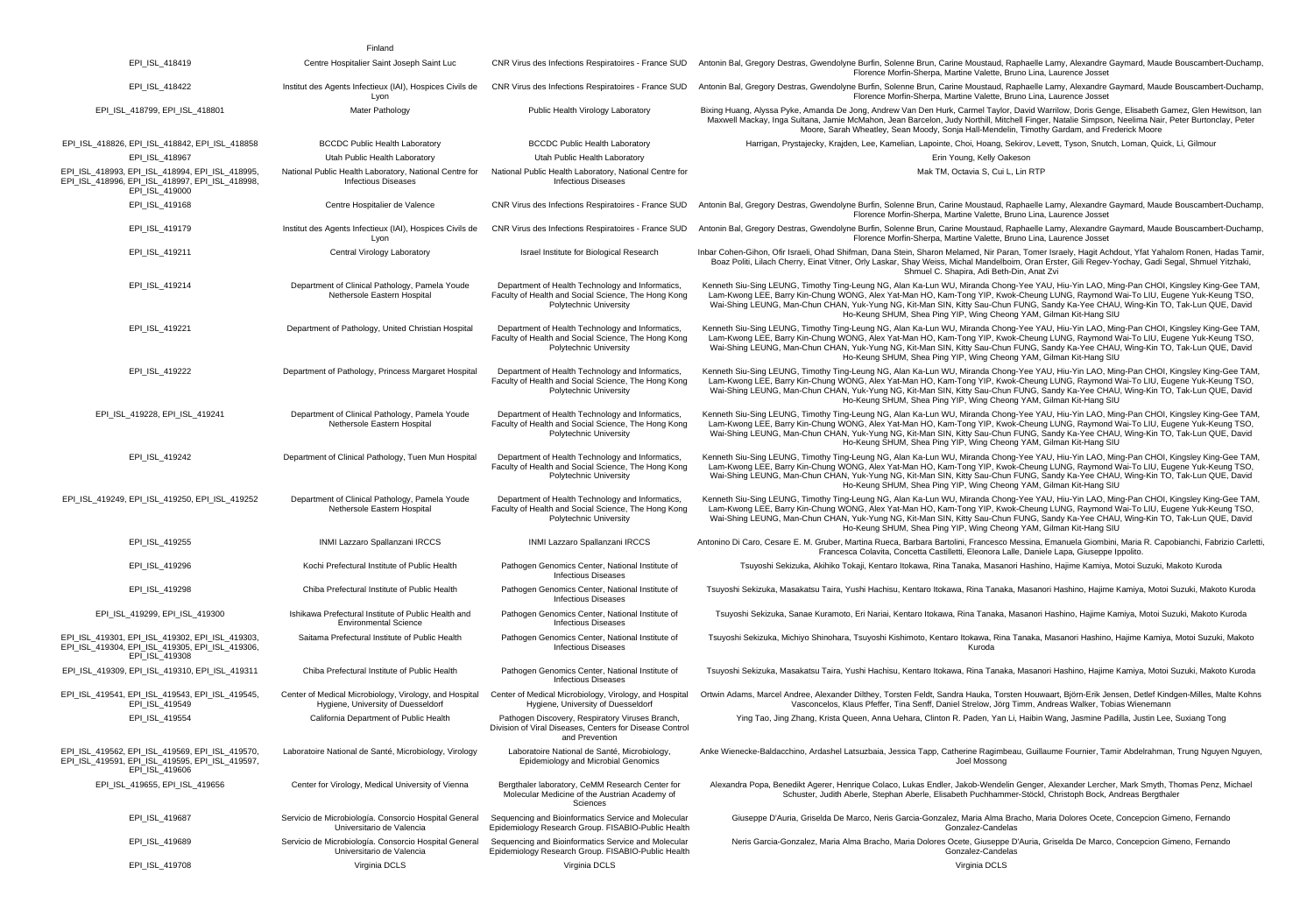| EPI_ISL_419733, EPI_ISL_419735, EPI_ISL_419741                                                    | Victorian Infectious Diseases Reference Laboratory<br>(VIDRL)                                                                                                                                    | Victorian Infectious Diseases Reference Laboratory and<br>Microbiological Diagnostic Unit Public Health<br>Laboratory, Doherty Institute                                                         | Caly L., Seemann T., Sait, M., Schultz M., Druce J., Sherry, N.                                                                                                                                                                                                                                                                                                                                                                                                                                                                                                             |
|---------------------------------------------------------------------------------------------------|--------------------------------------------------------------------------------------------------------------------------------------------------------------------------------------------------|--------------------------------------------------------------------------------------------------------------------------------------------------------------------------------------------------|-----------------------------------------------------------------------------------------------------------------------------------------------------------------------------------------------------------------------------------------------------------------------------------------------------------------------------------------------------------------------------------------------------------------------------------------------------------------------------------------------------------------------------------------------------------------------------|
| EPI_ISL_419831, EPI_ISL_419832                                                                    | Royal Darwin Hospital                                                                                                                                                                            | Victorian Infectious Diseases Reference Laboratory and<br>Microbiological Diagnostic Unit Public Health<br>Laboratory, Doherty Institute                                                         | Meumann, E., Seemann T., Sait, M., Schultz M., Caly L., Druce J.                                                                                                                                                                                                                                                                                                                                                                                                                                                                                                            |
| EPI_ISL_419834                                                                                    | Victorian Infectious Diseases Reference Laboratory<br>(VIDRL)                                                                                                                                    | Victorian Infectious Diseases Reference Laboratory and<br>Microbiological Diagnostic Unit Public Health<br>Laboratory, Doherty Institute                                                         | Caly L., Seemann T., Sait, M., Schultz M., Druce J., Sherry, N.                                                                                                                                                                                                                                                                                                                                                                                                                                                                                                             |
| EPI_ISL_419835                                                                                    | Royal Darwin Hospital                                                                                                                                                                            | Victorian Infectious Diseases Reference Laboratory and<br>Microbiological Diagnostic Unit Public Health<br>Laboratory, Doherty Institute                                                         | Meumann, E., Seemann T., Sait, M., Schultz M., Caly L., Druce J.                                                                                                                                                                                                                                                                                                                                                                                                                                                                                                            |
| EPI_ISL_419871, EPI_ISL_419875, EPI_ISL_419926                                                    | Victorian Infectious Diseases Reference Laboratory<br>(VIDRL)                                                                                                                                    | Victorian Infectious Diseases Reference Laboratory and<br>Microbiological Diagnostic Unit Public Health<br>Laboratory, Doherty Institute                                                         | Caly L., Seemann T., Sait, M., Schultz M., Druce J., Sherry, N.                                                                                                                                                                                                                                                                                                                                                                                                                                                                                                             |
| EPI ISL 420030, EPI ISL 420032, EPI ISL 420034,<br>EPI_ISL_420035                                 | Viral Respiratory Lab, National Institute for Biomedical<br>Research (INRB)                                                                                                                      | Pathogen Sequencing Lab, National Institute for<br>Biomedical Research (INRB)                                                                                                                    | Placide Mbala-Kingebeni, Edith Nkwembe, Eddy Kinganda-Lusamaki, Amuri Aziza, Catherine Pratt, Matthias Pauthner, Josh Quick, Allison Black, James<br>Hadfield, Trevor Bedford, Ian Goodfellow, Nick Loman, Kristian Andersen, Michael Wiley, Steve Ahuka-Mundeke, Jean-Jacques Muyembe Tamfum                                                                                                                                                                                                                                                                               |
| EPI_ISL_420048                                                                                    | Service de Biologie Médicale - BP 125                                                                                                                                                            | National Reference Center for Viruses of Respiratory<br>Infections, Institut Pasteur, Paris                                                                                                      | Mélanie Albert, Marion Barbet, Sylvie Behillil, Méline Bizard, Angela Brisebarre, Flora Donati, Etienne Simon-Lorière, Vincent Enouf, Maud Vanpeene, Sylvie<br>van der Werf, Christine Lambert                                                                                                                                                                                                                                                                                                                                                                              |
| EPI ISL 420069, EPI ISL 420070                                                                    | <b>Institut Pasteur Dakar</b>                                                                                                                                                                    | Institut Pasteur de Dakar                                                                                                                                                                        | Ndongo Dia, Moussa Moise Diagne, Mamadou Diop, Ousmane Faye, Amadou Alpha Sall                                                                                                                                                                                                                                                                                                                                                                                                                                                                                              |
| EPI_ISL_420072, EPI_ISL_420073, EPI_ISL_420074                                                    | <b>Institut Pasteur Dakar</b>                                                                                                                                                                    | Institut Pasteur de Dakar                                                                                                                                                                        | Ndongo Dia, Moussa Moise Diagne, Mamadou Diop, Ousmane Faye, Amadou Alpha Sall                                                                                                                                                                                                                                                                                                                                                                                                                                                                                              |
| EPI_ISL_420076                                                                                    | <b>Institut Pasteur Dakar</b>                                                                                                                                                                    | Institut Pasteur de Dakar                                                                                                                                                                        | Ndongo Dia, Moussa Moise Diagne, Mamadou Diop, Ousmane Faye, Ndongo Dia                                                                                                                                                                                                                                                                                                                                                                                                                                                                                                     |
| EPI_ISL_420077, EPI_ISL_420078                                                                    | <b>Institut Pasteur Dakar</b>                                                                                                                                                                    | Institut Pasteur de Dakar                                                                                                                                                                        | Ndongo Dia, Moussa Moise Diagne, Mamadou Diop, Ousmane Faye, Amadou Alpha Sall                                                                                                                                                                                                                                                                                                                                                                                                                                                                                              |
| EPI_ISL_420117                                                                                    | Servicio de Microbiología. Consorcio Hospital General<br>Universitario de Valencia                                                                                                               | Sequencing and Bioinformatics Service and Molecular<br>Epidemiology Research Group. FISABIO-Public Health                                                                                        | Loreto Ferrús Abad, Inma Galán Vendrell, Paula Ruiz-Hueso, Mariana Reyes-Prieto, Vicente Soriano Chirona, Maria Alma Bracho, Griselda De Marco,<br>Beatriz Beamud, Lidia Ruiz Roldan, Marta Pla Diaz, Neris Garcia-Gonzalez, Maria Dolores Ocete, Llúcia Martínez-Priego, Concepcion Gimeno, Giuseppe<br>D'Auria, Fernando Gonzalez-Candelas                                                                                                                                                                                                                                |
| EPI_ISL_420123                                                                                    | Servicio de Microbiología. Consorcio Hospital General<br>Universitario de Valencia                                                                                                               | Sequencing and Bioinformatics Service and Molecular<br>Epidemiology Research Group. FISABIO-Public Health                                                                                        | Maria Dolores Ocete, Maria Alma Bracho, Griselda De Marco, Beatriz Beamud, Lidia Ruiz Roldan, Marta Pla Diaz, Neris Garcia-Gonzalez, Loreto Ferrús<br>Abad, Inma Galán Vendrell, Paula Ruiz-Hueso, Mariana Reyes-Prieto, Vicente Soriano Chirona, Llúcia Martínez-Priego, Concepcion Gimeno, Giuseppe<br>D'Auria, Fernando Gonzalez-Candelas                                                                                                                                                                                                                                |
| EPI_ISL_420135                                                                                    | Oslo University Hospital, Department of Medical<br>Microbiology                                                                                                                                  | Norwegian Institute of Public Health, Department of<br>Virology                                                                                                                                  | Kathrine Stene-Johansen, Kamilla Heddeland Instefjord, Hilde Elshaug, Karoline Bragstad, Olav Hungnes                                                                                                                                                                                                                                                                                                                                                                                                                                                                       |
| EPI_ISL_420136, EPI_ISL_420139                                                                    | Akershus University Hospital, Department for<br>Microbiology and Infectious Disease Control                                                                                                      | Norwegian Institute of Public Health, Department of<br>Virology                                                                                                                                  | Kathrine Stene-Johansen, Kamilla Heddeland Instefjord, Hilde Elshaug, Karoline Bragstad, Olav Hungnes                                                                                                                                                                                                                                                                                                                                                                                                                                                                       |
| EPI_ISL_420140                                                                                    | Department for Virology, Molecular Biology and<br>Genome Research, R. G. Lugar Center for Public<br>Health Research, National Center for Disease Control<br>and Public Health (NCDC) of Georgia. | Department for Virology, Molecular Biology and<br>Genome Research, R. G. Lugar Center for Public<br>Health Research, National Center for Disease Control<br>and Public Health (NCDC) of Georgia. | Nato Kotaria, Marine Murtskhvaladze, Ann Machablishvili, Lela Sabadze, Mari Gavashelidze, Ana Papkiauri, Meri Pantsulaia, Gvantsa Brachveli, Tata<br>Imnadze, Tamar Jashiashvili, Tea Tevdoradze, Ketevan Sidamonidze, Ekaterine Khmaladze, Ekaterine Zhghenti, Roena Sukhiashvili, Mariam Zakalashvili,<br>Lela Urushadze, Magda Dgebuadze, Giorgi Tomashvili, Davit Tsaguria, Ekaterine Zangaladze, Nino Berishvili, Gvantsa Chanturia, Adam Kotorashvili, Maia<br>Alkhazashvili, Irma Burjanadze, Anna Kasradze, Khatuna Zakhashvili, Paata Imnadze, Amiran Gamkrelidze  |
| EPI_ISL_420142                                                                                    | Department for Virology, Molecular Biology and<br>Genome Research, R. G. Lugar Center for Public<br>Health Research, National Center for Disease Control<br>and Public Health (NCDC) of Georgia. | Department for Virology, Molecular Biology and<br>Genome Research, R. G. Lugar Center for Public<br>Health Research, National Center for Disease Control<br>and Public Health (NCDC) of Georgia. | Marine Murtskhvaladze, Ann Machablishvili, Lela Sabadze, Mari Gavashelidze, Ana Papkiauri, Meri Pantsulaia, Gvantsa Brachveli, Tata Imnadze, Tamar<br>Jashiashvili, Tea Tevdoradze, Ketevan Sidamonidze, Ekaterine Khmaladze, Ekaterine Zhghenti, Roena Sukhiashvili, Mariam Zakalashvili, Lela Urushadze,<br>Magda Dgebuadze, Giorgi Tomashvili, Davit Tsaguria, Ekaterine Zangaladze, Nino Berishvili, Gvantsa Chanturia, Adam Kotorashvili, Maia Alkhazashvili,<br>Irma Burjanadze, Anna Kasradze, Khatuna Zakhashvili, Paata Imnadze, Amiran Gamkrelidze.               |
| EPI_ISL_420143                                                                                    | Unilabs Laboratory Medicine                                                                                                                                                                      | Norwegian Institute of Public Health, Department of<br>Virology                                                                                                                                  | Kathrine Stene-Johansen, Kamilla Heddeland Instefjord, Hilde Elshaug, Karoline Bragstad, Olav Hungnes                                                                                                                                                                                                                                                                                                                                                                                                                                                                       |
| EPI_ISL_420144                                                                                    | Department for Virology, Molecular Biology and<br>Genome Research, R. G. Lugar Center for Public<br>Health Research, National Center for Disease Control<br>and Public Health (NCDC) of Georgia. | Department for Virology, Molecular Biology and<br>Genome Research, R. G. Lugar Center for Public<br>Health Research, National Center for Disease Control<br>and Public Health (NCDC) of Georgia. | Gvantsa Chanturia, Ann Machablishvili, Nato Kotaria, Marine Murtskhvaladze, Lela Sabadze, Mari Gavashelidze, Ana Papkiauri, Meri Pantsulaia, Gvantsa<br>Brachveli, Tata Imnadze, Tamar Jashiashvili, Tea Tevdoradze, Ketevan Sidamonidze, Ekaterine Khmaladze, Ekaterine Zhghenti, Roena Sukhiashvili,<br>Mariam Zakalashvili, Lela Urushadze, Magda Dgebuadze, Giorgi Tomashvili, Davit Tsaguria, Ekaterine Zangaladze, Nino Berishvili, Adam Kotorashvili, Maia<br>Alkhazashvili, Irma Burjanadze, Anna Kasradze, Khatuna Zakhashvili, Paata Imnadze, Amiran Gamkrelidze. |
| EPI_ISL_420146                                                                                    | <b>Furst Medical Laboratory</b>                                                                                                                                                                  | Norwegian Institute of Public Health, Department of<br>Virology                                                                                                                                  | Kathrine Stene-Johansen, Kamilla Heddeland Instefjord, Hilde Elshaug, Karoline Bragstad, Olav Hungnes                                                                                                                                                                                                                                                                                                                                                                                                                                                                       |
| EPI_ISL_420150                                                                                    | Oslo University Hospital, Department of Medical<br>Microbiology                                                                                                                                  | Norwegian Institute of Public Health, Department of<br>Virology                                                                                                                                  | Kathrine Stene-Johansen, Kamilla Heddeland Instefjord, Hilde Elshaug, Karoline Bragstad, Olav Hungnes                                                                                                                                                                                                                                                                                                                                                                                                                                                                       |
| EPI_ISL_420151                                                                                    | Nordland Hospital - Bodo, Laboratory Department,<br>Molecular Biology Unit                                                                                                                       | Norwegian Institute of Public Health, Department of<br>Virology                                                                                                                                  | Kathrine Stene-Johansen, Kamilla Heddeland Instefjord, Hilde Elshaug, Karoline Bragstad, Olav Hungnes                                                                                                                                                                                                                                                                                                                                                                                                                                                                       |
| EPI_ISL_420153, EPI_ISL_420310                                                                    | University Hospital of Northern Norway, Department for<br>Microbiology and Infectious Disease Control                                                                                            | Norwegian Institute of Public Health, Department of<br>Virology                                                                                                                                  | Kathrine Stene-Johansen, Kamilla Heddeland Instefjord, Hilde Elshaug, Karoline Bragstad, Olav Hungnes                                                                                                                                                                                                                                                                                                                                                                                                                                                                       |
| EPI ISL 420311, EPI ISL 420312                                                                    | Akershus University Hospital, Department for<br>Microbiology and Infectious Disease Control                                                                                                      | Norwegian Institute of Public Health, Department of<br>Virology                                                                                                                                  | Kathrine Stene-Johansen, Kamilla Heddeland Instefjord, Hilde Elshaug, Karoline Bragstad, Olav Hungnes                                                                                                                                                                                                                                                                                                                                                                                                                                                                       |
| EPI_ISL_420313                                                                                    | Furst Medical Laboratory                                                                                                                                                                         | Norwegian Institute of Public Health, Department of<br>Virology                                                                                                                                  | Kathrine Stene-Johansen, Kamilla Heddeland Instefjord, Hilde Elshaug, Karoline Bragstad, Olav Hungnes                                                                                                                                                                                                                                                                                                                                                                                                                                                                       |
| EPI_ISL_420346, EPI_ISL_420365, EPI_ISL_420393,<br>EPI_ISL_420399, EPI_ISL_420409, EPI_ISL_420416 | KU Leuven, Clinical and Epidemiological Virology                                                                                                                                                 | KU Leuven, Clinical and Epidemiological Virology                                                                                                                                                 | Joan Marti-Carreras, Bert Vanmechelen, Tony Wawina, Piet Maes                                                                                                                                                                                                                                                                                                                                                                                                                                                                                                               |
| EPI_ISL_420455                                                                                    | Department of Clinical Pathology, Pamela Youde<br>Nethersole Eastern Hospital                                                                                                                    | Department of Health Technology and Informatics,<br>Faculty of Health and Social Science, The Hong Kong<br>Polytechnic University                                                                | Kenneth Siu-Sing LEUNG, Timothy Ting-Leung NG, Alan Ka-Lun WU, Miranda Chong-Yee YAU, Hiu-Yin LAO, Ming-Pan CHOI, Kingsley King-Gee TAM,<br>Lam-Kwong LEE, Barry Kin-Chung WONG, Alex Yat-Man HO, Kam-Tong YIP, Kwok-Cheung LUNG, Raymond Wai-To LIU, Eugene Yuk-Keung TSO,<br>Wai-Shing LEUNG, Man-Chun CHAN, Yuk-Yung NG, Kit-Man SIN, Kitty Sau-Chun FUNG, Sandy Ka-Yee CHAU, Wing-Kin TO, Tak-Lun QUE, David<br>Ho-Keung SHUM, Shea Ping YIP, Wing Cheong YAM, Gilman Kit-Hang SIU                                                                                      |
| EPI_ISL_420456                                                                                    | PathWest Laboratory Medicine WA                                                                                                                                                                  | PathWest Laboratory Medicine WA                                                                                                                                                                  | Chisha Sikazwe, Jurissa Lang, Avram Levy, David Smith and David Speers                                                                                                                                                                                                                                                                                                                                                                                                                                                                                                      |
| EPI ISL 420543, EPI ISL 420547, EPI ISL 420553                                                    | National Influenza Center, Indian Council of Medical<br>Research - National Institute of Virology                                                                                                | Indian Council of Medical Research-National Institute of<br>Virology, Microbial Containment Complex                                                                                              | Pragya D. Yadav. Savita Patil, Varsha Potdar, Prasad Sarkale, Dimpal A. Nyayanit, Gajanan Sapkal, Anita M. Shete, Atanu Basu, Lalit Dar, M Choudhary<br>Amita Jain, Bharati Malhotra, Pranita Gawande, Sarah Cherian, Priya Abraham                                                                                                                                                                                                                                                                                                                                         |
| EPI_ISL_420563                                                                                    | Ospedale Civile Giuseppe Mazzini                                                                                                                                                                 | Istituto Zooprofilattico Sperimentale dell'Abruzzo e<br>Molise "G. Caporale"                                                                                                                     | Lorusso A, Marcacci M, Di Domenico M, Ancora M, Curini V, Mangone I, Rinaldi A, Di Pasquale A, Cammà C, Puglia I, Savini G                                                                                                                                                                                                                                                                                                                                                                                                                                                  |
| EPI_ISL_420598, EPI_ISL_420599, EPI_ISL_420600                                                    | Servicio Virosis Respiratorias-Departamento<br>Virología-INEI                                                                                                                                    | Instituto Nacional Enfermedades Infecciosas<br>C.G.Malbran                                                                                                                                       | Baumeister E., Avaro M., Benedetti E., Russo M., Dattero ME, Pontoriero A., Cisterna D., Molina V., Perandones C., Tuduri E., Lorenzo F., Poklepovich T.<br>Campos J.                                                                                                                                                                                                                                                                                                                                                                                                       |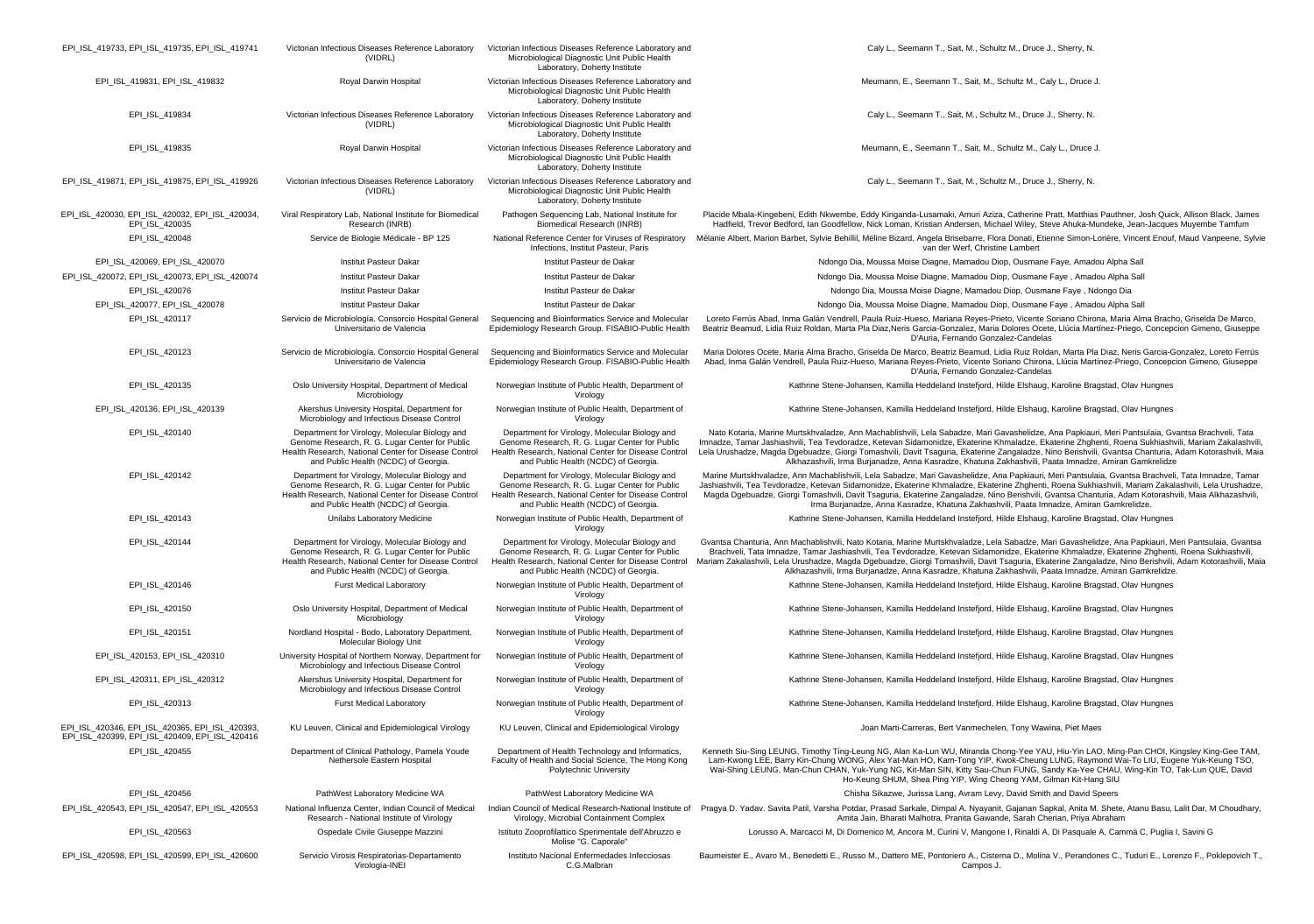| EPI ISL 420611                                                                                                                                                                                                 | Institut des Agents Infectieux (IAI), Hospices Civils de<br>Lyon                                   |                                                                                                                                            | CNR Virus des Infections Respiratoires - France SUD Antonin Bal, Gregory Destras, Gwendolyne Burfin, Solenne Brun, Carine Moustaud, Raphaelle Lamy, Alexandre Gaymard, Maude Bouscambert-Duchamp<br>Florence Morfin-Sherpa, Martine Valette, Bruno Lina, Laurence Josset                                                                                                                                                                                                                                                                                                                                                                                                                                                                                                                                                     |
|----------------------------------------------------------------------------------------------------------------------------------------------------------------------------------------------------------------|----------------------------------------------------------------------------------------------------|--------------------------------------------------------------------------------------------------------------------------------------------|------------------------------------------------------------------------------------------------------------------------------------------------------------------------------------------------------------------------------------------------------------------------------------------------------------------------------------------------------------------------------------------------------------------------------------------------------------------------------------------------------------------------------------------------------------------------------------------------------------------------------------------------------------------------------------------------------------------------------------------------------------------------------------------------------------------------------|
| EPI_ISL_420630                                                                                                                                                                                                 | Virginia DCLS                                                                                      | Virginia DCLS                                                                                                                              | Virginia DCLS                                                                                                                                                                                                                                                                                                                                                                                                                                                                                                                                                                                                                                                                                                                                                                                                                |
| EPI_ISL_420789                                                                                                                                                                                                 | Illinois Department of Public Health Chicago Laboratory                                            | Pathogen Discovery, Respiratory Viruses Branch,<br>Division of Viral Diseases, Centers for Disease Control<br>and Prevention               | Krista Queen, Yan Li, Ying Tao, Jing Zhang, Anne Uehara, Clinton R. Paden, Haibin Wang, Rachel Marine, Mary S. Keckler, Alison S. Laufer Halpin.<br>Jasmine Padilla, Justin Lee, Christopher A. Elkins, Suxiang Tong                                                                                                                                                                                                                                                                                                                                                                                                                                                                                                                                                                                                         |
| EPI_ISL_420799, EPI_ISL_420800                                                                                                                                                                                 | Brian D. Allgood Army Community Hospital                                                           | Pathogen Discovery, Respiratory Viruses Branch,<br>Division of Viral Diseases, Centers for Disease Control<br>and Prevention               | Krista Queen, Yan Li, Ying Tao, Jing Zhang, Anne Uehara, Clinton R. Paden, Haibin Wang, Rachel Marine, Mary S. Keckler, Alison S. Laufer Halpin.<br>Jasmine Padilla, Justin Lee, Christopher A. Elkins, Suxiang Tong                                                                                                                                                                                                                                                                                                                                                                                                                                                                                                                                                                                                         |
| EPI ISL 420838, EPI ISL 420839, EPI ISL 420841,<br>EPI_ISL_420847, EPI_ISL_420849, EPI_ISL_420853,<br>EPI ISL 420854                                                                                           | Viral Respiratory Lab. National Institute for Biomedical<br>Research (INRB)                        | Pathogen Sequencing Lab. National Institute for<br>Biomedical Research (INRB)                                                              | Placide Mbala-Kingebeni, Edith Nkwembe, Eddy Kinganda-Lusamaki, Amuri Aziza, Catherine Pratt, Matthias Pauthner, Josh Quick, Allison Black, James<br>Hadfield, Trevor Bedford, Ian Goodfellow, Nick Loman, Kristian Andersen, Michael Wiley, Steve Ahuka-Mundeke, Jean-Jacques Muyembe Tamfum                                                                                                                                                                                                                                                                                                                                                                                                                                                                                                                                |
| EPI_ISL_420889, EPI_ISL_420890                                                                                                                                                                                 | Takayuki Hishiki Kanagawa Prefectural Institute of<br>Public Health                                | Takayuki Hishiki Kanagawa Prefectural Institute of<br><b>Public Health</b>                                                                 | Hishiki,T., Suzuki,R., Sakuragi,J., Usui,K., Tanaka,Y., Kawai,J., Kogo,Y., Matsuki,Y., An,T., Hayashizaki,Y. and Takasaki,T.                                                                                                                                                                                                                                                                                                                                                                                                                                                                                                                                                                                                                                                                                                 |
| EPI_ISL_420905, EPI_ISL_420906, EPI_ISL_420912                                                                                                                                                                 | Max von Pettenkofer Institute, Virology, National<br>Reference Center for Retroviruses, LMU Munich | Laboratory for Functional Genome Analysis, Dept.<br>Genomics, Gene Center of the LMU Munich                                                | Max Muenchhoff, Stefan Krebs, Alexander Graf, Ashok Varadharajan, Oliver Keppler, Helmut Blum                                                                                                                                                                                                                                                                                                                                                                                                                                                                                                                                                                                                                                                                                                                                |
| EPI ISL 421204, EPI ISL 421214                                                                                                                                                                                 | Department of Clinical Microbiology                                                                | <b>GIGA Medical Genomics</b>                                                                                                               | Keith Durkin, Maria Artesi, Sébastien Bontems, Raphaël Boreux, Cécile Meex, Pierrette Melin, Marie-Pierre Hayette, Vincent Bours.                                                                                                                                                                                                                                                                                                                                                                                                                                                                                                                                                                                                                                                                                            |
| EPI_ISL_421233, EPI_ISL_421235                                                                                                                                                                                 | Hangzhou Center for Diseases Control and Prevention                                                | Hangzhou Center for Diseases Control and Prevention                                                                                        | Jun Li, Haoqiu Wang, Lingfeng Mao, Hua Yu, Xinfen Yu, Zhou Sun, Xin Qian, Shuchang Chen, Junfang Chen, Xuchu Wang                                                                                                                                                                                                                                                                                                                                                                                                                                                                                                                                                                                                                                                                                                            |
| EPI_ISL_421241                                                                                                                                                                                                 | Jiangxi Province Center for Disease Control and<br>Prevention                                      | Jiangxi Province Center for Disease Control and<br>Prevention                                                                              | JianXiong Li, Ying Xiong, Tian Gong, Yong Shi, Jun Zhou, Fang Xiao, ShiWen Liu, XiaoQing Liu, Gang Xu, DaJin Xiao, Xin Ran, YanNi Zhang                                                                                                                                                                                                                                                                                                                                                                                                                                                                                                                                                                                                                                                                                      |
| EPI_ISL_421275                                                                                                                                                                                                 | Russian State Collection of Viruses                                                                | Pathogenic Microorganisms Variability Laboratory                                                                                           | Alexey Shchetinin, Maria Nikiforova, Nadezhda Kuznetsova, Ekaterina Aksenova, Marina Kunda, Natalia Ryzhova, Olga Voronina, Inna Dolzhikova, Daria<br>Grousova, Andrey Botikov, Denis Logunov, Alexander Gintsburg, Vladimir Gushchin                                                                                                                                                                                                                                                                                                                                                                                                                                                                                                                                                                                        |
| EPI_ISL_421417                                                                                                                                                                                                 | MSHS Clinical Microbiology Laboratories                                                            | MSHS Pathogen Surveillance Program                                                                                                         | Ana S. Gonzalez-Reiche, Mitchell Sullivan, Ajay Obla, Gopi Patel, Emilia Sordillo, Melissa Gitman, Alberto Paniz-mondolfi, Matthew Hernandez, Shelcie<br>Fabre, Jose Polanco, Zenab Khan, Bremy Albuquerque, Jayeeta Dutta, Juan Soto, Shwetha Sridhar Hara, Ying-Chih Wang, Melissa Smith, Robert Sebra,<br>Lisa Miorin, Wen-chun Liu, Randy Albrecht, Judith Aberg, Florian Krammer, Adolfo Garcia-Sarstre, Viviana Simon, Harm van Bakel                                                                                                                                                                                                                                                                                                                                                                                  |
| EPI_ISL_421448                                                                                                                                                                                                 | H Guimaraes                                                                                        | Instituto Nacional de Saude (INSA)                                                                                                         | Guiomar et al                                                                                                                                                                                                                                                                                                                                                                                                                                                                                                                                                                                                                                                                                                                                                                                                                |
| EPI_ISL_421477                                                                                                                                                                                                 | Instituto Nacional de Saude (INSA)                                                                 | Instituto Nacional de Saude (INSA)                                                                                                         | Guiomar et al                                                                                                                                                                                                                                                                                                                                                                                                                                                                                                                                                                                                                                                                                                                                                                                                                |
| EPI ISL 421495                                                                                                                                                                                                 | H Santarem                                                                                         | Instituto Nacional de Saude (INSA)                                                                                                         | Guiomar et al                                                                                                                                                                                                                                                                                                                                                                                                                                                                                                                                                                                                                                                                                                                                                                                                                |
| EPI_ISL_421503                                                                                                                                                                                                 | Parc des Dames                                                                                     | National Reference Center for Viruses of Respiratory<br>Infections, Institut Pasteur, Paris                                                | Mélanie Albert, Marion Barbet, Sylvie Behillil, Méline Bizard, Angela Brisebarre, Flora Donati, Etienne Simon-Lorière, Vincent Enouf, Maud Vanpeene, Sylvie<br>van der Werf                                                                                                                                                                                                                                                                                                                                                                                                                                                                                                                                                                                                                                                  |
| EPI_ISL_421506                                                                                                                                                                                                 | Service de Biologie Médicale - BP 125                                                              | National Reference Center for Viruses of Respiratory<br>Infections, Institut Pasteur, Paris                                                | Mélanie Albert, Marion Barbet, Sylvie Behillil, Méline Bizard, Angela Brisebarre, Flora Donati, Etienne Simon-Lorière, Vincent Enouf, Maud Vanpeene, Sylvie<br>van der Werf, Christine Lambert                                                                                                                                                                                                                                                                                                                                                                                                                                                                                                                                                                                                                               |
| EPI_ISL_421550                                                                                                                                                                                                 | Wyoming Public Health Laboratory                                                                   | Center for Global Health, University of New Mexico<br><b>Health Sciences Center</b>                                                        | Daryl Domman, Kurt Schwalm, Rob Christensen, Wanda Manley, Cari Sloma, Noah Hull, Darrell Dinwiddie                                                                                                                                                                                                                                                                                                                                                                                                                                                                                                                                                                                                                                                                                                                          |
| EPI_ISL_421573, EPI_ISL_421574, EPI_ISL_421575,<br>EPI_ISL_421576                                                                                                                                              | Molecular Diagnostic Services                                                                      | KRISP, KZN Research Innovation and Sequencing<br>Platform                                                                                  | Giandhari J, Pillay S, Ngcapu S, Samsunder N, Lessells R, Chimukangara B, Deforche K, Tegally H, Wilkinson E, de Oliveira T                                                                                                                                                                                                                                                                                                                                                                                                                                                                                                                                                                                                                                                                                                  |
| EPI_ISL_421651                                                                                                                                                                                                 | Centers for Disease Control, R.O.C. (Taiwan)                                                       | Centers for Disease Control, R.O.C. (Taiwan)                                                                                               | Ji-Rong Yang, Yu-Chi Lin, Jung-Jung Mu, Ming-Tsan Liu                                                                                                                                                                                                                                                                                                                                                                                                                                                                                                                                                                                                                                                                                                                                                                        |
| EPI_ISL_421653, EPI_ISL_421654, EPI_ISL_421655,<br>EPI_ISL_421656                                                                                                                                              | E. Gulbja Laboratorija                                                                             | Latvian Biomedical Research and Study Centre                                                                                               | Ivars Silamielis, Kaspars Megnis, Monta Ustinova, ikita Zrelovs, Vita Rovte, Mikus Gavars, Dmitrijs Perminovs, Uga Dumpis, Jnis Kloviš                                                                                                                                                                                                                                                                                                                                                                                                                                                                                                                                                                                                                                                                                       |
| EPI_ISL_421665                                                                                                                                                                                                 | National Influenza Center, Indian Council of Medical<br>Research - National Institute of Virology  | Indian Council of Medical Research-National Institute of<br>Virology, Microbial Containment Complex                                        | Pragya D. Yadav, Varsha Potdar, Savita Patil, Dimpal A. Nyayanit, Triparna Majumdar, Manohar. L. Chaudhary, Gururaj Deshpande, Padinjaremattathil<br>Thankappan Ullas, Anita Shete-Aich, Hitesh Dighe, Sreelekshmy Mohandas, Gajanan Sapkal, Atanu Basu, Amita Jain, Bharti Malhotra, Deepika Chaudhary,<br>Sarah Cherian, Priya Abraham                                                                                                                                                                                                                                                                                                                                                                                                                                                                                     |
| EPI_ISL_421752, EPI_ISL_421756, EPI_ISL_421760                                                                                                                                                                 | Laboratoire National de Sante, Microbiology, Virology                                              | Laboratoire National de Sante, Microbiology,<br>Epidemiology and Microbial Genomics                                                        | Anke Wienecke-Baldacchino, Ardashel Latsuzbaia, Jessica Tapp, Catherine Ragimbeau, Guillaume Fournier, Tamir Abdelrahman, Trung Nguyen Nguyen,<br>Joel Mossong                                                                                                                                                                                                                                                                                                                                                                                                                                                                                                                                                                                                                                                               |
| EPI_ISL_421915, EPI_ISL_421946                                                                                                                                                                                 | Public Health England                                                                              | Respiratory Virus Unit, Microbiology Services Colindale, Respiratory Virus Unit, Microbiology Services Colindale,<br>Public Health England | Monica Galiano, Shahjahan Miah, Angie Lackenby, Omolola Akinbami, Tiina Talts, Leena Bhaw, Richard Myers, Steven Platt, Kirstin Edwards, Jonathan<br>Hubb, Joanna Ellis, Maria Zambon                                                                                                                                                                                                                                                                                                                                                                                                                                                                                                                                                                                                                                        |
| EPI_ISL_422053                                                                                                                                                                                                 | Wales Specialist Virology Centre                                                                   | Public Health Wales Microbiology Cardiff                                                                                                   | Catherine Moore, Johnathan Evans, Malorie Perry, Simon Cottrell, Alec Birchley, Alexander Adams, Amy Gaskin, Bree Gatica-Wilcox, Jason Coombes,<br>Lauren Gilbert, Lee Graham, Nicole Pacchiarini, Sara Kumziene-Summerhayes, Sarah Taylor, Sophie Jones, Sara Rey, Matthew Bull, Joanne Watkins,<br>Sally Corden, Tom Connor                                                                                                                                                                                                                                                                                                                                                                                                                                                                                                |
| EPI ISL 422410, EPI ISL 422412, EPI ISL 422416,<br>EPI ISL 422419, EPI ISL 422421                                                                                                                              | Department of Laboratory Medicine, National Taiwan<br><b>University Hospital</b>                   | Microbial Genomics Core Lab, National Taiwan<br>University Centers of Genomic and Precision Medicine                                       | Shiou-Hwei Yeh, You-Yu Lin, Ya-Yun Lai, Chiao-Ling Li, Shan-Chwen Chang, Pei-Jer Chen, Sui-Yuan Chang                                                                                                                                                                                                                                                                                                                                                                                                                                                                                                                                                                                                                                                                                                                        |
| EPI ISL 422428. EPI ISL 422429. EPI ISL 422430.<br>EPI_ISL_422432, EPI_ISL_422434                                                                                                                              | National Public Health Laboratory, National Centre for<br><b>Infectious Diseases</b>               | National Public Health Laboratory, National Centre for<br><b>Infectious Diseases</b>                                                       | Mak TM, Octavia S, Cui L, Lin RTP                                                                                                                                                                                                                                                                                                                                                                                                                                                                                                                                                                                                                                                                                                                                                                                            |
| EPI_ISL_422437                                                                                                                                                                                                 | ULSS9 Distretto di Bussolengo                                                                      | Istituto Zooprofilattico Sperimentale delle Venezie                                                                                        | Adelaide Milani, Alessia Schivo, Annalisa Salviato, Erika Giorgia Quaranta, Gianpiero Zamperin, Ambra Pastori, Bianca Zecchin, Alice Fusaro, Calogero<br>Terregino, Antonia Ricci                                                                                                                                                                                                                                                                                                                                                                                                                                                                                                                                                                                                                                            |
| EPI_ISL_422576, EPI_ISL_422612, EPI_ISL_422629, EPI_ISL_422665, EPI_ISL_422685, EPI_ISL_422688, EPI_ISL_422750, EPI_ISL_422805, EPI_ISL_422893, EPI_ISL_422913, EPI_ISL_422932, EPI_ISL_422913, EPI_ISL_422952 |                                                                                                    |                                                                                                                                            |                                                                                                                                                                                                                                                                                                                                                                                                                                                                                                                                                                                                                                                                                                                                                                                                                              |
| see above                                                                                                                                                                                                      | Dutch COVID-19 response team                                                                       | <b>Erasmus Medical Center</b>                                                                                                              | Bas Oude Munnink, David Nieuwenhuijse, Reina Sikkema, Claudia Schapendonk, Irina Chestakova, Anne van der Linden, Theo Bestebroer, Stefan van<br>Nieuwkoop, Mark Pronk, Pascal Lexmond, Corien Swaan, Manon Haverkate, Madelief Mollers, Mart Stein, Sandra Kengne Kamga Mobou, Jeroen van<br>Kampen, Jolanda Voermans, Aura Timen, Corine GeurtsvanKessel, Annemiek van der Eijk, Richard Molenkamp, Marion Koopmans, on behalf of the Dutch<br>national COVID-19 response                                                                                                                                                                                                                                                                                                                                                  |
| EPI ISL 423438, EPI ISL 423653                                                                                                                                                                                 | Public Health England                                                                              | Public Health England                                                                                                                      | Respiratory Virus Unit, Microbiology Services Colindale, Respiratory Virus Unit, Microbiology Services Colindale, Monica Galiano, Shahjahan Miah, Angie Lackenby, Omolola Akinbami, Tiina Talts, Leena Bhaw, Richard Myers, St<br>Hubb, Joanna Ellis, Maria Zambon                                                                                                                                                                                                                                                                                                                                                                                                                                                                                                                                                           |
| EPI_ISL_424342                                                                                                                                                                                                 | INMI Lazzaro Spallanzani IRCCS                                                                     | Laboratory of Virology, INMI Lazzaro Spallanzani<br><b>IRCCS</b>                                                                           | Concetta Castilletti, Barbara Bartolini, Martina Rueca, Cesare Ernesto Maria Gruber, Francesco Messina, Fabrizio Carletti, Eleonora Lalle, Licia Bordi, Giulia<br>Matusali, Francesca Colavita, Maria Rosaria Capobianchi, Francesco Vairo, Giuseppe Ippolito, Antonino Di Caro                                                                                                                                                                                                                                                                                                                                                                                                                                                                                                                                              |
| EPI_ISL_424345                                                                                                                                                                                                 | Instituto Nacional de Enfermedades Respiratorias                                                   | Instituto Nacional de Enfermedades Respiratorias                                                                                           | Joel Armando Vázquez Pérez, Celia Boukadida, Santiago Avila Ríos, Mario Mújica Sánchez, José Arturo Martínez Orozco, Eduardo Becerril Vargas, Jorge<br>Salas Hernández, Irma López Martínez, Lucia Hernández Rivas, Gisela Barrera Badillo, Edgar Mendieta Condado, Fabiola Garcés Ayala, Adnan Araiza<br>Rodríguez, José Ernesto Ramírez González, Victor Hugo Boria Aburto, Concepción Graiales Muñiz, Cesar Raúl González Bonilla, Carolina González<br>Torres, Francisco Javier Gaytán Cervantes, José Esteban Muñoz Medina, Guillermo M. Ruiz-Palacios, Pilar Ramos Cervantes, Violeta Ibarra Gonzalez,<br>Fernando Ledesma Barrientos, Luis Alberto García Andrade, Alfredo Ponce de León Garduño, Blanca Taboada, Aleiandro Sánchez, Pavel Isa, Ricardo<br>Grande, Gloria Vázquez, Francisco Pulido, Carlos F. Arias. |
| EPI_ISL_424352                                                                                                                                                                                                 | Clinical Laboratory, Fuyang City Center for Disease                                                | Clinical Laboratory, Fuyang City Center for Disease                                                                                        | Ge,B.                                                                                                                                                                                                                                                                                                                                                                                                                                                                                                                                                                                                                                                                                                                                                                                                                        |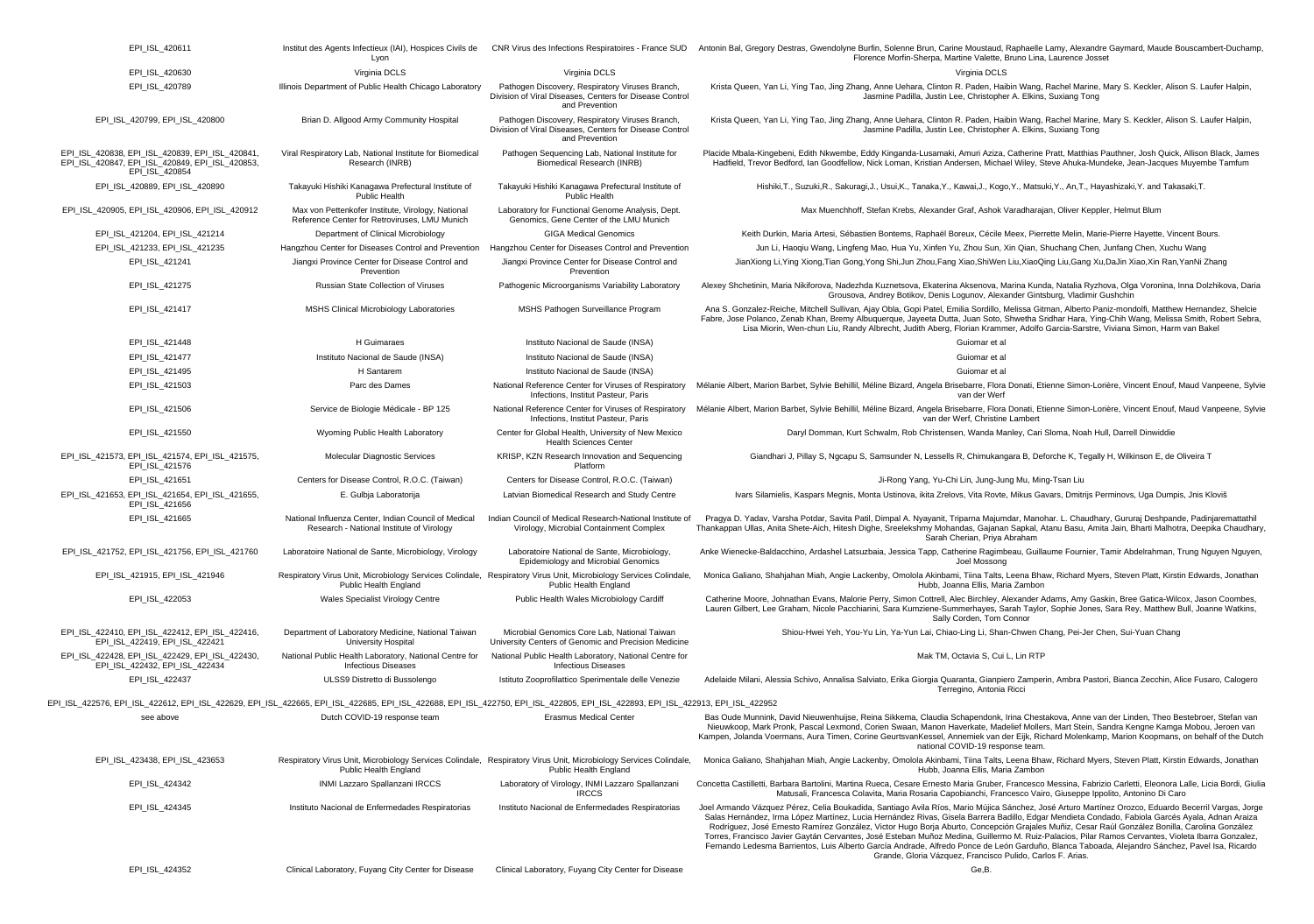|                                                                   | Control and Prevention                                                                                                                           | Control and Prevention                                                                                                                                                      |                                                                                                                                                                                                                                                                                                                                                                                                                                                                                                                                                                                                                                                                                                                                                                                                                              |
|-------------------------------------------------------------------|--------------------------------------------------------------------------------------------------------------------------------------------------|-----------------------------------------------------------------------------------------------------------------------------------------------------------------------------|------------------------------------------------------------------------------------------------------------------------------------------------------------------------------------------------------------------------------------------------------------------------------------------------------------------------------------------------------------------------------------------------------------------------------------------------------------------------------------------------------------------------------------------------------------------------------------------------------------------------------------------------------------------------------------------------------------------------------------------------------------------------------------------------------------------------------|
| EPI_ISL_424357                                                    | Beijing Institute of Microbiology and Epidemiology                                                                                               | Beijing Institute of Microbiology and Epidemiology                                                                                                                          | Fan,H., Qin,E., Wu,Y., Guo,Y., Zhang,X., Yong,Y., Hou,J., Xu,Z., Mu,J., Teng,Y., Mi,Z., Yang,R., Song,Y., Li,B. and Cui,Y.                                                                                                                                                                                                                                                                                                                                                                                                                                                                                                                                                                                                                                                                                                   |
| EPI ISL 424384, EPI ISL 424393, EPI ISL 424396.<br>EPI_ISL_424485 | The National University Hospital of Iceland                                                                                                      | deCODE genetics                                                                                                                                                             | Daniel F Gudbjartsson; Agnar Helgason; Hakon Jonsson; Olafur T Magnusson; Pall Melsted; Gudmundur L Norddahl; Jona Saemundsdottir; Asgeir<br>Sigurdsson; Patrick Sulem; Arna B Agustsdottir; Berglind Eiriksdottir; Run Fridriksdottir; Elisabet E Gardarsdottir; Gudmundur Georgsson; Olafia S<br>Gretarsdottir; Kjartan R Gudmundsson; Thora R Gunnarsdottir; Arnaldur Gylfason; Hilma Holm; Brynjar O Jensson; Aslaug Jonasdottir; Kamilla S<br>Josefsdottir; Thordur Kristjansson; Droplaug N Magnusdottir; Louise le Roux; Gudrun Sigmundsdottir; Gardar Sveinbjornsson; Kristin E Sveinsdottir; Maney<br>Sveinsdottir; Emil A Thorarensen; Bjarni Thorbjornsson; Gisli Masson; Ingileif Jonsdottir; Alma Moller; Thorolfur Gudnason; Karl G Kristinsson; Unnur<br>Thorsteinsdottir: Kari Stefansson                    |
| EPI_ISL_424535                                                    | deCODE genetics                                                                                                                                  | deCODE genetics                                                                                                                                                             | Daniel F Gudbjartsson; Agnar Helgason; Hakon Jonsson; Olafur T Magnusson; Pall Melsted; Gudmundur L Norddahl; Jona Saemundsdottir; Asgeir<br>Sigurdsson; Patrick Sulem; Arna B Agustsdottir; Berglind Eiriksdottir; Run Fridriksdottir; Elisabet E Gardarsdottir; Gudmundur Georgsson; Olafia S<br>Gretarsdottir; Kjartan R Gudmundsson; Thora R Gunnarsdottir; Arnaldur Gylfason; Hilma Holm; Brynjar O Jensson; Aslaug Jonasdottir; Kamilla S<br>Josefsdottir; Thordur Kristjansson; Droplaug N Magnusdottir; Louise le Roux; Gudrun Sigmundsdottir; Gardar Sveinbjornsson; Kristin E Sveinsdottir; Maney<br>Sveinsdottir; Emil A Thorarensen; Bjarni Thorbjornsson; Gisli Masson; Ingileif Jonsdottir; Alma Moller; Thorolfur Gudnason; Karl G Kristinsson; Unnur<br>Thorsteinsdottir; Kari Stefansson                    |
| EPI_ISL_424572, EPI_ISL_424576, EPI_ISL_424577                    | The National University Hospital of Iceland                                                                                                      | deCODE genetics                                                                                                                                                             | Daniel F Gudbiartsson: Agnar Helgason: Hakon Jonsson: Olafur T Magnusson: Pall Melsted: Gudmundur L Norddahl: Jona Saemundsdottir: Asgeir<br>Sigurdsson; Patrick Sulem; Arna B Agustsdottir; Berglind Eiriksdottir; Run Fridriksdottir; Elisabet E Gardarsdottir; Gudmundur Georgsson; Olafia S<br>Gretarsdottir; Kjartan R Gudmundsson; Thora R Gunnarsdottir; Arnaldur Gylfason; Hilma Holm; Brynjar O Jensson; Aslaug Jonasdottir; Kamilla S<br>Josefsdottir: Thordur Kristiansson: Droplaug N Magnusdottir: Louise le Roux: Gudrun Sigmundsdottir: Gardar Sveinbiornsson: Kristin E Sveinsdottir: Maney<br>Sveinsdottir; Emil A Thorarensen; Bjarni Thorbjornsson; Gisli Masson; Ingileif Jonsdottir; Alma Moller; Thorolfur Gudnason; Karl G Kristinsson; Unnur<br>Thorsteinsdottir: Kari Stefansson                    |
| EPI_ISL_424626, EPI_ISL_424627                                    | Instituto Nacional de Enfermedades Respiratorias                                                                                                 | Instituto Nacional de Enfermedades Respiratorias                                                                                                                            | Joel Armando Vázquez Pérez, Celia Boukadida, Santiago Avila Ríos, Mario Mújica Sánchez, José Arturo Martínez Orozco, Eduardo Becerril Vargas, Jorge<br>Salas Hernández, Irma López Martínez, Lucia Hernández Rivas, Gisela Barrera Badillo, Edgar Mendieta Condado, Fabiola Garcés Ayala, Adnan Araiza<br>Rodríguez, José Ernesto Ramírez González, Victor Hugo Borja Aburto, Concepción Grajales Muñiz, Cesar Raúl González Bonilla, Carolina González<br>Torres, Francisco Javier Gaytán Cervantes, José Esteban Muñoz Medina, Guillermo M. Ruiz-Palacios, Pilar Ramos Cervantes, Violeta Ibarra Gonzalez,<br>Fernando Ledesma Barrientos, Luis Alberto García Andrade, Alfredo Ponce de León Garduño, Blanca Taboada, Alejandro Sánchez, Pavel Isa, Ricardo<br>Grande, Gloria Vázquez, Francisco Pulido, Carlos F. Arias. |
| EPI_ISL_424647, EPI_ISL_424658, EPI_ISL_424661                    | Department of Clinical Microbiology                                                                                                              | <b>GIGA Medical Genomics</b>                                                                                                                                                | Keith Durkin, Maria Artesi, Sébastien Bontems, Raphaël Boreux, Cécile Meex, Pierrette Melin, Marie-Pierre Hayette, Vincent Bours.                                                                                                                                                                                                                                                                                                                                                                                                                                                                                                                                                                                                                                                                                            |
| EPI_ISL_424667                                                    | Laboratorio Estatal de Salud Publica del Estado de<br>México                                                                                     | Instituto de Diagnóstico y Referencia Epidemiológicos                                                                                                                       | Irma López Martínez, José Ernesto Ramírez González, Lucia Hernández Rivas, Gisela Barrera Badillo, Edgar Mendieta Condado, Fabiola Garcés Ayala,<br>Adnan Araiza Rodríguez, Celia Boukadida, Santiago Avila Ríos, Mario Mújica Sánchez, José Arturo Martínez Orozco,Eduardo Becerril Vargas, Joel<br>Armando Vázquez Pérez, Victor Hugo Borja Aburto, Concepción Grajales Muñiz, Cesar Raúl González Bonilla, Carolina González Torres, Francisco Javier<br>Gaytán Cervantes, José Esteban Muñoz Medina, Guillermo M. Ruiz-Palacios, Pilar Ramos Cervantes, Violeta Ibarra Gonzalez, Fernando Ledesma<br>Barrientos, Luis Alberto García Andrade, Alfredo Ponce de León Garduño, Blanca Taboada, Alejandro Sánchez, Pavel Isa, Ricardo Grande, Gloria<br>Vázquez, Francisco Pulido, Carlos F. Arias.                         |
| EPI_ISL_424670                                                    | Laboratorio Estatal de Salud Publica del Estado de<br>Queretaro                                                                                  | Instituto de Diagnóstico y Referencia Epidemiologicos                                                                                                                       | Gisela Barrera Badillo, Irma López Martínez, Lucia Hernández Rivas, Edgar Mendieta Condado, Fabiola Garcés Ayala, Adnan Araiza Rodríguez, Celia<br>Boukadida, Santiago Avila Ríos, Mario Múlica Sánchez, José Arturo Martínez Orozco,Eduardo Becerril Vargas, Joel Armando Vázquez Pérez, Victor Hugo<br>Boria Aburto, Concepción Graiales Muñiz, Cesar Raúl González Bonilla, Carolina González Torres, Francisco Javier Gavtán Cervantes, José Esteban<br>Muñoz Medina, Guillermo M. Ruiz-Palacios, Pilar Ramos Cervantes, Violeta Ibarra Gonzalez, Fernando Ledesma Barrientos, Luis Alberto García Andrade<br>Alfredo Ponce de León Garduño, Blanca Taboada, Alejandro Sánchez, Pavel Isa, Ricardo Grande, Gloria Vázquez, Francisco Pulido, Carlos F. Arias, José<br>Ernesto Ramírez González                           |
| EPI_ISL_424673                                                    | Instituto de Diagnostico y Referencia Epidemiologicos                                                                                            | Instituto de Diagnostico y Referencia Epidemiologicos                                                                                                                       | Adnan Araiza Rodríguez, Edgar Mendieta Condado, Fabiola Garcés Ayala, Gisela Barrera Badillo, Irma López Martínez, Lucia Hernández Rivas, Celia<br>Boukadida, Santiago Avila Ríos, Mario Mújica Sánchez, José Arturo Martínez Orozco,Eduardo Becerril Vargas, Joel Armando Vázquez Pérez, Victor Hugo<br>Borja Aburto, Concepción Grajales Muñiz, Cesar Raúl González Bonilla, Carolina González Torres, Francisco Javier Gaytán Cervantes, José Esteban<br>Muñoz Medina, Guillermo M. Ruiz-Palacios, Pilar Ramos Cervantes, Violeta Ibarra Gonzalez, Fernando Ledesma Barrientos, Luis Alberto García Andrade<br>Alfredo Ponce de León Garduño, Blanca Taboada, Alejandro Sánchez, Pavel Isa, Ricardo Grande, Gloria Vázquez, Francisco Pulido, Carlos F. Arias, José<br>Ernesto Ramírez González                           |
| EPI_ISL_424703                                                    | Klinisk mikrobiologi, Region Västerbotten                                                                                                        | Unit for Biological Agents, Department for CBRN<br>Defence and Security, Swedish Defence Research<br>Agency                                                                 | FOI Bioinformatics team                                                                                                                                                                                                                                                                                                                                                                                                                                                                                                                                                                                                                                                                                                                                                                                                      |
| EPI_ISL_424731                                                    | Hospital General Regional No.66, Ciudad Juárez,<br>Chihuahua.                                                                                    | Laboratorio Central de Epidemiología-DLVIE /<br>Laboratorio de Secuenciación-Centro de Instrumentos.<br>Instituto Mexicano del Seguro Social                                | Muñoz-Medina JE, González-Torres C, Gaytán-Cervantes FJ, López-Martínez I, Hernández-Rivas L, Barrera-Badillo G, Mendieta-Condado E, Garcés-Ayala<br>F, Araiza-Rodríguez A, Ramírez-González JE, Boukadida C, Ávila-Ríos S, Mújica-Sánchez M, Martínez-Orozco JA, Becerril-Vargas E, Vázquez-Pérez JA,<br>Taboada B, Sánchez A, Isa P, Grande R, Vázquez G, Pulido F. López S, Arias C, Ramos-Cervantes P, Ruiz-Palacios GM, Ibarra-González V,<br>Ledesma-Barrientos F, García-Andrade LA, de León-Garduño AP, González-Bonilla CR, Grajales-Muñiz C, Borja-Aburto VH.                                                                                                                                                                                                                                                      |
| EPI_ISL_424849                                                    | AZ SPHL, Arizona Department of Health Services                                                                                                   | Pathogen Discovery, Respiratory Viruses Branch,<br>Division of Viral Diseases, Centers for Disease Control<br>and Prevention                                                | Yan Li, Krista Queen, Clinton R. Paden, Rachel Marine, Anna Uehara, Ying Tao, Jing Zhang, Haibin Wang, Mary S. Keckler, Alison S. Laufer Halpin,<br>Christopher A. Elkins, Suxiang Tong                                                                                                                                                                                                                                                                                                                                                                                                                                                                                                                                                                                                                                      |
| EPI_ISL_424974                                                    | <b>Laboratory Medicine</b>                                                                                                                       | Department of Laboratory Medicine, Lin-Kou Chang<br>Gung Memorial Hospital, Taoyuan, Taiwan                                                                                 | Kuo-Chien Tsao, Yu-Nong Gong, Shu-Li Yang, Yi-Chun Liu, Chung-Guei Huang, Mei-Jen Hsiao, Po-Wei Huang, Cheng-Ta Yang, Cheng-Hsun Chiu,<br>Peng-Nien Huang, Kuo-Ming Lee, Guang-Wu Chen, Shin-Ru Shih                                                                                                                                                                                                                                                                                                                                                                                                                                                                                                                                                                                                                         |
| EPI_ISL_425117, EPI_ISL_425118                                    | Division of Viral Diseases, Center for Laboratory Control<br>of Infectious Diseases, Korea Centers for Diseases<br><b>Control and Prevention</b> | Division of Viral Diseases, Center for Laboratory<br>Control of Infectious Diseases, Korea Centers for<br>Diseases Control and Prevention                                   | Jeong-Min Kim, Yoon-Seok Chung, Namjoo Lee, Mi-Seon Kim, Sang Hee Woo, Hye-Jun Jo, Sehee Park, Heui Man Kim, Jun-Sub Kim, Junhyeong Jang,<br>Dong Hyun Song, Daesang Lee, Seong Tae Jeong, Myung Guk Han                                                                                                                                                                                                                                                                                                                                                                                                                                                                                                                                                                                                                     |
| EPI_ISL_425122, EPI_ISL_425125                                    | Center of Medical Microbiology, Virology, and Hospital<br>Hygiene, University of Duesseldorf                                                     | Center of Medical Microbiology, Virology, and Hospital<br>Hygiene, University of Duesseldorf                                                                                | Ortwin Adams, Marcel Andree, Alexander Dilthey, Torsten Feldt, Sandra Hauka, Torsten Houwaart, Björn-Erik Jensen, Detlef Kindgen-Milles, Malte Kohns<br>Vasconcelos, Klaus Pfeffer, Tina Senff, Daniel Strelow, Jörg Timm, Andreas Walker, Tobias Wienemann                                                                                                                                                                                                                                                                                                                                                                                                                                                                                                                                                                  |
| EPI_ISL_425132                                                    | Hygiene, University of Duesseldorf                                                                                                               | Hygiene, University of Duesseldorf                                                                                                                                          | Center of Medical Microbiology, Virology, and Hospital Center of Medical Microbiology, Virology, and Hospital Ontwin Adams, Marcel Andree, Alexander Dilthey, Torsten Feldt, Sandra Hauka, Torsten Houwaart, Bjorn-Erik Jensen<br>Vasconcelos, Klaus Pfeffer, Tina Senff, Daniel Strelow, Jorg Timm, Andreas Walker, Tobias Wienemann                                                                                                                                                                                                                                                                                                                                                                                                                                                                                        |
| EPI_ISL_425138, EPI_ISL_425140                                    | Hygiene, University of Duesseldorf                                                                                                               | Hygiene, University of Duesseldorf                                                                                                                                          | Center of Medical Microbiology, Virology, and Hospital Center of Medical Microbiology, Virology, and Hospital Ortwin Adams, Marcel Andree, Alexander Dilthey, Torsten Feldt, Sandra Hauka, Torsten Houwaart, Björn-Erik Jensen<br>Vasconcelos, Klaus Pfeffer, Tina Senff, Daniel Strelow, Jörg Timm, Andreas Walker, Tobias Wienemann                                                                                                                                                                                                                                                                                                                                                                                                                                                                                        |
| EPI ISL 425177                                                    | Public Health Ontario                                                                                                                            | Public Health Agency of Canada - National<br>Microbiology Laboratory                                                                                                        | Amrit S. Boese, Nikesh Tailor, Anders Leung, Joshua Quick, Shari Tyson, Morag Graham, Jonathan Audet, Natalie Knox, Darwyn Kobasa                                                                                                                                                                                                                                                                                                                                                                                                                                                                                                                                                                                                                                                                                            |
| EPI_ISL_425178                                                    | Servicio de Microbiología. Consorcio Hospital General<br>Universitario de Valencia                                                               | Sequencing and Bioinformatics Service and Molecular<br>Epidemiology Research Group. FISABIO-Public Health                                                                   | David Navarro, Maria Alma Bracho, Griselda De Marco, Beatriz Beamud, Lidia Ruiz Roldan, Marta Pla Diaz, Neris Garcia-Gonzalez, Inma Galán Vendrell,<br>Sandra Carbo, Loreto Ferrús Abad, Paula Ruiz-Hueso, Mariana Reyes-Prieto, Vicente Soriano Chirona, Ivan Ansari, Llúcia Martínez-Priego, Giuseppe<br>D'Auria, Fernando Gonzalez-Candelas                                                                                                                                                                                                                                                                                                                                                                                                                                                                               |
| EPI_ISL_425229                                                    | Laboratory of Molecular Genetics, 2nd Faculty of<br>Republic                                                                                     | Laboratory of Molecular Genetics, 2nd Faculty of<br>Medicine, Charles University in Prague, Prague, Czech Medicine, Charles University in Prague, Prague, Czech<br>Republic | Lenka Kramná, Kateina Poláková, Ondej Cinek                                                                                                                                                                                                                                                                                                                                                                                                                                                                                                                                                                                                                                                                                                                                                                                  |
| EPI_ISL_425702                                                    | West of Scotland Specialist Virology Centre, NHSGGC /<br>MRC-University of Glasgow Centre for Virus Research                                     | COVID-19 Genomics UK (COG-UK) Consortium                                                                                                                                    | Ana da Silva Filipe, Kathy Smollett, Stephen Carmichael, Natasha Johnson, Daniel Mair, Lily Tong, Jenna Nichols; Sarah McDonald; Richard Orton, Joseph<br>Hughes, Sreenu Vattipally, David L Robertson; Kathy Li, Natasha Jesudason, Rajiv Shah, James Shepherd, Antonia Ho, Emma Thomson; Alasdair<br>MacLean, Rory Gunson.                                                                                                                                                                                                                                                                                                                                                                                                                                                                                                 |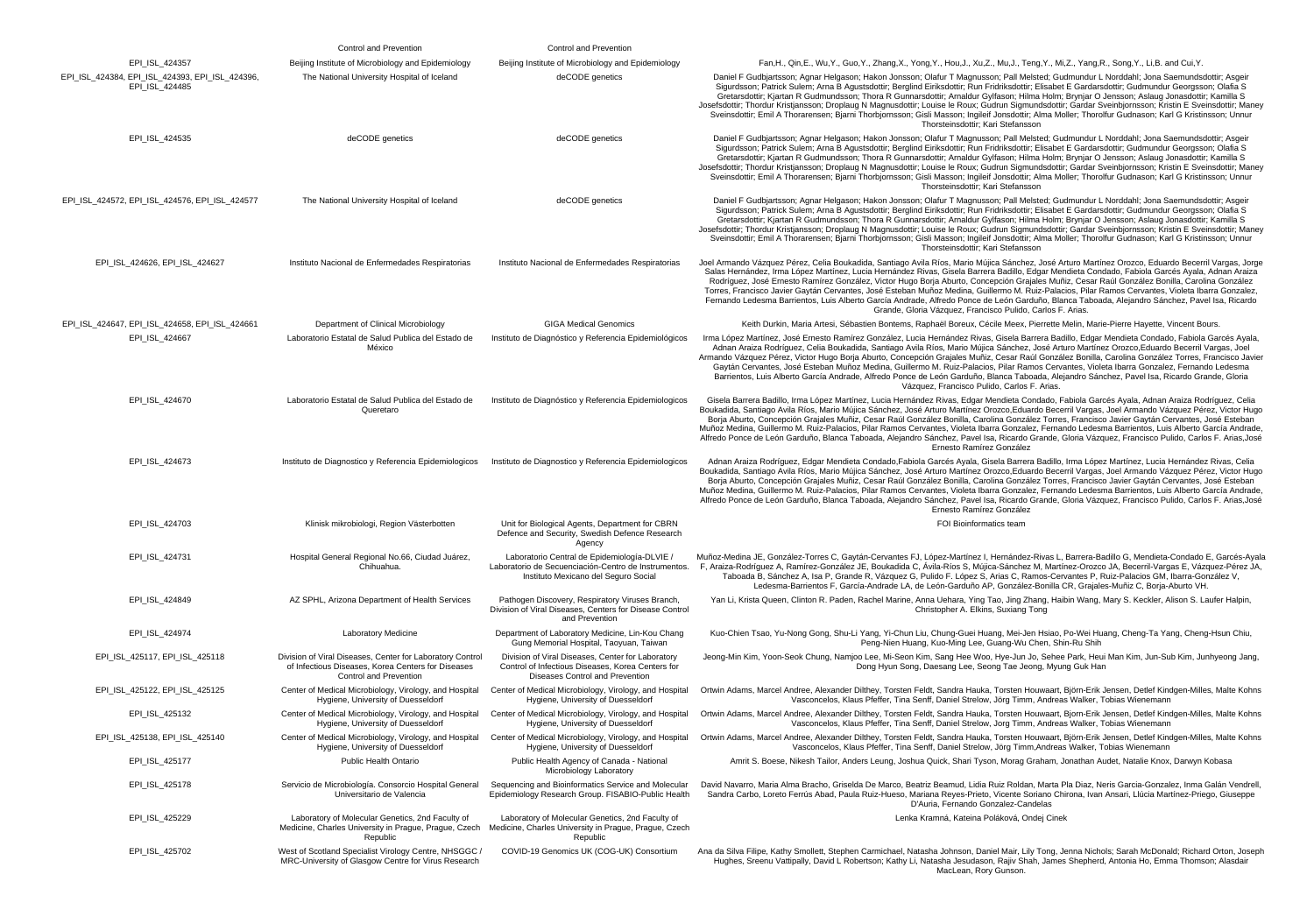| EPI_ISL_426051                                                                                                                                                                                                                 | Laboratory of Molecular Genetics, 2nd Faculty of<br>Medicine, Charles University in Prague, Prague, Czech<br>Republic                            | Laboratory of Molecular Genetics, 2nd Faculty of<br>Medicine, Charles University in Prague, Prague, Czech<br>Republic                     | Lenka Kramná, Kateina Poláková, Ondej Cinek                                                                                                                                                                                                                                                                                                                                                                                                                                                                                                                                                                                                                                                                                                                                                          |
|--------------------------------------------------------------------------------------------------------------------------------------------------------------------------------------------------------------------------------|--------------------------------------------------------------------------------------------------------------------------------------------------|-------------------------------------------------------------------------------------------------------------------------------------------|------------------------------------------------------------------------------------------------------------------------------------------------------------------------------------------------------------------------------------------------------------------------------------------------------------------------------------------------------------------------------------------------------------------------------------------------------------------------------------------------------------------------------------------------------------------------------------------------------------------------------------------------------------------------------------------------------------------------------------------------------------------------------------------------------|
| EPI_ISL_426163, EPI_ISL_426166                                                                                                                                                                                                 | Division of Viral Diseases, Center for Laboratory Control<br>of Infectious Diseases, Korea Centers for Diseases<br><b>Control and Prevention</b> | Division of Viral Diseases, Center for Laboratory<br>Control of Infectious Diseases, Korea Centers for<br>Diseases Control and Prevention | Jeong-Min Kim, Yoon-Seok Chung, Namjoo Lee, Mi-Seon Kim, Sang Hee Woo, Hye-Jun Jo, Sehee Park, Heui Man Kim, Jun-Sub Kim, Junhyeong Jang,<br>Myung Guk Han                                                                                                                                                                                                                                                                                                                                                                                                                                                                                                                                                                                                                                           |
| EPI_ISL_426169, EPI_ISL_426171                                                                                                                                                                                                 | Division of Viral Diseases, Center for Laboratory Control<br>of Infectious Diseases, Korea Centers for Diseases<br>Control and Prevention        | Division of Viral Diseases, Center for Laboratory<br>Control of Infectious Diseases, Korea Centers for<br>Diseases Control and Prevention | Jeong-Min Kim, Yoon-Seok Chung, Namjoo Lee, Mi-Seon Kim, Sang Hee Woo, Hye-Jun Jo, Sehee Park, Heui Man Kim, Jun-Sub Kim, Junhyeong Jang,<br>Dong Hyun Song, Daesang Lee, Seong Tae Jeong, Myung Guk Han                                                                                                                                                                                                                                                                                                                                                                                                                                                                                                                                                                                             |
| EPI_ISL_426180, EPI_ISL_426181, EPI_ISL_426183                                                                                                                                                                                 | Division of Viral Diseases, Center for Laboratory Control<br>of Infectious Diseases, Korea Centers for Diseases<br>Control and Prevention        | Division of Viral Diseases, Center for Laboratory<br>Control of Infectious Diseases, Korea Centers for<br>Diseases Control and Prevention | Jeong-Min Kim, Yoon-Seok Chung, Namjoo Lee, Mi-Seon Kim, Sang Hee Woo, Hye-Jun Jo, Sehee Park, Heui Man Kim, Jun-Sub Kim, Junhyeong Jang,<br>Myung Guk Han                                                                                                                                                                                                                                                                                                                                                                                                                                                                                                                                                                                                                                           |
| EPI ISL 426285, EPI ISL 426286, EPI ISL 426287,<br>EPI_ISL_426288, EPI_ISL_426289                                                                                                                                              | E. Gulbja Laboratorija                                                                                                                           | Latvian Biomedical Research and Study Centre                                                                                              | Ivars Silamielis, Kaspars Megnis, Monta Ustinova, ikita Zrelovs, Vita Rovte, Mikus Gavars, Dmitrijs Perminovs, Uga Dumpis, Jnis Kloviš                                                                                                                                                                                                                                                                                                                                                                                                                                                                                                                                                                                                                                                               |
| EPI_ISL_426356, EPI_ISL_426357, EPI_ISL_426359,<br>EPI ISL 426360                                                                                                                                                              | Laboratory of Molecular Genetics, 2nd Faculty of<br>Medicine, Charles University in Prague, Prague, Czech<br>Republic                            | Laboratory of Molecular Genetics, 2nd Faculty of<br>Medicine, Charles University in Prague, Prague, Czech<br>Republic                     | Lenka Kramna, Katerina Polackova, Ondrej Cinek                                                                                                                                                                                                                                                                                                                                                                                                                                                                                                                                                                                                                                                                                                                                                       |
| EPI_ISL_426363                                                                                                                                                                                                                 | Instituto Nacional de Ciencias Medicas y Nutricion<br>Salvador Zubiran                                                                           | Instituto Nacional de Ciencias Medicas y Nutricion<br>Salvador Zubiran                                                                    | Guillermo M. Ruiz-Palacios, Pilar Ramos Cervantes, Violeta Ibarra Gonzalez, Fernando Ledesma Barrientos, Luis Alberto García Andrade, Alfredo Ponce<br>de León Garduño, Irma López Martínez, Lucia Hernández Rivas, Gisela Barrera Badillo, Edgar Mendieta Condado, Fabiola Garcés Ayala, Adnan Araiza<br>Rodríguez, José Ernesto Ramírez González, Celia Boukadida, Santiago Avila Ríos, Mario Mújica Sánchez, José Arturo Martínez Orozco, Eduardo Becerril<br>Vargas, Joel Armando Vázquez Pérez, Victor Hugo Borja Aburto, Concepción Grajales Muñiz, Cesar Raúl González Bonilla, Carolina González Torres,<br>Francisco Javier Gaytán Cervantes, José Esteban Muñoz Medina, Blanca Taboada, Alejandro Sánchez, Pavel Isa, Ricardo Grande, Gloria Vázquez,<br>Francisco Pulido, Carlos F. Arias |
| EPI_ISL_426364                                                                                                                                                                                                                 | Instituto Nacional de Ciencias Medicas y Nutricion<br>Salvador Zubiran                                                                           | Instituto Nacional de Ciencias Medicas y Nutricion                                                                                        | Guillermo M. Ruiz-Palacios, Pilar Ramos Cervantes, Violeta Ibarra Gonzalez, Fernando Ledesma Barrientos, Luis Alberto García Andrade, Alfredo Ponce<br>de León Garduño, Irma López Martínez, Lucia Hernández Rivas, Gisela Barrera Badillo, Edgar Mendieta Condado, Fabiola Garcés Ayala, Adnan Araiza<br>Rodríguez, José Ernesto Ramírez González, Celia Boukadida, Santiago Avila Ríos, Mario Mújica Sánchez, José Arturo Martínez Orozco, Eduardo Becerril<br>Vargas, Joel Armando Vázquez Pérez, Victor Hugo Borja Aburto, Concepción Grajales Muñiz, Cesar Raúl González Bonilla, Carolina González Torres,<br>Francisco Javier Gaytán Cervantes, José Esteban Muñoz Medina, Blanca Taboada, Alejandro Sánchez, Pavel Isa, Ricardo Grande, Gloria Vázquez,<br>Francisco Pulido, Carlos F. Arias |
| EPI_ISL_426365                                                                                                                                                                                                                 | Instituto Nacional de Ciencias Medicas y Nutricion<br>Salvador Zubiran                                                                           | Instituto Nacional de Ciencias Medicas y Nutricion<br>Salvador Zubiran                                                                    | Guillermo M. Ruiz-Palacios, Pilar Ramos Cervantes, Violeta Ibarra Gonzalez, Fernando Ledesma Barrientos, Luis Alberto García Andrade, Alfredo Ponce<br>de León Garduño, Irma López Martínez, Lucia Hernández Rivas, Gisela Barrera Badillo, Edgar Mendieta Condado, Fabiola Garcés Ayala, Adnan Araiza<br>Rodríguez, José Ernesto Ramírez González, Celia Boukadida, Santiago Avila Ríos, Mario Mújica Sánchez, José Arturo Martínez Orozco, Eduardo Becerril<br>Vargas, Joel Armando Vázquez Pérez, Victor Hugo Borja Aburto, Concepción Grajales Muñiz, Cesar Raúl González Bonilla, Carolina González Torres,<br>Francisco Javier Gaytán Cervantes, José Esteban Muñoz Medina, Blanca Taboada, Alejandro Sánchez, Pavel Isa, Ricardo Grande, Gloria Vázquez,<br>Francisco Pulido, Carlos F. Arias |
| EPI_ISL_426482                                                                                                                                                                                                                 | Microbial Genomics Laboratory, Institut Pasteur<br>Montevideo, Uruguay                                                                           | Microbial Genomics Laboratory, Institut Pasteur<br>Montevideo                                                                             | Cecilia Salazar, Florencia Díaz-Viraqué, Marianoel Pereira, Pilar Moreno, Gonzalo Moratorio, Gregorio Iraola                                                                                                                                                                                                                                                                                                                                                                                                                                                                                                                                                                                                                                                                                         |
| EPI_ISL_426580                                                                                                                                                                                                                 | Instituto Sabin                                                                                                                                  | Laboratory of Virology                                                                                                                    | Fernando L Melo, Gustavo Barra, Ticiane H Santa-Rita, Pedro G Mesquita, Ikaro A Andrade, Tatsuya Nagata, Bergmann M Ribeiro                                                                                                                                                                                                                                                                                                                                                                                                                                                                                                                                                                                                                                                                          |
| EPI_ISL_426629                                                                                                                                                                                                                 | TSGH-CP molecular lab                                                                                                                            | TSGH-CP molecular lab                                                                                                                     | Cherng-Lih Perng, Ming-Jr Jian, Chih-Kai Chang, Jung-Chung Lin, Kuo-Ming Yeh, Chien-Wen Chen, Sheng-Kang Chiu, Hsing-Yi Chung, Shih-Hung Tsai<br>Kuo-Sheng Hung, Feng-Yee Chang, Hung-Sheng Shang                                                                                                                                                                                                                                                                                                                                                                                                                                                                                                                                                                                                    |
| EPI_ISL_426718, EPI_ISL_426772, EPI_ISL_426806,<br>EPI_ISL_426856                                                                                                                                                              | Victorian Infectious Diseases Reference Laboratory<br>(VIDRL)                                                                                    | Microbiological Diagnostic Unit Public Health<br>Laboratory and Victorian Infectious Diseases Reference<br>Laboratory, Doherty Institute  | Caly L., Seemann T., Sait, M., Schultz M., Druce J., Sherry, N.                                                                                                                                                                                                                                                                                                                                                                                                                                                                                                                                                                                                                                                                                                                                      |
| EPI_ISL_426883, EPI_ISL_426884, EPI_ISL_426887, EPI_ISL_426888, EPI_ISL_426889, EPI_ISL_426890, EPI_ISL_426891, EPI_ISL_426892, EPI_ISL_426893, EPI_ISL_426893, EPI_ISL_426894, EPI_ISL_426895, EPI_ISL_426896, EPI_ISL_426896 |                                                                                                                                                  |                                                                                                                                           |                                                                                                                                                                                                                                                                                                                                                                                                                                                                                                                                                                                                                                                                                                                                                                                                      |
| see above                                                                                                                                                                                                                      | Motol University Hospital                                                                                                                        | Institute of Applied Biotechnologies a.s.                                                                                                 | Petr Brož, Jan Geryk, Petr Klempt, Martin Kašný, Adam Novotný, Kateina Kvapilová, Pavel Devínek, Petr Kvapil, Milan Macek                                                                                                                                                                                                                                                                                                                                                                                                                                                                                                                                                                                                                                                                            |
| EPI ISL 426910                                                                                                                                                                                                                 | Microbiological Diagnostic Unit Public Health Laboratory                                                                                         | Microbiological Diagnostic Unit Public Health<br>Laboratory                                                                               | Seemann T., Schultz M., Sait, M., Sherry, N.                                                                                                                                                                                                                                                                                                                                                                                                                                                                                                                                                                                                                                                                                                                                                         |
| EPI_ISL_426961, EPI_ISL_427002, EPI_ISL_427111                                                                                                                                                                                 | Victorian Infectious Diseases Reference Laboratory<br>(VIDRL)                                                                                    | Microbiological Diagnostic Unit Public Health<br>Laboratory and Victorian Infectious Diseases Reference<br>Laboratory, Doherty Institute  | Caly L., Seemann T., Sait, M., Schultz M., Druce J., Sherry, N.                                                                                                                                                                                                                                                                                                                                                                                                                                                                                                                                                                                                                                                                                                                                      |
| EPI_ISL_427133                                                                                                                                                                                                                 | Microbiological Diagnostic Unit Public Health Laboratory                                                                                         | Microbiological Diagnostic Unit Public Health<br>Laboratory                                                                               | Seemann T., Schultz M., Sait, M., Sherry, N.                                                                                                                                                                                                                                                                                                                                                                                                                                                                                                                                                                                                                                                                                                                                                         |
| EPI_ISL_427297, EPI_ISL_427298, EPI_ISL_427301,<br>EPI_ISL_427303                                                                                                                                                              | Instituto Oswaldo Cruz FIOCRUZ - Laboratory of<br>Respiratory Viruses and Measles (LVRS)                                                         | Instituto Oswaldo Cruz FIOCRUZ - Laboratory of<br>Respiratory Viruses and Measles (LVRS)                                                  | Paola Resende, Fernando Motta, Luciana Appolinario, Sunando Roy, Aline Mattos, Milene Miranda, Cristiana Garcia, Braulia Caetano, Maria Ogrzewalska<br>Priscila Born, Jonathan Lopes, Marilda Siqueira                                                                                                                                                                                                                                                                                                                                                                                                                                                                                                                                                                                               |
| EPI ISL 427306                                                                                                                                                                                                                 | LACEN-SC - Laboratorio Central de Santa Catarina                                                                                                 | Instituto Oswaldo Cruz FIOCRUZ - Laboratory of<br>Respiratory Viruses and Measles (LVRS)                                                  | Paola Resende, Fernando Motta, Luciana Appolinario, Sunando Roy, Aline Mattos, Milene Miranda, Cristiana Garcia, Braulia Caetano, Maria Ogrzewalska,<br>Priscila Born, Jonathan Lopes, Marilda Siqueira                                                                                                                                                                                                                                                                                                                                                                                                                                                                                                                                                                                              |
| EPI_ISL_427308, EPI_ISL_427311, EPI_ISL_427325,<br>EPI_ISL_427333, EPI_ISL_427338                                                                                                                                              | WHO National Influenza Centre Russian Federation                                                                                                 | WHO National Influenza Centre Russian Federation                                                                                          | Andrey Komissarov, Artem Fadeev, Mariia Sergeeva, Anna Ivanova, Daria Danilenko                                                                                                                                                                                                                                                                                                                                                                                                                                                                                                                                                                                                                                                                                                                      |
| EPI_ISL_427383                                                                                                                                                                                                                 | Department of Clinical Microbiology                                                                                                              | <b>GIGA Medical Genomics</b>                                                                                                              | Keith Durkin, Maria Artesi, Sébastien Bontems, Raphaël Boreux, Cécile Meex, Pierrette Melin, Marie-Pierre Hayette, Vincent Bours.                                                                                                                                                                                                                                                                                                                                                                                                                                                                                                                                                                                                                                                                    |
| EPI_ISL_427391                                                                                                                                                                                                                 | Genomic Laboratory (GLAB) (Conjoint lab of Health<br>Directorate of Istanbul and Istanbul Technical<br>University)                               | Genomic Laboratory (GLAB), Istanbul Technical<br>University                                                                               | Ilker Karacan, Tugba Kizilboga Akgun, Bugra Agaoglu, Gizem Alkurt, Jale Yildiz, Betsi Köse, Elifnaz Çelik, Mehtap Aydn, Levent Doganay, Gizem Dinler<br>Doganay                                                                                                                                                                                                                                                                                                                                                                                                                                                                                                                                                                                                                                      |
| EPI_ISL_427445                                                                                                                                                                                                                 | University of Wisconsin-Madison AIDS Vaccine<br>Research Laboratories                                                                            | University of Wisconsin-Madison AIDS Vaccine<br>Research Laboratories                                                                     | Gage Moreno, Katarina Braun, et al. AIDS Vaccine Research Laboratories                                                                                                                                                                                                                                                                                                                                                                                                                                                                                                                                                                                                                                                                                                                               |
| EPI ISL 427643                                                                                                                                                                                                                 | Centre for Infectious Diseases and Microbiology Public<br>Health                                                                                 | NSW Health Pathology - Institute of Clinical Pathology<br>and Medical Research; Westmead Hospital; University<br>of Sydney                | Timms V, Gall M, Arnott A, Sadsad R, Draper J, Sim E, Bachmann N, Rockett R, Lam C, Gray K, Carter I, Holmes EC, O'Sullivan MV, Byun R, Sintchenko<br>V, Chen SC, Eden JS, Maddocks S, Kok J, Propenko M, Sorrell T, Chang S, Basile K, Dwyer DE for the 2019-nCoV Study Group                                                                                                                                                                                                                                                                                                                                                                                                                                                                                                                       |
| EPI_ISL_427784                                                                                                                                                                                                                 | Centre for Infectious Diseases and Microbiology Public<br>Health                                                                                 | NSW Health Pathology - Institute of Clinical Pathology<br>and Medical Research; Westmead Hospital; University<br>of Sydney                | Draper J. Sim E. Bachmann N. Rockett R. Lam C. Gray K. Timms V. Gall M. Arnott A. Sadsad R. Carter I. Holmes EC. O'Sullivan MV. Byun R. Sintchenko<br>V. Chen SC. Eden JS. Maddocks S. Kok J. Propenko M. Sorrell T. Chang S. Basile K. Dwyer DE for the 2019-nCoV Study Group                                                                                                                                                                                                                                                                                                                                                                                                                                                                                                                       |
| EPI_ISL_427809                                                                                                                                                                                                                 | Division of Viral Diseases, Center for Laboratory Control<br>of Infectious Diseases, Korea Centers for Diseases<br>Control and Prevention        | Division of Viral Diseases, Center for Laboratory<br>Control of Infectious Diseases, Korea Centers for<br>Diseases Control and Prevention | Jeong-Min Kim, Yoon-Seok Chung, Namjoo Lee, Mi-Seon Kim, Sang Hee Woo, Hye-Jun Jo, Sehee Park, Heui Man Kim, Jun-Sub Kim, Junhyeong Jang,<br>Myung Guk Han                                                                                                                                                                                                                                                                                                                                                                                                                                                                                                                                                                                                                                           |
| EPI_ISL_427810, EPI_ISL_427812, EPI_ISL_427813                                                                                                                                                                                 | Division of Viral Diseases, Center for Laboratory Control                                                                                        | Division of Viral Diseases, Center for Laboratory                                                                                         | Jeong-Min Kim, Yoon-Seok Chung, Namjoo Lee, Mi-Seon Kim, Sang Hee Woo, Hye-Jun Jo, Sehee Park, Heui Man Kim, Jun-Sub Kim, Junhyeong Jang,                                                                                                                                                                                                                                                                                                                                                                                                                                                                                                                                                                                                                                                            |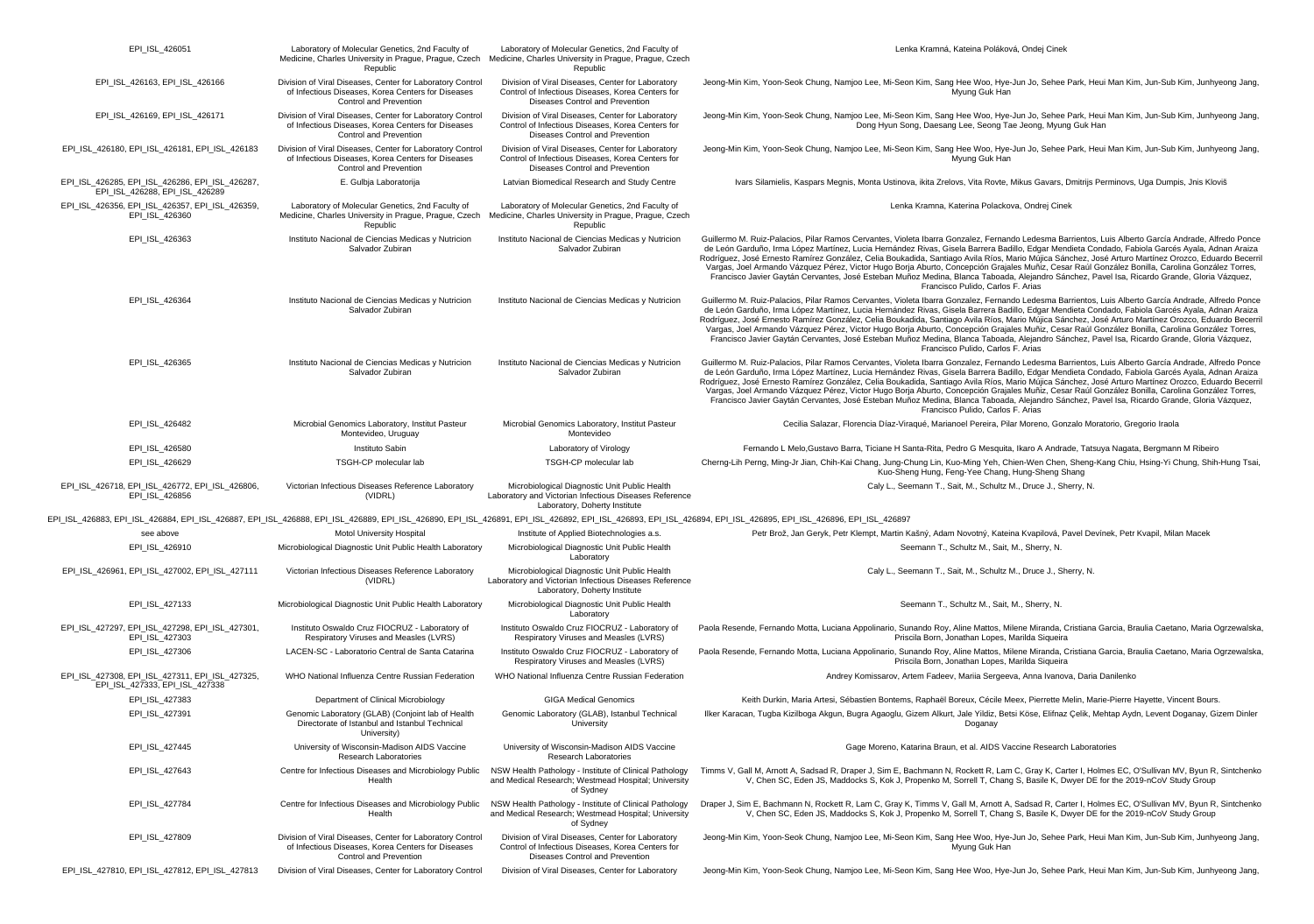|                                                                                                   | of Infectious Diseases, Korea Centers for Diseases<br>Control and Prevention                                                                                                                             | Control of Infectious Diseases, Korea Centers for<br>Diseases Control and Prevention                                                         | Dong Hyun Song, Daesang Lee, Seong Tae Jeong, Myung Guk Han                                                                                                                                                                                                                                                                                                                                                                                                                                                                                                         |
|---------------------------------------------------------------------------------------------------|----------------------------------------------------------------------------------------------------------------------------------------------------------------------------------------------------------|----------------------------------------------------------------------------------------------------------------------------------------------|---------------------------------------------------------------------------------------------------------------------------------------------------------------------------------------------------------------------------------------------------------------------------------------------------------------------------------------------------------------------------------------------------------------------------------------------------------------------------------------------------------------------------------------------------------------------|
| EPI ISL 427815                                                                                    | WHO National Influenza Centre Russian Federation                                                                                                                                                         | WHO National Influenza Centre Russian Federation                                                                                             | Andrey Komissarov, Artem Fadeev, Anna Ivanova, Daria Danilenko                                                                                                                                                                                                                                                                                                                                                                                                                                                                                                      |
| EPI ISL 428229                                                                                    | TSGH-CP molecular lab                                                                                                                                                                                    | TSGH-CP molecular lab                                                                                                                        | Cherng-Lih Perng, Ming-Jr Jian, Chih-Kai Chang, Jung-Chung Lin, Kuo-Ming Yeh, Chien-Wen Chen, Sheng-Kang Chiu, Hsing-Yi Chung, Shih-Hung Tsai,<br>Kuo-Sheng Hung, Tien-Yao Chang, Feng-Yee Chang, Hung-Sheng Shang                                                                                                                                                                                                                                                                                                                                                  |
| EPI_ISL_428346                                                                                    | Genomic Laboratory (GLAB) (Conjoint lab of Health<br>Directorate of Istanbul and Istanbul Technical<br>University)                                                                                       | Genomic Laboratory (GLAB), Istanbul Technical<br>University                                                                                  | Ilker Karacan, Tugba Kizilboga Akgun, Bugra Agaoglu, Gizem Alkurt, Jale Yildiz, Betsi Köse, Elifnaz Çelik, Arzu Irvem, Yasemin Kendir Demirkol, Ozlem<br>Akgun Dogan, Mehtap Aydn, Levent Doganay, Gizem Dinler Doganay                                                                                                                                                                                                                                                                                                                                             |
| EPI_ISL_428347                                                                                    | Service de Biologie Médicale - BP 125                                                                                                                                                                    | National Reference Center for Viruses of Respiratory<br>Infections, Institut Pasteur, Paris                                                  | Mélanie Albert, Marion Barbet, Sylvie Behillil, Méline Bizard, Angela Brisebarre, Flora Donati, Etienne Simon-Lorière, Vincent Enouf, Maud Vanpeene, Sylvie<br>van der Werf                                                                                                                                                                                                                                                                                                                                                                                         |
| EPI ISL 428368                                                                                    | Genomic Laboratory (GLAB) (Conjoint lab of Health<br>Directorate of Istanbul and Istanbul Technical<br>University)                                                                                       | Genomic Laboratory (GLAB), Istanbul Technical<br>University                                                                                  | Ilker Karacan, Tugba Kizilboga Akgun, Bugra Agaoglu, Gizem Alkurt, Jale Yildiz, Betsi Köse, Elifnaz Çelik, Arzu Irvem, Yasemin Kendir Demirkol, Ozlem<br>Akgun Dogan, Mehtap Aydn, Levent Doganay, Gizem Dinler Doganay                                                                                                                                                                                                                                                                                                                                             |
| EPI_ISL_428443                                                                                    | Guangdong Provincial Center for Diseases Control and<br>Prevention; Guangdong Provincial Institute of Public<br>Health                                                                                   | School of Public Health, The University of Hong Kong                                                                                         | Bosheng Li, Haogao Gu, Lijun Liang, Zhencui Li, Hui-Ling Yen, Yao Hu, Yingchao Song, Hanri Zeng, Tie Song, Jie Wu, Leo L.M. Poon                                                                                                                                                                                                                                                                                                                                                                                                                                    |
| EPI_ISL_428484                                                                                    | <b>District Surveillence Unit</b>                                                                                                                                                                        | Department of Neurovirology, National Institute of<br>Mental Health and Neuroscience (NIMHANS)                                               | Chitra Pattabiraman, Vijayalakshmi Reddy, Harsha PK, Risha Rasheed, Shafeeq S Hameed, Manjunatha Venkataswamy, Anita Desai, Ravi Vasanthapuram                                                                                                                                                                                                                                                                                                                                                                                                                      |
| EPI_ISL_428488, EPI_ISL_428489                                                                    | Centers for Disease Control, R.O.C. (Taiwan)                                                                                                                                                             | Centers for Disease Control, R.O.C. (Taiwan)                                                                                                 | Ji-Rong Yang, Yu-Chi Lin, Jung-Jung Mu, Ming-Tsan Liu                                                                                                                                                                                                                                                                                                                                                                                                                                                                                                               |
| EPI_ISL_428686                                                                                    | Hospital Universitario 12 de Octubre                                                                                                                                                                     | Hospital Universitario 12 de Octubre                                                                                                         | Sara González, Raúl Recio, Elias Dahdouh, Fernando Lázaro, Esther Viedma, Natalia Stella, Julio García, Juan Carlos Galán, Rafael Cantón, Mª Dolores<br>Folgueira, Rafael Delgado, Jesús Mingorance                                                                                                                                                                                                                                                                                                                                                                 |
| EPI_ISL_428713, EPI_ISL_428718, EPI_ISL_428723                                                    | Ministry of Health Turkey                                                                                                                                                                                | Ministry of Health Turkey                                                                                                                    | Fatma Bayrakdar, Aye Baak Alta, Yasemin Cogun, Gülay Korukluolu, Selçuk Klç                                                                                                                                                                                                                                                                                                                                                                                                                                                                                         |
| EPI_ISL_428798                                                                                    | NYU Langone Health                                                                                                                                                                                       | Departments of Pathology and Medicine, New York<br>University School of Medicine                                                             | Maria Aguero-Rosenfeld, Brendan Belovarac, Margaret Black, Ludovic Boytard, John Cadley, Paolo Cotzia, John Chen, Dacia Dimartino, Xiaojun Feng,<br>Tatyana Gindin, Emily Guzman, Adriana Heguy, Megan Hogan, Emily Huang, George Jour, Andrew Lytle, Christian Marier, Matthew T. Maurano, Mark J.<br>Mulligan, Peter Meyn, Iman Osman, Jared Pinnell, Vanessa Raabe, Sitharam Ramaswami, Amy Rapkiewicz, Marie Samanovic-Golden, Antonio Serrano,<br>Guomiao Shen, Matija Snuderl, Theodore Vougiouklakis, Nick Vulpescu, Gael Westby, Paul Zappile, Yutong Zhang |
| EPI_ISL_428822, EPI_ISL_428838, EPI_ISL_428842,<br>EPI ISL 428844, EPI ISL 428845                 | National Public Health Laboratory, National Centre for<br><b>Infectious Diseases</b>                                                                                                                     | National Public Health Laboratory, National Centre for<br><b>Infectious Diseases</b>                                                         | Mak TM, Octavia S, Chavatte JM, Cui L, Lin RTP                                                                                                                                                                                                                                                                                                                                                                                                                                                                                                                      |
| EPI_ISL_428854                                                                                    | Laboratory of Molecular Virology International Center for<br>Genetic Engineering and Biotechnology (ICGEB)                                                                                               | ARGO Open Lab Platform for Genome sequencing                                                                                                 | Licastro D, Rajasekharan S, Dal Monego S, Segat L, D'Agaro P, Marcello A                                                                                                                                                                                                                                                                                                                                                                                                                                                                                            |
| EPI ISL 428861, EPI ISL 428864, EPI ISL 428865,<br>EPI ISL 428870                                 | State Research Center of Virology and Biotechnology<br>VECTOR, Department of Collection of Microorganisms                                                                                                | State Research Center of Virology and Biotechnology<br>VECTOR, Department of Collection of Microorganisms                                    | Oleg V. Pyankov, Sergey A. Bodnev, Tatyana V. Tregubchak, Alexander N. Shvalov, Elena V. Gavrilova, Rinat A. Maksyutov                                                                                                                                                                                                                                                                                                                                                                                                                                              |
| EPI_ISL_428876, EPI_ISL_428877                                                                    | State Research Center of Virology and Biotechnology<br>VECTOR, Department of Collection of Microorganisms                                                                                                | State Research Center of Virology and Biotechnology<br>VECTOR, Department of Collection of Microorganisms                                    | Sergey A. Bodnev, Oleg V. Pyankov, Anastasiya M. Smirnova, Anastasiya A. Nazarenko, Tatyana V. Tregubchak, Alexander N. Shvalov, Elena V.<br>Gavrilova, Rinat A. Maksyutov                                                                                                                                                                                                                                                                                                                                                                                          |
| EPI_ISL_428879                                                                                    | State Research Center of Virology and Biotechnology<br>VECTOR, Department of Collection of Microorganisms                                                                                                | State Research Center of Virology and Biotechnology<br>VECTOR, Department of Collection of Microorganisms                                    | Sergey A. Bodnev, Oleg V. Pyankov, Tatyana V. Tregubchak, Alexander N. Shvalov, Elena V. Gavrilova, Rinat A. Maksyutov                                                                                                                                                                                                                                                                                                                                                                                                                                              |
| EPI ISL 428887, EPI ISL 428889                                                                    | State Research Center of Virology and Biotechnology<br>VECTOR, Department of Collection of Microorganisms                                                                                                | State Research Center of Virology and Biotechnology<br>VECTOR, Department of Collection of Microorganisms                                    | Oleg V. Pyankov, Sergey A. Bodnev, Tatyana V. Tregubchak, Alexander N. Shvalov, Elena V. Gavrilova, Rinat A. Maksyutov                                                                                                                                                                                                                                                                                                                                                                                                                                              |
| EPI_ISL_428895                                                                                    | State Research Center of Virology and Biotechnology<br>VECTOR, Department of Collection of Microorganisms                                                                                                | State Research Center of Virology and Biotechnology<br>VECTOR, Department of Collection of Microorganisms                                    | Sergey A. Bodnev, Oleg V. Pyankov, Tatyana V. Tregubchak, Alexander N. Shvalov, Elena V. Gavrilova, Rinat A. Maksyutov                                                                                                                                                                                                                                                                                                                                                                                                                                              |
| EPI_ISL_428908, EPI_ISL_428909, EPI_ISL_428910,<br>EPI_ISL_428914                                 | State Research Center of Virology and Biotechnology<br>VECTOR, Department of Collection of Microorganisms                                                                                                | State Research Center of Virology and Biotechnology<br>VECTOR, Department of Collection of Microorganisms                                    | Oleg V. Pyankov, Sergey A. Bodnev, Tatyana V. Tregubchak, Alexander N. Shvalov, Elena V. Gavrilova, Rinat A. Maksyutov                                                                                                                                                                                                                                                                                                                                                                                                                                              |
| EPI_ISL_428925, EPI_ISL_428926, EPI_ISL_428927,<br>EPI_ISL_428929, EPI_ISL_428930, EPI_ISL_428932 | ViroGenetics - BSL3 Laboratory of Virology; Human<br>Genome Variation Research Group & Genomics Centre<br>MCB; Bioinformatics Research Group; Wojewódzka<br>Stacja Sanitarno-Epidemiologiczna w Krakowie | ViroGenetics - BSL3 Laboratory of Virology; Human<br>Genome Variation Research Group & Genomics Centre<br>MCB; Bioinformatics Research Group | Wojciech Branicki, Ewelina Popiech, Micha Kowalski, Agnieszka Starowicz, Adrianna Klajmon, Aleksandra Pisarek, Danuta Piniewska-Róg, Kamila<br>Marszaek, Tomasz Gromowski, Katarzyna Kopera, Katarzyna Dudek, Inga Drebot, Katarzyna Gua, Magda Pachota, Aleksandra Synowiec, Marek Sanak,<br>Jarosaw Foremny, Pawe P abaj, Krzysztof Pyr                                                                                                                                                                                                                           |
| EPI_ISL_428945, EPI_ISL_428949, EPI_ISL_428959,<br>EPI ISL 428960                                 | Laboratoire National de Sante, Microbiology, Virology                                                                                                                                                    | Laboratoire National de Sante, Microbiology,<br>Epidemiology and Microbial Genomics                                                          | Anke Wienecke-Baldacchino, Ardashel Latsuzbaia, Jessica Tapp, Catherine Ragimbeau, Guillaume Fournier, Tamir Abdelrahman, Trung Nguyen Nguyen,<br>Joel Mossong                                                                                                                                                                                                                                                                                                                                                                                                      |
| EPI ISL 429074                                                                                    | The First Affiliated Hospital of Guangzhou Medical<br>University                                                                                                                                         | BGI-shenzhen & The First Affiliated Hospital of<br>Guangzhou Medical University                                                              | Yanqun Wang, Daxi Wang, Lu Zhang, Wanying Sun, Zhaoyong Zhang et al.                                                                                                                                                                                                                                                                                                                                                                                                                                                                                                |
| EPI_ISL_429076                                                                                    | The First Affiliated Hospital of Guangzhou Medical<br>University                                                                                                                                         | BGI-shenzhen & The First Affiliated Hospital of<br>Guangzhou Medical University                                                              |                                                                                                                                                                                                                                                                                                                                                                                                                                                                                                                                                                     |
| EPI ISL 429077, EPI ISL 429088                                                                    | The First Affiliated Hospital of Guangzhou Medical<br>University                                                                                                                                         | BGI-shenzhen & The First Affiliated Hospital of<br>Guangzhou Medical University                                                              | Yanqun Wang, Daxi Wang, Lu Zhang, Wanying Sun, Zhaoyong Zhang et al.                                                                                                                                                                                                                                                                                                                                                                                                                                                                                                |
| EPI ISL 429120                                                                                    | Klinisk mikrobiologi och vardhygien Halmstad                                                                                                                                                             | The Public Health Agency of Sweden                                                                                                           | Arne Kotz, Olov Svartstrom, Maria Lind Karlberg, Anna-Malin Linde, Oskar Karlsson Lindsjo, Anna Risberg, Shaman Muradrasoli, Karin Tegmark-Wisell                                                                                                                                                                                                                                                                                                                                                                                                                   |
| EPI_ISL_429131                                                                                    | Laboratoriemedicin                                                                                                                                                                                       | The Public Health Agency of Sweden                                                                                                           | Olov Svartstrom, Maria Lind Karlberg, Anna-Malin Linde, Oskar Karlsson Lindsjo, Anna Risberg, Shaman Muradrasoli, Karin Tegmark-Wisell                                                                                                                                                                                                                                                                                                                                                                                                                              |
| EPI ISL 429136, EPI ISL 429137, EPI ISL 429141,<br>EPI_ISL_429158                                 | Klinisk mikrobiologi Orebro                                                                                                                                                                              | The Public Health Agency of Sweden                                                                                                           | Martin Sundqvist, Olov Svartstrom, Maria Lind Karlberg, Anna-Malin Linde, Oskar Karlsson Lindsjo, Anna Risberg, Shaman Muradrasoli, Karin<br>Tegmark-Wisell                                                                                                                                                                                                                                                                                                                                                                                                         |
| EPI_ISL_429165, EPI_ISL_429166, EPI_ISL_429169                                                    | Ramathibodi Hospital                                                                                                                                                                                     | COVID-19 Network Investigations (CONI) Alliance                                                                                              | Elizabeth Batty, Wasun Chantratita, Thanat Chookajorn, Stefan Fernandez, Angkana Huang, Poramate Jiaranai, Anthony R. Jones, Khajohn Joonsalak,<br>Chonticha Klungtong, Theerarat Kochakarn, Namfon Kotanan, Krittikorn Kumpornsin, Wudtichai Manasatienkij, Bhakbhoom Panthan, Ekawat Pasomsub,<br>Kingkan Rakmanee, Insee Sensorn, Janjira Thaipadungpanit, Arporn Wangwiwatsin,Treewat Watthanachockchai                                                                                                                                                         |
| EPI_ISL_429222, EPI_ISL_429223                                                                    | University Hospitals of Geneva Laboratory of Virology                                                                                                                                                    | University Hospitals of Geneva Laboratory of Virology                                                                                        | Laubscher F.                                                                                                                                                                                                                                                                                                                                                                                                                                                                                                                                                        |
| EPI_ISL_429226                                                                                    | Presidio Ospedaliero Santo Spirito                                                                                                                                                                       | Istituto Zooprofilattico Sperimentale dell'Abruzzo e<br>Molise "G. Caporale"                                                                 | Lorusso A, Marcacci M, Di Domenico M, Ancora M, Curini V, Mangone I, Rinaldi A, Di Pasquale A, Camma C, Puglia I, Savini G                                                                                                                                                                                                                                                                                                                                                                                                                                          |
| EPI_ISL_429232, EPI_ISL_429233, EPI_ISL_429235                                                    | Ospedale Civile Giuseppe Mazzini                                                                                                                                                                         | Istituto Zooprofilattico Sperimentale dell'Abruzzo e<br>Molise "G. Caporale"                                                                 | Lorusso A, Marcacci M, Di Domenico M, Ancora M, Curini V, Mangone I, Rinaldi A, Di Pasquale A, Camma C, Puglia I, Savini G                                                                                                                                                                                                                                                                                                                                                                                                                                          |
| EPI ISL 429311                                                                                    | Department of Clinical Microbiology, Copenhagen<br>University Hospital, Hvidovre, Kettegaard Alle 30, 2650<br>Hvidovre.                                                                                  | Albertsen lab, Department of Chemistry and<br>Bioscience, Aalborg University, Denmark                                                        | Rasmus Kirkegaard                                                                                                                                                                                                                                                                                                                                                                                                                                                                                                                                                   |
| EPI_ISL_429352, EPI_ISL_429358, EPI_ISL_429378,<br>EPI_ISL_429395, EPI_ISL_429534, EPI_ISL_429555 | Department of Virus and Microbiological Special<br>Diagnostics, Statens Serum Institut, Copenhagen,                                                                                                      | Albertsen lab, Department of Chemistry and<br>Bioscience, Aalborg University, Denmark                                                        | Rasmus Kirkegaard                                                                                                                                                                                                                                                                                                                                                                                                                                                                                                                                                   |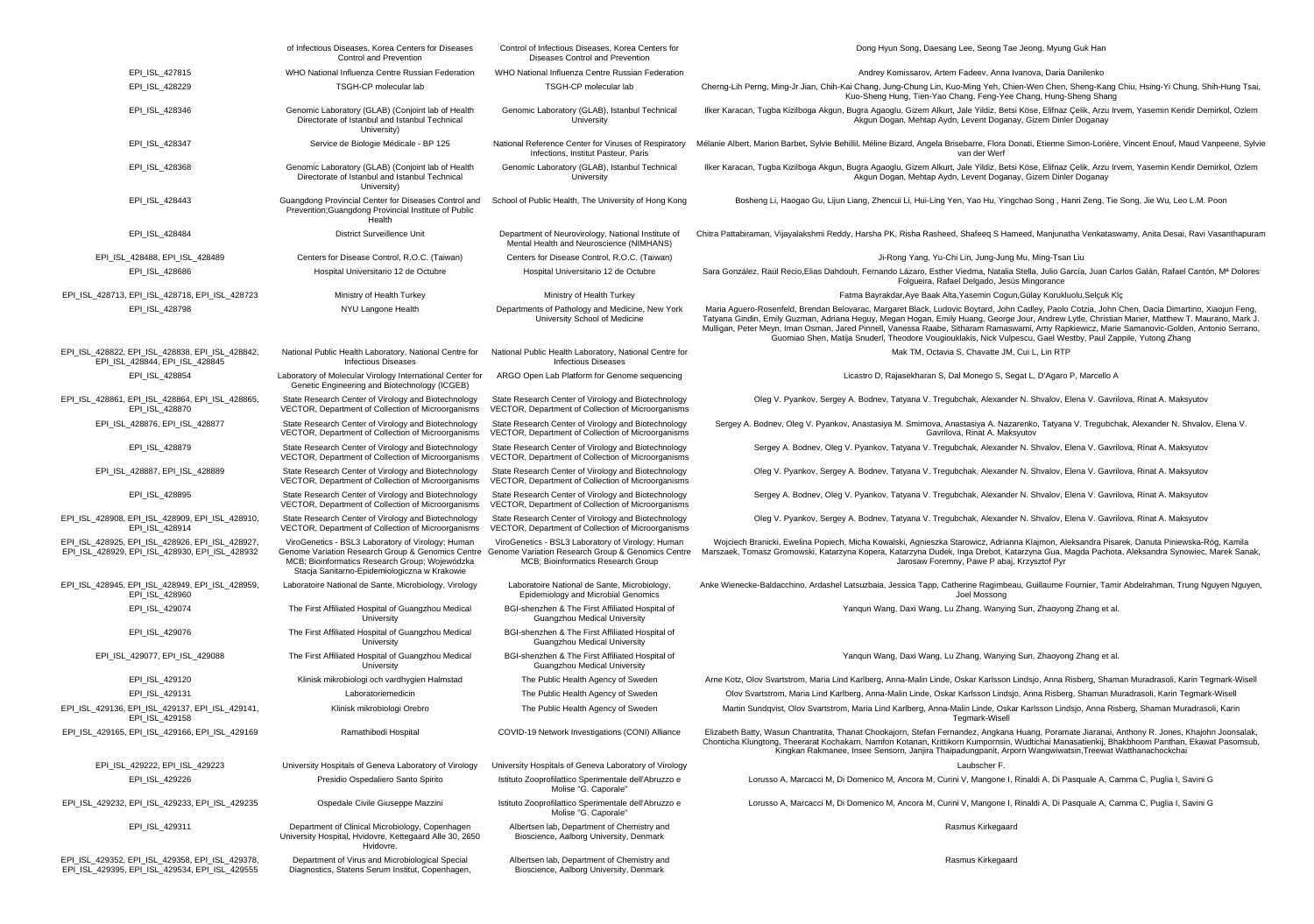|                                                                                                                                                      | Denmark, Artillerivej 5, 2300 Copenahgen S                                                                                                                                                    |                                                                                                                                                                                  |                                                                                                                                                                                                                                                                                                                                                                                                                                                                                                                                                                                                                                                           |
|------------------------------------------------------------------------------------------------------------------------------------------------------|-----------------------------------------------------------------------------------------------------------------------------------------------------------------------------------------------|----------------------------------------------------------------------------------------------------------------------------------------------------------------------------------|-----------------------------------------------------------------------------------------------------------------------------------------------------------------------------------------------------------------------------------------------------------------------------------------------------------------------------------------------------------------------------------------------------------------------------------------------------------------------------------------------------------------------------------------------------------------------------------------------------------------------------------------------------------|
| EPI_ISL_429649                                                                                                                                       | UW Virology Lab                                                                                                                                                                               | UW Virology Lab                                                                                                                                                                  | Pavitra Roychoudhury, Hong Xie, Keith Jerome, Alexander Greninger                                                                                                                                                                                                                                                                                                                                                                                                                                                                                                                                                                                         |
| EPI_ISL_429669, EPI_ISL_429674, EPI_ISL_429679,<br>EPI_ISL_429681                                                                                    | Central Public Health Laboratory/Octávio Magalhães<br>Institute (IOM) from the Ezequiel Dias Foundation<br>(FUNED)                                                                            | (IOM/Funed)                                                                                                                                                                      | Instituto Octávio Magalhães / Fundação Ezequiel Dias Talita Adelino, Joilson Xavier, Marta Giovanetti, Vagner Fonseca, Marcos Vinícius Silva, Luiz Carlos Junior Alcantara, Marluce Aparecida Assunção Oliveira                                                                                                                                                                                                                                                                                                                                                                                                                                           |
| EPI_ISL_429706, EPI_ISL_429723, EPI_ISL_429732,<br>EPI_ISL_429734, EPI_ISL_429739, EPI_ISL_429742,<br>EPI ISL 429749, EPI ISL 429766, EPI ISL 429787 | Laboratoire National de Sante, Microbiology, Virology                                                                                                                                         | Laboratoire National de Sante, Microbiology,<br>Epidemiology and Microbial Genomics                                                                                              | Anke Wienecke-Baldacchino, Ardashel Latsuzbaia, Jessica Tapp, Catherine Ragimbeau, Guillaume Fournier, Tamir Abdelrahman, Trung Nguyen Nguyen<br>Joel Mossong                                                                                                                                                                                                                                                                                                                                                                                                                                                                                             |
| EPI_ISL_429811                                                                                                                                       | Dr. Georges-L.-Dumont University Hospital Centre                                                                                                                                              | National Microbiology Laboratory                                                                                                                                                 | Anna Majer, Shari Tyson, Grace Seo, Kristyn Burak, Philip Mabon, Elsie Grudeski, Rhiannon Huzarewich, Russell Mandes, Jennifer Tanner, Natalie Knox,<br>Morag Graham, Gary Van Domselaar, Richard Garceau, Guillaume Desnoyers, Nathalie Bastien, Yan Li, Timothy Booth, Matthew Gilmour                                                                                                                                                                                                                                                                                                                                                                  |
| EPI_ISL_429814                                                                                                                                       | Queen Elizabeth II Health Science Centre                                                                                                                                                      | National Microbiology Laboratory                                                                                                                                                 | Anna Majer, Shari Tyson, Grace Seo, Kristyn Burak, Philip Mabon, Elsie Grudeski, Rhiannon Huzarewich, Russell Mandes, Jennifer Tanner, Natalie Knox<br>Morag Graham, Gary Van Domselaar, Todd Hatchette, Jason LeBlanc, Nathalie Bastien, Yan Li, Timothy Booth, Matthew Gilmour                                                                                                                                                                                                                                                                                                                                                                          |
| EPI_ISL_429866, EPI_ISL_429871, EPI_ISL_429872                                                                                                       | Ministry of Health Turkey                                                                                                                                                                     | Ministry of Health Turkey                                                                                                                                                        | Fatma Bayrakdar, Aye Baak Alta, Yasemin Cogun, Gülay Korukluolu, Selçuk Klç                                                                                                                                                                                                                                                                                                                                                                                                                                                                                                                                                                               |
| EPI ISL 429882                                                                                                                                       | Centers for Disease Control, R.O.C. (Taiwan)                                                                                                                                                  | Centers for Disease Control, R.O.C. (Taiwan)                                                                                                                                     | Ji-Rong Yang, Yu-Chi Lin, Jung-Jung Mu, Ming-Tsan Liu                                                                                                                                                                                                                                                                                                                                                                                                                                                                                                                                                                                                     |
| EPI ISL 429883                                                                                                                                       | Centers for Disease Control, R.O.C. (Taiwan)                                                                                                                                                  | Centers for Disease Control, R.O.C. (Taiwan)                                                                                                                                     | Ji-Rong Yang, Yu-Chi Lin, Jung-Jung Mu, Ming-Tsan-Liu                                                                                                                                                                                                                                                                                                                                                                                                                                                                                                                                                                                                     |
| EPI ISL 429968                                                                                                                                       | Centre Hospitalier Compiègne Laboratoire de Biologie                                                                                                                                          | National Reference Center for Viruses of Respiratory<br>Infections, Institut Pasteur, Paris                                                                                      | Mélanie Albert, Marion Barbet, Sylvie Behillil, Méline Bizard, Angela Brisebarre, Flora Donati, Fabiana Gambaro, Etienne Simon-Lorière, Vincent Enouf,<br>Maud Vanpeene, Sylvie van der Werf, Raulin Olivia                                                                                                                                                                                                                                                                                                                                                                                                                                               |
|                                                                                                                                                      |                                                                                                                                                                                               |                                                                                                                                                                                  | EPI_ISL_429992, EPI_ISL_429993, EPI_ISL_429994, EPI_ISL_429996, EPI_ISL_429997, EPI_ISL_429998, EPI_ISL_429998, EPI_ISL_420999, EPI_ISL_42000, EPI_ISL_42000, EPI_ISL_43000, EPI_ISL_430004, EPI_ISL_430004, EPI_ISL_430004, E                                                                                                                                                                                                                                                                                                                                                                                                                            |
| see above                                                                                                                                            | <b>Biolab Diagnostic Laboratories</b>                                                                                                                                                         | Andersen lab at Scripps Research                                                                                                                                                 | Issa Abu-Dayyeh, Ahmad Tibi, Lama Hussein, Lina Mohammad, Zein Naber, Amid Abdelnour with SEARCH Alliance San Diego                                                                                                                                                                                                                                                                                                                                                                                                                                                                                                                                       |
| EPI ISL 430071, EPI ISL 430074, EPI ISL 430076,<br>EPI ISL 430079                                                                                    | WHO National Influenza Centre Russian Federation                                                                                                                                              | WHO National Influenza Centre Russian Federation                                                                                                                                 | Andrey Komissarov, Artem Fadeev, Mariia Sergeeva, Anna Ivanova, Daria Danilenko                                                                                                                                                                                                                                                                                                                                                                                                                                                                                                                                                                           |
| EPI_ISL_430272, EPI_ISL_430273                                                                                                                       | Washington State Department of Health                                                                                                                                                         | Seattle Flu Study                                                                                                                                                                | Chu et al                                                                                                                                                                                                                                                                                                                                                                                                                                                                                                                                                                                                                                                 |
| EPI ISL 430297                                                                                                                                       | National Institute for Communicable Diseases of the<br>National Health Laboratory Service                                                                                                     | National Institute for Communicable Diseases of the<br>National Health Laboratory Service                                                                                        | Allam M, Kwenda S, van Heusden P, Khumalo Z, Mohale T, Subramoney K, von Gottberg, A, Ismail A, Bhiman JN                                                                                                                                                                                                                                                                                                                                                                                                                                                                                                                                                 |
| EPI_ISL_430386                                                                                                                                       | NYU Langone Health                                                                                                                                                                            | Departments of Pathology and Medicine, New York<br>University School of Medicine                                                                                                 | Maria Aguero-Rosenfeld, Brendan Belovarac, Margaret Black, Ludovic Boytard, John Cadley, Paolo Cotzia, John Chen, Dacia Dimartino, Xiaojun Feng,<br>Tatyana Gindin, Emily Guzman, Adriana Heguy, Megan Hogan, Emily Huang, George Jour, Lawrence H. Lin, Raven Luther, Andrew Lytle, Christian Marier,<br>Matthew T. Maurano, Mark J. Mulligan, Peter Meyn, Raquel Ordonez Ciriza, Iman Osman, Jared Pinnell, Vanessa Raabe, Sitharam Ramaswami, Amy<br>Rapkiewicz, Andre M. Ribeiro-dos-Santos, Marie Samanovic-Golden, Antonio Serrano, Guomiao Shen, Matija Snuderl, Theodore Vougiouklakis, Nick<br>Vulpescu, Gael Westby, Paul Zappile, Yutong Zhang |
| EPI_ISL_430439                                                                                                                                       | Institute for Medical Research, Infectious Disease<br>Research Centre, National Institutes of Health, Ministry Research Centre, National Institutes of Health, Ministry<br>of Health Malaysia | Institute for Medical Research Infectious Disease<br>of Health Malaysia                                                                                                          | Suppiah.J, Mohd-Zawawi.Z, Kalyanasundram.J, Azizan.M-A, Mat-Sharani.S, Hisham.H-A, Tan.L-P, Abdul-Wahid.M-Z, Mohd-Zain.R, Ahmad.N, Thayan.R                                                                                                                                                                                                                                                                                                                                                                                                                                                                                                               |
| EPI_ISL_430440                                                                                                                                       | Institute for Medical Research, Infectious Disease<br>Research Centre, National Institutes of Health, Ministry<br>of Health Malaysia                                                          | Institute for Medical Research, Infectious Disease<br>Research Centre, National Institutes of Health, Ministry<br>of Health Malavsia                                             | Suppiah.J, Mohd-Zawawi.Z, Kalyanasundram.J, Azizan.M-A, Mat-Sharani.S, Hisham.H-A, Tan.L-P, Abdul-Wahid.M-Z, Tengku-Abd-Rashid.T-R,<br>Mohd-Zain.R, Ahmad.N, Thayan.R                                                                                                                                                                                                                                                                                                                                                                                                                                                                                     |
| EPI ISL 430441, EPI ISL 430442, EPI ISL 430443,<br>EPI ISL 430444                                                                                    | Institute for Medical Research, Infectious Disease<br>Research Centre, National Institutes of Health, Ministry<br>of Health Malaysia                                                          | Institute for Medical Research, Infectious Disease<br>Research Centre, National Institutes of Health, Ministry<br>of Health Malaysia                                             | Suppiah.J, Mohd-Zawawi.Z, Kalyanasundram.J, Azizan.M-A, Mat-Sharani.S, Hisham.H-A, Tan.L-P, Abdul-Wahid.M-Z, Tengku-Rogayah.TAR, Mohd-Zain.R,<br>Ahmad.N, Thayan.R                                                                                                                                                                                                                                                                                                                                                                                                                                                                                        |
| EPI_ISL_430469                                                                                                                                       | Hellenic Pasteur Institute, Public Health Laboratories                                                                                                                                        | Hellenic Pasteur Institute, Public Health Laboratories,<br>Unit of Bioinformatics and Applied Genomics                                                                           | Vasiliki Pogka, Timokratis Karamitros, Athanasios Kossyvakis, Antonios Kalliaropoulos, Horefti Elina, Evangelidou Maria, Androniki Voulgari-Kokota,<br>Aspasia Kontou, Andreas Mentis                                                                                                                                                                                                                                                                                                                                                                                                                                                                     |
| EPI_ISL_430535, EPI_ISL_430573, EPI_ISL_430598,<br>EPI ISL 430602, EPI ISL 430619                                                                    | Victorian Infectious Diseases Reference Laboratory<br>(VIDRL)                                                                                                                                 | Microbiological Diagnostic Unit Public Health<br>Laboratory and Victorian Infectious Diseases Reference<br>Laboratory, The Peter Doherty Institute for Infection and<br>Immunity | Caly L., Seemann T., Sait, M., Schultz M., Druce J., Sherry, N.                                                                                                                                                                                                                                                                                                                                                                                                                                                                                                                                                                                           |
| EPI_ISL_430669                                                                                                                                       | Microbiological Diagnostic Unit Public Health Laboratory                                                                                                                                      | Microbiological Diagnostic Unit Public Health<br>Laboratory                                                                                                                      | Seemann T., Schultz M., Sait, M., Sherry, N.                                                                                                                                                                                                                                                                                                                                                                                                                                                                                                                                                                                                              |
| EPI_ISL_430708                                                                                                                                       | Victorian Infectious Diseases Reference Laboratory<br>(VIDRL)                                                                                                                                 | Microbiological Diagnostic Unit Public Health<br>Laboratory and Victorian Infectious Diseases Reference<br>Laboratory, The Peter Doherty Institute for Infection and<br>Immunity | Caly L., Seemann T., Sait, M., Schultz M., Druce J., Sherry, N.                                                                                                                                                                                                                                                                                                                                                                                                                                                                                                                                                                                           |
| EPI_ISL_430738                                                                                                                                       | Chinese PLA Institute for Disease Control and<br>Prevention                                                                                                                                   | Chinese PLA Institute for Disease Control and<br>Prevention                                                                                                                      | Peng LiJinhui Li, Lizhong Li                                                                                                                                                                                                                                                                                                                                                                                                                                                                                                                                                                                                                              |
| EPI_ISL_430793                                                                                                                                       | Laboratorio Análisis Clínicos, Unidad de Servicios<br>Diagnósticos, Swiss Medical Group                                                                                                       | Área de Secuenciación del Laboratorio de Virología del<br>Hospital de Niños Dr. Ricardo Gutierrez                                                                                | Nabaes Jodar, MS; Goya, S; Natale, MI; Lusso, S; Sanchez, O; Guevara, D; Vicario, SM; Mistchenko, AS; Valinotto, LE; Viegas, M.                                                                                                                                                                                                                                                                                                                                                                                                                                                                                                                           |
| EPI_ISL_430796, EPI_ISL_430797, EPI_ISL_430798                                                                                                       | Departamento de Biología y genética molecular, IACA<br>Laboratorios.                                                                                                                          | Hospital de Niños Dr. Ricardo Gutierrez                                                                                                                                          | Årea de Secuenciación del Laboratorio de Virología del Nabaes Jodar, MS; Goya, S; Natale, MI; Lusso, S; Tittarelli, E; Suárez, A; Masciovecchio MV; Streitenberger ER; Mistchenko, AS; Valinotto, LE; Viegas, M.                                                                                                                                                                                                                                                                                                                                                                                                                                          |
| EPI ISL 430799, EPI ISL 430800, EPI ISL 430801                                                                                                       | Laboratorio de Virología del Hospital de Niños Dr.<br>Ricardo Gutierrez                                                                                                                       | Área de Secuenciación del Laboratorio de Virología del<br>Hospital de Niños Dr. Ricardo Gutierrez                                                                                | Nabaes Jodar, MS; Goya, S; Natale, MI; Lusso, S; Gravis, E; Mistchenko, AS; Valinotto, LE; Viegas, M.                                                                                                                                                                                                                                                                                                                                                                                                                                                                                                                                                     |
| EPI_ISL_430802                                                                                                                                       | Laboratorios.                                                                                                                                                                                 | Hospital de Niños Dr. Ricardo Gutierrez                                                                                                                                          | Departamento de Biología y genética molecular, IACA Area de Secuenciación del Laboratorio de Virología del Nabaes Jodar, MS; Goya, S; Natale, MI; Lusso, S; Tittarelli, E; Suárez, A; Masciovecchio MV; Streitenberger ER; Mis                                                                                                                                                                                                                                                                                                                                                                                                                            |
| EPI_ISL_430803, EPI_ISL_430804                                                                                                                       | Laboratorio de Virología del Hospital de Niños Dr.<br>Ricardo Gutierrez                                                                                                                       | Área de Secuenciación del Laboratorio de Virología del<br>Hospital de Niños Dr. Ricardo Gutierrez                                                                                | Nabaes Jodar, MS; Goya, S; Natale, MI; Lusso, S; Gravis, E; Mistchenko, AS; Valinotto, LE; Viegas, M.                                                                                                                                                                                                                                                                                                                                                                                                                                                                                                                                                     |
| EPI_ISL_430805, EPI_ISL_430806                                                                                                                       | Departamento de Biología y genética molecular, IACA<br>Laboratorios.                                                                                                                          | Hospital de Niños Dr. Ricardo Gutierrez                                                                                                                                          | Área de Secuenciación del Laboratorio de Virología del Nabaes Jodar, MS; Goya, S; Natale, MI; Lusso, S; Tittarelli, E; Suárez, A; Masciovecchio MV; Streitenberger ER; Mistchenko, AS; Valinotto, LE; Viegas, M.                                                                                                                                                                                                                                                                                                                                                                                                                                          |
| EPI_ISL_430807                                                                                                                                       | Laboratorio de Virología del Hospital de Niños Dr.<br>Ricardo Gutierrez                                                                                                                       | Área de Secuenciación del Laboratorio de Virología del<br>Hospital de Niños Dr. Ricardo Gutierrez                                                                                | Nabaes Jodar, MS; Goya, S; Natale, MI; Lusso, S; Gravis, E; Mistchenko, AS; Valinotto, LE; Viegas, M.                                                                                                                                                                                                                                                                                                                                                                                                                                                                                                                                                     |
| EPI_ISL_430808                                                                                                                                       | Laboratorios.                                                                                                                                                                                 | Hospital de Niños Dr. Ricardo Gutierrez                                                                                                                                          | Departamento de Biología y genética molecular, IACA Área de Secuenciación del Laboratorio de Virología del Nabaes Jodar, MS; Goya, S; Natale, MI; Lusso, S; Tittarelli, E; Suárez, A; Masciovecchio MV; Streitenberger ER; Mis                                                                                                                                                                                                                                                                                                                                                                                                                            |
| EPI_ISL_430809, EPI_ISL_430810, EPI_ISL_430811,<br>EPI ISL 430812, EPI ISL 430814, EPI ISL 430815,<br>EPI_ISL_430816, EPI_ISL_430817, EPI_ISL_430818 | Laboratorio de Virología del Hospital de Niños Dr.<br>Ricardo Gutierrez                                                                                                                       | Área de Secuenciación del Laboratorio de Virología del<br>Hospital de Niños Dr. Ricardo Gutierrez                                                                                | Nabaes Jodar, MS; Goya, S; Natale, MI; Lusso, S; Gravis, E; Mistchenko, AS; Valinotto, LE; Viegas, M.                                                                                                                                                                                                                                                                                                                                                                                                                                                                                                                                                     |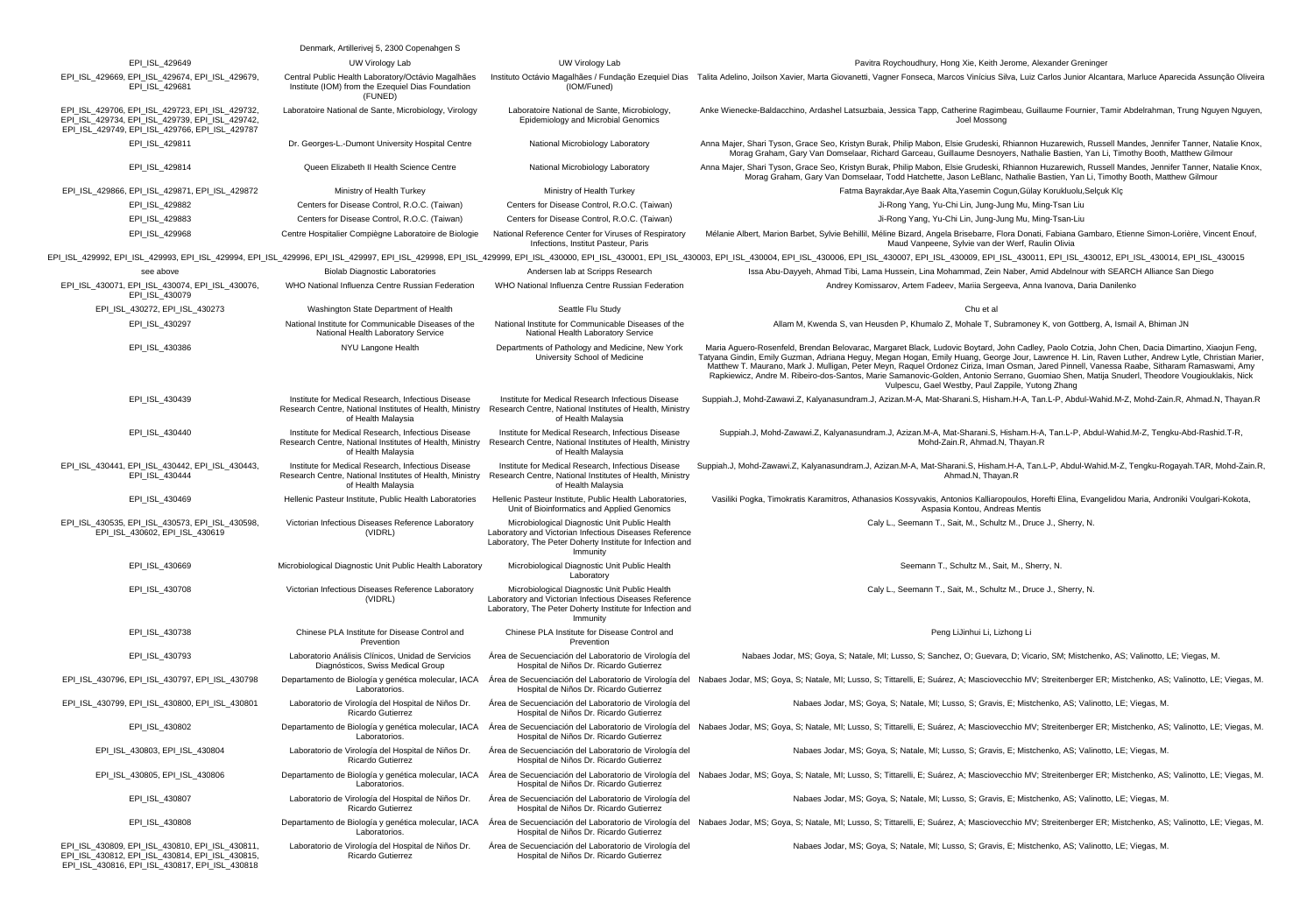| EPI_ISL_430847                                                                                                                       | HS mikrobiologi virus                                                                                            | The Public Health Agency of Sweden                                                                   | Zhibing Yun, Oskar Karlsson Lindsjo, Maria Lind Karlberg, Anna-Malin Linde, Olov Svartstrom, Anna Risberg, Shaman Muradrasoli, Karin Tegmark-Wisell                                                                                                                                                                                                                                                                                                                                            |
|--------------------------------------------------------------------------------------------------------------------------------------|------------------------------------------------------------------------------------------------------------------|------------------------------------------------------------------------------------------------------|------------------------------------------------------------------------------------------------------------------------------------------------------------------------------------------------------------------------------------------------------------------------------------------------------------------------------------------------------------------------------------------------------------------------------------------------------------------------------------------------|
| EPI_ISL_430848, EPI_ISL_430850                                                                                                       | Klinisk mikrobiologi och vardhygien Halmstad                                                                     | The Public Health Agency of Sweden                                                                   | Arne Kotz, Oskar Karlsson Lindsjo, Maria Lind Karlberg, Anna-Malin Linde, Olov Svartstrom, Anna Risberg, Shaman Muradrasoli, Karin Tegmark-Wisell                                                                                                                                                                                                                                                                                                                                              |
| EPI_ISL_430858                                                                                                                       | Laboratoriemedicin                                                                                               | The Public Health Agency of Sweden                                                                   | Oskar Karlsson Lindsjo, Maria Lind Karlberg, Anna-Malin Linde, Olov Svartstrom, Anna Risberg, Shaman Muradrasoli, Karin Tegmark-Wisell                                                                                                                                                                                                                                                                                                                                                         |
| EPI_ISL_431012                                                                                                                       | Viral Respiratory Lab, National Institute for Biomedical<br>Research (INRB)                                      | Pathogen Sequencing Lab, National Institute for<br>Biomedical Research (INRB)                        | Placide Mbala-Kingebeni, Edith Nkwembe, Eddy Kinganda-Lusamaki, Amuri Aziza, Francisca Muyembe Mawete, Catherine Pratt, Matthias Pauthner, Josh<br>Quick, Allison Black, James Hadfield, Trevor Bedford, Ian Goodfellow, Andrew Rambaut, Nick Loman, Kristian Andersen, Michael Wiley, Steve<br>Ahuka-Mundeke, Jean-Jacques Muyembe Tamfum                                                                                                                                                     |
| EPI_ISL_431081                                                                                                                       | Yale COVID-19 Biorepository                                                                                      | Grubaugh Lab - Yale School of Public Health                                                          | Joseph Fauver, Tara Alpert, Anderson Brito, Anne Wyllie, Chantal Vogels, Mary Petrone, Cole Jensen, Chaney Kalinich, Isabel Ott, Arnau Casanovas,<br>Catherine Muenker, Adam Moore, Alice Lu, Maria Tokuyama, Patrick Wong, Peiwen Lu, Saad Omer, Richard Martinello, Allison Nelson, Shelli Farhadian,<br>Akiko Iwasaki, Charlese Dela Cruz, Albert Ko, Nathan Grubaugh                                                                                                                       |
| EPI_ISL_431117                                                                                                                       | Department of Microbiology, Gandhi Medical College<br>and Hospital, Secendrabad, Hyderabad, India                | Department of Microbiology, Gandhi Medical College<br>and Hospital, Secendrabad, Hyderabad, India    | Thrilok Chander B, Muttineni Radhakrishna, Nagamani K, Raja Rao M, Kalyani Putty, Ravikumar P, Sunitha P, Pankaj Singh D, Anand Kumar K, Amit A.<br>Upadhyay, Steven E.Bosinger, Rama Amara                                                                                                                                                                                                                                                                                                    |
| EPI_ISL_432333                                                                                                                       | Wales Specialist Virology Centre                                                                                 | Public Health Wales Microbiology Cardiff                                                             | Catherine Moore, Johnathan Evans, Malorie Perry, Simon Cottrell, Alec Birchley, Alexander Adams, Amy Gaskin, Bree Gatica-Wilcox, Jason Coombes,<br>Lauren Gilbert, Lee Graham, Nicole Pacchiarini, Sara Kumziene-Summerhayes, Sarah Taylor, Sophie Jones, Sara Rey, Matthew Bull, Joanne Watkins,<br>Sally Corden, Tom Connor                                                                                                                                                                  |
| EPI ISL 433833                                                                                                                       | Department of Pathology, University of Cambridge                                                                 | COVID-19 Genomics UK (COG-UK) Consortium                                                             | Luke W Meredith, M. Estee Torok, Myra Hosmillo, William L. Hamilton, Martin D. Curran, Theresa Feltwell, Grant Hall, Anna Yakovleva, Fahad A Khokhar,<br>Charlotte J. Houldcroft, Laura G Caller, Aminu S. Jahun, Sarah L. Caddy, Ian Goodfellow                                                                                                                                                                                                                                               |
| EPI ISL 434191                                                                                                                       | Washington State Department of Health                                                                            | Seattle Flu Study                                                                                    | Chu et al                                                                                                                                                                                                                                                                                                                                                                                                                                                                                      |
| EPI ISL 434462, EPI ISL 434465, EPI ISL 434466,<br>EPI_ISL_434467, EPI_ISL_434475, EPI_ISL_434481                                    | Laboratory of Microbiology, Medical School, National<br>and Kapodistrian University of Athens                    | Laboratory of Biology, Department of Medicine,<br>Democritus University of Thrace                    | Kassela K., Bampali,M., Dovrolis,N., Gatzidou,E., Froukala,E., Stavropoulou,A., Veletza,S., Tsakris,A., Spanakis,N. and Karakasiliotis,I.                                                                                                                                                                                                                                                                                                                                                      |
| EPI_ISL_434489, EPI_ISL_434496, EPI_ISL_434500,<br>EPI_ISL_434507, EPI_ISL_434511                                                    | Laboratoire National de Sante, Microbiology, Virology                                                            | Laboratoire National de Sante, Microbiology,<br>Epidemiology and Microbial Genomics                  | Anke Wienecke-Baldacchino, Ardashel Latsuzbaia, Jessica Tapp, Catherine Ragimbeau, Guillaume Fournier, Tamir Abdelrahman, Trung Nguyen Nguyen,<br>Joel Mossong                                                                                                                                                                                                                                                                                                                                 |
| EPI_ISL_434516                                                                                                                       | <b>Biolab Diagnostic Laboratories</b>                                                                            | Andersen lab at Scripps Research                                                                     | Issa Abu-Dayyeh, Ahmad Tibi, Lama Hussein, Lina Mohammad, Zein Naber, Amid Abdelnour with SEARCH Alliance San Diego                                                                                                                                                                                                                                                                                                                                                                            |
| EPI_ISL_434534                                                                                                                       | National Institute for Viral Disease Control and<br>Prevention, China CDC                                        | National Institute for Viral Disease Control and<br>Prevention, China CDC, Yunnan Provincial CDC     | Wenjie Tan, Roujian Lu, Wenling Wang, Peihua Niu, Huijuan Wang, Baoying Huang, Li Zhao, Fei Ye, Guizhen Wu                                                                                                                                                                                                                                                                                                                                                                                     |
| EPI_ISL_434563, EPI_ISL_434564, EPI_ISL_434565,<br>EPI_ISL_434566, EPI_ISL_434567, EPI_ISL_434568,<br>EPI ISL 434569                 | unknown                                                                                                          | Microbiology, The University of Hong Kong                                                            | To,K.K.W. and Yuen,K.-Y.                                                                                                                                                                                                                                                                                                                                                                                                                                                                       |
| EPI_ISL_434570                                                                                                                       | unknown                                                                                                          | Microbiology                                                                                         | To, K.K.W. and Yuen, K.-Y.                                                                                                                                                                                                                                                                                                                                                                                                                                                                     |
| EPI_ISL_434571                                                                                                                       | Microbiology, The University of Hong Kong                                                                        | Microbiology, The University of Hong Kong                                                            | Chan, J.F.W. and Yuen, K.-Y.                                                                                                                                                                                                                                                                                                                                                                                                                                                                   |
| EPI_ISL_434572                                                                                                                       | The National Institute of Public Health Center for<br>Epidemiology and Microbiology                              | The National Institute of Public Health Center for<br>Epidemiology and Microbiology                  | Alexander Nagy, Helena Jirincova, Ludmila Novakova, Dusan Trnka, Jaromira Vecerova                                                                                                                                                                                                                                                                                                                                                                                                             |
| EPI_ISL_434626, EPI_ISL_434630, EPI_ISL_434632,<br>EPI_ISL_434634, EPI_ISL_434635                                                    | CHU Purpan - Laboratoire de Virologie - Institut<br>Fédératif de Biologie                                        | Laboratoire de virologie - École Nationale Vétérinaire<br>de Toulouse                                | Guillaume Croville, Jean-Luc Guérin, Jacques Izopet                                                                                                                                                                                                                                                                                                                                                                                                                                            |
| EPI_ISL_434641                                                                                                                       | Laboratoriemedicin                                                                                               | The Public Health Agency of Sweden                                                                   | Oskar Karlsson Lindsjo, Maria Lind Karlberg, Anna-Malin Linde, Olov Svartstrom, Anna Risberg, Shaman Muradrasoli, Karin Tegmark-Wisell                                                                                                                                                                                                                                                                                                                                                         |
| EPI_ISL_434657                                                                                                                       | Kristianstadkliniken                                                                                             | The Public Health Agency of Sweden                                                                   | Mia Settergren Hammer, Oskar Karlsson Lindsjo, Maria Lind Karlberg, Anna-Malin Linde, Olov Svartstrom, Anna Risberg, Theresa Enkirch, Mia Brytting,                                                                                                                                                                                                                                                                                                                                            |
| EPI_ISL_434659                                                                                                                       | Knivsta VC                                                                                                       | The Public Health Agency of Sweden                                                                   | Karin Tegmark-Wisell<br>Johanna Carlson, Oskar Karlsson Lindsjo, Maria Lind Karlberg, Anna-Malin Linde, Olov Svartstrom, Anna Risberg, Theresa Enkirch, Mia Brytting, Karin                                                                                                                                                                                                                                                                                                                    |
|                                                                                                                                      |                                                                                                                  |                                                                                                      | Tegmark-Wisell                                                                                                                                                                                                                                                                                                                                                                                                                                                                                 |
| EPI_ISL_434663                                                                                                                       | Surbrunns VC                                                                                                     | The Public Health Agency of Sweden                                                                   | Erik Embring, Oskar Karlsson Lindsjo, Maria Lind Karlberg, Anna-Malin Linde, Olov Svartstrom, Anna Risberg, Theresa Enkirch, Mia Brytting, Karin<br>Tegmark-Wisell                                                                                                                                                                                                                                                                                                                             |
| EPI_ISL_434674                                                                                                                       | Narhalsan Backa vardcentral                                                                                      | The Public Health Agency of Sweden                                                                   | Mats Olsson, Oskar Karlsson Lindsjo, Maria Lind Karlberg, Anna-Malin Linde, Olov Svartstrom, Anna Risberg, Theresa Enkirch, Mia Brytting, Karin<br>Tegmark-Wisell                                                                                                                                                                                                                                                                                                                              |
| EPI_ISL_434675                                                                                                                       | Surbrunns VC                                                                                                     | The Public Health Agency of Sweden                                                                   | Erik Embring, Oskar Karlsson Lindsjo, Maria Lind Karlberg, Anna-Malin Linde, Olov Svartstrom, Anna Risberg, Theresa Enkirch, Mia Brytting, Karin<br>Tegmark-Wisell                                                                                                                                                                                                                                                                                                                             |
| EPI_ISL_434694                                                                                                                       | Bamrasnaradura hospital                                                                                          | National Institute of Health. Department of medical<br>Sciences, Ministry of Public Health, Thailand | Pilailuk,Okada; Siripaporn,Phuygun; Thanutsapa,Thanadachakul; Sittiporn,Parnmen;Warawan,Wongboot; Sunthareeya,Waicharoen; Malinee,Chittaganpitch                                                                                                                                                                                                                                                                                                                                               |
| EPI_ISL_434847, EPI_ISL_434878, EPI_ISL_434946,<br>EPI_ISL_434954                                                                    | <b>Houston Methodist Hospital</b>                                                                                | Houston Methodist Hospital                                                                           | S. Wesley Long, Randall J. Olsen, Paul A. Christensen, David W. Bernard, James J. Davis, Maulik Shukla, Marcus Nguyen, Matthew Ojeda Saavedra,<br>Concepcion C. Cantu, Prasanti Yerramilli, Layne Pruitt, Sishir Subedi, Heather Hendrickson, Ghazaleh Eskandari, Muthiah Kumaraswami, Jason S.<br>McLellan, Hakon Jonsson, Kari Stefansson, and James M. Musser                                                                                                                               |
| EPI_ISL_435045, EPI_ISL_435046, EPI_ISL_435047,<br>EPI_ISL_435048                                                                    | Laboratory of Applied Genetics                                                                                   | RSE "National Center for Biotechnology"                                                              | Alexandr Shevtsov, Ilyas Akhmetollayev, Viktoriya Lutsay, Asylulan Amirgazin, Ruslan Kalendar, Yerlan Ramanculov                                                                                                                                                                                                                                                                                                                                                                               |
| EPI_ISL_435049                                                                                                                       | B.J. Medical College and Civil hospital                                                                          | Gujarat Biotechnology Research Centre                                                                | Pinal Trivedi, Maharshi Pandya, Amit Kanani, Akanksha Verma, Nitin Savaliya, Raghawendra Kumar, Dinesh Kumar, Zuber Saiyed, Dipa Kinariwala, Disha<br>Patel, Binita Aring, Geeta Vaghela, Sonia Barve, Bhavesh Modi, Kairavi Joshi, Gaurishankar Shrimali, Nidhi Sood, Pranay Shah, R D Dixit, Snehal<br>Bagatharia, Kamlesh J Upadhyay, Ramesh Pandit, Tejas Shah, Ankit Hinsu, Pritesh Sabara, Apurvasinh Puvar, Janvi Raval, Monika Gandhi, Neha Rajpara,<br>Chaitanya Joshi, Madhvi Joshi  |
| EPI_ISL_435055                                                                                                                       | Gujarat Biotechnology Research Centre                                                                            | Gujarat Biotechnology Research Centre                                                                | Tejas Shah, Ankit Hinsu, Pritesh Sabara, Apurvasinh Puvar, Janvi Raval, Monika Gandhi, Pinal Trivedi, Maharshi Pandya, Amit Kanani, Akanksha Verma,<br>Nitin Savaliya, Raghawendra Kumar, Dinesh Kumar, Zuber Saiyed, Dipa Kinariwala, Disha Patel, Binita Aring, Geeta Vaghela, Sonia Barve, Bhavesh Modi,<br>Kairavi Joshi, Gaurishankar Shrimali, Nidhi Sood, Pranay Shah, R D Dixit, Snehal Bagatharia, Kamlesh J Upadhyay, Ramesh Pandit, Anjali Rajwal,<br>Chaitanya Joshi, Madhvi Joshi |
| EPI_ISL_435070, EPI_ISL_435074, EPI_ISL_435084,<br>EPI_ISL_435087, EPI_ISL_435088, EPI_ISL_435092,<br>EPI ISL 435095, EPI ISL 435096 | National Centre for Disease control (NCDC),<br>CSIR-Institute of Genomics and Integrative Biology<br>(CSIR-IGIB) | NCDC/CSIR-IGIB                                                                                       | Pramod Kumar, Rajesh Pandey, Pooja Sharma, Mahesh Dhar, Vivekanand A, Bharathram Uppili, Himanshu Vashisht, Saruchi Wadhwa, Nishu Tyagi, Uma<br>Sharma, Priyanka Singh, Hemlata Lall, Meena Datta, Poonam Gupta, Nidhi Saini, Aarti Tewari, Bibhash Nandi, Dhirendra Kumar, Satyabrata Bag, Varun<br>Jaiswal, Hema Gogia, Preeti Madan, Simrita Singh, Prateek Singh, Debasis Dash, Mitali Mukerji, Manju Bala, Sandhya Kabra, Sujeet Singh, Mohammed<br>Faruq, Anurag Agrawal, Partha Rakshit |
| EPI_ISL_435119                                                                                                                       | Mohammed Bin Rashid University of Medicine and<br><b>Health Sciences</b>                                         | Al Jalila Children's Hospital                                                                        | Ahmad Abou Tayoun, Tom Loney, Hamda Khansaheb, Sathishkumar Ramaswamy, Divinlal Harilal, Zulfa Omar Deesi, Rupa Murthy Varghese, Hanan Al<br>Suwaidi, Abdulmajeed Alkhaja, Mohammed Uddin, Rifat Hamoudi, Rabih Halwani, Abiola Catherine Senok, Qutayba Hamid, Norbert Nowotny, Alawi<br>Alsheikh-Ali                                                                                                                                                                                         |
| EPI ISL 435138, EPI ISL 435139, EPI ISL 435140, EPI ISL 435141, EPI ISL 435142, EPI ISL 435143                                       |                                                                                                                  |                                                                                                      | EPI ISL 435120, EPI ISL 435121, EPI ISL 435122, EPI ISL 435123, EPI ISL 435124, EPI ISL 435124, EPI ISL 435125, EPI ISL 435126, EPI ISL 435126, EPI ISL 435126, EPI ISL 435127, EPI ISL 435128, EPI ISL 435127, EPI ISL 435137                                                                                                                                                                                                                                                                 |
| see above                                                                                                                            | Mohammed Bin Rashid University of Medicine and<br><b>Health Sciences</b>                                         | Al Jalila Genomics Center                                                                            | Ahmad Abou Tayoun, Tom Loney, Hamda Khansaheb, Sathishkumar Ramaswamy, Divinlal Harilal, Zulfa Omar Deesi, Rupa Murthy Varghese, Hanan Al<br>Suwaidi, Abdulmajeed Alkhaja, Mohammed Uddin, Rifat Hamoudi, Rabih Halwani, Abiola Catherine Senok, Qutayba Hamid, Norbert Nowotny, Alawi                                                                                                                                                                                                         |

Alsheikh-Ali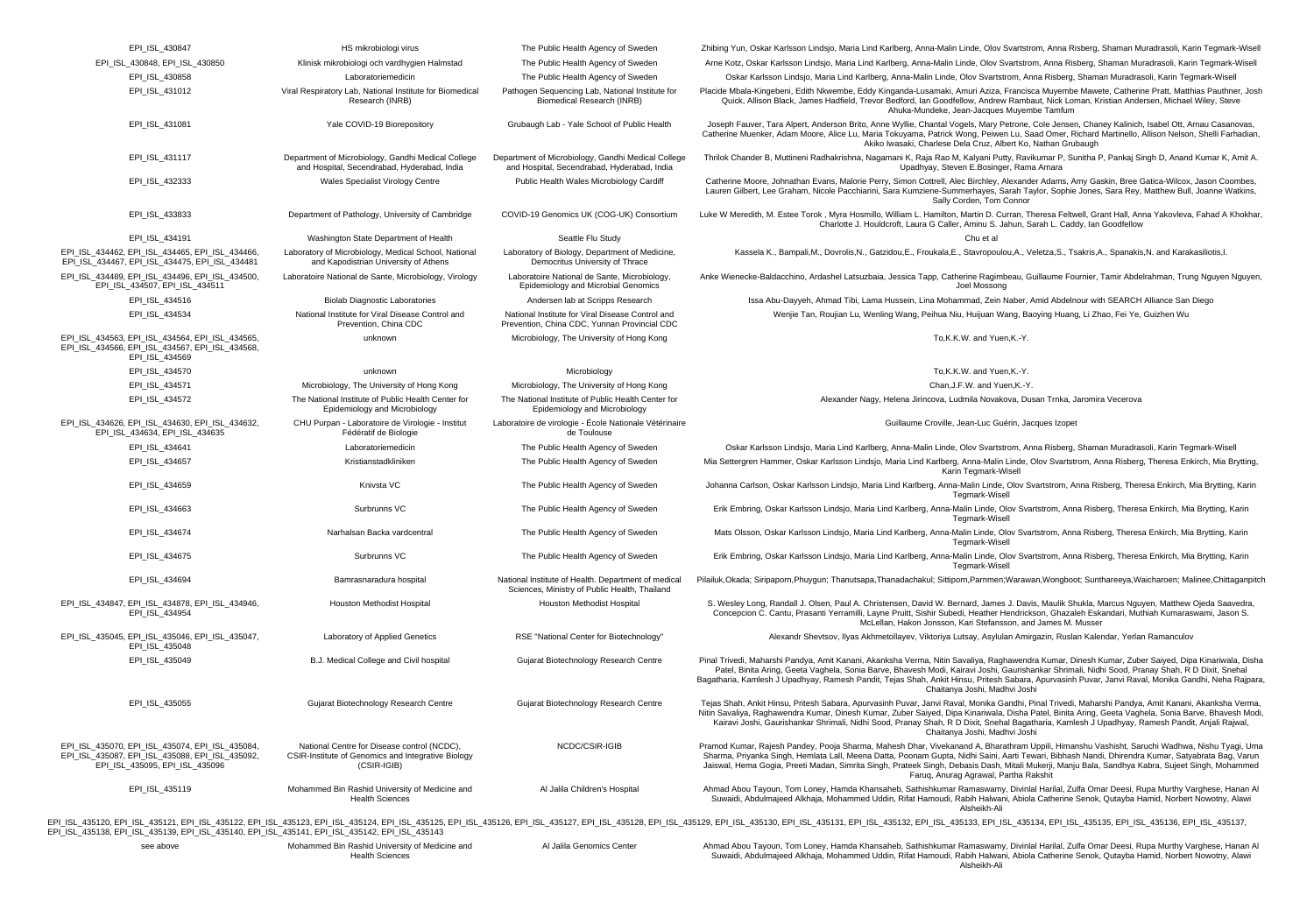| EPI ISL 435145                                                                                                                       | Ospedale Civile Giuseppe Mazzini                                                                                                                  | Istituto Zooprofilattico Sperimentale dell'Abruzzo e<br>Molise "G.Caporale"                               | Lorusso A, Marcacci M, Di Domenico M, Ancora M, Curini V, Mangone I, Rinaldi A, Di Pasquale A, Cammà C, Puglia I, Savini G                                                                                                                                                                                                                                                                                                                                                                          |
|--------------------------------------------------------------------------------------------------------------------------------------|---------------------------------------------------------------------------------------------------------------------------------------------------|-----------------------------------------------------------------------------------------------------------|-----------------------------------------------------------------------------------------------------------------------------------------------------------------------------------------------------------------------------------------------------------------------------------------------------------------------------------------------------------------------------------------------------------------------------------------------------------------------------------------------------|
| EPI_ISL_435146, EPI_ISL_435147                                                                                                       | Villa Serena del Dr. Leonardo Petruzzi                                                                                                            | Istituto Zooprofilattico Sperimentale dell'Abruzzo e<br>Molise "G.Caporale"                               | Lorusso A, Marcacci M, Di Domenico M, Ancora M, Curini V, Mangone I, Rinaldi A, Di Pasquale A, Cammà C, Puglia I, Savini G                                                                                                                                                                                                                                                                                                                                                                          |
| EPI_ISL_435148                                                                                                                       | Ospedale SS Annunziata                                                                                                                            | Istituto Zooprofilattico Sperimentale dell'Abruzzo e<br>Molise "G.Caporale"                               | Lorusso A, Marcacci M, Di Domenico M, Ancora M, Curini V, Mangone I, Rinaldi A, Di Pasquale A, Cammà C, Puglia I, Savini G                                                                                                                                                                                                                                                                                                                                                                          |
| EPI_ISL_435149                                                                                                                       | SERVIZIO DI IGIENE E SANITÀ PUBBLICA ASL<br>Teramo                                                                                                | Istituto Zooprofilattico Sperimentale dell'Abruzzo e<br>Molise "G.Caporale"                               | Lorusso A, Marcacci M, Di Domenico M, Ancora M, Curini V, Mangone I, Rinaldi A, Di Pasquale A, Cammà C, Puglia I, Savini G                                                                                                                                                                                                                                                                                                                                                                          |
| EPI_ISL_435150, EPI_ISL_435151                                                                                                       | Ospedale SS Annunziata                                                                                                                            | Istituto Zooprofilattico Sperimentale dell'Abruzzo e<br>Molise "G.Caporale"                               | Lorusso A, Marcacci M, Di Domenico M, Ancora M, Curini V, Mangone I, Rinaldi A, Di Pasquale A, Cammà C, Puglia I, Savini G                                                                                                                                                                                                                                                                                                                                                                          |
| EPI ISL 435152                                                                                                                       | Servizio di Igiene, Epidemiologia e Sanità Pubblica<br>(SIESP) Avezzano                                                                           | Istituto Zooprofilattico Sperimentale dell'Abruzzo e<br>Molise "G.Caporale"                               | Lorusso A, Marcacci M, Di Domenico M, Ancora M, Curini V, Mangone I, Rinaldi A, Di Pasquale A, Cammà C, Puglia I, Savini G                                                                                                                                                                                                                                                                                                                                                                          |
| EPI_ISL_435154, EPI_ISL_435155                                                                                                       | SERVIZIO DI IGIENE E SANITÀ PUBBLICA ASL<br>Teramo                                                                                                | Istituto Zooprofilattico Sperimentale dell'Abruzzo e<br>Molise "G.Caporale"                               | Lorusso A, Marcacci M, Di Domenico M, Ancora M, Curini V, Mangone I, Rinaldi A, Di Pasquale A, Cammà C, Puglia I, Savini G                                                                                                                                                                                                                                                                                                                                                                          |
| EPI_ISL_435163                                                                                                                       | Viral Respiratory Lab, National Institute for Biomedical<br>Research (INRB)                                                                       | Pathogen Sequencing Lab, National Institute for<br><b>Biomedical Research (INRB)</b>                      | Placide Mbala-Kingebeni, Edith Nkwembe, Eddy Kinganda-Lusamaki, Amuri Aziza, Francisca Muyembe Mawete, Catherine Pratt, Matthias Pauthner, Josh<br>Quick, Allison Black, James Hadfield, Trevor Bedford, Ian Goodfellow, Andrew Rambaut, Nick Loman, Kristian Andersen, Michael Wiley, Steve<br>Ahuka-Mundeke, Jean-Jacques Muyembe Tamfum                                                                                                                                                          |
| EPI_ISL_435303                                                                                                                       | National Hospital of Tropical Diseases                                                                                                            | Oxford University Clinical Research Unit, Hanoi,<br>Vietnam                                               | Nguyen Thi Tam, Van Dinh Trang, Nguyen Thu Trang, Nguyen Thi Ngoc Diep, Le Nguyen Minh Hoa, Pham Ngoc Thach, H.Rogier van Doorn, on behalf of<br>the OUCRU COVID-19 research group                                                                                                                                                                                                                                                                                                                  |
| EPI_ISL_435310, EPI_ISL_435312, EPI_ISL_435313,<br>EPI_ISL_435314                                                                    | National Hospital of Tropical Diseases                                                                                                            | Oxford University Clinical Research Unit, Hanoi,<br>Vietnam                                               | Nguyen Thi Tam, Van Dinh Trang, Nguyen Thu Trang, Nguyen Thi Ngoc Diep, Le Nguyen Minh Hoa, Pham Ngoc Thach, H. Rogier van Doorn, on behalf of<br>the OUCRU COVID-19 research group                                                                                                                                                                                                                                                                                                                 |
| EPI_ISL_435431                                                                                                                       |                                                                                                                                                   |                                                                                                           | EPI_ISL_435403, EPI_ISL_435406, EPI_ISL_435409, EPI_ISL_435410, EPI_ISL_435411, EPI_ISL_435412, EPI_ISL_435415, EPI_ISL_435417, EPI_ISL_435417, EPI_ISL_435418, EPI_ISL_435418, EPI_ISL_4354120, EPI_ISL_435422, EPI_ISL_43542                                                                                                                                                                                                                                                                      |
| see above                                                                                                                            | Virological Research Group, Szentágothai Research<br>Centre                                                                                       | Bioinformatics Research Group, Szentágothai<br><b>Research Centre</b>                                     | Péter Urbán, Endre Gábor Tóth, Gábor Kemenesi, Róbert Herczeg, Attila Gyenesei, Ferenc Jakab                                                                                                                                                                                                                                                                                                                                                                                                        |
| EPI_ISL_435583                                                                                                                       | Santa Clara County Public Health Department                                                                                                       | Chiu Laboratory, University of California, San Francisco                                                  | Xianding Deng, Scot Federman, Wei Gu, Elsa Villarino, Brandon Bonin, Debra A. Wadford, and Charles Y. Chiu                                                                                                                                                                                                                                                                                                                                                                                          |
| EPI_ISL_435698, EPI_ISL_435700                                                                                                       | National Public Health Laboratory, National Centre for<br><b>Infectious Diseases</b>                                                              | National Public Health Laboratory, National Centre for<br><b>Infectious Diseases</b>                      | Mak Tze Minn, Octavia Sophie, Chavatte Jean-Marc, Cui Lin, Lin Raymond Tzer Pin                                                                                                                                                                                                                                                                                                                                                                                                                     |
| EPI_ISL_435706                                                                                                                       | Yale COVID-19 Biorepository                                                                                                                       | Grubaugh Lab - Yale School of Public Health                                                               | Joseph Fauver, Tara Alpert, Anderson Brito, Anne Wyllie, Chantal Vogels, Mary Petrone, Cole Jensen, Chaney Kalinich, Isabel Ott, Arnau Casanovas,<br>Catherine Muenker, Adam Moore, Alice Lu, Maria Tokuyama, Patrick Wong, Peiwen Lu, Saad Omer, Richard Martinello, Allison Nelson, Shelli Farhadian<br>Akiko Iwasaki, Charlese Dela Cruz, Albert Ko, Nathan Grubaugh                                                                                                                             |
| EPI ISL 436099, EPI ISL 436101, EPI ISL 436108                                                                                       | TSGH-CP molecular lab                                                                                                                             | TSGH-CP molecular lab                                                                                     | Cherng-Lih Perng, Ming-Jr JIAN, Chih-Kai Chang, Jung-Chung Lin, Kuo-Ming Yeh, Chien-Wen Chen, Sheng-Kang Chiu, Hsing-Yi Chung, Shih-Hung Tsai,<br>Kuo-Sheng Hung, Tien-Yao Chang, Feng-Yee Chang, Hung-Sheng Shang                                                                                                                                                                                                                                                                                  |
| EPI ISL 436263                                                                                                                       | Servicio de Microbiologia. Hospital Universitario Doctor<br>Peset                                                                                 | Sequencing and Bioinformatics Service and Molecular<br>Epidemiology Research Group. FISABIO-Public Health | Juan Alberola Enguídanos, Juan Jose Camarena Miñana, Rosa González Pellicer, Neris Garcia-Gonzalez, Inma Galán Vendrell, Sandra Carbo, Loreto<br>Ferrús Abad, Paula Ruiz-Hueso, Mariana Reves-Prieto, Vicente Soriano Chirona, Ivan Ansari, Maria Alma Bracho, Griselda De Marco, Beatriz Beamud,<br>Lidia Ruiz Roldan, Marta Pla Diaz, Llúcia Martínez-Priego, Giuseppe D'Auria, Jose Miquel Noqueira Coito, Fernando Gonzalez-Candelas                                                            |
| EPI_ISL_436361                                                                                                                       | Servicio de Microbiología. Consorcio Hospital General<br>Universitario de Valencia                                                                | Epidemiology Research Group. FISABIO-Public Health                                                        | Sequencing and Bioinformatics Service and Molecular Neris Garcia-Gonzalez, Loreto Ferrús Abad, Maria Dolores Ocete, Inma Galán Vendrell, Paula Ruiz-Hueso, Mariana Reyes-Prieto, Vicente Soriano Chirona<br>Maria Alma Bracho, Griselda De Marco, Beatriz Beamud, Lidia Ruiz Roldan, Marta Pla Diaz, Llúcia Martínez-Priego, Concepcion Gimeno, Giuseppe<br>D'Auria, Fernando Gonzalez-Candelas                                                                                                     |
| EPI_ISL_436413, EPI_ISL_436420, EPI_ISL_436422,<br>EPI ISL 436449                                                                    | National Centre for Disease control (NCDC)                                                                                                        | NCDC/CSIR-IGIB                                                                                            | Pramod Kumar#, Rajesh Pandey#, Pooja Sharma, Mahesh S Dhar, Vivekanand A, Bharathram Uppili, Himanshu Vashisht, Saruchi Wadhwa, Nishu Tyagi<br>Uma Sharma, Priyanka Singh, Hemlata Lall, Meena Datta, Poonam Gupta, Nidhi Saini, Aarti Tewari, Bibhash Nandi, Dhirendra Kumar, Satyabrata Bag,<br>Varun Jaiswal, Hema Gogia, Preeti Madan, Simrita Singh, Prateek Singh, Debasis Dash, Mitali Mukerji, Manju Bala, Sandhya Kabra, Sujeet Singh,<br>Mohammed Faruq, Anurag Agrawal*, Partha Rakshit* |
| EPI_ISL_436583                                                                                                                       | University of Wisconsin-Madison AIDS Vaccine<br>Research Laboratories                                                                             | University of Wisconsin-Madison AIDS Vaccine<br>Research Laboratories                                     | Gage Moreno, Katarina Braun, et al. AIDS Vaccine Research Laboratories                                                                                                                                                                                                                                                                                                                                                                                                                              |
| EPI_ISL_436684, EPI_ISL_436686                                                                                                       | KRISP, KZN Research Innovation and Sequencing<br>Platform                                                                                         | KRISP, KZN Research Innovation and Sequencing<br>Platform                                                 | Giandhari J, Pillay S, Lessells R, Chimukangara B, Deforche K, Tegally H, Wilkinson E, de Oliveira T                                                                                                                                                                                                                                                                                                                                                                                                |
| EPI ISL 436720                                                                                                                       | Ospedale Civile S. Liberatore di Atri                                                                                                             | Istituto Zooprofilattico Sperimentale dell'Abruzzo e<br>Molise "G.Caporale"                               | Lorusso A, Marcacci M, Di Domenico M, Ancora M, Curini V, Mangone I, Rinaldi A, Di Pasquale A, Cammà C, Puglia I, Savini G                                                                                                                                                                                                                                                                                                                                                                          |
| EPI_ISL_436725                                                                                                                       | RSA/RP Villa San Giovanni - Gruppo Edos                                                                                                           | Istituto Zooprofilattico Sperimentale dell'Abruzzo e<br>Molise "G.Caporale"                               | Lorusso A, Marcacci M, Di Domenico M, Ancora M, Curini V, Mangone I, Rinaldi A, Di Pasquale A, Cammà C, Puglia I, Savini G                                                                                                                                                                                                                                                                                                                                                                          |
| EPI ISL 436726, EPI ISL 436727, EPI ISL 436729                                                                                       | SERVIZIO DI IGIENE E SANITÀ PUBBLICA ASL<br>Teramo                                                                                                | Istituto Zooprofilattico Sperimentale dell'Abruzzo e<br>Molise "G.Caporale"                               | Lorusso A, Marcacci M, Di Domenico M, Ancora M, Curini V, Mangone I, Rinaldi A, Di Pasquale A, Cammà C, Puglia I, Savini G                                                                                                                                                                                                                                                                                                                                                                          |
| EPI ISL 436731                                                                                                                       | Ospedale Civile S. Liberatore di Atri                                                                                                             | Istituto Zooprofilattico Sperimentale dell'Abruzzo e<br>Molise "G.Caporale"                               | Lorusso A, Marcacci M, Di Domenico M, Ancora M, Curini V, Mangone I, Rinaldi A, Di Pasquale A, Cammà C, Puglia I, Savini G                                                                                                                                                                                                                                                                                                                                                                          |
| EPI ISL 436900                                                                                                                       | Gundersen Molecular Diagnostics Laboratory                                                                                                        | Kabara Cancer Research Institute                                                                          | Craig S. Richmond, Paraic A. Kenny                                                                                                                                                                                                                                                                                                                                                                                                                                                                  |
| EPI ISL 436962, EPI ISL 437020                                                                                                       | Department of Virus and Microbiological Special<br>Diagnostics, Statens Serum Institut, Copenhagen,<br>Denmark, Artillerivej 5, 2300 Copenahgen S | Albertsen lab, Department of Chemistry and<br>Bioscience, Aalborg University, Denmark                     | Rasmus Kirkegaard                                                                                                                                                                                                                                                                                                                                                                                                                                                                                   |
| EPI_ISL_437089, EPI_ISL_437090, EPI_ISL_437091<br>EPI_ISL_437092, EPI_ISL_437093, EPI_ISL_437094,<br>EPI ISL 437095, EPI ISL 437096  | Latvijas Infektoloijas centrs                                                                                                                     | Latvian Biomedical Research and Study Centre                                                              | Ivars Silamielis, Kaspars Megnis, Monta Ustinova, ikita Zrelovs, Vita Rovte, Jeena Storoženko, Tatjana Kolupajeva, Oksana Savicka, Uga Dumpis, Jnis<br>Kloviš                                                                                                                                                                                                                                                                                                                                       |
| EPI_ISL_437201, EPI_ISL_437202, EPI_ISL_437203                                                                                       | Diagnostic- and Research Institute of Pathology,<br>Medical University of Graz                                                                    | Diagnostic- and Research Institute of Pathology,<br>Medical University of Graz                            | Karl Kashofer, Peter Regitnig, Martin Zacharias, Gregor Gorkiewicz                                                                                                                                                                                                                                                                                                                                                                                                                                  |
| EPI_ISL_437207, EPI_ISL_437221, EPI_ISL_437239,<br>EPI_ISL_437262, EPI_ISL_437268, EPI_ISL_437281,<br>EPI_ISL_437291, EPI_ISL_437292 | Max von Pettenkofer Institute, Virology, National<br>Reference Center for Retroviruses, LMU München                                               | Laboratory for Functional Genome Analysis, Dept.<br>Genomics, Gene Center of the LMU Munich               | Max Muenchhoff, Stefan Krebs, Alexander Graf, Oliver Keppler, Helmut Blum                                                                                                                                                                                                                                                                                                                                                                                                                           |
| EPI ISL 437298, EPI ISL 437299, EPI ISL 437300.<br>EPI_ISL_437301, EPI_ISL_437302, EPI_ISL_437303                                    | Diagnostic- and Research Institute of Pathology,<br>Medical University of Graz                                                                    | Diagnostic- and Research Institute of Pathology,<br>Medical University of Graz                            | Karl Kashofer, Peter Regitnig, Martin Zacharias, Gregor Gorkiewicz                                                                                                                                                                                                                                                                                                                                                                                                                                  |
| EPI_ISL_437304, EPI_ISL_437305, EPI_ISL_437308,<br>EPI_ISL_437309, EPI_ISL_437310, EPI_ISL_437311,<br>EPI ISL 437322                 | Ministry of Health Turkey                                                                                                                         | Ministry of Health Turkey                                                                                 | Fatma Bayrakdar, Tülin Demir, Süleyman Yalçn, Selçuk Klç                                                                                                                                                                                                                                                                                                                                                                                                                                            |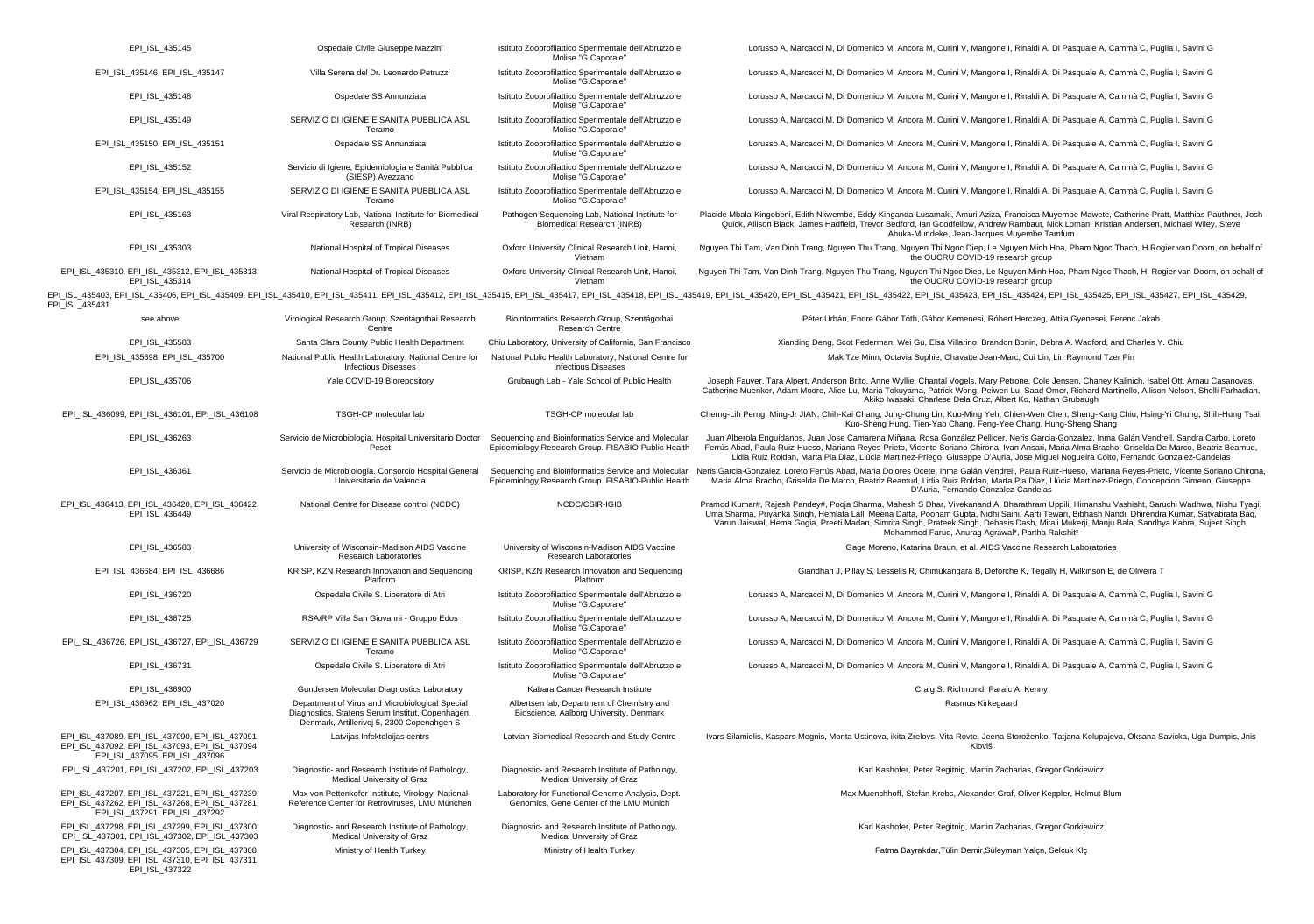| EPI_ISL_437323, EPI_ISL_437324, EPI_ISL_437327                                                                                                                                                                                 | Ministry of Health Turkey                                                                                                                                                                                | Ministry of Health Turkey                                                                                    | Fatma Bayrakdar, Aye Baak Alta, Yasemin Cogun, Süleyman Yalcn, Gülay Korukluolu, Selcuk Klc                                                                                                                                                                                                                                                                                                                                                                                                                            |
|--------------------------------------------------------------------------------------------------------------------------------------------------------------------------------------------------------------------------------|----------------------------------------------------------------------------------------------------------------------------------------------------------------------------------------------------------|--------------------------------------------------------------------------------------------------------------|------------------------------------------------------------------------------------------------------------------------------------------------------------------------------------------------------------------------------------------------------------------------------------------------------------------------------------------------------------------------------------------------------------------------------------------------------------------------------------------------------------------------|
| EPI_ISL_437331                                                                                                                                                                                                                 | Ministry of Health Turkey                                                                                                                                                                                | Ministry of Health Turkey                                                                                    | Fatma Bayrakdar, Tülin Demir, Süleyman Yalçn, Selçuk Klç                                                                                                                                                                                                                                                                                                                                                                                                                                                               |
| EPI_ISL_437332, EPI_ISL_437333, EPI_ISL_437335                                                                                                                                                                                 | Ministry of Health Turkey                                                                                                                                                                                | Ministry of Health Turkey                                                                                    | Fatma Bayrakdar, Aye Baak Alta, Yasemin Cogun, Süleyman Yalçn, Gülay Korukluolu, Selçuk Klç                                                                                                                                                                                                                                                                                                                                                                                                                            |
| EPI ISL 437339, EPI ISL 437354                                                                                                                                                                                                 | Viral Respiratory Lab. National Institute for Biomedical<br>Research (INRB)                                                                                                                              | Pathogen Sequencing Lab, National Institute for<br>Biomedical Research (INRB)                                | Placide Mbala-Kingebeni, Edith Nkwembe, Eddy Kinganda-Lusamaki, Amuri Aziza, Francisca Muvembe Mawete, Catherine Pratt, Matthias Pauthner, Josh<br>Quick, Allison Black, James Hadfield, Trevor Bedford, Ian Goodfellow, Andrew Rambaut, Nick Loman, Kristian Andersen, Michael Wiley, Steve<br>Ahuka-Mundeke, Jean-Jacques Muyembe Tamfum                                                                                                                                                                             |
| EPI ISL 437365, EPI ISL 437382                                                                                                                                                                                                 | Minnesota Department of Health, Public Health<br>Laboratory                                                                                                                                              | Minnesota Department of Health, Public Health<br>Laboratory                                                  | Matt Plumb, Jacob Garfin, and Xiong Wang                                                                                                                                                                                                                                                                                                                                                                                                                                                                               |
| EPI_ISL_437392, EPI_ISL_437432                                                                                                                                                                                                 | Virginia DCLS                                                                                                                                                                                            | Virginia DCLS                                                                                                | Virginia DCLS                                                                                                                                                                                                                                                                                                                                                                                                                                                                                                          |
| EPI_ISL_437459, EPI_ISL_437460, EPI_ISL_437463, EPI_ISL_437465, EPI_ISL_437466, EPI_ISL_437469, EPI_ISL_437470, EPI_ISL_437472, EPI_ISL_437473, EPI_ISL_437473, EPI_ISL_437473, EPI_ISL_437473, EPI_ISL_437474, EPI_ISL_437473 |                                                                                                                                                                                                          |                                                                                                              |                                                                                                                                                                                                                                                                                                                                                                                                                                                                                                                        |
| see above                                                                                                                                                                                                                      | Pathogen Genomics Lab King Abdullah University of<br>Science and Technology(KAUST)                                                                                                                       | Pathogen Genomics Lab King Abdullah University of<br>Science and Technology(KAUST)                           | Sharif Hala, Raeece Naeem, Sara Mfarrej, Arnab Pain                                                                                                                                                                                                                                                                                                                                                                                                                                                                    |
| EPI ISL 437481, EPI ISL 437482, EPI ISL 437485,<br>EPI_ISL_437487, EPI_ISL_437491, EPI_ISL_437493,<br>EPI_ISL_437494, EPI_ISL_437495, EPI_ISL_437497                                                                           | Pathogen Genomics Lab King Abdullah University of<br>Science and Technology(KAUST)                                                                                                                       | Pathogen Genomics Lab King Abdullah University of<br>Science and Technology(KAUST)                           | Sara Mfarrej, Raeece Naeem, Sharif Hala, Amit Subudhi, Fathia Rached, Arnab Pain                                                                                                                                                                                                                                                                                                                                                                                                                                       |
| EPI_ISL_437601                                                                                                                                                                                                                 | Keio University School of Medicine                                                                                                                                                                       | Keio University School of Medicine                                                                           | Kenjiro Kosaki, Yuka Iwasaki, Toshiki Takenouchi, Haruhiko Siomi,                                                                                                                                                                                                                                                                                                                                                                                                                                                      |
|                                                                                                                                                                                                                                |                                                                                                                                                                                                          |                                                                                                              | EPI_ISL_437608, EPI_ISL_437609, EPI_ISL_437611, EPI_ISL_437612, EPI_ISL_437613, EPI_ISL_437614, EPI_ISL_437615, EPI_ISL_437616, EPI_ISL_437616, EPI_ISL_437617, EPI_ISL_437617, EPI_ISL_437616, EPI_ISL_437616, EPI_ISL_437618                                                                                                                                                                                                                                                                                         |
| see above                                                                                                                                                                                                                      | unknown                                                                                                                                                                                                  | Faculty of Medicine                                                                                          | Rodpan,A., Joyjinda,Y., Wacharapluesadee,S., Buathong,R., Ghai,S., Petcharat,S., Bunprakob,S., Sirichan,N., Prasithsirikul,W., Mungaomklang,A., Plipat,T<br>and Hemachudha, T.                                                                                                                                                                                                                                                                                                                                         |
| EPI_ISL_437643, EPI_ISL_437645, EPI_ISL_437654,<br>EPI_ISL_437683                                                                                                                                                              | Department of Virus and Microbiological Special<br>Diagnostics, Statens Serum Institut, Copenhagen,<br>Denmark, Artillerivej 5, 2300 Copenahgen S                                                        | Albertsen lab, Department of Chemistry and<br>Bioscience, Aalborg University, Denmark                        | Rasmus Kirkegaard                                                                                                                                                                                                                                                                                                                                                                                                                                                                                                      |
|                                                                                                                                                                                                                                |                                                                                                                                                                                                          |                                                                                                              | EPI_ISL_437705, EPI_ISL_437709, EPI_ISL_437713, EPI_ISL_437714, EPI_ISL_437716, EPI_ISL_437722, EPI_ISL_437725, EPI_ISL_437731, EPI_ISL_437737, EPI_ISL_437737, EPI_ISL_437737, EPI_ISL_437737, EPI_ISL_437737, EPI_ISL_437737                                                                                                                                                                                                                                                                                         |
| see above                                                                                                                                                                                                                      | Pathogen Genomics Lab King Abdullah University of<br>Science and Technology(KAUST)                                                                                                                       | Pathogen Genomics Lab King Abdullah University of<br>Science and Technology(KAUST)                           | Sharif Hala,Fadwa Alofi,Afrah Alsomali, Asim Khogeer, Sara Mfarrej, Khaled Algithami,Raeece Naeem, Amit Kumar Subudhi,Fathia Ben-Rached, Rahul<br>Salunke, Anwar Hashem, Naif Almontashiri, Arnab Pain                                                                                                                                                                                                                                                                                                                 |
| EPI ISL 437778                                                                                                                                                                                                                 | Virginia DCLS                                                                                                                                                                                            | Virginia DCLS                                                                                                | Virginia DCLS                                                                                                                                                                                                                                                                                                                                                                                                                                                                                                          |
| EPI_ISL_437883, EPI_ISL_437892, EPI_ISL_437894,<br>EPI ISL 437895, EPI ISL 437898, EPI ISL 437902,<br>EPI_ISL_437904, EPI_ISL_437906, EPI_ISL_437910,<br>EPI ISL 437911                                                        | Laboratory of Microbiology, Medical School, National<br>and Kapodistrian University of Athens                                                                                                            | Laboratory of Biology, Department of Medicine,<br>Democritus University of Thrace                            | Kassela K., Dovrolis,N., Bampali,M., Gatzidou,E., Froukala,E., Stavropoulou,A., Veletza,S., Tsakris,A., Spanakis,N. and Karakasiliotis,I.                                                                                                                                                                                                                                                                                                                                                                              |
| EPI ISL 437912                                                                                                                                                                                                                 | Child Health Research Foundation                                                                                                                                                                         | Child Health Research Lab                                                                                    | Senjuti Saha, Roly Malaker, Md Saiful Islam Sajib, Md Hasanuzzaman, Md Hafizur Rahman, Md Shahidul Islam, Zabed B Ahmed, Maksuda Islam, Samir K<br>Saha                                                                                                                                                                                                                                                                                                                                                                |
| EPI_ISL_437932                                                                                                                                                                                                                 | Institut für Virologie am Department für Hygiene,<br>Mikrobiologie und Public Health                                                                                                                     | Bergthaler laboratory, CeMM Research Center for<br>Molecular Medicine of the Austrian Academy of<br>Sciences | Alexandra Popa, Benedikt Agerer, Henrique Colaco, Lukas Endler, Jakob-Wendelin Genger, Alexander Lercher, Mark Smyth, Thomas Penz, Michael<br>Schuster, Jan Laine, Martin Senekowitsch, Judith Aberle, Stephan Aberle, Elisabeth Puchhammer-Stoeckl, Manfred Nairz, Guenter Weiss, Wegene Borena,<br>Dorothee von Laer, Christoph Bock, Andreas Bergthaler                                                                                                                                                             |
| EPI ISL 437938, EPI ISL 437939, EPI ISL 437949.<br>EPI_ISL_437952, EPI_ISL_437965, EPI_ISL_437973                                                                                                                              | Universitaetsklinik für Innere Medizin II Innsbruck                                                                                                                                                      | Bergthaler laboratory, CeMM Research Center for<br>Molecular Medicine of the Austrian Academy of<br>Sciences | Alexandra Popa, Benedikt Agerer, Henrique Colaco, Lukas Endler, Jakob-Wendelin Genger, Alexander Lercher, Mark Smyth, Thomas Penz, Michael<br>Schuster, Jan Laine, Martin Senekowitsch, Judith Aberle, Stephan Aberle, Elisabeth Puchhammer-Stoeckl, Manfred Nairz, Guenter Weiss, Wegene Borena,<br>Dorothee von Laer, Christoph Bock, Andreas Bergthaler                                                                                                                                                             |
| EPI_ISL_437985, EPI_ISL_437987                                                                                                                                                                                                 | Institut für Virologie am Department für Hygiene,<br>Mikrobiologie und Public Health                                                                                                                     | Bergthaler laboratory, CeMM Research Center for<br>Molecular Medicine of the Austrian Academy of<br>Sciences | Alexandra Popa, Benedikt Agerer, Henrique Colaco, Lukas Endler, Jakob-Wendelin Genger, Alexander Lercher, Mark Smyth, Thomas Penz, Michael<br>Schuster, Jan Laine, Martin Senekowitsch, Judith Aberle, Stephan Aberle, Elisabeth Puchhammer-Stoeckl, Manfred Nairz, Guenter Weiss, Wegene Borena,<br>Dorothee von Laer, Christoph Bock, Andreas Bergthaler                                                                                                                                                             |
| EPI_ISL_438126, EPI_ISL_438127, EPI_ISL_438128                                                                                                                                                                                 |                                                                                                                                                                                                          |                                                                                                              | EPI_ISL_437993, EPI_ISL_437994, EPI_ISL_437995, EPI_ISL_438003, EPI_ISL_438009, EPI_ISL_4380025, EPI_ISL_438032, EPI_ISL_438032, EPI_ISL_438032, EPI_ISL_438057, EPI_ISL_438052, EPI_ISL_438055, EPI_ISL_438055, EPI_ISL_43805                                                                                                                                                                                                                                                                                         |
| see above                                                                                                                                                                                                                      | Center for Virology, Medical University of Vienna                                                                                                                                                        | Bergthaler laboratory, CeMM Research Center for<br>Molecular Medicine of the Austrian Academy of<br>Sciences | Alexandra Popa, Benedikt Agerer, Henrique Colaco, Lukas Endler, Jakob-Wendelin Genger, Alexander Lercher, Mark Smyth, Thomas Penz, Michael<br>Schuster, Jan Laine, Martin Senekowitsch, Judith Aberle, Stephan Aberle, Elisabeth Puchhammer-Stoeckl, Manfred Nairz, Guenter Weiss, Wegene Borena,<br>Dorothee von Laer, Christoph Bock, Andreas Bergthaler                                                                                                                                                             |
| EPI ISL 438180                                                                                                                                                                                                                 | Washington State Department of Health                                                                                                                                                                    | Seattle Flu Study                                                                                            | Chu et al                                                                                                                                                                                                                                                                                                                                                                                                                                                                                                              |
|                                                                                                                                                                                                                                |                                                                                                                                                                                                          |                                                                                                              | EPI_ISL_438947, EPI_ISL_438948, EPI_ISL_438949, EPI_ISL_438951, EPI_ISL_438952, EPI_ISL_438953, EPI_ISL_438955, EPI_ISL_438956, EPI_ISL_438956, EPI_ISL_438956, EPI_ISL_438956, EPI_ISL_43895, EPI_ISL_438970, EPI_ISL_438970,                                                                                                                                                                                                                                                                                         |
| see above                                                                                                                                                                                                                      | Keio University School of Medicine                                                                                                                                                                       | Keio University School of Medicine                                                                           | Kenjiro Kosaki                                                                                                                                                                                                                                                                                                                                                                                                                                                                                                         |
| EPI_ISL_439363                                                                                                                                                                                                                 | Virology Department, Royal Infirmary of Edinburgh,<br>NHS Lothian / School of Biological Sciences, University<br>of Edinburgh / Institute of Genetics and Molecular<br>Medicine. University of Edinburgh | COVID-19 Genomics UK (COG-UK) Consortium                                                                     | McHugh M, Dewar R, Rooke S, Gallagher M, Balcaza C, O'ÄôToole Å, Scher E, Hill V, McCrone JT, Colquhoun R, Yu X, Jackson B, Rambaut A, Williams<br>TC, Templeton K                                                                                                                                                                                                                                                                                                                                                     |
| EPI_ISL_440341, EPI_ISL_442049                                                                                                                                                                                                 | Department of Pathology, University of Cambridge                                                                                                                                                         | Wellcome Sanger Institute for the COVID-19 Genomics<br>UK (COG-UK) consortium                                | Luke W Meredith, M. Estée Török, Myra Hosmillo, William L. Hamilton, Martin D. Curran, Theresa Feltwell, Grant Hall, Anna Yakovleva, Fahad A Khokhar,<br>Charlotte J. Houldcroft, Laura G Caller, Aminu S. Jahun, Sarah L. Caddy, Ian Goodfellow, Alex Alderton, Roberto Amato, Sonia Goncalves, Ewan Harrison,<br>David K. Jackson, Ian Johnston, Dominic Kwiatkowski, Cordelia Langford, John Sillitoe on behalf of the Wellcome Sanger Institute COVID-19 Surveillance<br>Team (http://www.sanger.ac.uk/covid-team) |
| EPI_ISL_443188, EPI_ISL_443212, EPI_ISL_443213,<br>EPI ISL 443215, EPI ISL 443216, EPI ISL 443223,<br>EPI_ISL_443227, EPI_ISL_443230, EPI_ISL_443232,<br>EPI ISL 443244                                                        | National Public Health Laboratory, National Centre for<br><b>Infectious Diseases</b>                                                                                                                     | National Public Health Laboratory, National Centre for<br><b>Infectious Diseases</b>                         | Mak Tze Minn, Octavia Sophie, Chavatte Jean-Marc, Cui Lin, Lin Raymond Tzer Pin                                                                                                                                                                                                                                                                                                                                                                                                                                        |
| EPI ISL 443253                                                                                                                                                                                                                 | M Health Fairview                                                                                                                                                                                        | University of Minnesota Genomics Center                                                                      | Daryl M. Gohl, John Garbe, Patrick Grady, Jerry Daniel, Ray Watson, Benjamin Auch, Andrew Nelson, Sophia Yohe, and Kenneth B. Beckman                                                                                                                                                                                                                                                                                                                                                                                  |
| EPI_ISL_443258                                                                                                                                                                                                                 | Résidence Ornano                                                                                                                                                                                         | National Reference Center for Viruses of Respiratory<br>Infections, Institut Pasteur, Paris                  | Mélanie Albert, Marion Barbet, Sylvie Behillil, Méline Bizard, Angela Brisebarre, Flora Donati, Etienne Simon-Lorière, Vincent Enouf, Maud Vanpeene, Sylvie<br>van der Werf                                                                                                                                                                                                                                                                                                                                            |
| EPI_ISL_443260                                                                                                                                                                                                                 | LABM GH nord Essonne de Longjumeau - BP 125                                                                                                                                                              | National Reference Center for Viruses of Respiratory<br>Infections, Institut Pasteur, Paris                  | Mélanie Albert, Marion Barbet, Sylvie Behillil, Méline Bizard, Angela Brisebarre, Flora Donati, Etienne Simon-Lorière, Vincent Enouf, Maud Vanpeene, Sylvie<br>van der Werf                                                                                                                                                                                                                                                                                                                                            |
| EPI_ISL_443261                                                                                                                                                                                                                 | CHU de Dijon - Laboratoire de Virologie                                                                                                                                                                  | National Reference Center for Viruses of Respiratory<br>Infections, Institut Pasteur, Paris                  | Mélanie Albert, Marion Barbet, Sylvie Behillil, Méline Bizard, Angela Brisebarre, Flora Donati, Etienne Simon-Lorière, Vincent Enouf, Maud Vanpeene, Sylvie<br>van der Werf, Jean-Baptiste Bour                                                                                                                                                                                                                                                                                                                        |
| EPI_ISL_443279                                                                                                                                                                                                                 | CHU - Hôpital Cavale Blanche - Labo. de Virologie                                                                                                                                                        | National Reference Center for Viruses of Respiratory<br>Infections, Institut Pasteur, Paris                  | Mélanie Albert, Marion Barbet, Sylvie Behillil, Méline Bizard, Angela Brisebarre, Flora Donati, Etienne Simon-Lorière, Vincent Enouf, Maud Vanpeene, Sylvie<br>van der Werf, Léa Pilorge                                                                                                                                                                                                                                                                                                                               |
| EPI_ISL_443284, EPI_ISL_443285                                                                                                                                                                                                 | Laboratoire de Microbiologie - Bât A - CH René Dubois                                                                                                                                                    |                                                                                                              | National Reference Center for Viruses of Respiratory Mélanie Albert, Marion Barbet, Sylvie Behillil, Méline Bizard, Angela Brisebarre, Flora Donati, Etienne Simon-Lorière, Vincent Enouf, Maud Vanpeene, Sylvie                                                                                                                                                                                                                                                                                                       |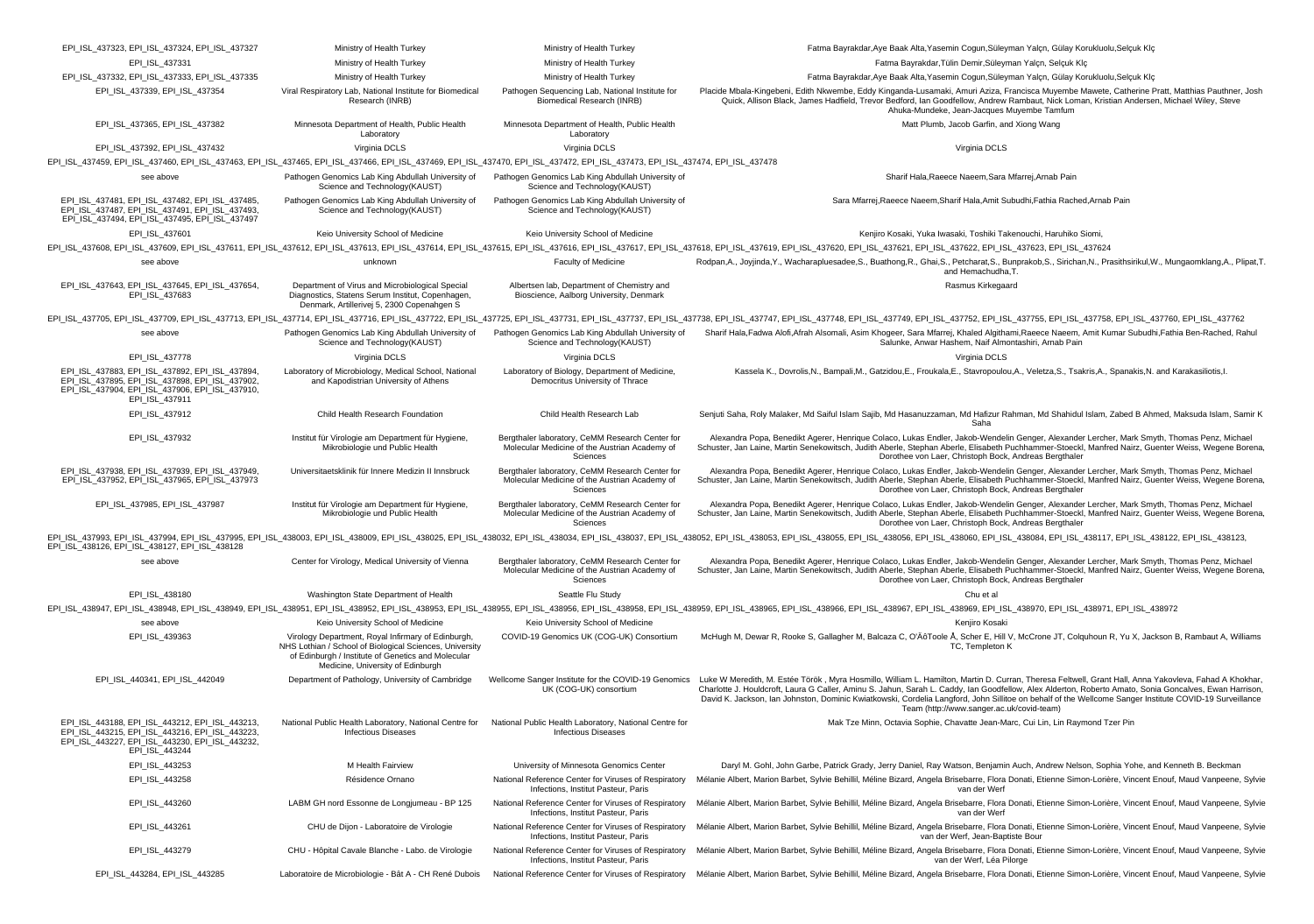|                                                                                                                                      |                                                                                                                                                   | Infections, Institut Pasteur, Paris                                                                                   | van der Werf, Pascale Martres                                                                                                                                                                                                                                                                                                                                                                                                                                                                                                                                                                                                                                                        |
|--------------------------------------------------------------------------------------------------------------------------------------|---------------------------------------------------------------------------------------------------------------------------------------------------|-----------------------------------------------------------------------------------------------------------------------|--------------------------------------------------------------------------------------------------------------------------------------------------------------------------------------------------------------------------------------------------------------------------------------------------------------------------------------------------------------------------------------------------------------------------------------------------------------------------------------------------------------------------------------------------------------------------------------------------------------------------------------------------------------------------------------|
| EPI_ISL_443291, EPI_ISL_443292, EPI_ISL_443294                                                                                       | CHRU Pontchaillou - Laboratoire de Virologie                                                                                                      | National Reference Center for Viruses of Respiratory<br>Infections, Institut Pasteur, Paris                           | Mélanie Albert, Marion Barbet, Sylvie Behillil, Méline Bizard, Angela Brisebarre, Flora Donati, Etienne Simon-Lorière, Vincent Enouf, Maud Vanpeene, Sylvie<br>van der Werf, Gisèle Lagathu                                                                                                                                                                                                                                                                                                                                                                                                                                                                                          |
| EPI_ISL_443302                                                                                                                       | Cabinet Médical                                                                                                                                   | National Reference Center for Viruses of Respiratory<br>Infections, Institut Pasteur, Paris                           | Mélanie Albert, Marion Barbet, Sylvie Behillil, Méline Bizard, Angela Brisebarre, Flora Donati, Etienne Simon-Lorière, Vincent Enouf, Maud Vanpeene, Sylvie<br>van der Werf                                                                                                                                                                                                                                                                                                                                                                                                                                                                                                          |
| EPI_ISL_443303                                                                                                                       | Résidence Les Marines                                                                                                                             | National Reference Center for Viruses of Respiratory<br>Infections, Institut Pasteur, Paris                           | Mélanie Albert, Marion Barbet, Sylvie Behillil, Méline Bizard, Angela Brisebarre, Flora Donati, Etienne Simon-Lorière, Vincent Enouf, Maud Vanpeene, Sylvie<br>van der Werf                                                                                                                                                                                                                                                                                                                                                                                                                                                                                                          |
| EPI_ISL_443305                                                                                                                       | LABM GH nord Essonne de Longjumeau - BP 125                                                                                                       | National Reference Center for Viruses of Respiratory<br>Infections, Institut Pasteur, Paris                           | Mélanie Albert, Marion Barbet, Sylvie Behillil, Méline Bizard, Angela Brisebarre, Flora Donati, Etienne Simon-Lorière, Vincent Enouf, Maud Vanpeene, Sylvie<br>van der Werf                                                                                                                                                                                                                                                                                                                                                                                                                                                                                                          |
| EPI_ISL_443306                                                                                                                       | Cabinet Médical                                                                                                                                   | National Reference Center for Viruses of Respiratory<br>Infections, Institut Pasteur, Paris                           | Mélanie Albert, Marion Barbet, Sylvie Behillil, Méline Bizard, Angela Brisebarre, Flora Donati, Etienne Simon-Lorière, Vincent Enouf, Maud Vanpeene, Sylvie<br>van der Werf                                                                                                                                                                                                                                                                                                                                                                                                                                                                                                          |
| EPI_ISL_443307                                                                                                                       | La Villa Papyri                                                                                                                                   | National Reference Center for Viruses of Respiratory<br>Infections, Institut Pasteur, Paris                           | Mélanie Albert, Marion Barbet, Sylvie Behillil, Méline Bizard, Angela Brisebarre, Flora Donati, Etienne Simon-Lorière, Vincent Enouf, Maud Vanpeene, Sylvie<br>van der Werf                                                                                                                                                                                                                                                                                                                                                                                                                                                                                                          |
| EPI_ISL_443314                                                                                                                       | LABM GH nord Essonne de Longjumeau - BP 125                                                                                                       | National Reference Center for Viruses of Respiratory<br>Infections, Institut Pasteur, Paris                           | Mélanie Albert, Marion Barbet, Sylvie Behillil, Méline Bizard, Angela Brisebarre, Flora Donati, Etienne Simon-Lorière, Vincent Enouf, Maud Vanpeene, Sylvie<br>van der Werf                                                                                                                                                                                                                                                                                                                                                                                                                                                                                                          |
| EPI_ISL_443315                                                                                                                       | Château de la Source                                                                                                                              | National Reference Center for Viruses of Respiratory<br>Infections, Institut Pasteur, Paris                           | Mélanie Albert, Marion Barbet, Sylvie Behillil, Méline Bizard, Angela Brisebarre, Flora Donati, Etienne Simon-Lorière, Vincent Enouf, Maud Vanpeene, Sylvie<br>van der Werf                                                                                                                                                                                                                                                                                                                                                                                                                                                                                                          |
| EPI ISL 444274, EPI ISL 444277                                                                                                       | Laboratory Medicine                                                                                                                               | Department of Laboratory Medicine, Lin-Kou Chang<br>Gung Memorial Hospital, Taoyuan, Taiwan                           | Kuo-Chien Tsao, Yu-Nong Gong, Shu-Li Yang, Yi-Chun Liu, Chung-Guei Huang, Mei-Jen Hsiao, Po-Wei Huang, Cheng-Ta Yang, Cheng-Hsun Chiu,<br>Peng-Nien Huang, Kuo-Ming Lee, Guang-Wu Chen, Shin-Ru Shih                                                                                                                                                                                                                                                                                                                                                                                                                                                                                 |
| EPI_ISL_444432                                                                                                                       | Department of Pathology, University of Cambridge                                                                                                  | COVID-19 Genomics UK (COG-UK) Consortium                                                                              | Luke W Meredith, M. Estée Török, Myra Hosmillo, William L. Hamilton, Martin D. Curran, Theresa Feltwell, Grant Hall, Anna Yakovleva, Fahad A Khokhar,<br>Charlotte J. Houldcroft, Laura G Caller, Aminu S. Jahun, Sarah L. Caddy, Ian Goodfellow                                                                                                                                                                                                                                                                                                                                                                                                                                     |
| EPI_ISL_444474                                                                                                                       | B.J. Medical College and Civil hospital                                                                                                           | Gujarat Biotechnology Research Centre                                                                                 | Dipa Kinariwala, Disha Patel, Binita Aring, Neeta Khandelwal, Geeta Vaghela, Sonia Barve, Bhavesh Modi, Kairavi Joshi, Gaurishankar Shrimali, Nidhi<br>Sood, Pranay Shah, R D Dixit, Snehal Bagatharia, Kamlesh J Upadhyay, Ramesh Pandit, Tejas Shah, Ankit Hinsu, Pritesh Sabara, Apurvasinh Puvar, Janvi<br>Raval, Monika Gandhi, Pinal Trivedi, Maharshi Pandya, Amit Kanani, Akanksha Verma, Nitin Savaliya, Raghawendra Kumar, Dinesh Kumar, Zuber Saiyed,<br>Bhavya Jindal, Chaitanya Joshi, Madhvi Joshi                                                                                                                                                                     |
| EPI_ISL_444480                                                                                                                       | B.J. Medical College and Civil hospital                                                                                                           | Gujarat Biotechnology Research Centre                                                                                 | Bhavesh Modi, Kairavi Joshi, Gaurishankar Shrimali, Nidhi Sood, Pranay Shah, R D Dixit, Snehal Bagatharia, Kamlesh J Upadhyay, Ramesh Pandit, Tejas<br>Shah, Ankit Hinsu, Pritesh Sabara, Apurvasinh Puvar, Janvi Raval, Monika Gandhi, Pinal Trivedi, Maharshi Pandya, Amit Kanani, Akanksha Verma, Nitin<br>Savaliya, Raghawendra Kumar, Dinesh Kumar, Zuber Saiyed, Dipa Kinariwala, Disha Patel, Binita Aring, Neeta Khandelwal, Geeta Vaghela, Sonia Barve,<br>Priti Pandita, Chaitanya Joshi, Madhvi Joshi                                                                                                                                                                     |
| EPI_ISL_444493                                                                                                                       | Departamento de Laboratorios de Salud Publica (DLSP,<br>Division Epidemiologia, Ministerio de Salud Publica)                                      | Facultad de Ciencias (Sección Genética Evolutiva,<br>Sección Virología).                                              | Panzera, Y., Delfraro, A., Ramos, N., Frabasile, S., Calleros, L., Techera, C., Grecco, S., Fuques, E., Goni, N., Coppola, L., Ramos, V., Chiparelli, H., Arbiza, J. and<br>Perez, R.                                                                                                                                                                                                                                                                                                                                                                                                                                                                                                |
| EPI ISL 444735                                                                                                                       | NYU Langone Health                                                                                                                                | Departments of Pathology and Medicine, New York<br>University School of Medicine                                      | Maria Aguero-Rosenfeld, Brendan Belovarac, Margaret Black, Ludovic Boytard, John Cadley, Paolo Cotzia, John Chen, Dacia Dimartino, Xiaojun Feng,<br>Tatyana Gindin, Emily Guzman, Adriana Heguy, Megan Hogan, Emily Huang, George Jour, Alireza Khodadadi-Jamayran, Lawrence H. Lin, Raven Luther<br>Andrew Lytle, Christian Marier, Matthew T. Maurano, Mark J. Mulligan, Peter Meyn, Raquel Ordonez Ciriza, Iman Osman, Jared Pinnell, Vanessa Raabe,<br>Sitharam Ramaswami, Amy Rapkiewicz, Andre M. Ribeiro-dos-Santos, Marie Samanovic-Golden, Antonio Serrano, Guomiao Shen, Matija Snuderl,<br>Theodore Vougiouklakis, Nick Vulpescu, Gael Westby, Paul Zappile, Yutong Zhang |
| EPI_ISL_444835, EPI_ISL_444841, EPI_ISL_444849,<br>EPI_ISL_444885, EPI_ISL_444911, EPI_ISL_444929,<br>EPI ISL 444954, EPI ISL 444967 | Department of Virus and Microbiological Special<br>Diagnostics, Statens Serum Institut, Copenhagen,<br>Denmark, Artillerivej 5, 2300 Copenahgen S | Albertsen lab, Department of Chemistry and<br>Bioscience, Aalborg University, Denmark                                 | Rasmus Kirkegaard                                                                                                                                                                                                                                                                                                                                                                                                                                                                                                                                                                                                                                                                    |
| EPI_ISL_444969                                                                                                                       | Guangzhou Eighth People's Hospital (Jiahe Sector)                                                                                                 | Institute of Human Virology, Zhongshan School of<br>Medicine, Sun Yat-sen University                                  | Junsong Zhang, Fei Yu, Jun Liu, Huimin Fan, Ruosu Ying, Feng Huang, Ting Pan, Bingfeng Liu, Yiwen Zhang, Xu Zhang, Mang Shi, Fengyu Hu, Fang Li,<br>Kai Deng, Hui Zhang                                                                                                                                                                                                                                                                                                                                                                                                                                                                                                              |
| EPI_ISL_444972                                                                                                                       | Hospital Universitari Vall d'Hebron - Vall d'Hebron<br>Institut de Recerca                                                                        | Hospital Universitari Vall d'Hebron                                                                                   | Cristina Andrés, Maria Piñana, DAmir Garcia-Cehic, Mercedes Guerrero-Murillo, Ariadna Rando, Juliana Esperalba, Maria Gema Codina, Tomàs Pumarola,<br>Josep Quer, Andrés Antón                                                                                                                                                                                                                                                                                                                                                                                                                                                                                                       |
| EPI ISL 444973                                                                                                                       | Hospital Universitari Vall d'Hebron - Vall d'Hebron<br>Institut de Recerca                                                                        | Hospital Universitari Vall d'Hebron                                                                                   | Cristina Andrés, Maria Piñana, DAmir Garcia-Cehic, Mercedes Guerrero-Murillo, Ariadna Rando, Juliana Esperalba, Maria Gema Codina, Tomàs Pumarola,<br>Josep Quer, Andrés Antón                                                                                                                                                                                                                                                                                                                                                                                                                                                                                                       |
| EPI_ISL_444974, EPI_ISL_444975, EPI_ISL_444989                                                                                       | Hospital Universitari Vall d'Hebron - Vall d'Hebron<br>Institut de Recerca                                                                        | Hospital Universitari Vall d'Hebron                                                                                   | Cristina Andrés, Maria Piñana, Damir Garcia-Cehic, Mercedes Guerrero-Murillo, Ariadna Rando, Juliana Esperalba, Maria Gema Codina, Tomàs Pumarola,<br>Josep Quer, Andrés Antón                                                                                                                                                                                                                                                                                                                                                                                                                                                                                                       |
| EPI_ISL_445055, EPI_ISL_445057, EPI_ISL_445067,<br>EPI_ISL_445071, EPI_ISL_445075                                                    | Laboratoire National de Sante, Microbiology, Virology                                                                                             | Laboratoire National de Sante, Microbiology,<br>Epidemiology and Microbial Genomics                                   | Anke Wienecke-Baldacchino, Ardashel Latsuzbaia, Jessica Tapp, Catherine Ragimbeau, Guillaume Fournier, Tamir Abdelrahman, Trung Nguyen Nguyen,<br>Joel Mossong                                                                                                                                                                                                                                                                                                                                                                                                                                                                                                                       |
| EPI_ISL_445085                                                                                                                       | Virology Unit, Agrobiodiversity and Biotechnology<br>Project, CIAT - International Center for Tropical<br>Agriculture                             | Virology Unit, Agrobiodiversity and Biotechnology<br>Project, CIAT - International Center for Tropical<br>Agriculture | Lopez, D., Parra, B. and Cuellar, W.J.                                                                                                                                                                                                                                                                                                                                                                                                                                                                                                                                                                                                                                               |
| EPI ISL 445183                                                                                                                       | Takayuki Hishiki Kanagawa Prefectural Institute of<br><b>Public Health</b>                                                                        | Takayuki Hishiki Kanagawa Prefectural Institute of<br><b>Public Health</b>                                            | Hishiki,T., Suzuki,R., Sakuragi,J., Usui,K., Tanaka,Y., Kawai,J., Kogo,Y., Matsuki,Y., An,T., Hayashizaki,Y. and Takasaki,T.                                                                                                                                                                                                                                                                                                                                                                                                                                                                                                                                                         |
| EPI_ISL_445214, EPI_ISL_445216                                                                                                       | DNA Solution Ltd.                                                                                                                                 | DNA Solution Ltd.                                                                                                     | Md. Imran Khan, Kazi Nadim Hasan, Abu Sufian, Mohammed Nafiz Imtiaz Polol, Abdul Khaleque, Mizanur Rahman, MSM Chowdhury, Hasan Ul Haider,<br>Mamudul Hasan Razu, Mala Khan, Mohammad Fazle Alam Rabbi                                                                                                                                                                                                                                                                                                                                                                                                                                                                               |
| EPI_ISL_445220                                                                                                                       | Laborarory for Respiratory Viruses, "Cantacuzino"<br>National Military-Medical Institute for Resararch and<br>Development                         | Cantacuzino Institute                                                                                                 | M.Lazar, L.Ustea, A.Cretu                                                                                                                                                                                                                                                                                                                                                                                                                                                                                                                                                                                                                                                            |
| EPI_ISL_445227                                                                                                                       | Uppsala Narakut Aleris                                                                                                                            | The Public Health Agency of Sweden                                                                                    | Annika Nilsson, Oskar Karlsson Lindsjo, Maria Lind Karlberg, Anna-Malin Linde, Olov Svartstrom, Anna Risberg, Theresa Enkirch, Mia Brytting, Karin<br>Tegmark-Wisel                                                                                                                                                                                                                                                                                                                                                                                                                                                                                                                  |
| EPI_ISL_445234, EPI_ISL_445235                                                                                                       | Wasterlakarna                                                                                                                                     | The Public Health Agency of Sweden                                                                                    | Frida Ahlfors, Oskar Karlsson Lindsjo, Maria Lind Karlberg, Anna-Malin Linde, Olov Svartstrom, Anna Risberg, Theresa Enkirch, Mia Brytting, Karin<br><b>Tegmark-Wisell</b>                                                                                                                                                                                                                                                                                                                                                                                                                                                                                                           |
| EPI_ISL_445236                                                                                                                       | Narhalsan Backa vardcentral                                                                                                                       | The Public Health Agency of Sweden                                                                                    | Mats Olsson, Oskar Karlsson Lindsjo, Maria Lind Karlberg, Anna-Malin Linde, Olov Svartstrom, Anna Risberg, Theresa Enkirch, Mia Brytting, Karin<br>Tegmark-Wisell                                                                                                                                                                                                                                                                                                                                                                                                                                                                                                                    |
| EPI_ISL_445237                                                                                                                       | Narhalsan Molnlycke, Barn och ungdomsmedicin                                                                                                      | The Public Health Agency of Sweden                                                                                    | Mats Reimer, Oskar Karlsson Lindsjo, Maria Lind Karlberg, Anna-Malin Linde, Olov Svartstrom, Anna Risberg, Theresa Enkirch, Mia Brytting, Karin<br>Tegmark-Wisell                                                                                                                                                                                                                                                                                                                                                                                                                                                                                                                    |
| EPI ISL 445238                                                                                                                       | Ä-resundslakarna                                                                                                                                  | The Public Health Agency of Sweden                                                                                    | Del Akrawi, Oskar Karlsson Lindsjo, Maria Lind Karlberg, Anna-Malin Linde, Olov Svartstrom, Anna Risberg, Theresa Enkirch, Mia Brytting, Karin<br>Tegmark-Wisell                                                                                                                                                                                                                                                                                                                                                                                                                                                                                                                     |
| EPI_ISL_445239                                                                                                                       | Uppsala Narakut Aleris                                                                                                                            | The Public Health Agency of Sweden                                                                                    | Annika Nilsson, Oskar Karlsson Lindsjo, Maria Lind Karlberg, Anna-Malin Linde, Olov Svartstrom, Anna Risberg, Theresa Enkirch, Mia Brytting, Karin<br>Tegmark-Wisell                                                                                                                                                                                                                                                                                                                                                                                                                                                                                                                 |
| EPI_ISL_445240                                                                                                                       | Ulltuna Vardcentral                                                                                                                               | The Public Health Agency of Sweden                                                                                    | Heidi Lindback, Oskar Karlsson Lindsjo, Maria Lind Karlberg, Anna-Malin Linde, Olov Svartstrom, Anna Risberg, Theresa Enkirch, Mia Brytting, Karin                                                                                                                                                                                                                                                                                                                                                                                                                                                                                                                                   |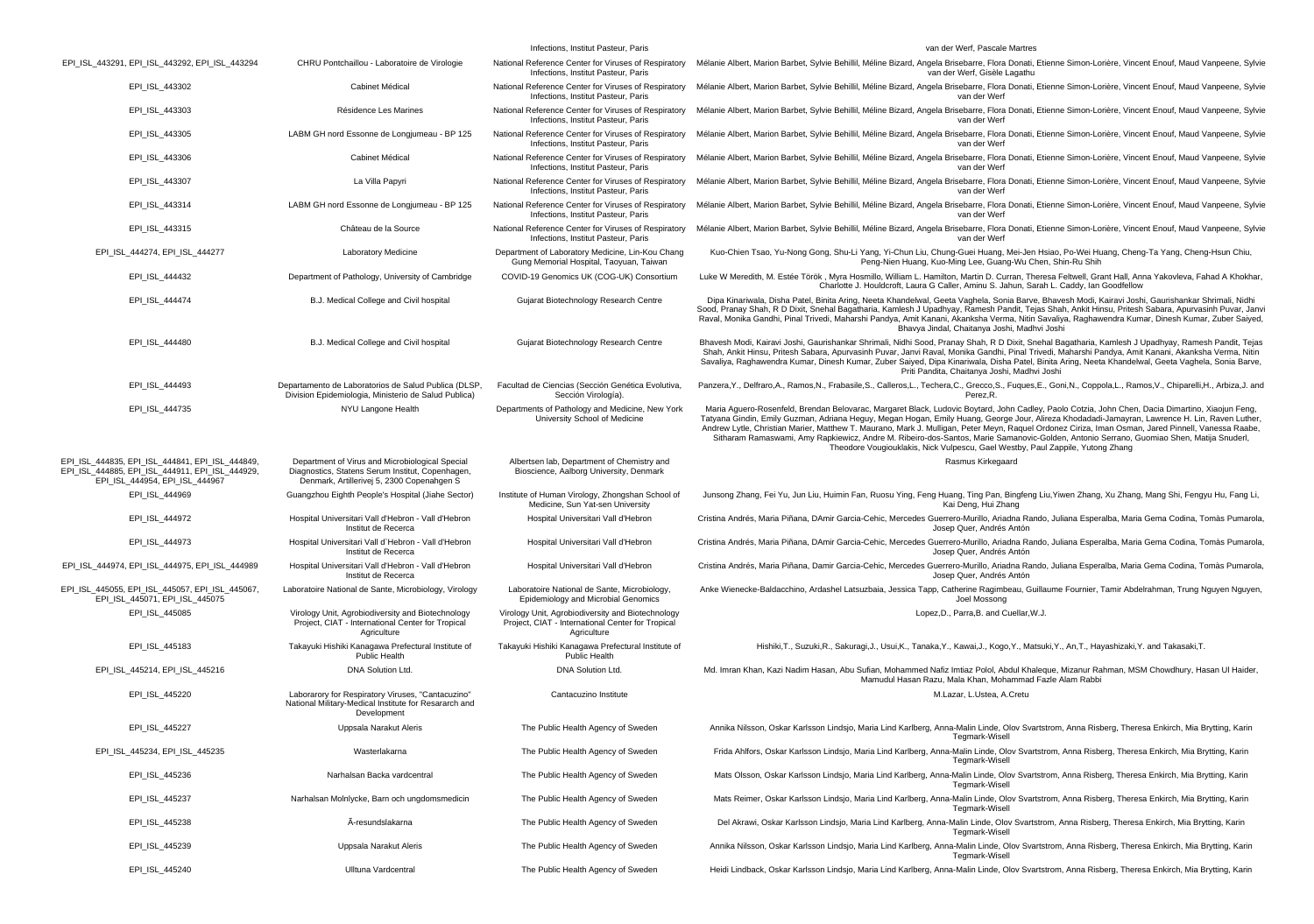Tegmark-Wisell

| EPI_ISL_445242                                                                    | Jokkmokks Halsocentral                                                                                                 | The Public Health Agency of Sweden              | Markus Beland, Oskar Karlsson Lindsjo, Maria Lind Karlberg, Anna-Malin Linde, Olov Svartstrom, Anna Risberg, Theresa Enkirch, Mia Brytting, Karin<br>Tegmark-Wisell                                                                                                                                                                                                                                                                                                                                               |
|-----------------------------------------------------------------------------------|------------------------------------------------------------------------------------------------------------------------|-------------------------------------------------|-------------------------------------------------------------------------------------------------------------------------------------------------------------------------------------------------------------------------------------------------------------------------------------------------------------------------------------------------------------------------------------------------------------------------------------------------------------------------------------------------------------------|
| EPI ISL 445243                                                                    | Laboratory for Respiratory Viruses, Cantacuzino<br>National Military-Medical Institute for Research and<br>Development | Cantacuzino Institute                           | M.Lazar, L.Ustea, A.Cretu                                                                                                                                                                                                                                                                                                                                                                                                                                                                                         |
| EPI_ISL_445244                                                                    | Akbiomed lab                                                                                                           | Tejgaon College bmb lab                         | Md.Abdul kaium,Md.Easin Arafat                                                                                                                                                                                                                                                                                                                                                                                                                                                                                    |
| EPI_ISL_445251                                                                    | HOSPITAL DE CARABINEROS                                                                                                | Instituto de Salud Publica de Chile             | Andrés E Castillo, Bárbara Parra,Paz Tapia, Jaime Lagos, Loredana Arata, Alejandra Acevedo, Winston Andrade, Gabriel Leal, Carolina Tambley, Patricia<br>Bustos, Rodrigo Fasce, Jorge Fernandez                                                                                                                                                                                                                                                                                                                   |
| EPI_ISL_445252                                                                    | PONTIFICIA U. CATOLICA FAC. MEDICINA                                                                                   | Instituto de Salud Publica de Chile             | Andrés E Castillo, Bárbara Parra,Paz Tapia, Jaime Lagos, Loredana Arata, Alejandra Acevedo, Winston Andrade, Gabriel Leal, Carolina Tambley, Patricia<br>Bustos, Rodrigo Fasce, Jorge Fernandez                                                                                                                                                                                                                                                                                                                   |
| EPI_ISL_445263                                                                    | MEGASALUD SPA.                                                                                                         | Instituto de Salud Publica de Chile             | Andrés E Castillo, Bárbara Parra,Paz Tapia, Jaime Lagos, Loredana Arata, Alejandra Acevedo, Winston Andrade, Gabriel Leal, Carolina Tambley, Patricia<br>Bustos, Rodrigo Fasce, Jorge Fernandez                                                                                                                                                                                                                                                                                                                   |
| EPI_ISL_445267                                                                    | CENTRO ONCOLOGICO DEL NORTE                                                                                            | Instituto de Salud Publica de Chile             | Andrés E Castillo, Bárbara Parra,Paz Tapia, Jaime Lagos, Loredana Arata, Alejandra Acevedo, Winston Andrade, Gabriel Leal, Carolina Tambley, Patricia<br>Bustos, Rodrigo Fasce, Jorge Fernandez                                                                                                                                                                                                                                                                                                                   |
| EPI_ISL_445276                                                                    | HOSPITAL CLINICO FUSAT                                                                                                 | Instituto de Salud Publica de Chile             | Andrés E Castillo, Bárbara Parra,Paz Tapia, Jaime Lagos, Loredana Arata, Alejandra Acevedo, Winston Andrade, Gabriel Leal, Carolina Tambley, Patricia<br>Bustos, Rodrigo Fasce, Jorge Fernandez                                                                                                                                                                                                                                                                                                                   |
| EPI ISL 445283                                                                    | CLINICA MAGALLANES S.A.                                                                                                | Instituto de Salud Publica de Chile             | Andrés E Castillo, Bárbara Parra, Paz Tapia, Jaime Lagos, Loredana Arata, Alejandra Acevedo, Winston Andrade, Gabriel Leal, Carolina Tambley, Patricia<br>Bustos, Rodrigo Fasce, Jorge Fernandez                                                                                                                                                                                                                                                                                                                  |
| EPI_ISL_445284, EPI_ISL_445295                                                    | HOSPITAL REG.LAUTARO NAVARRO AVARIA                                                                                    | Instituto de Salud Publica de Chile             | Andrés E Castillo, Bárbara Parra, Paz Tapia, Jaime Lagos, Loredana Arata, Alejandra Acevedo, Winston Andrade, Gabriel Leal, Carolina Tambley, Patricia<br>Bustos, Rodrigo Fasce, Jorge Fernandez                                                                                                                                                                                                                                                                                                                  |
| EPI_ISL_445317                                                                    | UNIV.DE CHILE HOSP.CLINICO                                                                                             | Instituto de Salud Publica de Chile             | Andrés E Castillo, Bárbara Parra, Paz Tapia, Jaime Lagos, Loredana Arata, Alejandra Acevedo, Winston Andrade, Gabriel Leal, Carolina Tambley, Patricia<br>Bustos, Rodrigo Fasce, Jorge Fernandez                                                                                                                                                                                                                                                                                                                  |
| EPI_ISL_445323                                                                    | HOSP.ENFERMEDADES INFECCIOSAS                                                                                          | Instituto de Salud Publica de Chile             | Andrés E Castillo, Bárbara Parra, Paz Tapia, Jaime Lagos, Loredana Arata, Alejandra Acevedo, Winston Andrade, Gabriel Leal, Carolina Tambley, Patricia<br>Bustos, Rodrigo Fasce, Jorge Fernandez                                                                                                                                                                                                                                                                                                                  |
| EPI ISL 445328                                                                    | MEGASALUD S.A.                                                                                                         | Instituto de Salud Publica de Chile             | Andrés E Castillo, Bárbara Parra, Paz Tapia, Jaime Lagos, Loredana Arata, Alejandra Acevedo, Winston Andrade, Gabriel Leal, Carolina Tambley, Patricia<br>Bustos, Rodrigo Fasce, Jorge Fernandez                                                                                                                                                                                                                                                                                                                  |
| EPI ISL 445329                                                                    | HOSPITAL DR.SOTERO DEL RIO                                                                                             | Instituto de Salud Publica de Chile             | Andrés E Castillo, Bárbara Parra, Paz Tapia, Jaime Lagos, Loredana Arata, Alejandra Acevedo, Winston Andrade, Gabriel Leal, Carolina Tambley, Patricia<br>Bustos, Rodrigo Fasce, Jorge Fernandez                                                                                                                                                                                                                                                                                                                  |
| EPI_ISL_445332                                                                    | HOSPITAL HERMINDA MARTIN CHILLAN                                                                                       | Instituto de Salud Publica de Chile             | Andrés E Castillo, Bárbara Parra,Paz Tapia, Jaime Lagos, Loredana Arata, Alejandra Acevedo, Winston Andrade, Gabriel Leal, Carolina Tambley, Patricia<br>Bustos, Rodrigo Fasce, Jorge Fernandez                                                                                                                                                                                                                                                                                                                   |
| EPI_ISL_445334                                                                    | CLINICA UNIVERSITARIA DE PUERTO MONTT S.A.                                                                             | Instituto de Salud Publica de Chile             | Andrés E Castillo, Bárbara Parra,Paz Tapia, Jaime Lagos, Loredana Arata, Alejandra Acevedo, Winston Andrade, Gabriel Leal, Carolina Tambley, Patricia<br>Bustos, Rodrigo Fasce, Jorge Fernandez                                                                                                                                                                                                                                                                                                                   |
| EPI_ISL_445343                                                                    | HOSPITAL DR.HERNAN HENRIQUEZ ARAVENA                                                                                   | Instituto de Salud Publica de Chile             | Andrés E Castillo, Bárbara Parra,Paz Tapia, Jaime Lagos, Loredana Arata, Alejandra Acevedo, Winston Andrade, Gabriel Leal, Carolina Tambley, Patricia<br>Bustos, Rodrigo Fasce, Jorge Fernandez                                                                                                                                                                                                                                                                                                                   |
| EPI_ISL_445349, EPI_ISL_445350, EPI_ISL_445351                                    | HOSPITAL SAN JUAN DE DIOS                                                                                              | Instituto de Salud Publica de Chile             | Andrés E Castillo, Bárbara Parra, Paz Tapia, Jaime Lagos, Loredana Arata, Alejandra Acevedo, Winston Andrade, Gabriel Leal, Carolina Tambley, Patricia<br>Bustos, Rodrigo Fasce, Jorge Fernandez                                                                                                                                                                                                                                                                                                                  |
| EPI_ISL_445352                                                                    | HOSPITAL DEL PROFESOR                                                                                                  | Instituto de Salud Publica de Chile             | Andrés E Castillo, Bárbara Parra,Paz Tapia, Jaime Lagos, Loredana Arata, Alejandra Acevedo, Winston Andrade, Gabriel Leal, Carolina Tambley, Patricia<br>Bustos, Rodrigo Fasce, Jorge Fernandez                                                                                                                                                                                                                                                                                                                   |
| EPI_ISL_445353                                                                    | HOSPITAL PADRE HURTADO                                                                                                 | Instituto de Salud Publica de Chile             | Andrés E Castillo, Bárbara Parra, Paz Tapia, Jaime Lagos, Loredana Arata, Alejandra Acevedo, Winston Andrade, Gabriel Leal, Carolina Tambley, Patricia<br>Bustos, Rodrigo Fasce, Jorge Fernandez                                                                                                                                                                                                                                                                                                                  |
| EPI_ISL_445354                                                                    | <b>HOSPITAL DE CARABINEROS</b>                                                                                         | Instituto de Salud Publica de Chile             | Andrés E Castillo, Bárbara Parra, Paz Tapia, Jaime Lagos, Loredana Arata, Alejandra Acevedo, Winston Andrade, Gabriel Leal, Carolina Tambley, Patricia<br>Bustos, Rodrigo Fasce, Jorge Fernandez                                                                                                                                                                                                                                                                                                                  |
| EPI ISL 445357                                                                    | INTEGRAMEDICA CENTROS MEDICOS S.A.                                                                                     | Instituto de Salud Publica de Chile             | Andrés E Castillo, Bárbara Parra, Paz Tapia, Jaime Lagos, Loredana Arata, Alejandra Acevedo, Winston Andrade, Gabriel Leal, Carolina Tambley, Patricia<br>Bustos, Rodrigo Fasce, Jorge Fernandez                                                                                                                                                                                                                                                                                                                  |
| EPI ISL 445358                                                                    | MEGASALUD SPA.                                                                                                         | Instituto de Salud Publica de Chile             | Andrés E Castillo, Bárbara Parra, Paz Tapia, Jaime Lagos, Loredana Arata, Alejandra Acevedo, Winston Andrade, Gabriel Leal, Carolina Tambley, Patricia<br>Bustos, Rodrigo Fasce, Jorge Fernandez                                                                                                                                                                                                                                                                                                                  |
| EPI ISL 445368                                                                    | HOSPITAL DEL PROFESOR                                                                                                  | Instituto de Salud Publica de Chile             | Andrés E Castillo, Bárbara Parra, Paz Tapia, Jaime Lagos, Loredana Arata, Alejandra Acevedo, Winston Andrade, Gabriel Leal, Carolina Tambley, Patricia<br>Bustos, Rodrigo Fasce, Jorge Fernandez                                                                                                                                                                                                                                                                                                                  |
| EPI_ISL_445369, EPI_ISL_445370                                                    | HOSPITAL DE CARABINEROS                                                                                                | Instituto de Salud Publica de Chile             | Andrés E Castillo, Bárbara Parra,Paz Tapia, Jaime Lagos, Loredana Arata, Alejandra Acevedo, Winston Andrade, Gabriel Leal, Carolina Tambley, Patricia<br>Bustos, Rodrigo Fasce, Jorge Fernandez                                                                                                                                                                                                                                                                                                                   |
| EPI_ISL_445371                                                                    | HOSPITAL DR.SOTERO DEL RIO                                                                                             | Instituto de Salud Publica de Chile             | Andrés E Castillo, Bárbara Parra,Paz Tapia, Jaime Lagos, Loredana Arata, Alejandra Acevedo, Winston Andrade, Gabriel Leal, Carolina Tambley, Patricia<br>Bustos, Rodrigo Fasce, Jorge Fernandez                                                                                                                                                                                                                                                                                                                   |
| EPI ISL 445373, EPI ISL 445374, EPI ISL 445375,<br>EPI ISL 445376, EPI ISL 445377 | HOSPITAL SAN JUAN DE DIOS                                                                                              | Instituto de Salud Publica de Chile             | Andrés E Castillo, Bárbara Parra,Paz Tapia, Jaime Lagos, Loredana Arata, Alejandra Acevedo, Winston Andrade, Gabriel Leal, Carolina Tambley, Patricia<br>Bustos, Rodrigo Fasce, Jorge Fernandez                                                                                                                                                                                                                                                                                                                   |
| EPI_ISL_445378                                                                    | HOSPITAL DE BULNES                                                                                                     | Instituto de Salud Publica de Chile             | Andrés E Castillo, Bárbara Parra,Paz Tapia, Jaime Lagos, Loredana Arata, Alejandra Acevedo, Winston Andrade, Gabriel Leal, Carolina Tambley, Patricia<br>Bustos, Rodrigo Fasce, Jorge Fernandez                                                                                                                                                                                                                                                                                                                   |
| EPI_ISL_445379                                                                    | IMALAB- HOSPITAL FACH                                                                                                  | Instituto de Salud Publica de Chile             | Andrés E Castillo, Bárbara Parra, Paz Tapia, Jaime Lagos, Loredana Arata, Alejandra Acevedo, Winston Andrade, Gabriel Leal, Carolina Tambley, Patricia<br>Bustos, Rodrigo Fasce, Jorge Fernandez                                                                                                                                                                                                                                                                                                                  |
| EPI_ISL_447019, EPI_ISL_447020, EPI_ISL_447025,<br>EPI_ISL_447026                 | Ramathibodi Hospital                                                                                                   | COVID-19 Network Investigations (CONI) Alliance | Elizabeth Batty, Wasun Chantratita, Thanat Chookajorn, Stefan Fernandez, Angkana Huang, Anthony R. Jones, Khajohn Joonsalak, Chonticha Klungtong,<br>Theerarat Kochakarn, Namfon Kotanan, Krittikorn Kumpornsin, Wudtichai Manasatienkij, Bhakbhoom Panthan, Ekawat Pasomsub, Kingkan Rakmanee,<br>Insee Sensorn, Janjira Thaipadungpanit, Arporn Wangwiwatsin, Treewat Watthanachockchai                                                                                                                         |
| EPI ISL 447038                                                                    | B.J. Medical College and Civil hospital                                                                                | Gujarat Biotechnology Research Centre           | Pinal Trivedi, Maharshi Pandya, Amit Kanani, Akanksha Verma, Nitin Savaliya, Raghawendra Kumar, Dinesh Kumar, Zuber Saiyed, Dipa Kinariwala, Disha<br>Patel, Binita Aring, Neeta Khandelwal, Geeta Vaghela, Sonia Barve, Bhavesh Modi, Kairavi Joshi, Gaurishankar Shrimali, Nidhi Sood, Pranay Shah, R D<br>Dixit, Snehal Bagatharia, Kamlesh J Upadhyay, Ramesh Pandit, Tejas Shah, Ankit Hinsu, Pritesh Sabara, Apurvasinh Puvar, Janvi Raval, Monika Gandhi,<br>Armi Chaudhari, Chaitanya Joshi, Madhvi Joshi |
| EPI ISL 447054                                                                    | Cantacuzino National Military-Medical Institute for<br>Research and Development                                        | Cantacuzino Institute                           | M.Lazar, L.Ustea, A.Cretu                                                                                                                                                                                                                                                                                                                                                                                                                                                                                         |
| FPI ISI 447055                                                                    | Department for Virology, Molecular Biology and                                                                         | Department for Virology, Molecular Biology and  | Meri Pantsulaja Gyantsa Brachyeli Giorgi Tomashyili Gyantsa Chanturia Ann Machahlishyili Nato Kotaria Marine Murtskhyaladze Lela Sabadze Mari                                                                                                                                                                                                                                                                                                                                                                     |

EPI\_ISL\_447055 Department for Virology, Molecular Biology and Genome Research, R. G. Lugar Center for Public Health Research, National Center for Disease Control

Department for Virology, Molecular Biology and Genome Research, R. G. Lugar Center for Public Health Research, National Center for Disease Control

Meri Pantsulaia, Gvantsa Brachveli, Giorgi Tomashvili, Gvantsa Chanturia, Ann Machablishvili, Nato Kotaria, Marime Murtskhvaladze, Lela Sabadze, Mari<br>Gavashelidze, Ana Papkiauri, Tata Imnadze, Tamar Jashiashvili, Tea Tevdo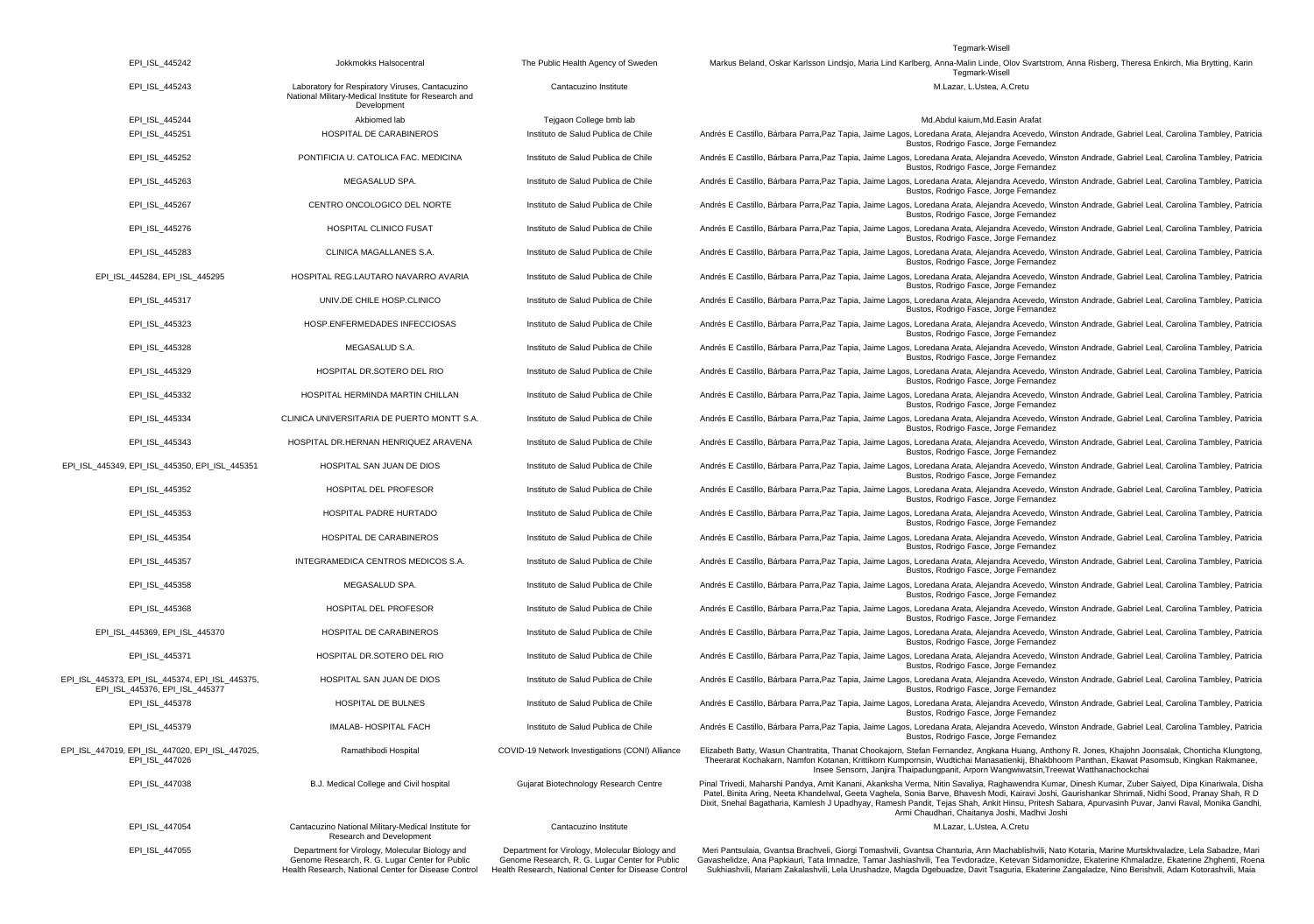|                                                                                                                                                                         | and Public Health (NCDC) of Georgia.                                                                                                                                                             | and Public Health (NCDC) of Georgia                                                                                                                                                                                                                                          | Alkhazashvili, Irma Burjanadze, Anna Kasradze, Khatuna Zakhashvili, Paata Imnadze, Amiran Gamkrelidze.                                                                                                                                                                                                                                                                                                                                                                                                                                                                                         |
|-------------------------------------------------------------------------------------------------------------------------------------------------------------------------|--------------------------------------------------------------------------------------------------------------------------------------------------------------------------------------------------|------------------------------------------------------------------------------------------------------------------------------------------------------------------------------------------------------------------------------------------------------------------------------|------------------------------------------------------------------------------------------------------------------------------------------------------------------------------------------------------------------------------------------------------------------------------------------------------------------------------------------------------------------------------------------------------------------------------------------------------------------------------------------------------------------------------------------------------------------------------------------------|
| EPI ISL 447056                                                                                                                                                          | Department for Virology, Molecular Biology and<br>Genome Research, R. G. Lugar Center for Public<br>Health Research, National Center for Disease Control<br>and Public Health (NCDC) of Georgia. | Department for Virology, Molecular Biology and<br>Genome Research, R. G. Lugar Center for Public<br>Health Research, National Center for Disease Control<br>and Public Health (NCDC) of Georgia.                                                                             | Gvantsa Brachveli, Meri Pantsulaia, Giorgi Tomashvili, Gvantsa Chanturia, Ann Machablishvili, Nato Kotaria, Marine Murtskhvaladze, Lela Sabadze, Mari<br>Gavashelidze, Ana Papkiauri, Gvantsa Brachveli, Tata Imnadze, Tamar Jashiashvili, Tea Tevdoradze, Ketevan Sidamonidze, Ekaterine Khmaladze,<br>Ekaterine Zhghenti, Roena Sukhiashvili, Mariam Zakalashvili, Lela Urushadze, Magda Dgebuadze, Davit Tsaguria, Ekaterine Zangaladze, Nino Berishvili,<br>Adam Kotorashvili, Maia Alkhazashvili, Irma Burjanadze, Anna Kasradze, Khatuna Zakhashvili, Paata Imnadze, Amiran Gamkrelidze. |
| EPI_ISL_447140, EPI_ISL_447153, EPI_ISL_447155                                                                                                                          | Department of Clinical Microbiology                                                                                                                                                              | <b>GIGA Medical Genomics</b>                                                                                                                                                                                                                                                 | Keith Durkin, Maria Artesi, Sébastien Bontems, Raphaël Boreux, Cécile Meex, Pierrette Melin, Marie-Pierre Hayette, Vincent Bours.                                                                                                                                                                                                                                                                                                                                                                                                                                                              |
| EPI_ISL_447232, EPI_ISL_447235, EPI_ISL_447236,<br>EPI ISL 447240, EPI ISL 447248                                                                                       | Viral Respiratory Lab, National Institute for Biomedical<br>Research (INRB)                                                                                                                      | Pathogen Sequencing Lab, National Institute for<br>Biomedical Research (INRB)                                                                                                                                                                                                | Placide Mbala-Kingebeni, Edith Nkwembe, Eddy Kinganda-Lusamaki, Amuri Aziza, Francisca Muyembe Mawete, Catherine Pratt, Matthias Pauthner, Josh<br>Quick, Allison Black, James Hadfield, Trevor Bedford, Ian Goodfellow, Andrew Rambaut, Nick Loman, Kristian Andersen, Michael Wiley, Steve<br>Ahuka-Mundeke, Jean-Jacques Muyembe Tamfum                                                                                                                                                                                                                                                     |
| EPI_ISL_447252, EPI_ISL_447253                                                                                                                                          | TSGH-CP molecular lab                                                                                                                                                                            | TSGH-CP molecular lab                                                                                                                                                                                                                                                        | Cherng-Lih Perng, Ming-Jr JIAN, Chih-Kai Chang, Jung-Chung Lin, Kuo-Ming Yeh, Chien-Wen Chen, Sheng-Kang Chiu, Hsing-Yi Chung, Shih-Hung Tsai,<br>Kuo-Sheng Hung, Tien-Yao Chang, Feng-Yee Chang, Hung-Sheng Shang                                                                                                                                                                                                                                                                                                                                                                             |
| EPI_ISL_447271                                                                                                                                                          | Microbiology laboratory, Assuta Ashdod<br>University-Affiliated Hospital                                                                                                                         | Stern Lab                                                                                                                                                                                                                                                                    | Stern Lab                                                                                                                                                                                                                                                                                                                                                                                                                                                                                                                                                                                      |
| EPI_ISL_447283, EPI_ISL_447287, EPI_ISL_447290,<br>EPI ISL 447291, EPI ISL 447294, EPI ISL 447297                                                                       | Microbiology Division, Barzilai University Medical Center                                                                                                                                        | Stern Lab                                                                                                                                                                                                                                                                    | Stern Lab                                                                                                                                                                                                                                                                                                                                                                                                                                                                                                                                                                                      |
| EPI_ISL_447313                                                                                                                                                          | Clinical Virology Laboratory, Soroka Medical Center and<br>the Faculty of Health Sciences, Ben-Gurion University<br>of the Negev                                                                 | Stern Lab                                                                                                                                                                                                                                                                    | Stern Lab                                                                                                                                                                                                                                                                                                                                                                                                                                                                                                                                                                                      |
| EPI ISL 447338, EPI_ISL_447347, EPI_ISL_447372,<br>EPI ISL 447374                                                                                                       | Clinical Virology Unit, Hadassah Hebrew University<br><b>Medical Center</b>                                                                                                                      | Stern Lab                                                                                                                                                                                                                                                                    | Stern Lab                                                                                                                                                                                                                                                                                                                                                                                                                                                                                                                                                                                      |
| EPI ISL 447384, EPI ISL 447389, EPI ISL 447401,<br>EPI ISL 447402                                                                                                       | Clinical Microbiology Laboratory, The Baruch Padeh<br>Medical Center, Poriya                                                                                                                     | Stern Lab                                                                                                                                                                                                                                                                    | Stern Lab                                                                                                                                                                                                                                                                                                                                                                                                                                                                                                                                                                                      |
| EPI ISL 447426, EPI ISL 447434, EPI ISL 447438,<br>EPI ISL 447443, EPI ISL 447444, EPI ISL 447453,<br>EPI_ISL_447455, EPI_ISL_447461, EPI_ISL_447463,<br>EPI_ISL_447467 | Clinical Microbiology Laboratory, Sheba Medical Center                                                                                                                                           | Stern Lab                                                                                                                                                                                                                                                                    | Stern Lab                                                                                                                                                                                                                                                                                                                                                                                                                                                                                                                                                                                      |
| EPI ISL 447519                                                                                                                                                          | Servicio de Microbiologia. Hospital Clinico Universitario<br>de Valencia                                                                                                                         | Sequencing and Bioinformatics Service and Molecular<br>Epidemiology Research Group. FISABIO-Public Health                                                                                                                                                                    | Sandra Carbo, Loreto Ferrús Abad, Paula Ruiz-Hueso, Mariana Reyes-Prieto, Vicente Soriano Chirona, Ivan Ansari, Llúcia Martínez-Priego, Giuseppe<br>'Auria, David Navarro, Eliseo Albert, Maria Alma Bracho, Lidia Ruiz Roldan, Neris Garcia-Gonzalez, Inma Galán Vendrell, Fernando Gonzalez-Candelas                                                                                                                                                                                                                                                                                         |
| EPI_ISL_447520                                                                                                                                                          | Servicio de Microbiologia. Hospital Clinico Universitario<br>de Valencia                                                                                                                         | Sequencing and Bioinformatics Service and Molecular<br>Epidemiology Research Group. FISABIO-Public Health                                                                                                                                                                    | Loreto Ferrús Abad, Paula Ruiz-Hueso, Mariana Reyes-Prieto, Vicente Soriano Chirona, Ivan Ansari, Llúcia Martínez-Priego, Giuseppe 'Auria, David<br>Navarro, Eliseo Albert, Maria Alma Bracho, Lidia Ruiz Roldan, Neris Garcia-Gonzalez, Inma Galán Vendrell, Sandra Carbo, Fernando Gonzalez-Candelas                                                                                                                                                                                                                                                                                         |
| EPI_ISL_447523                                                                                                                                                          | Servicio de Microbiologia. Hospital Clinico Universitario<br>de Valencia                                                                                                                         | Sequencing and Bioinformatics Service and Molecular<br>Epidemiology Research Group. FISABIO-Public Health                                                                                                                                                                    | Giuseppe 'Auria, David Navarro, Eliseo Albert, Maria Alma Bracho, Lidia Ruiz Roldan, Neris Garcia-Gonzalez, Inma Galán Vendrell, Sandra Carbo, Loreto<br>Ferrús Abad, Paula Ruiz-Hueso, Mariana Reyes-Prieto, Vicente Soriano Chirona, Ivan Ansari, Llúcia Martínez-Priego, Fernando Gonzalez-Candelas                                                                                                                                                                                                                                                                                         |
| EPI_ISL_447539                                                                                                                                                          | Gujarat Biotechnology Research Centre                                                                                                                                                            | Gujarat Biotechnology Research Centre                                                                                                                                                                                                                                        | Kamlesh J Upadhyay, Ramesh Pandit, Tejas Shah, Ankit Hinsu, Pritesh Sabara, Apurvasinh Puvar, Janvi Raval, Monika Gandhi, Pinal Trivedi, Maharshi<br>Pandya, Amit Kanani, Akanksha Verma, Nitin Savaliya, Raghawendra Kumar, Dinesh Kumar, Zuber Saiyed, Dipa Kinariwala, Disha Patel, Binita Aring,<br>Neeta Khandelwal, Geeta Vaghela, Sonia Barve, Bhavesh Modi, Kairavi Joshi, Gaurishankar Shrimali, Nidhi Sood, Pranay Shah, R D Dixit, Snehal<br>Bagatharia, Armi Chaudhari, Chaitanya Joshi, Madhvi Joshi                                                                              |
| EPI ISL 447547                                                                                                                                                          | GMERS Medical College and Hospital, Gandhinagar                                                                                                                                                  | Gujarat Biotechnology Research Centre                                                                                                                                                                                                                                        | Pinal Trivedi, Maharshi Pandya, Amit Kanani, Akanksha Verma, Nitin Savaliya, Raghawendra Kumar, Dinesh Kumar, Zuber Saiyed, Dipa Kinariwala, Disha<br>Patel, Binita Aring, Neeta Khandelwal, Geeta Vaghela, Sonia Barve, Bhayesh Modi, Kairayi Joshi, Gaurishankar Shrimali, Nidhi Sood, Pranay Shah, R D<br>Dixit, Snehal Bagatharia, Kamlesh J Upadhyay, Ramesh Pandit, Tejas Shah, Ankit Hinsu, Pritesh Sabara, Apurvasinh Puvar, Janvi Raval, Monika Gandhi,<br>Neha Raipara, Chaitanya Joshi, Madhyi Joshi                                                                                |
| EPI ISL 447571                                                                                                                                                          | CSIR-Centre for Cellular and Molecular Biology                                                                                                                                                   | CSIR-Centre for Cellular and Molecular Biology                                                                                                                                                                                                                               | Lamuk Zaveri, Shagufta Khan, Namami Gaur, Sakshi Shambhavi, Tulasi Nagabandi, Purushotham Vodnala, Payel Mukherjee, Sofia Banu, Priya Singh,<br>Dhiviya Vedagiri, Divya Gupta, Vishal Sah, Santosh Kumar Kuncha, Krishnan Harinivas Harshan, Archana Bharadwaj Siva, Karthik Bharadwaj Tallapaka,<br>Rakesh K Mishra, Divya Tej Sowpati                                                                                                                                                                                                                                                        |
| EPI_ISL_447583                                                                                                                                                          | CSIR-Centre for Cellular and Molecular Biology                                                                                                                                                   | CSIR-Centre for Cellular and Molecular Biology                                                                                                                                                                                                                               | Tulasi Nagabandi, Namami Gaur, Sakshi Shambhavi, Lamuk Zaveri, Shagufta Khan, Purushotham Vodnala, Payel Mukherjee, Sofia Banu, Priya Singh,<br>Dhiviya Vedagiri, Divya Gupta, Vishal Sah, Santosh Kumar Kuncha, Krishnan Harinivas Harshan, Archana Bharadwaj Siva, Karthik Bharadwaj Tallapaka,<br>Rakesh K Mishra, Divya Tej Sowpati                                                                                                                                                                                                                                                        |
| EPI_ISL_447592, EPI_ISL_447593                                                                                                                                          | TSGH-CP molecular lab                                                                                                                                                                            | TSGH-CP molecular lab                                                                                                                                                                                                                                                        | Cherng-Lih Perng, Ming-Jr JIAN, Chih-Kai Chang, Jung-Chung Lin, Kuo-Ming Yeh, Chien-Wen Chen, Sheng-Kang Chiu, Hsing-Yi Chung, Shih-Hung Tsai<br>Kuo-Sheng Hung, Tien-Yao Chang, Feng-Yee Chang, Hung-Sheng Shang                                                                                                                                                                                                                                                                                                                                                                              |
| EPI_ISL_447620, EPI_ISL_447621, EPI_ISL_447622                                                                                                                          | Department of Laboratory Medicine, National Taiwan<br>University Hospital                                                                                                                        | Microbial Genomics Core Lab, National Taiwan<br>University Centers of Genomic and Precision Medicine                                                                                                                                                                         | Shiou-Hwei Yeh, You-Yu Lin, Ya-Yun Lai, Chiao-Ling Li, Shan-Chwen Chang, Pei-Jer Chen, Sui-Yuan Chang                                                                                                                                                                                                                                                                                                                                                                                                                                                                                          |
| EPI_ISL_447638, EPI_ISL_447646, EPI_ISL_447647,<br>EPI_ISL_447649, EPI_ISL_447651                                                                                       | unknown                                                                                                                                                                                          | Department of Medicine                                                                                                                                                                                                                                                       | Kassela, K., Dovrolis, N., Bampali, M., Gatzidou, E., Froukala, E., Stavropoulou, A., Veletza, S., Tsakris, A., Spanakis, N. and Karakasiliotis, I                                                                                                                                                                                                                                                                                                                                                                                                                                             |
| EPI_ISL_447743, EPI_ISL_447746, EPI_ISL_447748                                                                                                                          | Grupo de Investigaciones Microbiológicas-UR (GIMUR),<br>Departamento de Biología, Facultad de Ciencias<br>Naturales, Universidad del Rosario, Bogotá, Colombia                                   | Grupo de Investigaciones Microbiológicas-UR<br>(GIMUR), Departamento de Biología, Facultad de<br>Ciencias Naturales, Universidad del Rosario, Bogotá,<br>Colombia Instituto Nacional de Salud, Bogotá,<br>Colombia Icahn School of Medicine at Mount Sinai,<br>New York, USA | Juan David Ramírez, Carolina Florez, Marina Muñoz, Carolina Hernandez, Adriana Castillo, Sergio Castañeda, Nathalia Ballesteros, David Martínez, Laura<br>Vega, Jesús E. Jaimes, Sergio Gomez, Angelica Rico, Lisseth Pardo, Esther C. Barros, Martha L. Ospina, Aníbal A. Teherán, Ana S. Gonzalez-Reiche,<br>Matthew M. Hernandez, Emilia Mia Sordillo, Viviana Simon, Harm van Bakel, Alberto Paniz-Mondolfi                                                                                                                                                                                |
|                                                                                                                                                                         |                                                                                                                                                                                                  |                                                                                                                                                                                                                                                                              | EPI_ISL_447756, EPI_ISL_447757, EPI_ISL_447759, EPI_ISL_447763, EPI_ISL_447766, EPI_ISL_447767, EPI_ISL_447767, EPI_ISL_447766, EPI_ISL_447767, EPI_ISL_447768, EPI_ISL_447767, EPI_ISL_447767, EPI_ISL_447767, EPI_ISL_447767                                                                                                                                                                                                                                                                                                                                                                 |
| see above                                                                                                                                                               | Instituto Nacional de Salud, Bogotá, Colombia                                                                                                                                                    | Grupo de Investigaciones Microbiológicas-UR<br>(GIMUR). Departamento de Biología. Facultad de<br>Ciencias Naturales, Universidad del Rosario, Bogotá,<br>Colombia Instituto Nacional de Salud, Bogotá,<br>Colombia Icahn School of Medicine at Mount Sinai,<br>New York, USA | Juan David Ramírez, Carolina Florez, Marina Muñoz, Carolina Hernandez, Adriana Castillo, Sergio Castañeda, Nathalia Ballesteros, David Martínez, Laura<br>Vega, Jesús E. Jaimes, Sergio Gomez, Angelica Rico, Lisseth Pardo, Esther C. Barros, Martha L. Ospina, Aníbal A. Teherán, Ana S. Gonzalez-Reiche,<br>Matthew M. Hernandez, Emilia Mia Sordillo, Viviana Simon, Harm van Bakel, Alberto Paniz-Mondolfi                                                                                                                                                                                |
| EPI_ISL_447836                                                                                                                                                          | unknown                                                                                                                                                                                          | Department of Medicine                                                                                                                                                                                                                                                       | Kassela, K., Dovrolis, N., Bampali, M., Gatzidou, E., Froukala, E., Stavropoulou, A., Veletza, S., Tsakris, A., Spanakis, N. and Karakasiliotis, I.                                                                                                                                                                                                                                                                                                                                                                                                                                            |
| EPI_ISL_447837                                                                                                                                                          | Dept. of Medical Microbiology, Stavanger University<br>Hospital, Helse Stavanger HF,                                                                                                             | Norwegian Institute of Public Health, Department of<br>Virology                                                                                                                                                                                                              | Kathrine Stene-Johansen, Kamilla Heddeland Instefjord, Hilde Elshaug, Rasmus Riis Kopperud, Karoline Bragstad, Olav Hungnes                                                                                                                                                                                                                                                                                                                                                                                                                                                                    |
| EPI_ISL_447866                                                                                                                                                          | CSIR-Centre for Cellular and Molecular Biology                                                                                                                                                   | CSIR-Centre for Cellular and Molecular Biology                                                                                                                                                                                                                               | Sofia Banu, Payel Mukherjee, Priya Singh, Dhiviya Vedagiri, Divya Gupta, Vishal Sah, Santosh Kumar Kuncha, Krishnan Harinivas Harshan, Archana<br>Bharadwaj Siva, Karthik Bharadwaj Tallapaka, Shaqufta Khan, Lamuk Zaveri, Namami Gaur, Sakshi Shambhavi, Tulasi Naqabandi, Purushotham Vodnala,<br>Rakesh K Mishra, Divya Tej Sowpati                                                                                                                                                                                                                                                        |
| EPI_ISL_447904                                                                                                                                                          | National Institute of Biotechnology                                                                                                                                                              | National Institute of Biotechnology                                                                                                                                                                                                                                          | Md. Moniruzzaman, Mohammad Uzzal Hossain, Md. Nazrul Islam, Md. Hadisur Rahman, Irfan Ahmed, Tahia Anan Rahman, Arittra Bhattacharjee, Md.<br>Ruhul Amin, Asif Rashid, Chaman Ara Keya, Keshob Chandra Das, Md. Salimullah                                                                                                                                                                                                                                                                                                                                                                     |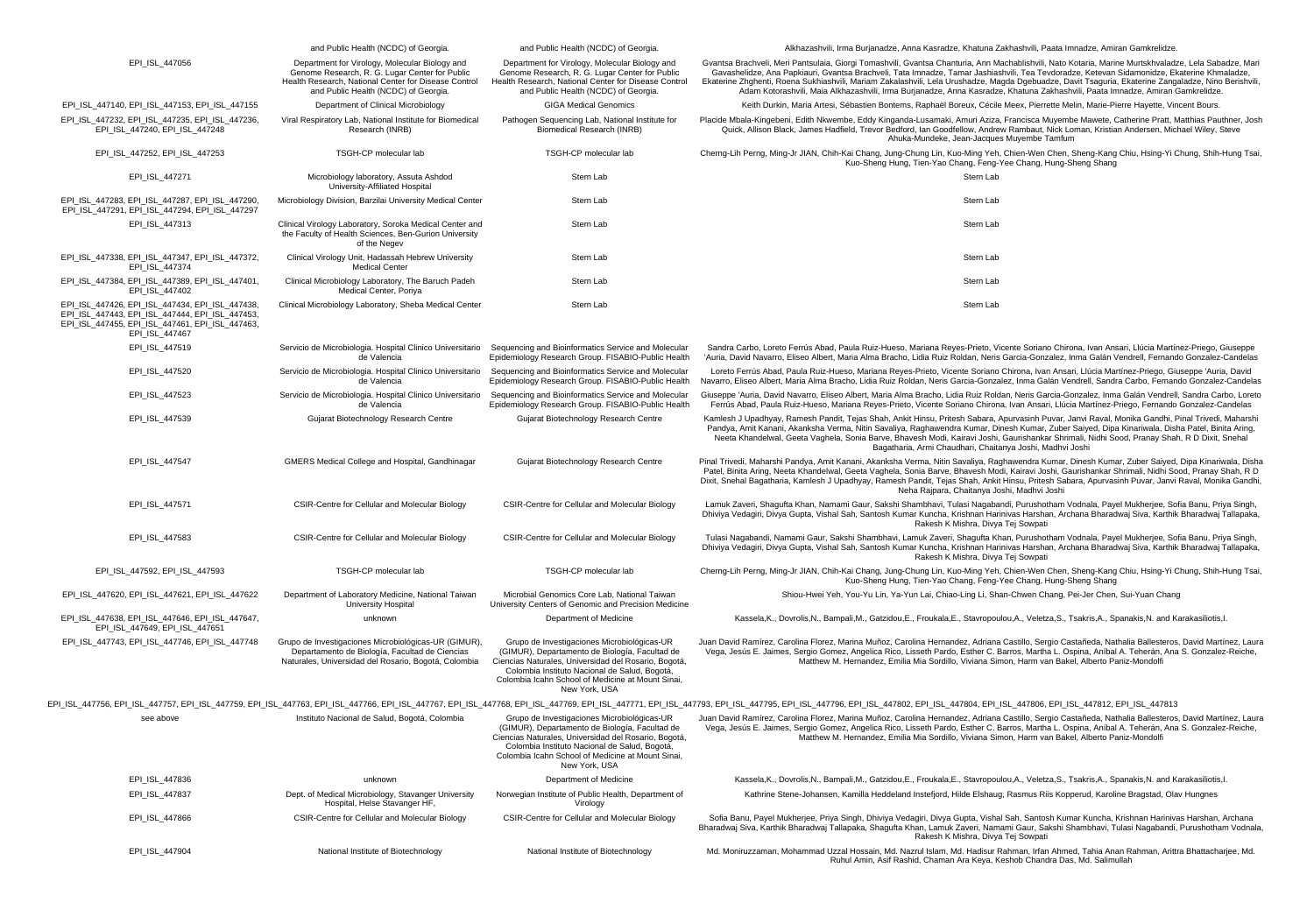| EPI_ISL_447911, EPI_ISL_447912, EPI_ISL_447913, EPI_ISL_447914, EPI_ISL_447915, EPI_ISL_447916, EPI_ISL_447917, EPI_ISL_447918, EPI_ISL_447919, EPI_ISL_447920, EPI_ISL_447921                                                 |                                                                                                                         |                                                                                                      |                                                                                                                                                                                                                                                                                                                                                                                                                                                                                                                                                              |
|--------------------------------------------------------------------------------------------------------------------------------------------------------------------------------------------------------------------------------|-------------------------------------------------------------------------------------------------------------------------|------------------------------------------------------------------------------------------------------|--------------------------------------------------------------------------------------------------------------------------------------------------------------------------------------------------------------------------------------------------------------------------------------------------------------------------------------------------------------------------------------------------------------------------------------------------------------------------------------------------------------------------------------------------------------|
| see above                                                                                                                                                                                                                      | n/a                                                                                                                     | National Institute of Health. Department of medical<br>Sciences, Ministry of Public Health, Thailand | Pilailuk,Okada; Siripaporn,Phuygun; Thanutsapa,Thanadachakul; Sittiporn,Parnmen;Warawan,Wongboot; Sunthareeya,Waicharoen; Malinee,Chittaganpitch                                                                                                                                                                                                                                                                                                                                                                                                             |
| EPI_ISL_448068                                                                                                                                                                                                                 | Department of Pathology, University of Cambridge                                                                        | COVID-19 Genomics UK (COG-UK) Consortium                                                             | Luke W Meredith, M. Estée Török, Myra Hosmillo, William L. Hamilton, Martin D. Curran, Theresa Feltwell, Grant Hall, Anna Yakovleva, Fahad A Khokhar,<br>Charlotte J. Houldcroft, Laura G Caller, Aminu S. Jahun, Sarah L. Caddy, Ian Goodfellow                                                                                                                                                                                                                                                                                                             |
| EPI_ISL_448209                                                                                                                                                                                                                 | West of Scotland Specialist Virology Centre, NHSGGC /<br>MRC-University of Glasgow Centre for Virus Research            | COVID-19 Genomics UK (COG-UK) Consortium                                                             | Ana da Silva Filipe, Natasha Johnson, Kathy Smollett, Daniel Mair, Stephen Carmichael, Lily Tong, Jenna Nichols, Elihu Aranday-Cortes, Kirstyn Brunker,<br>Yasmin Parr, Kyriaki Nomikou, Sarah McDonald, Marc Niebel, Patawee Asamaphan, Richard Orton, Joseph Hughes, Sreenu Vattipally, David L Robertson,<br>Alasdair MacLean, Rory Gunson, Kathy Li, Natasha Jesudason, Rajiv Shah, James Shepherd, Antonia Ho, Emma Thomson                                                                                                                             |
| EPI ISL 448307, EPI ISL 448313                                                                                                                                                                                                 | Quadram Institute Bioscience                                                                                            | COVID-19 Genomics UK (COG-UK) Consortium                                                             | Dave J. Baker, Gemma L. Kay, Alp Aydin, Thanh Le-Viet, Steven Rudder, Ana P. Tedim, Anastasia Kolyva, Maria Diaz, Leonardo de Oliveira Martins,<br>Nabil-Fareed Alikhan, Lizzie Meadows, Rachael Stanley, Ngozi Elumogo, Muhammed Yasir, Nicholas M. Thomson, Alexander J Trotter, Rachel Gilroy,<br>Samuel Bloomfield, Claire Stuart, Andrew Bell, Reenesh Prakash, Samir Dervisevic, Alison E. Mather, John Wain, Mark Webber, Andrew J. Page, Justin<br>O'Grady                                                                                           |
| EPI_ISL_448458, EPI_ISL_448790                                                                                                                                                                                                 | Oxford Viromics, NDM, University of Oxford; Oxford<br>University Hospitals; Basingstoke and North Hampshire<br>Hospital | COVID-19 Genomics UK (COG-UK) Consortium                                                             | Tanya Golubchik, David Bonsall, George Macintyre, Amy Trebes, Mariateresa de Cesare, Catrin Moore, Alex Mobbs, Anita Justice, Robert Shaw, Monique<br>Andersson, Emma Wise, Nathan Moore, Jessica Lynch, Nick Cortes, Stephen Kidd, David Buck, John Todd, Christophe Fraser                                                                                                                                                                                                                                                                                 |
| EPI_ISL_449070                                                                                                                                                                                                                 | Quadram Institute Bioscience                                                                                            | COVID-19 Genomics UK (COG-UK) Consortium                                                             | Dave J. Baker, Gemma L. Kay, Alp Aydin, Thanh Le-Viet, Steven Rudder, Ana P. Tedim, Anastasia Kolyva, Maria Diaz, Leonardo de Oliveira Martins,<br>Nabil-Fareed Alikhan, Lizzie Meadows, Rachael Stanley, Ngozi Elumogo, Muhammed Yasir, Nicholas M. Thomson, Alexander J Trotter, Rachel Gilroy,<br>Samuel Bloomfield, Claire Stuart, Andrew Bell, Reenesh Prakash, Samir Dervisevic, Alison E. Mather, John Wain, Mark Webber, Andrew J. Page, Justin<br>O'Grady                                                                                           |
| EPI ISL 449791, EPI ISL 449792, EPI ISL 449793.<br>EPI ISL 449794                                                                                                                                                              | Dept. of Medical Microbiology, Stavanger University<br>Hospital, Helse Stavanger HF                                     | Norwegian Institute of Public Health, Department of<br>Virology                                      | Kathrine Stene-Johansen, Kamilla Heddeland Instefjord, Hilde Elshaug, Rasmus Riis Kopperud, Karoline Bragstad, Olav Hungnes                                                                                                                                                                                                                                                                                                                                                                                                                                  |
| EPI ISL 449880                                                                                                                                                                                                                 | Washington State Department of Health                                                                                   | Seattle Flu Study                                                                                    | Chu et al                                                                                                                                                                                                                                                                                                                                                                                                                                                                                                                                                    |
| EPI_ISL_450186, EPI_ISL_450187, EPI_ISL_450188                                                                                                                                                                                 | <b>Biolab Diagnostic Laboratories</b>                                                                                   | Andersen lab at Scripps Research                                                                     | Issa Abu-Dayyeh, Ahmad Tibi, Lama Hussein, Lina Mohammad, Zein Naber, Amid Abdelnour with SEARCH Alliance San Diego                                                                                                                                                                                                                                                                                                                                                                                                                                          |
| EPI_ISL_450196                                                                                                                                                                                                                 | bumrungrad international hospital                                                                                       | National Institute of Health. Department of medical<br>Sciences, Ministry of Public Health, Thailand | Pilailuk,Okada; Siripaporn,Phuygun; Thanutsapa,Thanadachakul; Sittiporn,Parnmen;Warawan,Wongboot; Sunthareeya,Waicharoen; Malinee,Chittaganpitch                                                                                                                                                                                                                                                                                                                                                                                                             |
| EPI_ISL_450198, EPI_ISL_450199, EPI_ISL_450200,<br>EPI_ISL_450203, EPI_ISL_450204, EPI_ISL_450207,<br>EPI_ISL_450208, EPI_ISL_450209                                                                                           | Department of Virology                                                                                                  | Department of Virology                                                                               | Boehmer, M.M., Buchholz, U., Corman, V.M., Hoch, M., Katz, K., Marosevic, D.V., Boehm, S., Woudenberg, T., Ackermann, N., Konrad, R., Eberle, U., Treis, B.<br>Dangel,A., Bengs,K., Fingerle,V., Berger,A., Hoermansdorfer,S., Ippisch,S., Wicklein,B., Grahl,A., Poertner,K., Muller,N., Zeitlmann,N., Boender,T.S.,<br>Cai, W., Reich, A., an der Heiden, M., Rexroth, U., Hamouda, O., Schneider, J., Veith, T., Muehlemann, B., Woelfel, R., Antwerpen, M., Walter, M., Protzer, U.<br>Liebl, B., Haas, W., Sing, A., Drosten, C., Zapf, A., Jones, T.C. |
| EPI_ISL_450243, EPI_ISL_450248, EPI_ISL_450250, EPI_ISL_450257, EPI_ISL_450262, EPI_ISL_450265, EPI_ISL_450273, EPI_ISL_450280, EPI_ISL_450280, EPI_ISL_450288, EPI_ISL_450288, EPI_ISL_450288, EPI_ISL_450289, EPI_ISL_450288 |                                                                                                                         |                                                                                                      |                                                                                                                                                                                                                                                                                                                                                                                                                                                                                                                                                              |
| see above                                                                                                                                                                                                                      | WHO National Influenza Centre Russian Federation                                                                        | WHO National Influenza Centre Russian Federation                                                     | Andrey Komissarov, Artem Fadeev, Mariia Sergeeva, Anna Ivanova, Tamila Musaeva, Ksenia Komissarova, Mariia Timofeeva, Veronica Eder, Mariia<br>Pisareva, Daria Danilenko                                                                                                                                                                                                                                                                                                                                                                                     |
| EPI_ISL_450294                                                                                                                                                                                                                 | Institute of Human Genetics, Polish Academy of<br>Sciences Sanitary and Epidemiological Station in Pozna                | Institute of Human Genetics, Polish Academy of<br>Sciences                                           | Szymon Hryhorowicz, Adam Ustaszewski, Emilia Lis, Marta Kaczmarek-Ry, Micha Witt, Andrzej Pawski                                                                                                                                                                                                                                                                                                                                                                                                                                                             |
| EPI ISL 450295                                                                                                                                                                                                                 | Institute of Human Genetics, Polish Academy of<br>Sciences; Sanitary and Epidemiological Station in<br>Pozna            | Institute of Human Genetics, Polish Academy of<br>Sciences                                           | Szymon Hryhorowicz, Adam Ustaszewski, Emilia Lis, Marta Kaczmarek-Ry, Micha Witt, Andrzej Pawski                                                                                                                                                                                                                                                                                                                                                                                                                                                             |
| EPI_ISL_450311                                                                                                                                                                                                                 | Hôpital du Suroît                                                                                                       | Laboratoire de santé publique du Québec                                                              | Sandrine Moreira, Ioannis Ragoussis, Guillaume Bourque, Jesse Shapiro, Mark Lathrop and Michel Roger on behalf of the CoVSeQ research group<br>(http://covseq.ca/researchgroup)                                                                                                                                                                                                                                                                                                                                                                              |
| EPI_ISL_450338                                                                                                                                                                                                                 | Institute of Human Genetics, Polish Academy of<br>Sciences; Sanitary and Epidemiological Station in<br>Pozna            | Institute of Human Genetics, Polish Academy of<br>Sciences                                           | Szymon Hryhorowicz, Adam Ustaszewski, Emilia Lis, Marta Kaczmarek-Ry, Micha Witt, Andrzej Pawski                                                                                                                                                                                                                                                                                                                                                                                                                                                             |
| EPI_ISL_450341                                                                                                                                                                                                                 | Bangladesh Institute of Tropical & Infectious Diseases,<br>COVID-19 Testing Laboratory                                  | Basic and Applied Research on Jute Project                                                           | Md. Sabbir Hossain, Rasel Ahmed, Shah Md Tamim Kabir, Emdadul Mannan Emdad, Md. Nazmul Haq Rony, Eaftekhar Ahmed Rana, Paritous Kumar<br>Biswas, M A Hassan Chowdhury, Md. Shakeel Ahmed, Md. Samiul Haque, Md. Monjurul Alam, Md. Sharifur Rahman, A S M Anwarul Huq, Md. Shahidul<br>Islam, Goutam Buddha Das, AMAM Zonaed Siddiki                                                                                                                                                                                                                         |
| EPI_ISL_450342                                                                                                                                                                                                                 | Bangladesh Institute of Tropical & Infectious Diseases,<br>COVID-19 Testing Laboratory                                  | Basic and Applied Research on Jute Project                                                           | Rasel Ahmed, Md. Sabbir Hossain, Shah Md Tamim Kabir, Emdadul Mannan Emdad, Md. Nazmul Haq Rony, Eaftekhar Ahmed Rana, Paritous Kumar<br>Biswas, M A Hassan Chowdhury, Md. Shakeel Ahmed, Md. Samiul Haque, Md. Monjurul Alam, Md. Sharifur Rahman, A S M Anwarul Huq, Md. Shahidul<br>Islam, Goutam Buddha Das, AMAM Zonaed Siddiki                                                                                                                                                                                                                         |
| EPI_ISL_450343                                                                                                                                                                                                                 | Bangladesh Institute of Tropical & Infectious Diseases,<br>COVID-19 Testing Laboratory                                  | Basic and Applied Research on Jute Project                                                           | Md. Sabbir Hossain, Rasel Ahmed, Shah Md Tamim Kabir, Emdadul Mannan Emdad, Md. Nazmul Haq Rony, Eaftekhar Ahmed Rana, Paritous Kumar<br>Biswas, M A Hassan Chowdhury, Md. Shakeel Ahmed, Md. Samiul Haque, Md. Monjurul Alam, Md. Sharifur Rahman, A S M Anwarul Huq, Md. Shahidul<br>Islam, Goutam Buddha Das, AMAM Zonaed Siddiki                                                                                                                                                                                                                         |
| EPI_ISL_450344                                                                                                                                                                                                                 | Bangladesh Institute of Tropical & Infectious Diseases,<br>COVID-19 Testing Laboratory                                  | Basic and Applied Research on Jute Project                                                           | Rasel Ahmed, Md. Sabbir Hossain, Shah Md Tamim Kabir, Emdadul Mannan Emdad, Md. Nazmul Haq Rony, Eaftekhar Ahmed Rana, Paritous Kumar<br>Biswas, M A Hassan Chowdhury, Md. Shakeel Ahmed, Md. Samiul Haque, Md. Monjurul Alam, Md. Sharifur Rahman, A S M Anwarul Huq, Md. Shahidul<br>Islam, Goutam Buddha Das, AMAM Zonaed Siddiki                                                                                                                                                                                                                         |
| EPI ISL 450346, EPI ISL 450347, EPI ISL 450350.<br>EPI_ISL_450352                                                                                                                                                              | St.Olavs hospital/NTNU                                                                                                  | Institute of Genomics Core Facility, University of Tartu                                             | Aleksandr lanevski, Tuuli Reisberg, Janne-Fossum Malmring, Svein Arne Nordbø, Denis Kainov                                                                                                                                                                                                                                                                                                                                                                                                                                                                   |
| EPI_ISL_450404, EPI_ISL_450405                                                                                                                                                                                                 | unknown                                                                                                                 | School of Public Health, The University of Hong Kong                                                 | Sit, T.H.S., Brackman, C.J., Sims, L.D., Tsang, D.N.C., Chu, D.K.W., Perera, R.A.P.M., Poon, L.L.M. and Peiris, M.                                                                                                                                                                                                                                                                                                                                                                                                                                           |
| EPI_ISL_450408, EPI_ISL_450409, EPI_ISL_450410,<br>EPI_ISL_450412                                                                                                                                                              | unknown                                                                                                                 | Microbiology                                                                                         | To, K.K.W., Yuen, K.-Y.                                                                                                                                                                                                                                                                                                                                                                                                                                                                                                                                      |
| EPI_ISL_450489                                                                                                                                                                                                                 | Wuhan Institute of Virology, Chinese Academy of<br>Sciences                                                             | Wuhan Institute of Virology, Chinese Academy of<br>Sciences                                          | Si, H., Zhu, Y., Lin, H., Xie, S., Shi, Z. and Zhou, P.                                                                                                                                                                                                                                                                                                                                                                                                                                                                                                      |
| EPI_ISL_450518, EPI_ISL_450519                                                                                                                                                                                                 | E. Gulbja Laboratorija                                                                                                  | Latvian Biomedical Research and Study Centre                                                         | Ivars Silamielis, Kaspars Megnis, Monta Ustinova, ikita Zrelovs, Vita Rovte, Mikus Gavars, Dmitrijs Perminovs, Uga Dumpis, Jnis Kloviš                                                                                                                                                                                                                                                                                                                                                                                                                       |
| EPI_ISL_450520, EPI_ISL_450521, EPI_ISL_450522,<br>EPI_ISL_450523, EPI_ISL_450524                                                                                                                                              | Centrl Laboratorija                                                                                                     | Latvian Biomedical Research and Study Centre                                                         | Ivars Silamielis, Kaspars Megnis, Monta Ustinova, ikita Zrelovs, Vita Rovte, Stella Lapia, Jana Oste, Marta Priedte, Uga Dumpis, Jnis Kloviš                                                                                                                                                                                                                                                                                                                                                                                                                 |
| EPI_ISL_450528, EPI_ISL_450530                                                                                                                                                                                                 | Hematology Laboratory, Section of Molecular<br>Diagnostics, University Clinical Centre, Medical<br>University of Gdansk | Department of Virology, Faculty of Medicine, University<br>of Helsinki, Helsinki, Finland            | Maciej Grzybek, Marlena Robakowska, Aneta Szulc, Olli Vapalahti, Teemu Smura                                                                                                                                                                                                                                                                                                                                                                                                                                                                                 |
| EPI_ISL_450739, EPI_ISL_450740, EPI_ISL_450745                                                                                                                                                                                 | OUCRU/HTD                                                                                                               | OUCRU/HTD                                                                                            | Nguyen Van Vinh Chau, Nguyen Thi Thu Hong, Nguyen Thi Han Ny, Le Nguyen Truc Nhu, Nghiem My Ngoc, Vo Thanh Lam, Nguyen Thanh Dung, Lam<br>Minh Yen, Ngo Ngoc Quang Minh, Le Manh Hung, Nguyen Tri Dung, Dinh Nguyen Huy Man, Lam Anh Nguyet, Tran Chanh Xuan, Tran Tinh Hien, Nguyen<br>Thanh Phong, Tran Nguyen Hoang Tu, Tran Tan Thanh, Nguyen Thanh Truong, Nguyen Tan Binh, Tang Chi Thuong, Guy Thwaites, and Le Van Tan, for<br>OUCRU COVID-19 research group*                                                                                        |
| EPI_ISL_450746                                                                                                                                                                                                                 | Laboratory of Molecular Biology, Diagnostyka sp. z o.o.                                                                 | Laboratory of Recombinant Vaccines                                                                   | Lukasz Rabalski, Anna Piotrowska-Mietelska, Maciej Kosinski, Boguslaw Szewczyk, Krystyna Bienkowska-Szewczyk                                                                                                                                                                                                                                                                                                                                                                                                                                                 |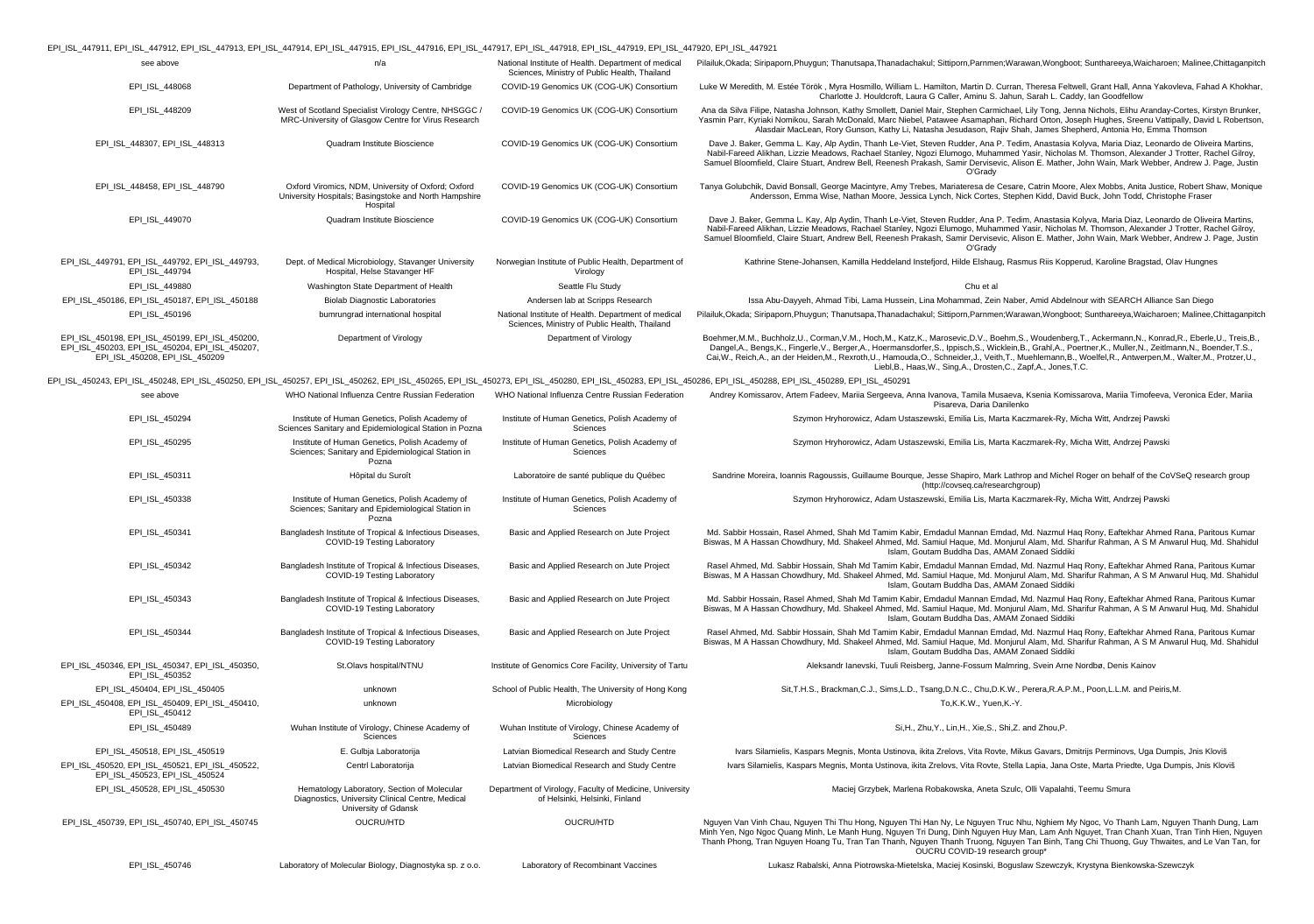| EPI_ISL_450811                                                                                                                                                                                                                 | Knivsta VC                                                                                                                                                      | The Public Health Agency of Sweden                                                                                                                      | Johanna Carlson, Anna-Malin Linde, Maria Lind Karlberg, Oskar Karlsson Lindsjo, Olov Svartstrom, Anna Risberg, Theresa Enkirch, Mia Brytting, Karir<br>Tegmark-Wisell                                                                                                                                                                                                                                                                                                                                                                                                                                                                                                                                                                                                                            |
|--------------------------------------------------------------------------------------------------------------------------------------------------------------------------------------------------------------------------------|-----------------------------------------------------------------------------------------------------------------------------------------------------------------|---------------------------------------------------------------------------------------------------------------------------------------------------------|--------------------------------------------------------------------------------------------------------------------------------------------------------------------------------------------------------------------------------------------------------------------------------------------------------------------------------------------------------------------------------------------------------------------------------------------------------------------------------------------------------------------------------------------------------------------------------------------------------------------------------------------------------------------------------------------------------------------------------------------------------------------------------------------------|
| EPI ISL 450828                                                                                                                                                                                                                 | Uppsala Narakut Aleris                                                                                                                                          | The Public Health Agency of Sweden                                                                                                                      | Annika Nilsson, Anna-Malin Linde, Maria Lind Karlberg, Oskar Karlsson Lindsjo, Olov Svartstrom, Anna Risberg, Theresa Enkirch, Mia Brytting, Karin<br>Tegmark-Wisell                                                                                                                                                                                                                                                                                                                                                                                                                                                                                                                                                                                                                             |
| EPI_ISL_450829                                                                                                                                                                                                                 | Narhalsan Sjobo vardcentral                                                                                                                                     | The Public Health Agency of Sweden                                                                                                                      | Lovisa Hjerten, Anna-Malin Linde, Maria Lind Karlberg, Oskar Karlsson Lindsjo, Olov Svartstrom, Anna Risberg, Theresa Enkirch, Mia Brytting, Karin<br>Tegmark-Wisell                                                                                                                                                                                                                                                                                                                                                                                                                                                                                                                                                                                                                             |
| EPI_ISL_450831                                                                                                                                                                                                                 | Wetterhalsan                                                                                                                                                    | The Public Health Agency of Sweden                                                                                                                      | Anders Tengblad, Anna-Malin Linde, Maria Lind Karlberg, Oskar Karlsson Lindsjo, Olov Svartstrom, Anna Risberg, Theresa Enkirch, Mia Brytting, Karin<br>Tegmark-Wisell                                                                                                                                                                                                                                                                                                                                                                                                                                                                                                                                                                                                                            |
| EPI_ISL_450832                                                                                                                                                                                                                 | Byjorden vardcentral                                                                                                                                            | The Public Health Agency of Sweden                                                                                                                      | Pernilla Brunman, Anna-Malin Linde, Maria Lind Karlberg, Oskar Karlsson Lindsjo, Olov Svartstrom, Anna Risberg, Theresa Enkirch, Mia Brytting, Karin<br>Tegmark-Wisell                                                                                                                                                                                                                                                                                                                                                                                                                                                                                                                                                                                                                           |
| EPI_ISL_450833                                                                                                                                                                                                                 | Wetterhalsan                                                                                                                                                    | The Public Health Agency of Sweden                                                                                                                      | Anders Tengblad, Anna-Malin Linde, Maria Lind Karlberg, Oskar Karlsson Lindsjo, Olov Svartstrom, Anna Risberg, Theresa Enkirch, Mia Brytting, Karin<br><b>Tegmark-Wisell</b>                                                                                                                                                                                                                                                                                                                                                                                                                                                                                                                                                                                                                     |
| EPI ISL 450873                                                                                                                                                                                                                 | Evandro Chagas Institute                                                                                                                                        | Evandro Chagas Institute                                                                                                                                | Santos, M.C.; Silva, A.M.; Junior, W.D.C.; Barbagelata, L.S.; Ferreira, J.A.; Sousa, E.M.A.; da Silva, P.S.; Martins, L.C.; Sousa Junior, E.C.; Viana, G.M.R                                                                                                                                                                                                                                                                                                                                                                                                                                                                                                                                                                                                                                     |
| EPI_ISL_451076                                                                                                                                                                                                                 | West China Hospital of Sichuan University                                                                                                                       | State Key Laboratory of Biotherapy of Sichuan<br>University                                                                                             | Baowen Du, Minjin Wang, Chao Tanga, Chuan Chena, Yongzhao Zhou, Mingxia Yu, Han-Cheng Wei, Weimin Li, Jing-wen Lin, Jia Geng, Binwu Ying, Lu<br>Chen                                                                                                                                                                                                                                                                                                                                                                                                                                                                                                                                                                                                                                             |
| EPI_ISL_451140                                                                                                                                                                                                                 | SA Pathology                                                                                                                                                    | SA Pathology                                                                                                                                            | Lex Leong, Chuan Kok Lim, Mark Turra, Ivan Bastian, Geoff Higgins                                                                                                                                                                                                                                                                                                                                                                                                                                                                                                                                                                                                                                                                                                                                |
| EPI_ISL_451162                                                                                                                                                                                                                 | Government Medical College, Vadodara                                                                                                                            | Gujarat Biotechnology Research Centre                                                                                                                   | Komal Patel, Labdhi Pandya, Snehal Bagatharia, Ramesh Pandit, Tejas Shah, Ankit Hinsu, Pritesh Sabara, Apurvasinh Puvar, Janvi Raval, Zarna Patel,<br>Monika Gandhi, Pinal Trivedi, Maharshi Pandya, Manish Pattani, Tanuja Javadekar, Amit Kanani, Nidhi Patel, Nitin Savaliya, Raghawendra Kumar, Dinesh<br>Kumar, Zuber Saiyed, Bhavesh Modi, Gaurishankar Shrimali, R D Dixit, A M Kadri, Priti Pandita, Chaitanya Joshi, Madhvi Joshi                                                                                                                                                                                                                                                                                                                                                       |
| EPI_ISL_451167                                                                                                                                                                                                                 | Lab voor klinische biologie                                                                                                                                     | Onderzoeksgroep Virologie                                                                                                                               | Laurens Lambrechts, Nick Vereecke, Marthe Pauwels, Jozefien De Clercq, Bruno Verhasselt, Linos Vandekerckhove, Hans Nauwynck, Sebastiaan Theuns                                                                                                                                                                                                                                                                                                                                                                                                                                                                                                                                                                                                                                                  |
| EPI_ISL_451180, EPI_ISL_451181                                                                                                                                                                                                 | Lab voor klinische biologie                                                                                                                                     | Onderzoeksgroep Virologie                                                                                                                               | Nick Vereecke, Laurens Lambrechts, Marthe Pauwels, Jozefien De Clercq, Bruno Verhasselt, Linos Vandekerckhove, Hans Nauwynck, Sebastiaan Theuns                                                                                                                                                                                                                                                                                                                                                                                                                                                                                                                                                                                                                                                  |
|                                                                                                                                                                                                                                |                                                                                                                                                                 |                                                                                                                                                         | EPI_ISL_451183, EPI_ISL_451184, EPI_ISL_451186, EPI_ISL_451189, EPI_ISL_451190, EPI_ISL_451192, EPI_ISL_451193, EPI_ISL_451194, EPI_ISL_451196, EPI_ISL_451196, EPI_ISL_451197, EPI_ISL_451198, EPI_ISL_451199, EPI_ISL_451202                                                                                                                                                                                                                                                                                                                                                                                                                                                                                                                                                                   |
| see above                                                                                                                                                                                                                      | Uganda Virus Research Institute                                                                                                                                 | MRC/UVRI & LSHTM Uganda Research Unit                                                                                                                   | Dan Lule Bugembe, John Kayiwa, My V.T Phan, Phionah Tushabe, Stephen Balinandi, Beatrice Dhaala, Deogratius Ssemwanga, Jonas Lexow, Henry                                                                                                                                                                                                                                                                                                                                                                                                                                                                                                                                                                                                                                                        |
|                                                                                                                                                                                                                                |                                                                                                                                                                 |                                                                                                                                                         | Mwebesa, Jane Aceng, Henry Kyobe, Julius Lutwama, Pontiano Kaleebu, Matthew Cotten                                                                                                                                                                                                                                                                                                                                                                                                                                                                                                                                                                                                                                                                                                               |
| EPI_ISL_451248, EPI_ISL_451266, EPI_ISL_451282                                                                                                                                                                                 | <b>LSUHS Emerging Viral Threat Laboratory</b>                                                                                                                   | Microbial Genome Sequencing Center                                                                                                                      | Jeremy P. Kamil, John A. Vanchiere, Rona S. Scott, Camille F. Abshire, Abida Siddiqa, Byeong-Jae Lee, Chan-ki Min, Md Maksudul Alam, Monica<br>Gestal-Cartele, Edna Ondari, Adam Greer, Malgorzata Bienkowska-Haba, Katarzyna Zwolinska, Jason M. Bodily, Andrew D. Yurochko, Paul M. Weinberger<br>Christopher G. Kevil, Martin J. Sapp, Daniel J. Snyder, Vaughn S. Cooper                                                                                                                                                                                                                                                                                                                                                                                                                     |
| EPI_ISL_451298                                                                                                                                                                                                                 | Laboratory of Virology, INMI Lazzaro Spallanzani<br><b>IRCCS</b>                                                                                                | Laboratory of Virology, INMI Lazzaro Spallanzani<br><b>IRCCS</b>                                                                                        | Cesare E.M. Gruber, Martina Rueca, Barbara Bartolini, Francesco Messina, Antonino Di Caro, Maria R. Capobianchi, Giuseppe Ippolito                                                                                                                                                                                                                                                                                                                                                                                                                                                                                                                                                                                                                                                               |
| EPI_ISL_451299                                                                                                                                                                                                                 | Laboratory of Virology, INMI Lazzaro Spallanzani<br><b>IRCCS</b>                                                                                                | Laboratory of Virology, INMI Lazzaro Spallanzani<br><b>IRCCS</b>                                                                                        | Martina Rueca, Cesare E.M. Gruber, Barbara Bartolini, Francesco Messina, Antonino Di Caro, Maria R. Capobianchi, Giuseppe Ippolito                                                                                                                                                                                                                                                                                                                                                                                                                                                                                                                                                                                                                                                               |
| EPI_ISL_451302                                                                                                                                                                                                                 | Laboratory of Virology, INMI Lazzaro Spallanzani<br><b>IRCCS</b>                                                                                                | Laboratory of Virology, INMI Lazzaro Spallanzani<br><b>IRCCS</b>                                                                                        | Cesare E.M. Gruber, Martina Rueca, Barbara Bartolini, Francesco Messina, Antonino Di Caro, Maria R. Capobianchi, Giuseppe Ippolito                                                                                                                                                                                                                                                                                                                                                                                                                                                                                                                                                                                                                                                               |
| EPI_ISL_451303                                                                                                                                                                                                                 | Laboratory of Virology, INMI Lazzaro Spallanzani<br><b>IRCCS</b>                                                                                                | Laboratory of Virology, INMI Lazzaro Spallanzani<br><b>IRCCS</b>                                                                                        | Martina Rueca, Cesare E.M. Gruber, Barbara Bartolini, Francesco Messina, Antonino Di Caro, Maria R. Capobianchi, Giuseppe Ippolito                                                                                                                                                                                                                                                                                                                                                                                                                                                                                                                                                                                                                                                               |
| EPI_ISL_451306                                                                                                                                                                                                                 | Molecular Virology Unit, Fondazione IRCCS Policlinico<br>San Matteo, Pavia                                                                                      | Laboratory of Virology, INMI Lazzaro Spallanzani<br><b>IRCCS</b>                                                                                        | Antonio Piralla, Fausto Baldanti, Martina Rueca, Antonino Di Caro, Maria R. Capobianchi, Cesare E.M. Gruber, Barbara Bartolini                                                                                                                                                                                                                                                                                                                                                                                                                                                                                                                                                                                                                                                                   |
| EPI_ISL_451307                                                                                                                                                                                                                 | Molecular Virology Unit, Fondazione IRCCS Policlinico<br>San Matteo, Pavia                                                                                      | Laboratory of Virology, INMI Lazzaro Spallanzani<br><b>IRCCS</b>                                                                                        | Fausto Baldanti, Antonio Piralla, Antonino Di Caro, Cesare E.M. Gruber, Martina Rueca, Barbara Bartolini, Maria R. Capobianchi                                                                                                                                                                                                                                                                                                                                                                                                                                                                                                                                                                                                                                                                   |
| EPI_ISL_451319, EPI_ISL_451328, EPI_ISL_451360,<br>EPI_ISL_451365                                                                                                                                                              | West China Hospital of Sichuan University                                                                                                                       | State Key Laboratory of Biotherapy of Sichuan<br>University                                                                                             | Baowen Du, Minjin Wang, Chao Tang, Chuan Chen, Yongzhao Zhou, Mingxia Yu, Hancheng Wei, Weimin Li, Jing-wen Lin, Jia Geng, Binwu Ying, Lu Chen                                                                                                                                                                                                                                                                                                                                                                                                                                                                                                                                                                                                                                                   |
| EPI_ISL_451400                                                                                                                                                                                                                 | Laboratoire de Recherche et d'Analyse Médicale de la<br>Gendarmerie Royale                                                                                      | Laboratoire de Recherche et d'Analyse Médicale de la<br>Gendarmerie Royale                                                                              | Sanaâ LEMRISS, Amal SOUIRI, Saâd EL KABBAJ                                                                                                                                                                                                                                                                                                                                                                                                                                                                                                                                                                                                                                                                                                                                                       |
| EPI_ISL_451541                                                                                                                                                                                                                 | Pathology West - NSW Health Pathology                                                                                                                           | NSW Health Pathology - Institute of Clinical Pathology<br>and Medical Research; Westmead Hospital; University<br>of Sydney                              | CIDM-PH et al.                                                                                                                                                                                                                                                                                                                                                                                                                                                                                                                                                                                                                                                                                                                                                                                   |
| EPI_ISL_451643                                                                                                                                                                                                                 | Pathology Sydney South West - NSW Health Pathology                                                                                                              | NSW Health Pathology - Institute of Clinical Pathology<br>and Medical Research; Westmead Hospital; University<br>of Sydney                              | CIDM-PH et al.                                                                                                                                                                                                                                                                                                                                                                                                                                                                                                                                                                                                                                                                                                                                                                                   |
| EPI_ISL_451644, EPI_ISL_451645, EPI_ISL_451647                                                                                                                                                                                 | Laboratory of Molecular Biology, Diagnostyka sp. z o.o.                                                                                                         | Laboratory of Recombinant Vaccines                                                                                                                      | Lukasz Rabalski, Anna Piotrowska-Mietelska, Maciej Kosinski, Boguslaw Szewczyk, Krystyna Bienkowska-Szewczyk                                                                                                                                                                                                                                                                                                                                                                                                                                                                                                                                                                                                                                                                                     |
| EPI ISL 451648, EPI ISL 451649, EPI ISL 451650.<br>EPI ISL 451652, EPI ISL 451653, EPI ISL 451654                                                                                                                              | Hematology Laboratory, Section of Molecular<br>Diagnostics, University Clinical Centre, Medical<br>University of Gdansk                                         | Laboratory of Recombinant Vaccines                                                                                                                      | Lukasz Rabalski, Adam Sodol, Aneta Szulc, Krzysztof Lewandowski, Ewa Milosz, Marlena Robakowska, Boguslaw Szewczyk, Krystyna<br>Bienkowska-Szewczyk                                                                                                                                                                                                                                                                                                                                                                                                                                                                                                                                                                                                                                              |
| EPI_ISL_451655, EPI_ISL_451656, EPI_ISL_451657,<br>EPI_ISL_451658, EPI_ISL_451659, EPI_ISL_451660,<br>EPI_ISL_451661, EPI_ISL_451662, EPI_ISL_451663,<br>EPI_ISL_451664                                                        | State Sanitary Inspectorate                                                                                                                                     | Laboratory of Recombinant Vaccines                                                                                                                      | Lukasz Rabalski, Boguslaw Szewczyk, Krystyna Bienkowska-Szewczyk, Jaroslaw Pinkas                                                                                                                                                                                                                                                                                                                                                                                                                                                                                                                                                                                                                                                                                                                |
| EPI_ISL_451885, EPI_ISL_451886, EPI_ISL_451889, EPI_ISL_451892, EPI_ISL_451894, EPI_ISL_451914, EPI_ISL_451915                                                                                                                 |                                                                                                                                                                 |                                                                                                                                                         | EPI_ISL_451691, EPI_ISL_451705, EPI_ISL_451707, EPI_ISL_451720, EPI_ISL_451728, EPI_ISL_451728, EPI_ISL_451728, EPI_ISL_451728, EPI_ISL_451728, EPI_ISL_451728, EPI_ISL_451755, EPI_ISL_451894, EPI_ISL_451803, EPI_ISL_451800                                                                                                                                                                                                                                                                                                                                                                                                                                                                                                                                                                   |
| see above                                                                                                                                                                                                                      | Viollier AG                                                                                                                                                     | Department of Biosystems Science and Engineering,<br>ETH Zürich                                                                                         | Christian Beisel, Sarah Nadeau, Ivan Topolsky, Pedro Ferreira, Philipp Jablonski, Susana Posada-Céspedes, Tobias Schär, Ina Nissen, Natascha<br>Santacroce, Elodie Burcklen, Christiane Beckmann, Maurice Redondo, Olivier Kobel, Christoph Noppen, Sophie Seidel, Noemie Santamaria de Souza, Niko<br>Beerenwinkel, Tania Stadler                                                                                                                                                                                                                                                                                                                                                                                                                                                               |
| EPI_ISL_451968                                                                                                                                                                                                                 | Federal Budget Institution of Science, State Research<br>Center for Applied Microbiology & Biotechnology                                                        | Federal Budget Institution of Science, State Research<br>Center for Applied Microbiology & Biotechnology                                                | Dyatlov I, Shemyakin I, Khramov M, Bogun A, Kislichkina A, Frolov V, Shishkina L, Sizova A, Chekan L, Blagodatskikh S, Podkopaev Y, Kosilova I,<br>Koroleva-Ushakova A, Tyurin E, Galkina E, Slukina N, Shaikhutdinova R, Kalmantayev T, Kalmantayeva O, Fursova N, Silkina M, Gorbatov A, Titareva G,<br>Firstova V, Makarova M, Gapelchenkova T, Solovieva A, Slukin P, Dentovskaya S, Detushev K, Vagayskaya A, Kartsev N, Detusheva E, Zeninskaya N,<br>Ivanov S, Kartseva A, Platonov M, Hlyntseva A, Khomyakov A, Chernysh S, Krasilnikova E, Ryabko A, Solomentsev V, Teymurazov M, Bakhteeva I,<br>Borzilov A, Skryabin Y, Kanashenko M, Abaimova A, Kolchanova A, Novikova T, Goncharova J, Timofeev V, Kuzina E, Fursov M, Zhumakaev R, Marin M,<br>Denisenko E, Trunyakova A, Kuzin V |
| EPI_ISL_451971, EPI_ISL_451972, EPI_ISL_451975, EPI_ISL_451976, EPI_ISL_451977, EPI_ISL_451978, EPI_ISL_451979, EPI_ISL_451980, EPI_ISL_451982, EPI_ISL_451986, EPI_ISL_451986, EPI_ISL_451986, EPI_ISL_451986, EPI_ISL_451987 |                                                                                                                                                                 |                                                                                                                                                         |                                                                                                                                                                                                                                                                                                                                                                                                                                                                                                                                                                                                                                                                                                                                                                                                  |
| see above                                                                                                                                                                                                                      | 1. ViroGenetics - BSL3 Laboratory of Virology,<br>Maopolska Centre of Biotechnology, Jagiellonian<br>University; 2. Il Department of Internal Medicine, Faculty | 1. ViroGenetics - BSL3 Laboratory of Virology,<br>Maopolska Centre of Biotechnology, Jagiellonian<br>University; 2. Il Department of Internal Medicine, | Marek Sanak, Marcin Surmiak, Monika Gsecka-Czapla, Wojciech Branicki, Pawe P abaj, Marta Rogalska-Kupiec, Jakub Swadba, Krzysztof Pyr                                                                                                                                                                                                                                                                                                                                                                                                                                                                                                                                                                                                                                                            |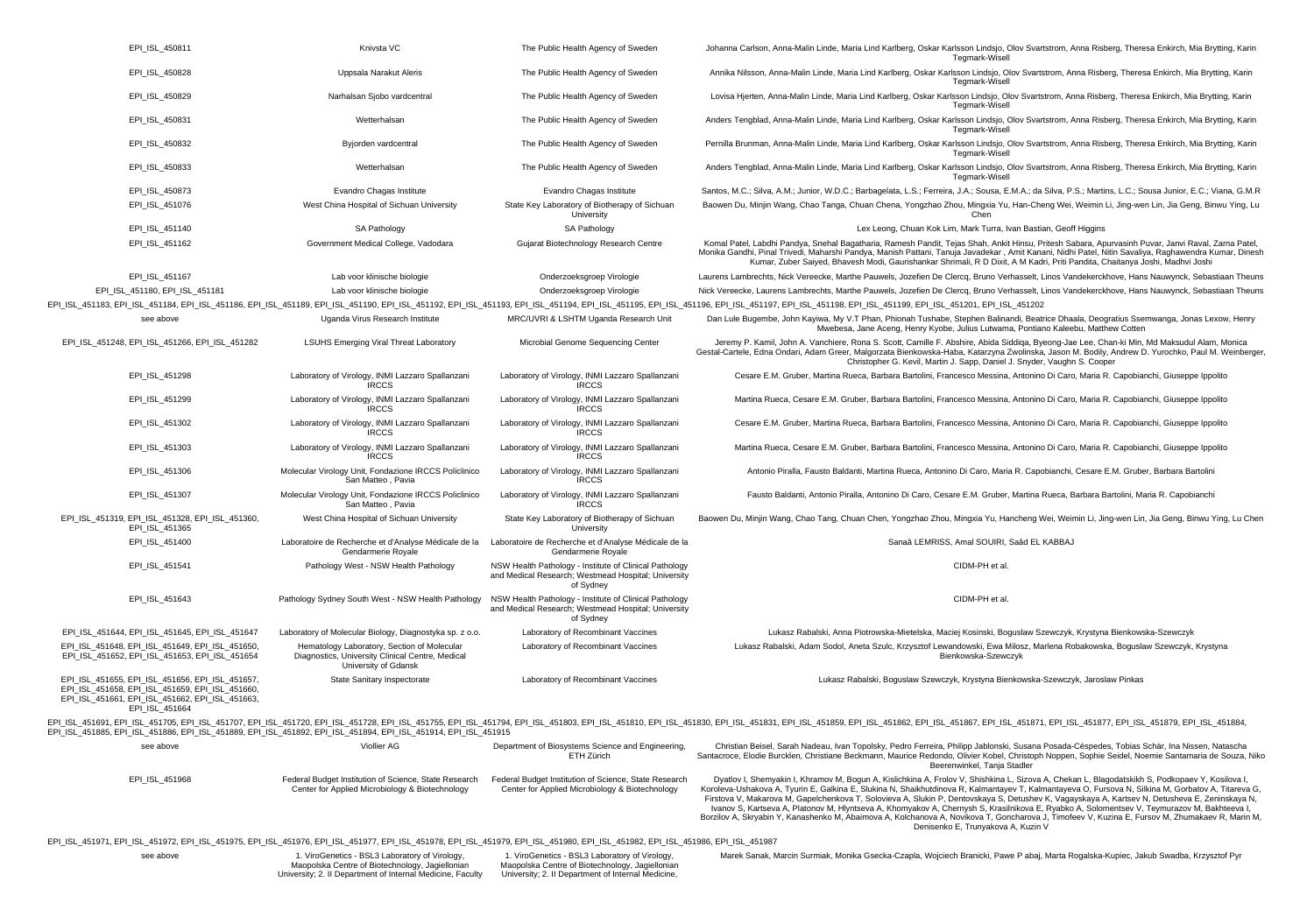|                                                                                                                                                                                                                                | of Medicine, Jagiellonian University Medical College; 3.<br>DIAGNOSTYKA Ltd.                                                                                                                                                                | Faculty of Medicine, Jagiellonian University Medical<br>College.                                                                        |                                                                                                                                                                                                                                                  |
|--------------------------------------------------------------------------------------------------------------------------------------------------------------------------------------------------------------------------------|---------------------------------------------------------------------------------------------------------------------------------------------------------------------------------------------------------------------------------------------|-----------------------------------------------------------------------------------------------------------------------------------------|--------------------------------------------------------------------------------------------------------------------------------------------------------------------------------------------------------------------------------------------------|
| EPI_ISL_452002, EPI_ISL_452043, EPI_ISL_452054, EPI_ISL_452056, EPI_ISL_452057, EPI_ISL_452064, EPI_ISL_452066, EPI_ISL_452069, EPI_ISL_452087, EPI_ISL_452088, EPI_ISL_452082, EPI_ISL_452084, EPI_ISL_452094, EPI_ISL_452084 |                                                                                                                                                                                                                                             |                                                                                                                                         |                                                                                                                                                                                                                                                  |
| see above                                                                                                                                                                                                                      | Department of Clinical Microbiology, Copenhagen<br>University Hospital, Hvidovre, Kettegaard Alle 30, 2650<br>Hvidovre.                                                                                                                     | Albertsen lab, Department of Chemistry and<br>Bioscience, Aalborg University, Denmark                                                   | Rasmus Kirkegaard                                                                                                                                                                                                                                |
| EPI_ISL_452104                                                                                                                                                                                                                 | Max von Pettenkofer Institute, Virology, National<br>Reference Center for Retroviruses, LMU München                                                                                                                                         | Laboratory for Functional Genome Analysis, Dept.<br>Genomics, Gene Center of the LMU Munich                                             | Max Muenchhoff, Stefan Krebs, Alexander Graf, Oliver Keppler, Helmut Blum                                                                                                                                                                        |
| EPI_ISL_452139                                                                                                                                                                                                                 | Instituto de Diagnostico y Referencia Epidemiologicos<br>(INDRE)                                                                                                                                                                            | Instituto de diagnóstico y Referencia Epidemiologicos<br>(INDRE)                                                                        | Ramirez-Gonzalez Ernesto, Garces-Ayala Fabiola, Araiza-Rodriguez Adnan, Mendieta-Condado Edgar, Rodriguez-Maldonado Abril, Wong-Arambula<br>Claudia, Barrera-Badillo Gisela, Hernandez-Rivas Lucia, Lopez-Martinez Irma                          |
| EPI_ISL_452149                                                                                                                                                                                                                 | CUB Hopital Erasme Laboratoire d'Anatomie<br>Pathologique                                                                                                                                                                                   | CUB Hopital Erasme Laboratoire d'Anatomie<br>Pathologique                                                                               | Isabelle Salmon, Nicky D'Haene                                                                                                                                                                                                                   |
| EPI_ISL_452178, EPI_ISL_452179                                                                                                                                                                                                 | Laboratory Medicine                                                                                                                                                                                                                         | Department of Laboratory Medicine, Lin-Kou Chang<br>Gung Memorial Hospital, Taoyuan, Taiwan                                             | Kuo-Chien Tsao, Yu-Nong Gong, Shu-Li Yang, Yi-Chun Liu, Chung-Guei Huang, Mei-Jen Hsiao, Po-Wei Huang, Cheng-Ta Yang, Cheng-Hsun Chiu,<br>Peng-Nien Huang, Kuo-Ming Lee, Guang-Wu Chen, Shin-Ru Shih                                             |
| EPI_ISL_452189                                                                                                                                                                                                                 | ULSS9 Distretto di Bussolengo                                                                                                                                                                                                               | Istituto Zooprofilattico Sperimentale delle Venezie                                                                                     | Adelaide Milani, Alessia Schivo, Annalisa Salviato, Erika Giorgia Quaranta, Gianpiero Zamperin, Ambra Pastori, Bianca Zecchin, Alice Fusaro, Calogero<br>Terregino, Antonia Ricci                                                                |
| EPI_ISL_452190, EPI_ISL_452191                                                                                                                                                                                                 | ULSS9 Distretto di San Bonifacio                                                                                                                                                                                                            | Istituto Zooprofilattico Sperimentale delle Venezie                                                                                     | Adelaide Milani, Alessia Schivo, Annalisa Salviato, Erika Giorgia Quaranta, Gianpiero Zamperin, Ambra Pastori, Bianca Zecchin, Alice Fusaro, Calogero<br>Terregino, Antonia Ricci                                                                |
| EPI_ISL_452195, EPI_ISL_452215                                                                                                                                                                                                 | NIV Influenza                                                                                                                                                                                                                               | NIV Influenza                                                                                                                           | Potdar V                                                                                                                                                                                                                                         |
| EPI_ISL_452220, EPI_ISL_452222, EPI_ISL_452223                                                                                                                                                                                 | Goethe University Hospital Frankfurt                                                                                                                                                                                                        | Institute for Medical Virology, Goethe University<br><b>Hospital Frankfurt</b>                                                          | Tuna Toptan, Sebastian Hoehl, Sandra Westhaus, Denisa Bojkova, Annemarie Berger, Björn Rotter, Klaus Hoffmeier, Jindrich Cinatl, Sandra Ciesek, and<br>Marek Widera                                                                              |
| EPI_ISL_452242                                                                                                                                                                                                                 | Wernstedt Medical AB                                                                                                                                                                                                                        | The Public Health Agency of Sweden                                                                                                      | Eva Sandberg, Anna-Malin Linde, Maria Lind Karlberg, Oskar Karlsson Lindsjo, Olov Svartstrom, Anna Risberg, Theresa Enkirch, Mia Brytting, Karin<br>Tegmark-Wisell                                                                               |
| EPI_ISL_452345, EPI_ISL_452354, EPI_ISL_452356<br>EPI_ISL_452364                                                                                                                                                               | Laboratory of Infectious Diseases Center of Beijing<br>Ditan Hospital                                                                                                                                                                       | Laboratory of Infectious Diseases Center of Beijing<br>Ditan Hospital                                                                   | Siyuan Yang, Chengjie Jie, Fengting Yu, Yunxia Tang, Liting Yan, Linghang Wang                                                                                                                                                                   |
| EPI_ISL_452367                                                                                                                                                                                                                 | Servicio de Microbiología. HRU de Málaga. Servicio<br>Andaluz de Salud                                                                                                                                                                      | SeqCOVID-SPAIN consortium/IBV(CSIC)                                                                                                     | Inmaculada de Toro Peinado, Maria Concepción Mediavilla Gradolph, Begoña Palop Borrás and SeqCOVID-SPAIN consortium                                                                                                                              |
| EPI_ISL_452480, EPI_ISL_452517, EPI_ISL_452535                                                                                                                                                                                 | Clínica Universidad de Navarra. Servicio de<br>Enfermedades Infecciosas y Microbiología clínica                                                                                                                                             | SeqCOVID-SPAIN consortium/IBV(CSIC)                                                                                                     | Mirian Fernández-Alonso, Jose Luis del Pozo and SeqCOVID-SPAIN consortium                                                                                                                                                                        |
| EPI ISL 452559, EPI ISL 452578, EPI ISL 452610,<br>EPI_ISL_452612, EPI_ISL_452615                                                                                                                                              | Servicio de Microbiología y Parasitología clínica.<br>UCEIMP. Hospital Universitario Virgen del<br>Rocío/IBIS/CSIC/US.                                                                                                                      | SeqCOVID-SPAIN consortium/IBV(CSIC)                                                                                                     | Guillermo Martí-n Gutiérrez, Ángel Rodrí-guez Villodres, Lidia Gálvez Benitez, Verónica González Galán, Javier Aznar Martí-n and SeqCOVID-SPAIN<br>consortium                                                                                    |
| EPI ISL 452670, EPI ISL 452675, EPI ISL 452681                                                                                                                                                                                 | Servicio de Microbiología. Hospital Universitario<br>Donostia. OSI Donostialdea. Área de Enfermedades<br>Infecciosas, Grupo de Infección Respiratoria y<br>Resistencia Antimicrobiana. Instituto de Investigación<br>Sanitaria Biodonostia. | SeqCOVID-SPAIN consortium/IBV(CSIC)                                                                                                     | Gustavo Cilla, Milagrosa Montes, Luis Piñeiro, Jose Maria Marimón and SegCOVID-SPAIN consortium                                                                                                                                                  |
| EPI_ISL_452692, EPI_ISL_452701                                                                                                                                                                                                 | Hospital Universitario Araba. Vitoria-Gasteiz,                                                                                                                                                                                              | SeqCOVID-SPAIN consortium/IBV(CSIC)                                                                                                     | Silvia Hernáez Crespo, Carmen Gómez González, Amaia Aguirre Quiñonero, Marina Fernández Torres, Maria Rosario Almela Ferrer, Maria Concepción<br>Lecaroz Agara, Andrés Canut Blasco and SeqCOVID-SPAIN consortium                                |
| EPI_ISL_452949                                                                                                                                                                                                                 | Department of Pathology, University of Cambridge                                                                                                                                                                                            | COVID-19 Genomics UK (COG-UK) Consortium                                                                                                | Luke W Meredith, M. Estée Török, Myra Hosmillo, William L. Hamilton, Martin D. Curran, Theresa Feltwell, Grant Hall, Anna Yakovleva, Fahad A Khokhar.<br>Charlotte J. Houldcroft, Laura G Caller, Aminu S. Jahun, Sarah L. Caddy, Ian Goodfellow |
| EPI_ISL_454221, EPI_ISL_454229, EPI_ISL_454252, EPI_ISL_454272, EPI_ISL_454290, EPI_ISL_454298, EPI_ISL_454304, EPI_ISL_454332, EPI_ISL_454342                                                                                 |                                                                                                                                                                                                                                             |                                                                                                                                         | EPI_ISL_453854, EPI_ISL_453860, EPI_ISL_453958, EPI_ISL_453977, EPI_ISL_453984, EPI_ISL_453998, EPI_ISL_453998, EPI_ISL_454000, EPI_ISL_454041, EPI_ISL_454041, EPI_ISL_454064, EPI_ISL_454100, EPI_ISL_454108, EPI_ISL_454182                   |
| see above                                                                                                                                                                                                                      | unknown                                                                                                                                                                                                                                     | Instituto Nacional de Saude (INSA)                                                                                                      | Borges et al                                                                                                                                                                                                                                     |
| EPI_ISL_454446                                                                                                                                                                                                                 | Halmstad klinisk mikrobiologi                                                                                                                                                                                                               | The Public Health Agency of Sweden                                                                                                      | Anna-Malin Linde, Maria Lind Karlberg, Mattias Haukland, Reza Advani, Olov Svartstrom, Oskar Karlsson Lindsjo, Petra Edquist, Shamam Muradrasoli<br>Anna Risberg, Karin Tegmark-Wisell                                                           |
| EPI_ISL_454472, EPI_ISL_454477                                                                                                                                                                                                 | Karolinska Universitetslaboratoriet                                                                                                                                                                                                         | The Public Health Agency of Sweden                                                                                                      | Anna-Malin Linde, Maria Lind Karlberg, Mattias Haukland, Reza Advani, Olov Svartstrom, Oskar Karlsson Lindsjo, Petra Edquist, Shamam Muradrasoli<br>Anna Risberg, Karin Tegmark-Wisell                                                           |
| EPI_ISL_454497, EPI_ISL_454499, EPI_ISL_454501, EPI_ISL_454504, EPI_ISL_454505, EPI_ISL_454507, EPI_ISL_454509, EPI_ISL_454510, EPI_ISL_454513, EPI_ISL_454514, EPI_ISL_454516, EPI_ISL_454516, EPI_ISL_454518, EPI_ISL_454516 |                                                                                                                                                                                                                                             |                                                                                                                                         |                                                                                                                                                                                                                                                  |
| see above                                                                                                                                                                                                                      | RSE "National Center for Biotechnology"                                                                                                                                                                                                     | RSE "National Center for Biotechnology"                                                                                                 | Alexandr Shevtsov, Ilyas Akhmetollayev, Viktoriya Lutsay, Asylulan Amirgazin, Askar Abdaliyev, Akbota Rakhmetova, Zabira Aushakhmetova, Ruslan<br>Kalendar, Yerlan Ramankulov                                                                    |
| EPI ISL 454524, EPI ISL 454527, EPI ISL 454532,<br>EPI ISL 454533, EPI ISL 454565, EPI ISL 454568                                                                                                                              | NIV Influenza                                                                                                                                                                                                                               | NIV Influenza                                                                                                                           | Potdar V                                                                                                                                                                                                                                         |
| EPI_ISL_454571                                                                                                                                                                                                                 | National Center of Expertise                                                                                                                                                                                                                | National Center for Expertise, National Center for<br>Biotechnology, Kazakhstan                                                         | Abdaliyev Askar, Shevtsov Alexandr, Akhmetollayev Ilyas, Kalendar Ruslan, Rakhmetova Akbota, , Lutsay Viktoriya, Amirgazin Asylulan, Aushakhmetova<br>Zabira, Ramankulov Yerlan                                                                  |
| EPI_ISL_454572                                                                                                                                                                                                                 | National Center of Expertise                                                                                                                                                                                                                | National Center for Expertise, Kazakhstan National<br>Center for Biotechnology, Kazakhstan                                              | Abdaliyev Askar, Shevtsov Alexandr, Akhmetollayev Ilyas, Kalendar Ruslan, Rakhmetova Akbota, , Lutsay Viktoriya, Amirgazin Asylulan, Aushakhmetova<br>Zabira, Ramankulov Yerlan                                                                  |
| EPI ISL 454575                                                                                                                                                                                                                 | Laboratory of virology, National Center of Expertise                                                                                                                                                                                        | Laboratory of molecular-genetic research, National<br>Center for Expertise, Kazakhstan National Center for<br>Biotechnology, Kazakhstan | Abdaliyev Askar, Shevtsov Alexandr, Akhmetollayev Ilyas, Kalendar Ruslan, Rakhmetova Akbota, , Lutsay Viktoriya, Amirgazin Asylulan, Aushakhmetova<br>Zabira, Ramankulov Yerlan                                                                  |
| EPI_ISL_454577                                                                                                                                                                                                                 | Laboratory of virology, National Center of Expertise                                                                                                                                                                                        | Laboratory of molecular-genetic research, National<br>Center of Expertise, Kazakhstan National Center for<br>Biotechnology, Kazakhstan  | Abdaliyev Askar, Shevtsov Alexandr, Akhmetollayev Ilyas, Kalendar Ruslan, Rakhmetova Akbota, , Lutsay Viktoriya, Amirgazin Asylulan, Aushakhmetova<br>Zabira, Ramankulov Yerlan                                                                  |
| EPI_ISL_454584, EPI_ISL_454585                                                                                                                                                                                                 | Laboratory of virology, National Center of Expertise                                                                                                                                                                                        | Laboratory of molecular-genetic research, National<br>Center for Expertise, Kazakhstan National Center for<br>Biotechnology, Kazakhstan | Abdaliyev Askar, Shevtsov Alexandr, Akhmetollayev Ilyas, Kalendar Ruslan, Rakhmetova Akbota, , Lutsay Viktoriya, Amirgazin Asylulan, Aushakhmetova<br>Zabira, Ramankulov Yerlan                                                                  |
| EPI_ISL_454590, EPI_ISL_454591, EPI_ISL_454594,<br>EPI_ISL_454598                                                                                                                                                              | Laboratory of virology, National Center of Expertise                                                                                                                                                                                        | Laboratory of molecular-genetic research, National<br>Center of Expertise, Kazakhstan National Center for<br>Biotechnology, Kazakhstan  | Abdaliyev Askar, Shevtsov Alexandr, Akhmetollayev Ilyas, Kalendar Ruslan, Rakhmetova Akbota, , Lutsay Viktoriya, Amirgazin Asylulan, Aushakhmetova<br>Zabira, Ramankulov Yerlan                                                                  |
| EPI_ISL_454599                                                                                                                                                                                                                 | Laboratory of virology, National Center of Expertise                                                                                                                                                                                        | Laboratory of molecular-genetic research, National<br>Center for Expertise, Kazakhstan National Center for<br>Biotechnology, Kazakhstan | Abdaliyev Askar, Shevtsov Alexandr, Akhmetollayev Ilyas, Kalendar Ruslan, Rakhmetova Akbota, , Lutsay Viktoriya, Amirgazin Asylulan, Aushakhmetova<br>Zabira, Ramankulov Yerlan                                                                  |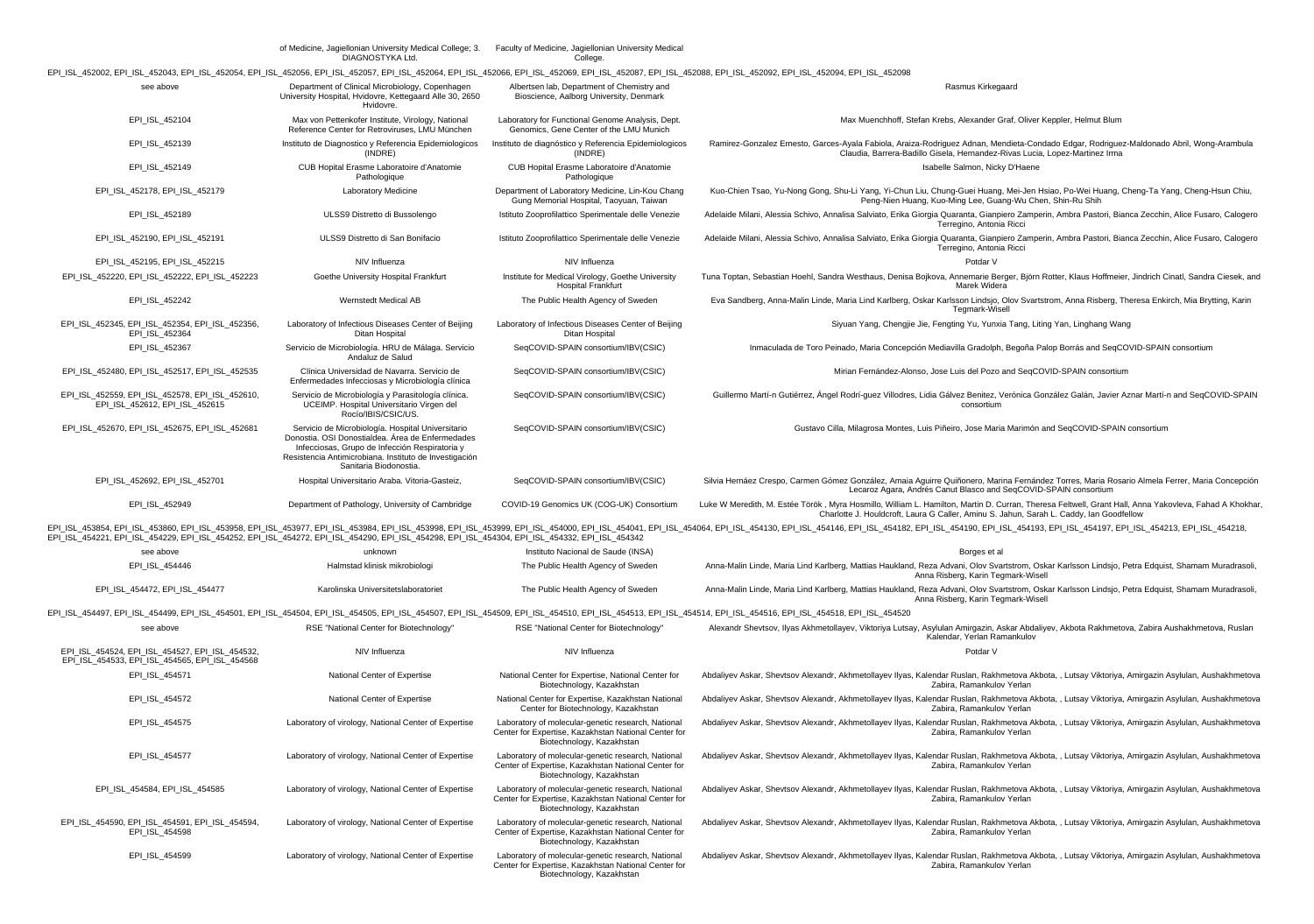| EPI_ISL_454733                                                                                                                       | Department of Medical, Biotechnologies University of<br>Siena                            | Department of Medical, Biotechnologies University of<br>Siena                                                                    | Cusi, M.G., Pinzauti, D., Gandolfo, C., Anichini, G., Pozzi, G. and Santoro, F.                                                                                                                                                                                                                                                                                                                                                                                                   |
|--------------------------------------------------------------------------------------------------------------------------------------|------------------------------------------------------------------------------------------|----------------------------------------------------------------------------------------------------------------------------------|-----------------------------------------------------------------------------------------------------------------------------------------------------------------------------------------------------------------------------------------------------------------------------------------------------------------------------------------------------------------------------------------------------------------------------------------------------------------------------------|
| EPI_ISL_454750, EPI_ISL_454751, EPI_ISL_454752,<br>EPI_ISL_454753, EPI_ISL_454754, EPI_ISL_454762,<br>EPI_ISL_454783                 | Dutch COVID-19 response team                                                             | (RIVM)                                                                                                                           | National Institute for Public Health and the Environment Adam Meijer, Harry Vennema, Jeroen Cremer, Sharon van den Brink, Pieter Overduin, Florian Zwagemaker, Dennis Schmitz, Chantal Reusken, on behalf of<br>the national COVID-19 response team                                                                                                                                                                                                                               |
| EPI_ISL_454830, EPI_ISL_454831                                                                                                       | SMS Medical College, Jaipur                                                              | CSIR Institute of Genomics and Integrative Biology                                                                               | Sudhir Bhandari, Rahul Bhoyar, Mohammed Imran, Mohit Divakar, Disha Sharma, Anshul Kumar, Bani Jolly, Rahul Sahlot, Abhinav Jain, Paras Sehgal,<br>Gyan Ranjan, Vinod Scaria, Sridhar Sivasubbu, Sandeep K Mathur                                                                                                                                                                                                                                                                 |
| EPI_ISL_454873, EPI_ISL_454875, EPI_ISL_454898,<br>EPI_ISL_454900                                                                    | Karolinska Universitetslaboratoriet                                                      | The Public Health Agency of Sweden                                                                                               | Anna-Malin Linde, Maria Lind Karlberg, Mattias Haukland, Reza Advani, Olov Svartstrom, Oskar Karlsson Lindsjo, Petra Edquist, Shamam Muradrasoli,<br>Anna Risberg, Karin Tegmark-Wisell                                                                                                                                                                                                                                                                                           |
| EPI ISL 454915, EPI ISL 454942, EPI ISL 454950,<br>EPI_ISL_454955, EPI_ISL_454961, EPI_ISL_454969,<br>EPI_ISL_454979, EPI_ISL_454992 | Wuhan Chain Medical Labs (CMLabs)                                                        | State Key Laboratory of Biotherapy of Sichuan<br>University                                                                      | Baowen Du, Minjin Wang, Chao Tang, Chuan Chen, Yongzhao Zhou, Mingxia Yu, Hancheng Wei, Weimin Li, Jing-wen Lin, Jia Geng, Binwu Ying, Lu Chen                                                                                                                                                                                                                                                                                                                                    |
| EPI_ISL_455068                                                                                                                       | Childrens Hospital Westmead                                                              | NSW Health Pathology - Institute of Clinical Pathology<br>and Medical Research; Westmead Hospital; University<br>of Sydney       | CIDM-PH et al.                                                                                                                                                                                                                                                                                                                                                                                                                                                                    |
| EPI_ISL_455103                                                                                                                       | Huslakarna Varmbadhuset Varberg                                                          | The Public Health Agency of Sweden                                                                                               | Johanna Hilmersson, Anna-Malin Linde, Maria Lind Karlberg, Oskar Karlsson Lindsjo, Olov Svartstrom, Anna Risberg, Theresa Enkirch, Mia Brytting, Karin<br>Tegmark-Wisell                                                                                                                                                                                                                                                                                                          |
| EPI_ISL_455104                                                                                                                       | Ulltuna Vardcentral                                                                      | The Public Health Agency of Sweden                                                                                               | Heidi Lindback, Anna-Malin Linde, Maria Lind Karlberg, Oskar Karlsson Lindsjo, Olov Svartstrom, Anna Risberg, Theresa Enkirch, Mia Brytting, Karin<br>Tegmark-Wisell                                                                                                                                                                                                                                                                                                              |
| EPI_ISL_455105                                                                                                                       | Wetterhalsan                                                                             | The Public Health Agency of Sweden                                                                                               | Anders Tengblad, Anna-Malin Linde, Maria Lind Karlberg, Oskar Karlsson Lindsjo, Olov Svartstrom, Anna Risberg, Theresa Enkirch, Mia Brytting, Karin<br>Tegmark-Wisell                                                                                                                                                                                                                                                                                                             |
| EPI_ISL_455106                                                                                                                       | Surbrunns VC                                                                             | The Public Health Agency of Sweden                                                                                               | Erik Embring, Anna-Malin Linde, Maria Lind Karlberg, Oskar Karlsson Lindsjo, Olov Svartstrom, Anna Risberg, Theresa Enkirch, Mia Brytting, Karin<br>Tegmark-Wisell                                                                                                                                                                                                                                                                                                                |
| EPI_ISL_455107                                                                                                                       | Narhalsan Mellerud                                                                       | The Public Health Agency of Sweden                                                                                               | Maria Nykvist, Anna-Malin Linde, Maria Lind Karlberg, Oskar Karlsson Lindsjo, Olov Svartstrom, Anna Risberg, Theresa Enkirch, Mia Brytting, Karin<br>Tegmark-Wisell                                                                                                                                                                                                                                                                                                               |
| EPI_ISL_455108                                                                                                                       | Smedby HC                                                                                | The Public Health Agency of Sweden                                                                                               | Susanne Brunby, Anna-Malin Linde, Maria Lind Karlberg, Oskar Karlsson Lindsjo, Olov Svartstrom, Anna Risberg, Theresa Enkirch, Mia Brytting, Karin<br>Tegmark-Wisell                                                                                                                                                                                                                                                                                                              |
| EPI_ISL_455109                                                                                                                       | Ulltuna Vardcentral                                                                      | The Public Health Agency of Sweden                                                                                               | Heidi Lindback, Anna-Malin Linde, Maria Lind Karlberg, Oskar Karlsson Lindsjo, Olov Svartstrom, Anna Risberg, Theresa Enkirch, Mia Brytting, Karin<br>Tegmark-Wisell                                                                                                                                                                                                                                                                                                              |
| EPI_ISL_455110                                                                                                                       | Scania Halsocenter, B288                                                                 | The Public Health Agency of Sweden                                                                                               | Christina Lergin, Anna-Malin Linde, Maria Lind Karlberg, Oskar Karlsson Lindsjo, Olov Svartstrom, Anna Risberg, Theresa Enkirch, Mia Brytting, Karin<br>Tegmark-Wisell                                                                                                                                                                                                                                                                                                            |
| EPI_ISL_455111                                                                                                                       | Olof Norrby                                                                              | The Public Health Agency of Sweden                                                                                               | Bla Kustens halsocentral, Anna-Malin Linde, Maria Lind Karlberg, Oskar Karlsson Lindsjo, Olov Svartstrom, Anna Risberg, Theresa Enkirch, Mia Brytting,<br>Karin Tegmark-Wisell                                                                                                                                                                                                                                                                                                    |
| EPI_ISL_455121, EPI_ISL_455134, EPI_ISL_455141,<br>EPI_ISL_455159, EPI_ISL_455269, EPI_ISL_455306                                    | Dutch COVID-19 response team                                                             | <b>Erasmus Medical Center</b>                                                                                                    | Bas Oude Munnink, David Nieuwenhuijse, Reina Sikkema, Claudia Schapendonk, Irina Chestakova, Anne van der Linden, Theo Bestebroer, Stefan van<br>Nieuwkoop, Mark Pronk, Pascal Lexmond, Corien Swaan, Manon Haverkate, Madelief Mollers, Mart Stein, Sandra Kengne Kamga Mobou, Jeroen van<br>Kampen, Jolanda Voermans, Aura Timen, Corine GeurtsvanKessel, Annemiek van der Eijk, Richard Molenkamp, Marion Koopmans, on behalf of the Dutch<br>national COVID-19 response team. |
| EPI_ISL_455312                                                                                                                       | Microbiology Unit, Department of Pathology &<br>Laboratory Medicine, IIUM Medical Centre | SEA Microbiome Unit, Faculty of Industrial Sciences &<br>Technology, Universiti Malaysia Pahang                                  | Norhidayah Binti Kamarudin, Ahmad Hafiz Bin Zulkifly, Hajar Fauzan Ahmad, Muhammad Adam Lee Abdullah, Mohd Fazli Farida Asras, Ahmad Mahfuz<br>Gazali, Mohd Nazli Bin Kamarulzaman, IIUM Medical Centre Covid19 Taskforce, UMP Covid19 Team                                                                                                                                                                                                                                       |
| EPI_ISL_455313                                                                                                                       | Microbiology Unit, Department of Pathology &<br>Laboratory Medicine, IIUM Medical Centre | SEA Microbiome Unit, Faculty of Industrial Sciences &<br>Technology, Universiti Malaysia Pahang                                  | Hajar Fauzan Ahmad, Norhidayah Kamarudin, Ahmad Hafiz Zulkifly, IIUM Medical Centre Covid19 Taskforce, UMP Covid19 Team                                                                                                                                                                                                                                                                                                                                                           |
| EPI_ISL_455314                                                                                                                       | Hospital Virgen del Rocio                                                                | Instituto de Salud Carlos III                                                                                                    | Iglesias-Caballero, M. Molinero Calamita, M. González-Esguevillas, M. Camarero, S. Pozo, F. Casas, I. Jiménez, P. Jiménez, M. Zaballos, A. Monzón, S.<br>Varona, S. Juliá, M. Cuesta, I, J. Lepe                                                                                                                                                                                                                                                                                  |
| EPI_ISL_455326                                                                                                                       | Hospital Universitario Insular de Gran Canaria                                           | Instituto de Salud Carlos III                                                                                                    | Iglesias-Caballero, M. Molinero Calamita, M. González-Esguevillas, M. Camarero, S. Pozo, F. Casas, I. Jiménez, P. Jiménez, M. Zaballos, A. Monzón, S.<br>Varona, S. Juliá, M. Cuesta, I, A. Hernández                                                                                                                                                                                                                                                                             |
| EPI_ISL_455336                                                                                                                       | Hospital San Pedro                                                                       | Instituto de Salud Carlos III                                                                                                    | Iglesias-Caballero, M. Molinero Calamita, M. González-Esguevillas, M. Camarero, S. Pozo, F. Casas, I. Jiménez, P. Jiménez, M. Zaballos, A. Monzón, S.<br>Varona, S. Juliá, M. Cuesta, I, C. Alonso                                                                                                                                                                                                                                                                                |
| EPI_ISL_455351                                                                                                                       | Hospital Txagorritxu                                                                     | Instituto de Salud Carlos III                                                                                                    | Iglesias-Caballero, M. Molinero Calamita, M. González-Esguevillas, M. Camarero, S. Pozo, F. Casas, I. Jiménez, P. Jiménez, M. Zaballos, A. Monzón, S.<br>Varona, S. Juliá, M. Cuesta, I, C. Gómez                                                                                                                                                                                                                                                                                 |
| EPI_ISL_455362                                                                                                                       | Nigeria Centre for Disease Control (NCDC)                                                | African Centre of Excellence for Genomics of Infectious<br>Diseases (ACEGID), Redeemer's University, Ede, Osun<br>State, Nigeria | Oluniyi P.E., Ajogbasile F.V., Kayode A., Olawoye I., Uwanibe J., Oguzie J., Olumade T., Folarin O.A., Ihekweazu C., Happi C.T.                                                                                                                                                                                                                                                                                                                                                   |
| EPI_ISL_455369, EPI_ISL_455374, EPI_ISL_455391,<br>EPI ISL 455392, EPI ISL 455397                                                    | Wuhan Chain Medical Labs (CMLabs)                                                        | State Key Laboratory of Biotherapy of Sichuan<br>University                                                                      | Baowen Du, Minjin Wang, Chao Tang, Chuan Chen, Yongzhao Zhou, Mingxia Yu, Hancheng Wei, Weimin Li, Jing-wen Lin, Jia Geng, Binwu Ying, Lu Chen                                                                                                                                                                                                                                                                                                                                    |
| EPI ISL 455412, EPI ISL 455413, EPI ISL 455419                                                                                       | Nigeria Centre for Disease Control (NCDC)                                                | African Centre of Excellence for Genomics of Infectious<br>Diseases (ACEGID), Redeemer's University, Ede, Osun<br>State, Nigeria | Oluniyi P.E., Ajogbasile F.V., Kayode A., Oguzie J., Olawoye I., Uwanibe J., Olumade T., Folarin O.A., Ihekweazu C., Happi C.T.                                                                                                                                                                                                                                                                                                                                                   |
| EPI_ISL_455422                                                                                                                       | Nigeria Centre for Disease Control                                                       | African Centre of Excellence for Genomics of Infectious<br>Diseases (ACEGID), Redeemer's University, Ede, Osun<br>State, Nigeria | Oluniyi P.E., Ajogbasile F.V., Kayode A., Oguzie J., Olawoye I., Uwanibe J., Olumade T., Folarin O.A., Ihekweazu C., Happi C.T.                                                                                                                                                                                                                                                                                                                                                   |
| EPI ISL 455423, EPI ISL 455424                                                                                                       | Nigeria Centre for Disease Control (NCDC)                                                | African Centre of Excellence for Genomics of Infectious<br>Diseases (ACEGID), Redeemer's University, Ede, Osun<br>State, Nigeria | Oluniyi P.E., Ajogbasile F.V., Kayode A., Oguzie J., Olawoye I., Uwanibe J., Olumade T., Folarin O.A., Ihekweazu C., Happi C.T.                                                                                                                                                                                                                                                                                                                                                   |
| EPI_ISL_455426                                                                                                                       | Nigeria Centre for Disease Control                                                       | African Centre of Excellence for Genomics of Infectious<br>Diseases (ACEGID), Redeemer's University, Ede, Osun<br>State, Nigeria | Oluniyi P.E., Ajogbasile F.V., Kayode A., Oguzie J., Olawoye I., Uwanibe J., Olumade T., Folarin O.A., Ihekweazu C., Happi C.T.                                                                                                                                                                                                                                                                                                                                                   |
| EPI ISL 455429, EPI ISL 455431                                                                                                       | Nigeria Centre for Disease Control (NCDC)                                                | African Centre of Excellence for Genomics of Infectious<br>Diseases (ACEGID), Redeemer's University, Ede, Osun<br>State, Nigeria | Oluniyi P.E., Ajogbasile F.V., Kayode A., Oguzie J., Olawoye I., Uwanibe J., Olumade T., Folarin O.A., Ihekweazu C., Happi C.T.                                                                                                                                                                                                                                                                                                                                                   |
| EPI_ISL_455434                                                                                                                       | Instituto de Diagnostico y Referencia Epidemiologicos<br>(INDRE)                         | Instituto de Diagnostico y Referencia Epidemiologicos<br>(INDRE)                                                                 | Taboada Ramírez Blanca. Ramirez-Gonzalez Ernesto, Garces-Ayala Fabiola, Araiza-Rodriguez Adnan, Mendieta-Condado Edgar, Rodriguez-Maldonado<br>Abril, Wong-Arambula Claudia, Barrera-Badillo Gisela, Hernandez-Rivas Lucia, Lopez-Martinez Irma.                                                                                                                                                                                                                                  |
| EPI_ISL_455435                                                                                                                       | Instituto de Diagnostico y Referencia Epidemiologicos                                    | Instituto de Diagnostico y Referencia Epidemiologicos                                                                            | Garces-Ayala Fabiola. Taboada Ramírez Blanca. Ramirez-Gonzalez Ernesto, Araiza-Rodriguez Adnan, Mendieta-Condado Edgar, Rodriguez-Maldonado                                                                                                                                                                                                                                                                                                                                       |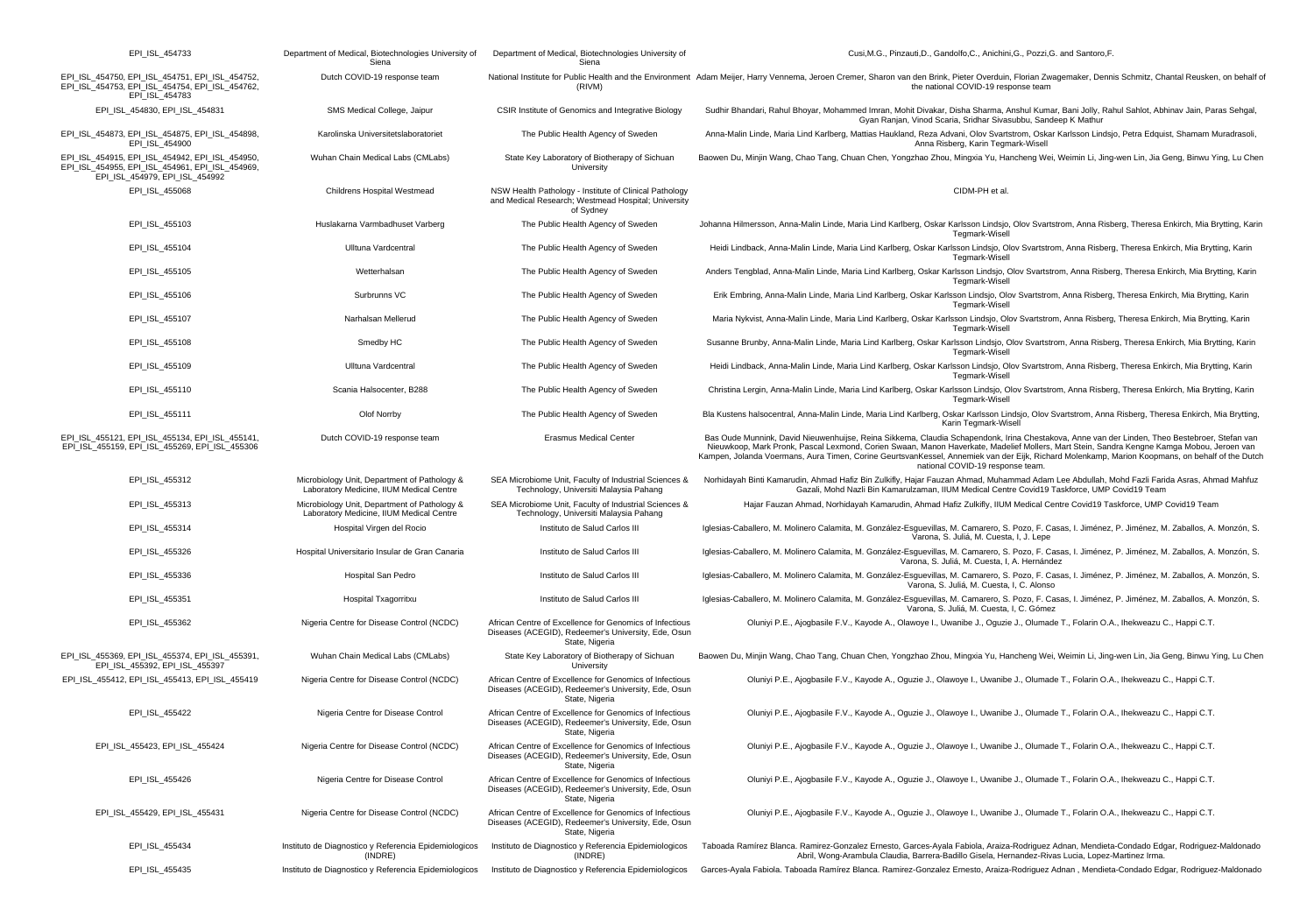|                                                                                                                                                                                                                                | (INDRE)                                                                                                                                                                                                                                                                                                     | (INDRE)                                                                                                                                                                                                                                                                                                      | Abril, Wong-Arambula Claudia, Barrera-Badillo Gisela, Hernandez-Rivas Lucia, Lopez-Martinez Irma                                                                                                                                                                                                                                                                                                                                                                    |
|--------------------------------------------------------------------------------------------------------------------------------------------------------------------------------------------------------------------------------|-------------------------------------------------------------------------------------------------------------------------------------------------------------------------------------------------------------------------------------------------------------------------------------------------------------|--------------------------------------------------------------------------------------------------------------------------------------------------------------------------------------------------------------------------------------------------------------------------------------------------------------|---------------------------------------------------------------------------------------------------------------------------------------------------------------------------------------------------------------------------------------------------------------------------------------------------------------------------------------------------------------------------------------------------------------------------------------------------------------------|
| EPI_ISL_455438                                                                                                                                                                                                                 | Instituto de Diagnostico y Referencia Epidemiologicos<br>(INDRE)                                                                                                                                                                                                                                            | Instituto de Diagnostico y Referencia Epidemiologicos<br>(INDRE)                                                                                                                                                                                                                                             | Araiza-Rodriguez Adnan, Garces-Ayala Fabiola. Ramirez-Gonzalez Ernesto, Mendieta-Condado Edgar, Rodriguez-Maldonado Abril, Wong-Arambula<br>Claudia, Barrera-Badillo Gisela, Hernandez-Rivas Lucia, Lopez-Martinez Irma, Taboada Ramírez Blanca.                                                                                                                                                                                                                    |
| EPI ISL 455439                                                                                                                                                                                                                 | Instituto de Diagnostico y Referencia Epidemiologicos<br>(INDRE)                                                                                                                                                                                                                                            | Instituto de Diagnostico y Referencia Epidemiologicos<br>(INDEX)                                                                                                                                                                                                                                             | Mendieta-Condado Edgar, Araiza-Rodriguez Adnan, Garces-Ayala Fabiola, Rodriguez-Maldonado Abril, Wong-Arambula Claudia, Barrera-Badillo Gisela<br>Hernandez-Rivas Lucia, Lopez-Martinez Irma, Taboada Ramirez Blanca, Ramirez-Gonzalez Ernesto.                                                                                                                                                                                                                     |
| EPI ISL 455442, EPI ISL 455443, EPI ISL 455444,<br>EPI ISL 455445, EPI ISL 455446, EPI ISL 455450,<br>EPI ISL 455452                                                                                                           | 1. ViroGenetics - BSL3 Laboratory of Virology,<br>Maopolska Centre of Biotechnology, Jagiellonian<br>University; 2. Il Department of Internal Medicine, Faculty<br>of Medicine, Jaqiellonian University Medical College; 3.<br>Narodowy Instytut Zdrowia Publicznego - Pastwowy<br>Zakad Higieny (NIZP-PZH) | 1. ViroGenetics - BSL3 Laboratory of Virology,<br>Maopolska Centre of Biotechnology, Jagiellonian<br>University; 2. Il Department of Internal Medicine,<br>Faculty of Medicine, Jagiellonian University Medical<br>College; 3. Narodowy Instytut Zdrowia Publicznego -<br>Pastwowy Zakad Higieny (NIZP-PZH). | Katarzyna Pancer, Marek Sanak, Aleksandra A. Zasada, Magdalena Rzeczkowska, Tomasz Wokowicz, Katarzyna Zacharczuk, Agnieszka<br>Koakowska-Kulesza, Katarzyna Owczarek, Aleksandra Milewska, Natalia Wolaniuk, Ewelina Hallman-Szeliska, Pawe Pabaj, Wojciech Branicki, Krzysztof<br>Pyr                                                                                                                                                                             |
| EPI_ISL_455455                                                                                                                                                                                                                 | Instituto de Diagnostico y Referencia Epidemiologicos<br>(INDRE)                                                                                                                                                                                                                                            | Instituto de Diagnostico y Referencia Epidemiologicos<br>(INDRE)                                                                                                                                                                                                                                             | Rodriguez-Maldonado Abril, Mendieta-Condado Edgar, Araiza-Rodriguez Adnan, Garces-Ayala Fabiola. Taboada Ramirez Blanca. Ramirez-Gonzalez<br>Ernesto, Barrera-Badillo Gisela, Hernandez-Rivas Lucia, Lopez-Martinez Irma, Wong-Arambula Claudia.                                                                                                                                                                                                                    |
| EPI_ISL_455456                                                                                                                                                                                                                 | Instituto de Diagnostico y Referencia Epidemiologicos<br>(INDRE)                                                                                                                                                                                                                                            | Instituto de Diagnostico y Referencia Epidemiologicos<br>(INDRE)                                                                                                                                                                                                                                             | Rodriguez-Maldonado Abril, Mendieta-Condado Edgar, Araiza-Rodriguez Adnan, Garces-Ayala Fabiola. Taboada Ramírez Blanca. Ramirez-Gonzalez<br>Ernesto, , Barrera-Badillo Gisela, Hernandez-Rivas Lucia, Lopez-Martinez Irma, Wong-Arambula Claudia.                                                                                                                                                                                                                  |
| EPI_ISL_455459                                                                                                                                                                                                                 | National Institute of Laboratory Medicine and Referral<br>Center                                                                                                                                                                                                                                            | Genomic Research Lab, BCSIR                                                                                                                                                                                                                                                                                  | Abu Sayeed Mohammad Mahmud, Mohammad Samir Uzzaman, Eshrar Osman, Md. Ahasan Habib, Shahina Akhter, Tanjina Akhter Banu, Barna Goswami,<br>Iffat Jahan, Tasnim Nafisa, Md. Maruf Ahmed Molla, MahmudaYeasmin, Sheikh Md. Selim Al Din, Utpal Chandra Ray, Md. Salim Khan                                                                                                                                                                                            |
| EPI_ISL_455461                                                                                                                                                                                                                 | Jiangxi Province Center for Disease Control and<br>Prevention                                                                                                                                                                                                                                               | Jiangxi Province Center for Disease Control and<br>Prevention                                                                                                                                                                                                                                                | JianXiong Li, Ying Xiong, Tian Gong, Yong Shi, Jun Zhou, Fang Xiao, ShiWen Liu, XiaoQing Liu, Gang Xu, DaJin Xiao, Xin Ran, YanNi Zhang                                                                                                                                                                                                                                                                                                                             |
| EPI_ISL_455468, EPI_ISL_455469, EPI_ISL_455470,<br>EPI_ISL_455471, EPI_ISL_455472, EPI_ISL_455473,<br>EPI_ISL_455474                                                                                                           | Laboratory for Respiratory Viruses, Cantacuzino<br>National Military-Medical Institute for Research and<br>Development                                                                                                                                                                                      | Cantacuzino Institute                                                                                                                                                                                                                                                                                        | M.Lazar, L.Ustea, A.Cretu, Tim Durfee                                                                                                                                                                                                                                                                                                                                                                                                                               |
| EPI_ISL_455475, EPI_ISL_455476, EPI_ISL_455477                                                                                                                                                                                 | Laboratory for Respiratory Viruses, Cantacuzino<br>National Military-Medical Institute for Research and<br>Development                                                                                                                                                                                      | Cantacuzino Institute                                                                                                                                                                                                                                                                                        | M.Lazar, L.Ustea, A.Cretu, T.Durfee                                                                                                                                                                                                                                                                                                                                                                                                                                 |
| EPI_ISL_455584                                                                                                                                                                                                                 | National Institute of Health. Department of medical<br>Sciences, Ministry of Public Health, Thailand                                                                                                                                                                                                        | National Institute of Health. Department of medical<br>Sciences, Ministry of Public Health, Thailand                                                                                                                                                                                                         | Pilailuk,Okada; Siripaporn,Phuygun; Thanutsapa,Thanadachakul; Sittiporn,Parnmen;Warawan,Wongboot; Sunthareeya,Waicharoen; Malinee,Chittaganpitch                                                                                                                                                                                                                                                                                                                    |
| EPI_ISL_455585                                                                                                                                                                                                                 | Phramongkutklao Hospital                                                                                                                                                                                                                                                                                    | National Institute of Health. Department of medical<br>Sciences, Ministry of Public Health, Thailand                                                                                                                                                                                                         | Pilailuk,Okada; Siripaporn,Phuygun; Thanutsapa,Thanadachakul; Sittiporn,Parnmen;Warawan,Wongboot; Sunthareeya,Waicharoen; Malinee,Chittaganpitch                                                                                                                                                                                                                                                                                                                    |
| EPI ISL 455598, EPI ISL 455603                                                                                                                                                                                                 | SA Pathology                                                                                                                                                                                                                                                                                                | <b>VPRL</b>                                                                                                                                                                                                                                                                                                  | Beard, MR., Van Der Hoek, K., Lim, C.K., Leong, L.E.X., Coldbeck-Shackley, R., Shue, B., Kirby, E., Merrett, J., Llamas, B.                                                                                                                                                                                                                                                                                                                                         |
| EPI_ISL_455604                                                                                                                                                                                                                 | Ramkhamhaeng Hospital                                                                                                                                                                                                                                                                                       | National Institute of Health. Department of medical<br>Sciences, Ministry of Public Health, Thailand                                                                                                                                                                                                         | Pilailuk,Okada; Siripaporn,Phuygun; Thanutsapa,Thanadachakul; Sittiporn,Parnmen;Warawan,Wongboot; Sunthareeya,Waicharoen; Malinee,Chittaganpitch                                                                                                                                                                                                                                                                                                                    |
| EPI_ISL_455606                                                                                                                                                                                                                 | Praram 9 Hospital                                                                                                                                                                                                                                                                                           | National Institute of Health. Department of medical<br>Sciences, Ministry of Public Health, Thailand                                                                                                                                                                                                         | Pilailuk,Okada; Siripaporn,Phuygun; Thanutsapa,Thanadachakul; Sittiporn,Parnmen;Warawan,Wongboot; Sunthareeya,Waicharoen; Malinee,Chittaganpitch                                                                                                                                                                                                                                                                                                                    |
| EPI_ISL_455624                                                                                                                                                                                                                 | National Institute of Health. Department of medical<br>Sciences, Ministry of Public Health, Thailand                                                                                                                                                                                                        | National Institute of Health. Department of medical<br>Sciences, Ministry of Public Health, Thailand                                                                                                                                                                                                         | Pilailuk, Okada; Siripaporn, Phuyqun; Thanutsapa, Thanadachakul; Sittiporn, Parnmen; Warawan, Wongboot; Sunthareeya, Waicharoen; Malinee, Chittaganpitch                                                                                                                                                                                                                                                                                                            |
| EPI ISL 455631, EPI ISL 455632, EPI ISL 455633,<br>EPI ISL 455635, EPI ISL 455636, EPI ISL 455639                                                                                                                              | KRISP, KZN Research Innovation and Sequencing<br>Platform                                                                                                                                                                                                                                                   | KRISP, KZN Research Innovation and Sequencing<br>Platform                                                                                                                                                                                                                                                    | Giandhari J, Pillay S, Lessells R, Chimukangara B, Deforche K, Tegally H, Wilkinson E, de Oliveira T                                                                                                                                                                                                                                                                                                                                                                |
| EPI_ISL_455653, EPI_ISL_455656, EPI_ISL_455679                                                                                                                                                                                 | ICMR-National Institute of Cholera and Enteric<br><b>Diseases</b>                                                                                                                                                                                                                                           | National Institute of Biomedical Genomics                                                                                                                                                                                                                                                                    | Arindam Maitra, Mamta Chawla Sarkar, Sreedhar Chinnaswamy, Hasina Banu, Ananya Chatterjee, Shanta Dutta, Saumitra Das                                                                                                                                                                                                                                                                                                                                               |
| EPI_ISL_455684                                                                                                                                                                                                                 | unknown                                                                                                                                                                                                                                                                                                     | Department of Microbiology                                                                                                                                                                                                                                                                                   | Gao,Q., Bao,L., Mao,H., Wang,L., Xu,K., Yang,M., Li,Y., Zhu,L., Wang,N., Lv,Z., Gao,H., Ge,X., Kan,B., Hu,Y., Liu,J., Cai,F., Jiang,D., Yin,Y., Qin,C., Li,J.,<br>Gong, X., Lou, X., Shi, W., Wu, D., Zhang, H., Deng, W., Lu, J., Li, C., Wang, X., Yin, W., Zhang, Y., Sun, Y.                                                                                                                                                                                    |
| EPI_ISL_455697, EPI_ISL_455699, EPI_ISL_455700, EPI_ISL_455701, EPI_ISL_455702, EPI_ISL_455703, EPI_ISL_455705, EPI_ISL_455707, EPI_ISL_455708, EPI_ISL_455709, EPI_ISL_455707, EPI_ISL_455707, EPI_ISL_455710, EPI_ISL_455711 |                                                                                                                                                                                                                                                                                                             |                                                                                                                                                                                                                                                                                                              |                                                                                                                                                                                                                                                                                                                                                                                                                                                                     |
| see above                                                                                                                                                                                                                      | National Hospital of Tropical Diseases                                                                                                                                                                                                                                                                      | Oxford University Clinical Research Unit, Hanoi,<br>Vietnam                                                                                                                                                                                                                                                  | Nguyen Thi Tam, Van Dinh Trang, Nguyen Thu Trang, Nguyen Thi Ngoc Diep, Le Nguyen Minh Hoa, Pham Ngoc Thach, H. Rogier van Doorn, on behalf of<br>the OUCRU COVID-19 research group                                                                                                                                                                                                                                                                                 |
| EPI ISL 455718                                                                                                                                                                                                                 | National Hospital of Tropical Diseases                                                                                                                                                                                                                                                                      | Oxford University Clinical Research Unit, Hanoi,<br>Vietnam                                                                                                                                                                                                                                                  | Nguyen Thi Tam, Van Dinh Trang, Nguyen Thi Hong Thuong, Vu Thi Ngoc Bich, Nguyen Thu Trang, Nguyen Thi Ngoc Diep, Le Nguyen Minh Hoa, Pham<br>Ngoc Thach, H. Rogier van Doorn, on behalf of the OUCRU COVID-19 research group                                                                                                                                                                                                                                       |
| EPI_ISL_455770                                                                                                                                                                                                                 | REGIONAL VRDL, ICMR-RMRC BBSR                                                                                                                                                                                                                                                                               | Immunogenomics lab, Institute of Life Sciences,<br>Bhubaneswar                                                                                                                                                                                                                                               | Sunil Raghav, Jyotirmayee Turuk, Arup Ghosh, Atimukta Jha, Viplov K. Biswas, Swati Madhulika, Manasi Priyadarshini, Shuchi Smita, Jaya Singh Khastri,<br>Rupesh Dash, Soma Chattopadhyay, Ghulam Hussain Syed, Shanti Senapati, Tushar K. Beuria, Debdutta Bhattacharya, Rajeeb Swain, Punit Prasad,<br>COVID-19 team of ILS & RMRC, Orissa COVID-19 study group, DBT's PAN-INDIA 1000 SARS-CoV2 RNA genome sequencing consortium, Sanghamitra<br>Pati, Ajay Parida |
| EPI ISL 455790, EPI ISL 455791                                                                                                                                                                                                 | Institute for Medical Research, Infectious Disease<br>Research Centre, National Institutes of Health, Ministry<br>of Health Malaysia                                                                                                                                                                        | Malaysia Genome Institute                                                                                                                                                                                                                                                                                    | Mohd Noor Mat Isa, Irni Suhayu Sapian, Yusuf Muhammad Noor, Jeyanthi Suppiah, Nurhezreen Md Iqbal, Enizza Kasim, Zarina Mohd Zawawi, Siti Noraini<br>Othman, Mohd Faizal Abu Bakar, Shamsidar Sopie, Azrin Ahmad, Ravindran Thayan, Norazah Ahmad, Tahir Aris, Shahrul Hisham Zainal Ariffin                                                                                                                                                                        |
| EPI ISL 455792, EPI ISL 455793                                                                                                                                                                                                 | Institute for Medical Research, Infectious Disease<br>Research Centre, National Institutes of Health, Ministry<br>of Health Malaysia                                                                                                                                                                        | Malaysia Genome Institute                                                                                                                                                                                                                                                                                    | Mohd Noor Mat Isa, Irni Suhayu Sapian, Yusuf Muhammad Noor, Jeyanthi Suppiah, Nurhezreen Md Iqbal, Enizza Kasim, Zarina Mohd Zawawi, Siti Noraini<br>Othman, Mohd Faizal Abu Bakar, Shamsidar Sopie, Azrin Ahmad, Ravindran Thayan, Norazah Ahmad, Tahir Aris, Shahrul Hisham Zainal Ariffin                                                                                                                                                                        |
| EPI_ISL_455845                                                                                                                                                                                                                 | Skovde/Unilabs                                                                                                                                                                                                                                                                                              | The Public Health Agency of Sweden                                                                                                                                                                                                                                                                           | Anna-Malin Linde, Maria Lind Karlberg, Mattias Haukland, Reza Advani, Olov Svartstrom, Oskar Karlsson Lindsjo, Petra Edquist, Shamam Muradrasoli,<br>Anna Risberg, Karin Tegmark-Wisell                                                                                                                                                                                                                                                                             |
| EPI_ISL_455861, EPI_ISL_455900                                                                                                                                                                                                 | Karolinska Universitetslaboratoriet                                                                                                                                                                                                                                                                         | The Public Health Agency of Sweden                                                                                                                                                                                                                                                                           | Anna-Malin Linde, Maria Lind Karlberg, Mattias Haukland, Reza Advani, Olov Svartstrom, Oskar Karlsson Lindsjo, Petra Edquist, Shamam Muradrasoli,<br>Anna Risberg, Karin Tegmark-Wisell                                                                                                                                                                                                                                                                             |
| EPI_ISL_455910, EPI_ISL_455938                                                                                                                                                                                                 | Ramathibodi Hospital                                                                                                                                                                                                                                                                                        | COVID-19 Network Investigations (CONI) Alliance                                                                                                                                                                                                                                                              | Elizabeth Batty, Wasun Chantratita, Thanat Chookajorn, Stefan Fernandez, Angkana Huang, Anthony R. Jones, Khajohn Joonsalak, Chonticha Klungtong<br>Theerarat Kochakarn, Namfon Kotanan, Krittikorn Kumpornsin, Wudtichai Manasatienkii, Bhakbhoom Panthan, Ekawat Pasomsub, Kingkan Rakmanee,<br>Insee Sensorn, Janjira Thaipadungpanit, Arporn Wangwiwatsin, Treewat Watthanachockchai                                                                            |
|                                                                                                                                                                                                                                |                                                                                                                                                                                                                                                                                                             |                                                                                                                                                                                                                                                                                                              | EPI_ISL_455958, EPI_ISL_455961, EPI_ISL_455962, EPI_ISL_455963, EPI_ISL_455965, EPI_ISL_455966, EPI_ISL_455967, EPI_ISL_455969, EPI_ISL_455972, EPI_ISL_455973, EPI_ISL_455974, EPI_ISL_455975, EPI_ISL_455978, EPI_ISL_455978                                                                                                                                                                                                                                      |
| see above                                                                                                                                                                                                                      | Department of Clinical Microbiology                                                                                                                                                                                                                                                                         | <b>GIGA Medical Genomics</b>                                                                                                                                                                                                                                                                                 | Keith Durkin, Maria Artesi, Sébastien Bontems, Raphaël Boreux, Cécile Meex, Pierrette Melin, Marie-Pierre Hayette, Vincent Bours.                                                                                                                                                                                                                                                                                                                                   |
| EPI_ISL_456075                                                                                                                                                                                                                 | Laboratory of Respiratory Viruses and Measles,<br>Oswaldo Cruz Institute, FIOCRUZ                                                                                                                                                                                                                           | Laboratory of Respiratory Viruses and Measles,<br>Oswaldo Cruz Institute, FIOCRUZ                                                                                                                                                                                                                            | Paola Resende, Luciana Appolinario, Fernando Motta, Aline Mattos, Milene Miranda, Cristiana Garcia, Braulia Caetano, Maria Ogrzewalska, Jonathan<br>Lopes, Marilda Siqueira                                                                                                                                                                                                                                                                                         |
| EPI_ISL_456076, EPI_ISL_456077                                                                                                                                                                                                 | LACEN RJ - Laboratório Central de Saúde Pública Noel<br><b>Nutels</b>                                                                                                                                                                                                                                       | Laboratory of Respiratory Viruses and Measles,<br>Oswaldo Cruz Institute, FIOCRUZ                                                                                                                                                                                                                            | Paola Resende, Luciana Appolinario, Fernando Motta, Aline Mattos, Milene Miranda, Cristiana Garcia, Braulia Caetano, Maria Ogrzewalska, Jonathan<br>Lopes, Marilda Siqueira                                                                                                                                                                                                                                                                                         |
| EPI_ISL_456079, EPI_ISL_456081                                                                                                                                                                                                 | Laboratory of Respiratory Viruses and Measles,<br>Oswaldo Cruz Institute, FIOCRUZ                                                                                                                                                                                                                           | Laboratory of Respiratory Viruses and Measles,<br>Oswaldo Cruz Institute, FIOCRUZ                                                                                                                                                                                                                            | Paola Resende, Luciana Appolinario, Fernando Motta, Aline Mattos, Milene Miranda, Cristiana Garcia, Braulia Caetano, Maria Ogrzewalska, Jonathan<br>Lopes, Marilda Siqueira                                                                                                                                                                                                                                                                                         |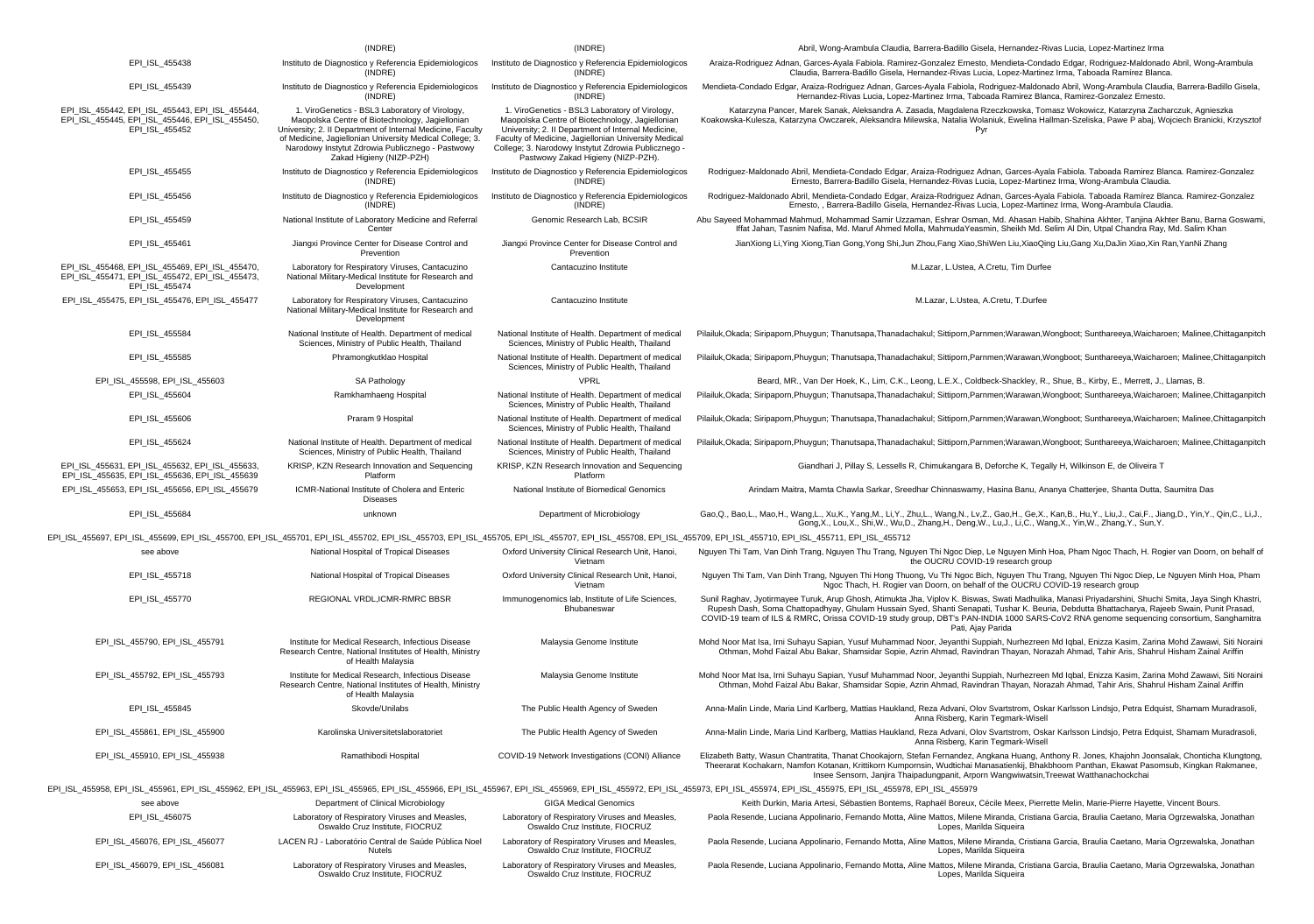| EPI_ISL_456082, EPI_ISL_456083                                                                                                                                                 | LACEN RJ - Laboratório Central de Saúde Pública Noel<br><b>Nutels</b>                                        | Laboratory of Respiratory Viruses and Measles,<br>Oswaldo Cruz Institute, FIOCRUZ                                                                                                                                                          | Paola Resende, Luciana Appolinario, Fernando Motta, Aline Mattos, Milene Miranda, Cristiana Garcia, Braulia Caetano, Maria Ogrzewalska, Jonathan<br>Lopes, Marilda Siqueira                                                                                                                                                                                                                                                                                                                                                                                                                                     |
|--------------------------------------------------------------------------------------------------------------------------------------------------------------------------------|--------------------------------------------------------------------------------------------------------------|--------------------------------------------------------------------------------------------------------------------------------------------------------------------------------------------------------------------------------------------|-----------------------------------------------------------------------------------------------------------------------------------------------------------------------------------------------------------------------------------------------------------------------------------------------------------------------------------------------------------------------------------------------------------------------------------------------------------------------------------------------------------------------------------------------------------------------------------------------------------------|
| EPI_ISL_456086, EPI_ISL_456087, EPI_ISL_456090, EPI_ISL_456091, EPI_ISL_456092, EPI_ISL_456095, EPI_ISL_456096, EPI_ISL_456100, EPI_ISL_456101, EPI_ISL_456102, EPI_ISL_456103 |                                                                                                              |                                                                                                                                                                                                                                            |                                                                                                                                                                                                                                                                                                                                                                                                                                                                                                                                                                                                                 |
| see above                                                                                                                                                                      | Laboratory of Respiratory Viruses and Measles,<br>Oswaldo Cruz Institute, FIOCRUZ                            | Laboratory of Respiratory Viruses and Measles,<br>Oswaldo Cruz Institute, FIOCRUZ                                                                                                                                                          | Paola Resende, Luciana Appolinario, Fernando Motta, Aline Mattos, Milene Miranda, Cristiana Garcia, Braulia Caetano, Maria Ogrzewalska, Jonathan<br>Lopes, Marilda Siqueira                                                                                                                                                                                                                                                                                                                                                                                                                                     |
| EPI_ISL_456117, EPI_ISL_456144, EPI_ISL_456147,<br>EPI_ISL_456151, EPI_ISL_456153                                                                                              | Análisis Genómico                                                                                            | Instituto Nacional de Salud - Unidad de Secuenciación y Instituto Nacional de Salud, Universidad Cooperativa de<br>Colombia, Instituto Alexander von Humboldt, Imperial<br>College-London, London School of Hygiene & Tropical<br>Medicine | Katherine Laiton-Donato, Diego A. Álvarez-Díaz, Carlos Franco-Muñoz, Jose A. Usme-Ciro, Gloria Puerto, Nicolas D. Franco-Sierra, Mailyn A.Gonzalez<br>Zulma M. Cucunubá, Christian Julian VillabonaArenas, Liz Villabona-Arenas, Sussy Echeverria, Astrid C. Flórez, Sergio Gomez-Rangel, Luz Dary<br>Rodriguez, Juliana Barbosa, Erika Ospitia, Diana Marcela Walteros-Acero, Martha Lucia Ospina Martinez, Marcela Mercado-Reyes.                                                                                                                                                                             |
| EPI_ISL_456168                                                                                                                                                                 | Waikato Hospital                                                                                             |                                                                                                                                                                                                                                            | Institute of Environmental Science and Research (ESR) Matt Storey, Xiaoyun Ren, Anja Werno, Antje van der Linden, Arlo Upton, Chris Mansell, David Hammer, Dragana Drinkovic, Erasmus Smit, Gary McAuliffe,<br>Hana Sofia Andersson, James Ussher, Jill Sherwood, Josh Freeman, Julia Howard, Juliet Elvy, Mary DeAlmeida, Matt Blakiston, Matthew Rogers, Max<br>Bloomfield, Michael Addidle, Michelle Balm, Sally Roberts, Sarah Jefferies, Sharmini Muttaiyah, Susan Morpeth, Susan Taylor, Timothy Blackmore, Vani<br>Sathyendran, Veronica Playle, Virginia Hope, Erasmus Smit, Lauren Jelly, Joep de Ligt |
| EPI_ISL_456173                                                                                                                                                                 | LabPLUS                                                                                                      |                                                                                                                                                                                                                                            | Institute of Environmental Science and Research (ESR) Matt Storey, Xiaoyun Ren, Anja Werno, Antje van der Linden, Arlo Upton, Chris Mansell, David Hammer, Dragana Drinkovic, Erasmus Smit, Gary McAuliffe,<br>Hana Sofia Andersson, James Ussher, Jill Sherwood, Josh Freeman, Julia Howard, Juliet Elvy, Mary DeAlmeida, Matt Blakiston, Matthew Rogers, Max<br>Bloomfield, Michael Addidle, Michelle Balm, Sally Roberts, Sarah Jefferies, Sharmini Muttaiyah, Susan Morpeth, Susan Taylor, Timothy Blackmore, Vani<br>Sathyendran, Veronica Playle, Virginia Hope, Erasmus Smit, Lauren Jelly, Joep de Ligt |
| EPI_ISL_456186, EPI_ISL_456188                                                                                                                                                 | Wellington SCL                                                                                               |                                                                                                                                                                                                                                            | Institute of Environmental Science and Research (ESR) Matt Storey, Xiaoyun Ren, Anja Werno, Antje van der Linden, Arlo Upton, Chris Mansell, David Hammer, Dragana Drinkovic, Erasmus Smit, Gary McAuliffe,<br>Hana Sofia Andersson, James Ussher, Jill Sherwood, Josh Freeman, Julia Howard, Juliet Elvy, Mary DeAlmeida, Matt Blakiston, Matthew Rogers, Max<br>Bloomfield, Michael Addidle, Michelle Balm, Sally Roberts, Sarah Jefferies, Sharmini Muttaiyah, Susan Morpeth, Susan Taylor, Timothy Blackmore, Vani<br>Sathyendran, Veronica Playle, Virginia Hope, Erasmus Smit, Lauren Jelly, Joep de Ligt |
| EPI_ISL_456193                                                                                                                                                                 | Waikato Hospital                                                                                             |                                                                                                                                                                                                                                            | Institute of Environmental Science and Research (ESR) Matt Storey, Xiaoyun Ren, Anja Werno, Antje van der Linden, Arlo Upton, Chris Mansell, David Hammer, Dragana Drinkovic, Erasmus Smit, Gary McAuliffe,<br>Hana Sofia Andersson, James Ussher, Jill Sherwood, Josh Freeman, Julia Howard, Juliet Elvy, Mary DeAlmeida, Matt Blakiston, Matthew Rogers, Max<br>Bloomfield, Michael Addidle, Michelle Balm, Sally Roberts, Sarah Jefferies, Sharmini Muttaiyah, Susan Morpeth, Susan Taylor, Timothy Blackmore, Vani<br>Sathyendran, Veronica Playle, Virginia Hope, Erasmus Smit, Lauren Jelly, Joep de Ligt |
| EPI_ISL_456214                                                                                                                                                                 | Middlemore Hospital                                                                                          |                                                                                                                                                                                                                                            | Institute of Environmental Science and Research (ESR) Matt Storey, Xiaoyun Ren, Anja Werno, Antje van der Linden, Arlo Upton, Chris Mansell, David Hammer, Dragana Drinkovic, Erasmus Smit, Gary McAuliffe,<br>Hana Sofia Andersson, James Ussher, Jill Sherwood, Josh Freeman, Julia Howard, Juliet Elvy, Mary DeAlmeida, Matt Blakiston, Matthew Rogers, Max<br>Bloomfield, Michael Addidle, Michelle Balm, Sally Roberts, Sarah Jefferies, Sharmini Muttaiyah, Susan Morpeth, Susan Taylor, Timothy Blackmore, Vani<br>Sathyendran, Veronica Playle, Virginia Hope, Erasmus Smit, Lauren Jelly, Joep de Ligt |
| EPI_ISL_456219, EPI_ISL_456220                                                                                                                                                 | Southern Community Labs Dunedin                                                                              |                                                                                                                                                                                                                                            | Institute of Environmental Science and Research (ESR) Matt Storey, Xiaoyun Ren, Anja Werno, Antje van der Linden, Arlo Upton, Chris Mansell, David Hammer, Dragana Drinkovic, Erasmus Smit, Gary McAuliffe,<br>Hana Sofia Andersson, James Ussher, Jill Sherwood, Josh Freeman, Julia Howard, Juliet Elvy, Mary DeAlmeida, Matt Blakiston, Matthew Rogers, Max<br>Bloomfield, Michael Addidle, Michelle Balm, Sally Roberts, Sarah Jefferies, Sharmini Muttaiyah, Susan Morpeth, Susan Taylor, Timothy Blackmore, Vani<br>Sathyendran, Veronica Playle, Virginia Hope, Erasmus Smit, Lauren Jelly, Joep de Ligt |
| EPI_ISL_456221                                                                                                                                                                 | PathLab Bay of Plenty                                                                                        |                                                                                                                                                                                                                                            | Institute of Environmental Science and Research (ESR) Matt Storey, Xiaoyun Ren, Anja Werno, Antje van der Linden, Arlo Upton, Chris Mansell, David Hammer, Dragana Drinkovic, Erasmus Smit, Gary McAuliffe,<br>Hana Sofia Andersson, James Ussher, Jill Sherwood, Josh Freeman, Julia Howard, Juliet Elvy, Mary DeAlmeida, Matt Blakiston, Matthew Rogers, Max<br>Bloomfield, Michael Addidle, Michelle Balm, Sally Roberts, Sarah Jefferies, Sharmini Muttaivah, Susan Morpeth, Susan Taylor, Timothy Blackmore, Vani<br>Sathyendran, Veronica Playle, Virginia Hope, Erasmus Smit, Lauren Jelly, Joep de Ligt |
| EPI ISL 456238, EPI ISL 456246, EPI ISL 456248,<br>EPI ISL 456251, EPI ISL 456266, EPI ISL 456268,<br>EPI_ISL_456295, EPI_ISL_456297, EPI_ISL_456303,<br>EPI ISL 456316        | Southern Community Labs Dunedin                                                                              |                                                                                                                                                                                                                                            | Institute of Environmental Science and Research (ESR) Matt Storey, Xiaovun Ren. Ania Werno, Antie van der Linden, Arlo Upton, Chris Mansell, David Hammer, Dragana Drinkovic, Erasmus Smit, Gary McAuliffe,<br>Hana Sofia Andersson, James Ussher, Jill Sherwood, Josh Freeman, Julia Howard, Juliet Elvy, Mary DeAlmeida, Matt Blakiston, Matthew Rogers, Max<br>Bloomfield, Michael Addidle, Michelle Balm, Sally Roberts, Sarah Jefferies, Sharmini Muttaiyah, Susan Morpeth, Susan Taylor, Timothy Blackmore, Vani<br>Sathyendran, Veronica Playle, Virginia Hope, Erasmus Smit, Lauren Jelly, Joep de Ligt |
| EPI ISL 456328, EPI ISL 456330, EPI ISL 456331,<br>EPI ISL 456334                                                                                                              | <b>Wellington SCL</b>                                                                                        |                                                                                                                                                                                                                                            | Institute of Environmental Science and Research (ESR) Matt Storey, Xiaoyun Ren, Anja Werno, Antie van der Linden, Arlo Upton, Chris Mansell, David Hammer, Dragana Drinkovic, Erasmus Smit, Gary McAuliffe,<br>Hana Sofia Andersson, James Ussher, Jill Sherwood, Josh Freeman, Julia Howard, Juliet Elvy, Mary DeAlmeida, Matt Blakiston, Matthew Rogers, Max<br>Bloomfield, Michael Addidle, Michelle Balm, Sally Roberts, Sarah Jefferies, Sharmini Muttaiyah, Susan Morpeth, Susan Taylor, Timothy Blackmore, Vani<br>Sathyendran, Veronica Playle, Virginia Hope, Erasmus Smit, Lauren Jelly, Joep de Ligt |
| EPI_ISL_456353, EPI_ISL_456362, EPI_ISL_456365                                                                                                                                 | Canterbury Health Laboratories                                                                               |                                                                                                                                                                                                                                            | Institute of Environmental Science and Research (ESR) Matt Storey, Xiaoyun Ren, Anja Werno, Antje van der Linden, Arlo Upton, Chris Mansell, David Hammer, Dragana Drinkovic, Erasmus Smit, Gary McAuliffe,<br>Hana Sofia Andersson, James Ussher, Jill Sherwood, Josh Freeman, Julia Howard, Juliet Elvy, Mary DeAlmeida, Matt Blakiston, Matthew Rogers, Max<br>Bloomfield, Michael Addidle, Michelle Balm, Sally Roberts, Sarah Jefferies, Sharmini Muttaiyah, Susan Morpeth, Susan Taylor, Timothy Blackmore, Vani<br>Sathyendran, Veronica Playle, Virginia Hope, Erasmus Smit, Lauren Jelly, Joep de Ligt |
| EPI_ISL_456377                                                                                                                                                                 | MedLab Central Ltd                                                                                           |                                                                                                                                                                                                                                            | Institute of Environmental Science and Research (ESR) Matt Storey, Xiaoyun Ren, Anja Werno, Antje van der Linden, Arlo Upton, Chris Mansell, David Hammer, Dragana Drinkovic, Erasmus Smit, Gary McAuliffe,<br>Hana Sofia Andersson, James Ussher, Jill Sherwood, Josh Freeman, Julia Howard, Juliet Elvy, Mary DeAlmeida, Matt Blakiston, Matthew Rogers, Max<br>Bloomfield, Michael Addidle, Michelle Balm, Sally Roberts, Sarah Jefferies, Sharmini Muttaiyah, Susan Morpeth, Susan Taylor, Timothy Blackmore, Vani<br>Sathyendran, Veronica Playle, Virginia Hope, Erasmus Smit, Lauren Jelly, Joep de Ligt |
| EPI_ISL_456393                                                                                                                                                                 | LabPLUS                                                                                                      |                                                                                                                                                                                                                                            | Institute of Environmental Science and Research (ESR) Matt Storey, Xiaoyun Ren, Anja Werno, Antje van der Linden, Arlo Upton, Chris Mansell, David Hammer, Dragana Drinkovic, Erasmus Smit, Gary McAuliffe,<br>Hana Sofia Andersson, James Ussher, Jill Sherwood, Josh Freeman, Julia Howard, Juliet Elvy, Mary DeAlmeida, Matt Blakiston, Matthew Rogers, Max<br>Bloomfield, Michael Addidle, Michelle Balm, Sally Roberts, Sarah Jefferies, Sharmini Muttaiyah, Susan Morpeth, Susan Taylor, Timothy Blackmore, Vani<br>Sathyendran, Veronica Playle, Virginia Hope, Erasmus Smit, Lauren Jelly, Joep de Ligt |
| EPI_ISL_456402                                                                                                                                                                 | <b>Wellington SCL</b>                                                                                        |                                                                                                                                                                                                                                            | Institute of Environmental Science and Research (ESR) Matt Storey, Xiaoyun Ren, Anja Werno, Antje van der Linden, Arlo Upton, Chris Mansell, David Hammer, Dragana Drinkovic, Erasmus Smit, Gary McAuliffe,<br>Hana Sofia Andersson, James Ussher, Jill Sherwood, Josh Freeman, Julia Howard, Juliet Elvy, Mary DeAlmeida, Matt Blakiston, Matthew Rogers, Max<br>Bloomfield, Michael Addidle, Michelle Balm, Sally Roberts, Sarah Jefferies, Sharmini Muttaiyah, Susan Morpeth, Susan Taylor, Timothy Blackmore, Vani<br>Sathyendran, Veronica Playle, Virginia Hope, Erasmus Smit, Lauren Jelly, Joep de Ligt |
| EPI ISL 456455, EPI ISL 456463, EPI ISL 456476.<br>EPI_ISL_456504, EPI_ISL_456540, EPI_ISL_456550,<br>EPI_ISL_456553, EPI_ISL_456566, EPI_ISL_456617,<br>EPI ISL 456619        | Victorian Infectious Diseases Reference Laboratory<br>(VIDRL)                                                | Microbiological Diagnostic Unit Public Health<br>Laboratory and Victorian Infectious Diseases Reference<br>Laboratory, Doherty Institute                                                                                                   | Caly L., Seemann T., Sait, M., Schultz M., Druce J., Sherry, N.                                                                                                                                                                                                                                                                                                                                                                                                                                                                                                                                                 |
| EPI_ISL_456728, EPI_ISL_456754                                                                                                                                                 | Department of Pathology, University of Cambridge                                                             | COVID-19 Genomics UK (COG-UK) Consortium                                                                                                                                                                                                   | Luke W Meredith, M. Estée Török, Myra Hosmillo, William L. Hamilton, Martin D. Curran, Theresa Feltwell, Grant Hall, Anna Yakovleva, Fahad A Khokhar,<br>Charlotte J. Houldcroft, Laura G Caller, Aminu S. Jahun, Sarah L. Caddy, Ian Goodfellow                                                                                                                                                                                                                                                                                                                                                                |
| EPI_ISL_456789, EPI_ISL_456834                                                                                                                                                 | West of Scotland Specialist Virology Centre, NHSGGC /<br>MRC-University of Glasgow Centre for Virus Research | COVID-19 Genomics UK (COG-UK) Consortium                                                                                                                                                                                                   | Ana da Silva Filipe, Natasha Johnson, Kathy Smollett, Daniel Mair, Stephen Carmichael, Lily Tong, Jenna Nichols, Elihu Aranday-Cortes, Kirstyn Brunker,<br>Yasmin Parr, Kyriaki Nomikou; Sarah McDonald, Marc Niebel, Patawee Asamaphan; Richard Orton, Joseph Hughes, Sreenu Vattipally, David L Robertson;<br>Alasdair MacLean, Rory Gunson; Kathy Li, Natasha Jesudason, Rajiv Shah, James Shepherd, Antonia Ho, Emma Thomson                                                                                                                                                                                |
| EPI_ISL_457505                                                                                                                                                                 | Quadram Institute Bioscience                                                                                 | COVID-19 Genomics UK (COG-UK) Consortium                                                                                                                                                                                                   | Dave J. Baker, Gemma L. Kay, Alp Aydin, Thanh Le-Viet, Steven Rudder, Ana P. Tedim, Anastasia Kolyva, Maria Diaz, Leonardo de Oliveira Martins,<br>Nabil-Fareed Alikhan, Lizzie Meadows, Rachael Stanley, Ngozi Elumogo, Muhammed Yasir, Nicholas M. Thomson, Alexander J Trotter, Rachel Gilroy,<br>Samuel Bloomfield, Claire Stuart, Andrew Bell, Reenesh Prakash, Samir Dervisevic, Alison E. Mather, John Wain, Mark Webber, Andrew J. Page, Justin<br>O'Grady                                                                                                                                              |
| EPI_ISL_457701                                                                                                                                                                 | Oman-NIC                                                                                                     | Oman-NIC                                                                                                                                                                                                                                   | Samira Al-Marugi, Fahad Zadiali, Amina Al Jardani, Khulood Al-Mammary, Hanan Al-kindi, Fatma BaAlawi, Hamida AL Barwani, Zeyana AL-Dahmani,<br>Intisar Al-Shukri, Aisha Al-Busaidi, Aisha Al-Amri, Ahlam Al-Amri, Mohammed Al-Tobi, Samiha Al Kharusi, Abdulla Balkhair                                                                                                                                                                                                                                                                                                                                         |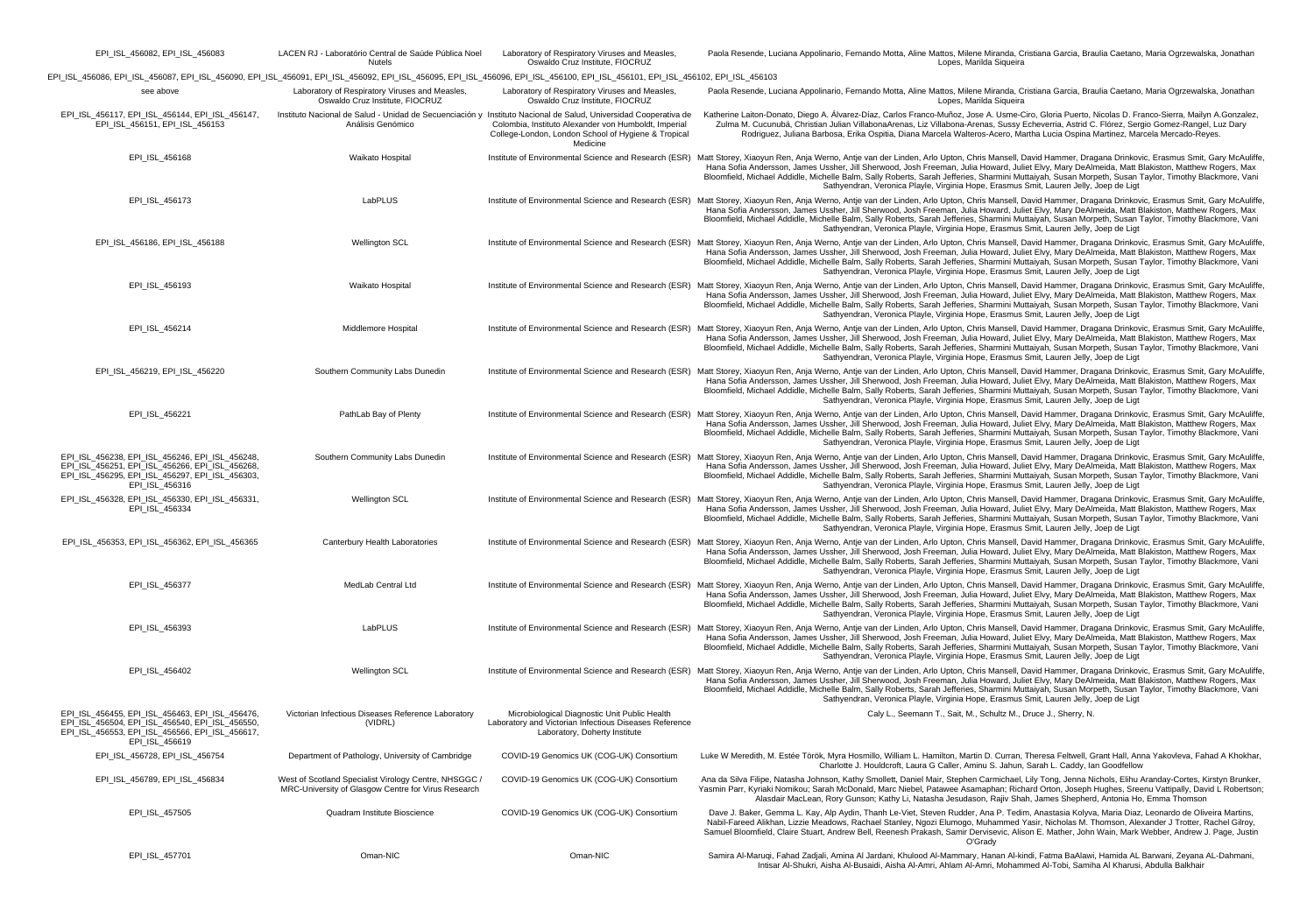| EPI ISL 457702                                                                                                                                                                                 | Oman-NIC                                                                                                                                                 | Microbiology laboratory- Sultan Qaboos University<br>Hospital                           | Fahad Zadjali, Samira Al-Maruqi, Amina Al Jardani, Khulood Al-Mammary, Hanan Al-kindi, Fatma BaAlawi, Hamida AL Barwani, Zeyana AL-Dahmani,<br>Intisar Al-Shukri, Aisha Al-Busaidi, Aisha Al-Amri, Ahlam Al-Amri, Mohammed Al-Tobi, Samiha Al Kharusi, Abdulla Balkhair                                                                                                                                                                                                                   |
|------------------------------------------------------------------------------------------------------------------------------------------------------------------------------------------------|----------------------------------------------------------------------------------------------------------------------------------------------------------|-----------------------------------------------------------------------------------------|-------------------------------------------------------------------------------------------------------------------------------------------------------------------------------------------------------------------------------------------------------------------------------------------------------------------------------------------------------------------------------------------------------------------------------------------------------------------------------------------|
| EPI_ISL_457703                                                                                                                                                                                 | Oman-NIC                                                                                                                                                 | Department of Microbiology and Immunology- SQUH                                         | Fahad Zadjali, Samira Al-Maruqi, Amina Al Jardani, Khulood Al-Mammary, Hanan Al-kindi, Fatma BaAlawi, Hamida AL Barwani, Zeyana AL-Dahmani,<br>Intisar Al-Shukri, Aisha Al-Busaidi, Aisha Al-Amri, Ahlam Al-Amri, Mohammed Al-Tobi, Samiha Al Kharusi, Abdulla Balkhair                                                                                                                                                                                                                   |
| EPI_ISL_457704                                                                                                                                                                                 | Oman-NIC                                                                                                                                                 | Oman-NIC                                                                                | Samira Al-Maruqi, Fahad Zadjali, Amina Al Jardani, Khulood Al-Mammary, Hanan Al-kindi, Fatma BaAlawi, Hamida AL Barwani, Zeyana AL-Dahmani,<br>Intisar Al-Shukri, Aisha Al-Busaidi, Aisha Al-Amri, Ahlam Al-Amri, Mohammed Al-Tobi, Samiha Al Kharusi, Abdulla Balkhair                                                                                                                                                                                                                   |
| EPI_ISL_457705                                                                                                                                                                                 | OMAN-NIC                                                                                                                                                 | Department of Microbiology and Immunology-SQUH                                          | Fahad Zadjali, Samira Al-Maruqi, Amina Al Jardani, Khulood Al-Mammary, Hanan Al-kindi, Fatma BaAlawi, Hamida AL Barwani, Zeyana AL-Dahmani,<br>Intisar Al-Shukri, Aisha Al-Busaidi, Aisha Al-Amri, Ahlam Al-Amri, Mohammed Al-Tobi, Samiha Al Kharusi, Abdulla Balkhair                                                                                                                                                                                                                   |
| EPI ISL 457706                                                                                                                                                                                 | Oman-NIC                                                                                                                                                 | Oman-NIC                                                                                | Samira Al-Maruqi, Fahad Zadjali, Amina Al Jardani, Khulood Al-Mammary, Hanan Al-kindi, Fatma BaAlawi, Hamida AL Barwani, Zeyana AL-Dahmani,<br>Intisar Al-Shukri, Aisha Al-Busaidi, Aisha Al-Amri, Ahlam Al-Amri, Mohammed Al-Tobi, Samiha Al Kharusi, Abdulla Balkhair                                                                                                                                                                                                                   |
| EPI_ISL_457707                                                                                                                                                                                 | Oman-NIC                                                                                                                                                 | Department of Microbiology and Immunology-SQUH                                          | Fahad Zadjali, Samira Al-Maruqi, Amina Al Jardani, Khulood Al-Mammary, Hanan Al-kindi, Fatma BaAlawi, Hamida AL Barwani, Zeyana AL-Dahmani,<br>Intisar Al-Shukri, Aisha Al-Busaidi, Aisha Al-Amri, Ahlam Al-Amri, Mohammed Al-Tobi, Samiha Al Kharusi, Abdulla Balkhair                                                                                                                                                                                                                   |
| EPI_ISL_457726, EPI_ISL_457730, EPI_ISL_457733                                                                                                                                                 | TSGH-CP molecular lab                                                                                                                                    | TSGH-CP molecular lab                                                                   | Cherng-Lih Perng, Ming-Jr JIAN, Chih-Kai Chang, Jung-Chung Lin, Kuo-Ming Yeh, Chien-Wen Chen, Sheng-Kang Chiu, Hsing-Yi Chung, Shih-Hung Tsai,<br>Kuo-Sheng Hung, Tien-Yao Chang, Feng-Yee Chang, Hung-Sheng Shang                                                                                                                                                                                                                                                                        |
| EPI_ISL_457749                                                                                                                                                                                 | Department of Infectious Diseases, Istituto Superiore di<br>Sanità, Roma, Italy                                                                          | Army Medical and Veterinary Research Center                                             | Paola Stefanelli, Alessandra Lo Presti, Stefano Fiore, Antonella Marchi, Eleonora Benedetti, Concetta Fabiani Silvia Fillo, Giovanni Faggioni, Riccardo De<br>Sanctis, Antonella Fortunato, Anna Anselmo, Francesco Giordani, Vanessa Vera Fain, Nino D'Amore, Florigio Lista                                                                                                                                                                                                             |
| EPI_ISL_457937, EPI_ISL_457938                                                                                                                                                                 | Oman-NIC                                                                                                                                                 | Oman-NIC                                                                                | Samira Al-Maruqi, Fahad Zadjali, Amina Al Jardani, Khulood Al-Mammary, Hanan Al-kindi, Fatma BaAlawi, Hamida AL Barwani, Zeyana AL-Dahmani,<br>Intisar Al-Shukri, Aisha Al-Busaidi, Aisha Al-Amri, Ahlam Al-Amri, Mohammed Al-Tobi, Samiha Al Kharusi, Abdulla Balkhair                                                                                                                                                                                                                   |
| EPI_ISL_457952, EPI_ISL_457953, EPI_ISL_457959,<br>EPI ISL 457961, EPI ISL 457963, EPI ISL 457965,<br>EPI_ISL_457972                                                                           | Laboratorio de Biología Molecular Asociación Española<br>Primera en Salud                                                                                | Departments of Pathology and Medicine, New York<br>University School of Medicine        | Maria Victoria Elizondo, Maria Noel Zubillaga, Gonzalo Manrique, Paul Zappile, Gael Westby, Matthew T Maurano, Christian Marier, Adriana Heguy                                                                                                                                                                                                                                                                                                                                            |
| EPI_ISL_457974, EPI_ISL_457977, EPI_ISL_457979                                                                                                                                                 | Oman-NIC                                                                                                                                                 | Oman-NIC                                                                                | Samira Al-Maruqi, Fahad Zadjali, Amina Al Jardani, Khulood Al-Mammary, Hanan Al-kindi, Fatma BaAlawi, Hamida AL Barwani, Zeyana AL-Dahmani,<br>Intisar Al-Shukri, Aisha Al-Busaidi, Aisha Al-Amri, Ahlam Al-Amri, Mohammed Al-Tobi, Samiha Al Kharusi, Abdulla Balkhair                                                                                                                                                                                                                   |
| EPI_ISL_457981                                                                                                                                                                                 | Oman-NIC                                                                                                                                                 | Department of Microbiology and Immunology-SQUH                                          | Fahad Zadjali, Samira Al-Maruqi, Amina Al Jardani, Khulood Al-Mammary, Hanan Al-kindi, Fatma BaAlawi, Hamida AL Barwani, Zeyana AL-Dahmani,<br>Intisar Al-Shukri, Aisha Al-Busaidi, Aisha Al-Amri, Ahlam Al-Amri, Mohammed Al-Tobi, Samiha Al Kharusi, Abdulla Balkhair                                                                                                                                                                                                                   |
| EPI_ISL_457985, EPI_ISL_457986, EPI_ISL_457987, EPI_ISL_457990, EPI_ISL_457991, EPI_ISL_457992, EPI_ISL_457993, EPI_ISL_457994, EPI_ISL_457995, EPI_ISL_457996, EPI_ISL_457997, EPI_ISL_457998 |                                                                                                                                                          |                                                                                         |                                                                                                                                                                                                                                                                                                                                                                                                                                                                                           |
| see above                                                                                                                                                                                      | Oman-NIC                                                                                                                                                 | Oman-NIC                                                                                | Samira Al-Maruqi, Fahad Zadjali, Amina Al Jardani, Khulood Al-Mammary, Hanan Al-kindi, Fatma BaAlawi, Hamida AL Barwani, Zeyana AL-Dahmani,<br>Intisar Al-Shukri, Aisha Al-Busaidi, Aisha Al-Amri, Ahlam Al-Amri, Mohammed Al-Tobi, Samiha Al Kharusi, Abdulla Balkhair                                                                                                                                                                                                                   |
| EPI ISL 458034                                                                                                                                                                                 | King Institute of Preventive Medicine & Research                                                                                                         | CSIR-Centre for Cellular and Molecular Biology                                          | K.Kaveri,S.Sivasubramanian,S.Vennila,P.Padmapriya,R.Kiruba,S.Magesh,G. Dhinakar Raj, G. Ravikumar, P. Azhahianambi, K Thangaraj, Namami Gaur,<br>Sakshi Shambhavi, Lamuk Zaveri, Shaqufta Khan, Tulasi Naqabandi, Purushotham Vodnala, Payel Mukherjee, Sofia Banu, Priya Singh, Dhiviya Vedagiri<br>Diyya Gupta, Vishal Sah, Santosh Kumar Kuncha, Krishnan Hariniyas Harshan, Archana Bharadwai Siya, Karthik Bharadwai Tallapaka, Rakesh K Mishra,<br>Divya Tej Sowpati                |
| EPI_ISL_458056                                                                                                                                                                                 | CSIR-Centre for Cellular and Molecular Biology                                                                                                           | CSIR-Centre for Cellular and Molecular Biology                                          | Tulasi Nagabandi, Namami Gaur, Sakshi Shambhavi, Lamuk Zaveri, Shagufta Khan, Purushotham Vodnala, Payel Mukherjee, Sofia Banu, Priya Singh,<br>Dhiviya Vedagiri, Divya Gupta, Vishal Sah, Santosh Kumar Kuncha, Krishnan Harinivas Harshan, Archana Bharadwaj Siva, Karthik Bharadwaj Tallapaka, G.<br>Aditya Kumar, Koushick Sivakumar, Pooja Ramesh Gupta, Rajan Kumar Jha, Shraddha Vijay Lahoti, Rakesh K Mishra, Divya Tej Sowpati                                                  |
| EPI_ISL_458073                                                                                                                                                                                 | CSIR-Centre for Cellular and Molecular Biology                                                                                                           | CSIR-Centre for Cellular and Molecular Biology                                          | Dhiviya Vedagiri, Divya Gupta, Vishal Sah, Payel Mukherjee, Sofia Banu, Priya Singh, Santosh Kumar Kuncha, Archana Bharadwaj Siva, Karthik Bharadwa<br>Tallapaka, Shagufta Khan, Lamuk Zaveri, Namami Gaur, Sakshi Shambhavi, Tulasi Nagabandi, Purushotham Vodnala, Rakesh K Mishra, Divya Tej<br>Sowpati, Krishnan Harinivas Harshan                                                                                                                                                    |
| EPI_ISL_458084                                                                                                                                                                                 | Laboratorio Biologia Molecolare Sars Cov2 - UOC<br>Laboratorio Analisi - Servizio Medicina di Laboratorio,<br>Ospedale "San Francesco" - ATS-ASSL Nuoro  | Laboratorio specialistico UOC Ematologia - Ospedale<br>"San Francesco" - ATS-ASSL Nuoro | Piras Giovanna, Fancello Tatiana, Asproni Rosanna, Fiamma Maura, Monne Maria Itria, Toja Alessandro, Sanna Filomena, Floris Anna Rita, Sulis<br>Vincenzo, Palmas Angelo Domenico, Casu Gavino, Lo Maglio lana, Mameli Giuseppe.                                                                                                                                                                                                                                                           |
| EPI_ISL_458085                                                                                                                                                                                 | Laboratorio Biologia Molecolare Sars Cov2 - UOC<br>Laboratorio Analisi - Servizio Medicina di Laboratorio,<br>Ospedale "San Francesco" - ATS- ASSL Nuoro | Laboratorio specialistico UOC Ematologia - Ospedale<br>"San Francesco" - ATS-ASSL Nuoro | Piras Giovanna, Fancello Tatiana, Asproni Rosanna, Fiamma Maura, Monne Maria Itria, Toja Alessandro, Sanna Filomena, Floris Anna Rita, Sulis<br>Vincenzo, Palmas Angelo Domenico, Casu Gavino, Lo Maglio lana, Mameli Giuseppe.                                                                                                                                                                                                                                                           |
| EPI_ISL_458096                                                                                                                                                                                 | B.J. Medical College and Civil hospital                                                                                                                  | Gujarat Biotechnology Research Centre                                                   | Dinesh Kumar, Zuber Saiyed, Komal Patel, Labdhi Pandya, Snehal Bagatharia, Dhaval Vaghela, Ramesh Patel, Pranay Shah, Kamlesh J Upadhyay,<br>Ramesh Pandit, Tejas Shah, Ankit Hinsu, Pritesh Sabara, Apurvasinh Puvar, Janvi Raval, Zarna Patel, Monika Gandhi, Pinal Trivedi, Maharshi Pandya,<br>Amit Kanani, Nidhi Patel, Nitin Savaliya, Raghawendra Kumar, Akanksha Verma, Bhavesh Modi, Gaurishankar Shrimali, R D Dixit, A M Kadri, Umang<br>Mishra, Chaitanya Joshi, Madhvi Joshi |
| EPI ISL 458109                                                                                                                                                                                 | Gujarat Biotechnology Research Centre                                                                                                                    | Gujarat Biotechnology Research Centre                                                   | Zarna Patel, Monika Gandhi, Pinal Trivedi, Maharshi Pandya, Amit Kanani, Nidhi Patel, Nitin Savaliya, Raghawendra Kumar, Dinesh Kumar, Zuber Saiyed,<br>Komal Patel, Labdhi Pandya, Snehal Bagatharia, Ramesh Pandit, Tejas Shah, Ankit Hinsu, Pritesh Sabara, Apurvasinh Puvar, Janvi Raval, Akanksha<br>Verma, Bhavesh Modi, Gaurishankar Shrimali, R D Dixit, A M Kadri, Umang Mishra, Chaitanya Joshi, Madhvi Joshi, , , ,                                                            |
| EPI ISL 458116, EPI ISL 458117, EPI ISL 458118,<br>EPI_ISL_458119, EPI_ISL_458120, EPI_ISL_458121,<br>EPI_ISL_458122                                                                           | Oman National Influenza Centre                                                                                                                           | Department of Microbiology and Immunology-SQUH                                          | Fahad Zadjali, Samira Al-Maruqi, Amina Al Jardani, Khulood Al-Mammary, Hanan Al-kindi, Fatma BaAlawi, Hamida AL Barwani, Zeyana AL-Dahmani,<br>Intisar Al-Shukri, Aisha Al-Busaidi, Aisha Al-Amri, Ahlam Al-Amri, Mohammed Al-Tobi, Samiha Al Kharusi, Abdulla Balkhair                                                                                                                                                                                                                   |
| EPI_ISL_458138, EPI_ISL_458139, EPI_ISL_458140,<br>EPI_ISL_458141, EPI_ISL_458147                                                                                                              | Evandro Chagas Institute                                                                                                                                 | Evandro Chagas Institute                                                                | Santos, M.C.; Silva, A.M.; Junior, W.D.C.; Barbagelata, L.S.; Ferreira, J.A.; Sousa, E.M.A.; da Silva, P.S.; Resque, H.R; Martins, L.C.; Sousa Junior,<br>E.C.; Viana, G.M.R                                                                                                                                                                                                                                                                                                              |
| EPI_ISL_458150                                                                                                                                                                                 | ANOUAL                                                                                                                                                   | ANOUAL                                                                                  | Jouali Farah, El Ansari Fatima Zahra, Marchoudi Nabila, Kasmi Yassine, Chenaoui Mohamed, El Aliani Aissam, Benhida Rachid, Azami Nawfel, Kitane<br>Driss Lahlou, Loukman Salma, Fekkak Jamal                                                                                                                                                                                                                                                                                              |
| EPI_ISL_458181, EPI_ISL_458192, EPI_ISL_458195,<br>EPI_ISL_458215, EPI_ISL_458217, EPI_ISL_458227,<br>EPI ISL 458230, EPI ISL 458233                                                           | KU Leuven, Rega Institute, Clinical and Epidemiological KU Leuven, Rega Institute, Clinical and Epidemiological<br>Virology                              | Virology                                                                                | Tony Wawina-Bokalanga, Bert Vanmechelen, Joan Marti-Carerras, Piet Maes                                                                                                                                                                                                                                                                                                                                                                                                                   |
| EPI_ISL_458248                                                                                                                                                                                 | Scripps Medical Laboratory                                                                                                                               | Andersen lab at Scripps Research                                                        | SEARCH Alliance San Diego with Michael Quigley, Ellen Stefanski, Ian Mchardy                                                                                                                                                                                                                                                                                                                                                                                                              |
| EPI ISL 458784                                                                                                                                                                                 | PHE South West Regional Laboratory, National<br><b>Infection Service</b>                                                                                 | Wellcome Sanger Institute for the COVID-19 Genomics<br>UK (COG-UK) consortium           | Stephanie Hutchings, Hannah Pymont, Dr Peter Muir, Barry Vipond, Rich Hopes; and Alex Alderton, Roberto Amato, Sonia Goncalves, Ewan Harrison<br>David K. Jackson, Ian Johnston, Dominic Kwiatkowski, Cordelia Langford, John Sillitoe on behalf of the Wellcome Sanger Institute COVID-19 Surveillance<br>Team (http://www.sanger.ac.uk/covid-team)                                                                                                                                      |
| EPI_ISL_459875, EPI_ISL_459891                                                                                                                                                                 | Kingston Health Sciences Center                                                                                                                          | Queen's Genomics Lab at Ongwanada (Q-GLO)                                               | Sjaarda CP, Rustom N, Huang D, Perez-Patrigeon S, Hudson ML, Wong H,Guan H, Ayub M, Soares CN, Colautti R, Evans GA, Sheth P                                                                                                                                                                                                                                                                                                                                                              |
| EPI ISL 459893, EPI ISL 459894, EPI ISL 459896,<br>EPI ISL 459898, EPI ISL 459899, EPI ISL 459900,<br>EPI ISL 459901, EPI ISL 459903, EPI ISL 459905,<br>EPI_ISL_459906                        | Laboratoire National de Sante, Microbiology, Virology                                                                                                    | Laboratoire National de Sante, Microbiology,<br>Epidemiology and Microbial Genomics     | Anke Wienecke-Baldacchino, Jessica Tapp, Guillaume Fournier, Tamir Abdelrahman, Trung Nguyen Nguyen, Catherine Ragimbeau                                                                                                                                                                                                                                                                                                                                                                  |
| EPI_ISL_459909                                                                                                                                                                                 | Zoonotic and Exotic infection Diseases Division, Harbin Zoonotic and Exotic infection Diseases Division, Harbin<br>Veterinary Research Institute, CAAS   | Veterinary Research Institute, CAAS                                                     | Zhigao Bu, Jinliang Wang                                                                                                                                                                                                                                                                                                                                                                                                                                                                  |
| EPI_ISL_459915                                                                                                                                                                                 | Devki Devi Foundation, a unit of Max Healthcare                                                                                                          | CSIR-IGIB/Max                                                                           | Rajesh Pandey#, Samreen Siddiqui, Pooja Sharma, Bansidhar Tarai, Vivekanand A, Bharathram Uppili, Saruchi Wadhwa, Nishu Tyagi, Mitali Mukerji,                                                                                                                                                                                                                                                                                                                                            |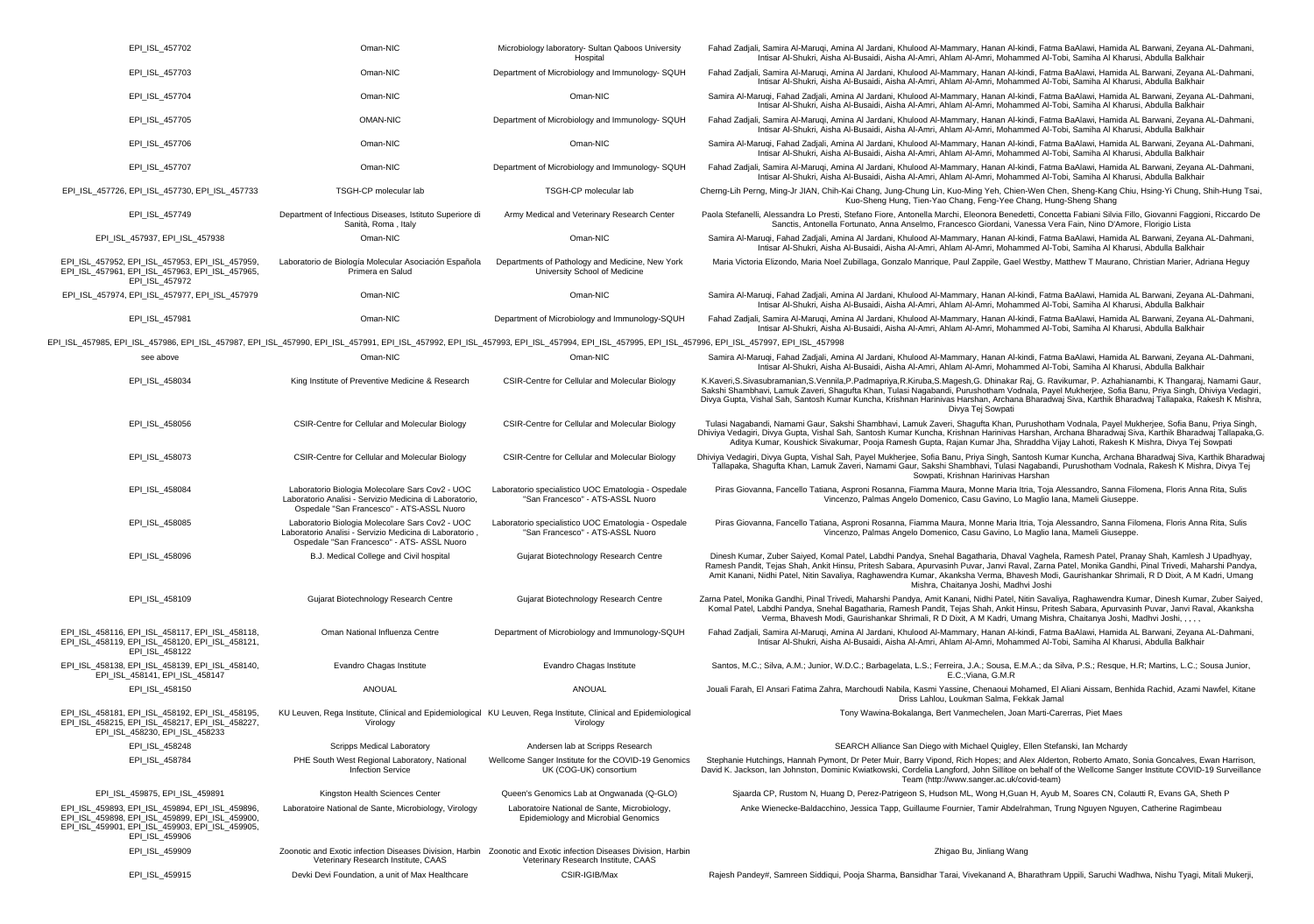|                                                 |                                                                                                                                                                                                                         |                                                                                                                                      | Bansidhar Tarai, Poonam Das, Sujeet Jha, Mohammed Faruq, Vinita Jha, Anurag Agrawal                                                                                                                                                                                                                                                                                                                                                                                                                                                                 |
|-------------------------------------------------|-------------------------------------------------------------------------------------------------------------------------------------------------------------------------------------------------------------------------|--------------------------------------------------------------------------------------------------------------------------------------|-----------------------------------------------------------------------------------------------------------------------------------------------------------------------------------------------------------------------------------------------------------------------------------------------------------------------------------------------------------------------------------------------------------------------------------------------------------------------------------------------------------------------------------------------------|
| EPI_ISL_459953                                  | Institute for Medical Research, Infectious Disease<br>Research Centre, National Institutes of Health, Ministry<br>of Health Malaysia                                                                                    | Institute for Medical Research Infectious Disease<br>Research Centre, National Institutes of Health, Ministry<br>of Health Malaysia  | Suppiah J, Mohd-Zawawi Z, Kamel KA, Ellan K, Kalyanasundram J, Mohd-Zain R, Thayan R                                                                                                                                                                                                                                                                                                                                                                                                                                                                |
| EPI_ISL_459954, EPI_ISL_459955, EPI_ISL_459956  | Institute for Medical Research, Infectious Disease<br>Research Centre, National Institutes of Health, Ministry<br>of Health Malaysia                                                                                    | Institute for Medical Research, Infectious Disease<br>Research Centre, National Institutes of Health, Ministry<br>of Health Malaysia | Suppiah J, Mohd-Zawawi Z, Kamel KA, Ellan K, Kalyanasundram J, Mohd-Zain R, Thayan R                                                                                                                                                                                                                                                                                                                                                                                                                                                                |
| EPI_ISL_459957                                  | Institute for Medical Research, Infectious Disease<br>Research Centre, National Institutes of Health, Minis                                                                                                             | Institute for Medical Research, Infectious Disease<br>Research Centre, National Institutes of Health, Minis                          | Suppiah J, Mohd-Zawawi Z, Kamel KA, Ellan K, Kalyanasundram J, Mohd-Zain R, Thayan R                                                                                                                                                                                                                                                                                                                                                                                                                                                                |
| EPI_ISL_459962                                  | Centogene AG                                                                                                                                                                                                            | Centogene AG                                                                                                                         | Prof. Dr. Peter Bauer, Dr. Krishna Kumar Kandaswamy                                                                                                                                                                                                                                                                                                                                                                                                                                                                                                 |
|                                                 |                                                                                                                                                                                                                         |                                                                                                                                      | EPI_ISL_459965, EPI_ISL_459966, EPI_ISL_459967, EPI_ISL_459968, EPI_ISL_459972, EPI_ISL_459973, EPI_ISL_459974, EPI_ISL_459975, EPI_ISL_459976, EPI_ISL_459977, EPI_ISL_459978, EPI_ISL_459978, EPI_ISL_459976, EPI_ISL_459976                                                                                                                                                                                                                                                                                                                      |
| see above                                       | Institut Pasteur du Maroc                                                                                                                                                                                               | Institut Pasteur du Maroc                                                                                                            | Marion Barbet, Sylvie Behillil, Méline Bizard, Angela Brisebarre, Camille Capel, Etienne Simon-Lorière, Vincent Enouf, Maud Vanpeene, Sylvie van der<br>Werf, Latifa Anga, Abdellah Faouzi, Anass Abbad, Mjid Eloualid, Jalal Nourlil, Anderrahmane Maaroufi                                                                                                                                                                                                                                                                                        |
| EPI ISL 459998                                  | Michigan Department of Health and Human Services,<br><b>Bureau of Laboratories</b>                                                                                                                                      | Michigan Department of Health and Human Services,<br><b>Bureau of Laboratories</b>                                                   | Blankenship HM, Riner D, Soehnlen MK                                                                                                                                                                                                                                                                                                                                                                                                                                                                                                                |
| EPI_ISL_460079                                  | Molecular Virology Unit, Fondazione IRCCS Policlinico<br>San Matteo, Pavia                                                                                                                                              | Laboratory of Virology, INMI Lazzaro Spallanzani<br><b>IRCCS</b>                                                                     | Barbara Bartolini, Cesare E.M. Gruber, Maria R. Capobianchi, Martina Rueca, Antonio Piralla, Fausto Baldanti, Antonino Di Caro                                                                                                                                                                                                                                                                                                                                                                                                                      |
| EPI_ISL_460080                                  | Molecular Virology Unit, Fondazione IRCCS Policlinico<br>San Matteo, Pavia                                                                                                                                              | Laboratory of Virology, INMI Lazzaro Spallanzani<br><b>IRCCS</b>                                                                     | Antonio Piralla, Barbara Bartolini, Fausto Baldanti, Martina Rueca, Antonino Di Caro, Cesare E.M. Gruber, Maria R. Capobianchi                                                                                                                                                                                                                                                                                                                                                                                                                      |
| EPI_ISL_460081                                  | Molecular Virology Unit, Fondazione IRCCS Policlinico<br>San Matteo, Pavia                                                                                                                                              | Laboratory of Virology, INMI Lazzaro Spallanzani<br><b>IRCCS</b>                                                                     | Fausto Baldanti, Martina Rueca, Antonio Piralla, Antonino Di Caro, Maria R. Capobianchi, Cesare E.M. Gruber, Barbara Bartolini                                                                                                                                                                                                                                                                                                                                                                                                                      |
| EPI_ISL_460083                                  | Molecular Virology Unit, Fondazione IRCCS Policlinico<br>San Matteo, Pavia                                                                                                                                              | Laboratory of Virology, INMI Lazzaro Spallanzani<br><b>IRCCS</b>                                                                     | Martina Rueca, Antonino Di Caro, Cesare E.M. Gruber, Barbara Bartolini, Fausto Baldanti, Antonio Piralla, Maria R. Capobianchi                                                                                                                                                                                                                                                                                                                                                                                                                      |
| EPI_ISL_460084                                  | Molecular Virology Unit, Fondazione IRCCS Policlinico<br>San Matteo, Pavia                                                                                                                                              | Laboratory of Virology, INMI Lazzaro Spallanzani<br><b>IRCCS</b>                                                                     | Fausto Baldanti, Antonio Piralla, Martina Rueca, Barbara Bartolini, Maria R. Capobianchi, Cesare E.M. Gruber, Antonino Di Caro                                                                                                                                                                                                                                                                                                                                                                                                                      |
| EPI ISL 460085                                  | Molecular Virology Unit, Fondazione IRCCS Policlinico<br>San Matteo, Pavia                                                                                                                                              | Laboratory of Virology, INMI Lazzaro Spallanzani<br><b>IRCCS</b>                                                                     | Cesare E.M. Gruber, Maria R. Capobianchi, Barbara Bartolini, Fausto Baldanti, Martina Rueca, Antonio Piralla, Antonino Di Caro                                                                                                                                                                                                                                                                                                                                                                                                                      |
| EPI_ISL_460086                                  | Molecular Virology Unit, Fondazione IRCCS Policlinico<br>San Matteo, Pavia                                                                                                                                              | Laboratory of Virology, INMI Lazzaro Spallanzani<br><b>IRCCS</b>                                                                     | Maria R. Capobianchi, Fausto Baldanti, Antonio Piralla, Antonino Di Caro, Barbara Bartolini, Cesare E.M. Gruber, Martina Rueca                                                                                                                                                                                                                                                                                                                                                                                                                      |
| EPI_ISL_460087                                  | Molecular Virology Unit, Fondazione IRCCS Policlinico<br>San Matteo, Pavia                                                                                                                                              | Laboratory of Virology, INMI Lazzaro Spallanzani<br><b>IRCCS</b>                                                                     | Cesare E.M. Gruber, Maria R. Capobianchi, Martina Rueca, Barbara Bartolini, Antonino Di Caro, Antonio Piralla, Fausto Baldanti                                                                                                                                                                                                                                                                                                                                                                                                                      |
| EPI_ISL_460088                                  | Molecular Virology Unit, Fondazione IRCCS Policlinico<br>San Matteo, Pavia                                                                                                                                              | Laboratory of Virology, INMI Lazzaro Spallanzani<br><b>IRCCS</b>                                                                     | Martina Rueca, Barbara Bartolini, Fausto Baldanti, Maria R. Capobianchi, Cesare E.M. Gruber, Antonino Di Caro, Antonio Piralla                                                                                                                                                                                                                                                                                                                                                                                                                      |
| EPI_ISL_460089                                  | Molecular Virology Unit, Fondazione IRCCS Policlinico<br>San Matteo, Pavia                                                                                                                                              | Laboratory of Virology, INMI Lazzaro Spallanzani<br><b>IRCCS</b>                                                                     | Antonino Di Caro, Barbara Bartolini, Martina Rueca, Cesare E.M. Gruber, Antonio Piralla, Fausto Baldanti, Maria R. Capobianchi                                                                                                                                                                                                                                                                                                                                                                                                                      |
| EPI_ISL_460090                                  | Molecular Virology Unit, Fondazione IRCCS Policlinico<br>San Matteo, Pavia                                                                                                                                              | Laboratory of Virology, INMI Lazzaro Spallanzani<br><b>IRCCS</b>                                                                     | Antonio Piralla, Cesare E.M. Gruber, Antonino Di Caro, Maria R. Capobianchi, Martina Rueca, Barbara Bartolini, Fausto Baldanti                                                                                                                                                                                                                                                                                                                                                                                                                      |
| EPI_ISL_460092                                  | Molecular Virology Unit, Fondazione IRCCS Policlinico<br>San Matteo, Pavia                                                                                                                                              | Laboratory of Virology, INMI Lazzaro Spallanzani<br><b>IRCCS</b>                                                                     | Cesare E.M. Gruber, Martina Rueca, Maria R. Capobianchi, Antonino Di Caro, Antonio Piralla, Barbara Bartolini, Fausto Baldanti                                                                                                                                                                                                                                                                                                                                                                                                                      |
| EPI_ISL_460093                                  | Molecular Virology Unit, Fondazione IRCCS Policlinico<br>San Matteo, Pavia                                                                                                                                              | Laboratory of Virology, INMI Lazzaro Spallanzani<br><b>IRCCS</b>                                                                     | Maria R. Capobianchi, Antonio Piralla, Antonino Di Caro, Fausto Baldanti, Martina Rueca, Cesare E.M. Gruber, Barbara Bartolini                                                                                                                                                                                                                                                                                                                                                                                                                      |
| EPI_ISL_460094                                  | Molecular Virology Unit, Fondazione IRCCS Policlinico<br>San Matteo, Pavia                                                                                                                                              | Laboratory of Virology, INMI Lazzaro Spallanzani<br><b>IRCCS</b>                                                                     | Barbara Bartolini, Maria R. Capobianchi, Antonino Di Caro, Antonio Piralla, Cesare E.M. Gruber, Martina Rueca, Fausto Baldanti                                                                                                                                                                                                                                                                                                                                                                                                                      |
| EPI_ISL_460235, EPI_ISL_460336                  | Massachusetts General Hospital                                                                                                                                                                                          | and MIT                                                                                                                              | Infectious Disease Program, Broad Institute of Harvard Lemieux, J.E., Siddle, K.J., Shaw, B., Adams, G., Pierce, V., Turbett, S., Anahtar, M., Branda, J., Slater, D., Harris, J., Lin, A.E., Gladden-Young, A., Lagerborg, K.<br>Rudy, M., DeRuff, K., Carter, A., Normandin, E., Bauer, M., Reilly, S., Tomkins-Tinch, C., Loreth, C., Chaluvadi, S., Neumann, A., Cusick, C., Chapman, S.B.<br>Gnirke,A., Flowers,K., Cerrato,F., Birren,B.W., Gallagher,G., Smole,S., Park,D.J., MacInnis,B.L., Ryan,E., LaRocque,R., Rosenberg,E., Sabeti,P.C. |
| EPI_ISL_460604                                  | Molecular diagnostic laboratory of Federal Budget<br>Institution of Science "Central Research Institute of<br>Epidemiology" of The Federal Service on Customers'<br>Rights Protection and Human Well-being Surveillance | Group of Genomics and Postgenomic Technologies of<br>Central Research Institute of Epidemilology                                     | Speranskaya AS, Kaptelova VV, Samoilov AE, Korneenko EV, Tivanova EV, Shipulina OY, Akimkin VG                                                                                                                                                                                                                                                                                                                                                                                                                                                      |
| EPI_ISL_460617, EPI_ISL_460618, EPI_ISL_460619  | unknown                                                                                                                                                                                                                 | Physiology                                                                                                                           | Pence, S., Caykara, B., Pence, H.H., Tekin, S., Yiyit, N., Cevher Keskin, B., Kara, A.                                                                                                                                                                                                                                                                                                                                                                                                                                                              |
|                                                 |                                                                                                                                                                                                                         |                                                                                                                                      | EPI_ISL_460684, EPI_ISL_460766, EPI_ISL_460816, EPI_ISL_460834, EPI_ISL_460835, EPI_ISL_460845, EPI_ISL_460844, EPI_ISL_460872, EPI_ISL_460903, EPI_ISL_460903, EPI_ISL_460905, EPI_ISL_460923, EPI_ISL_460923, EPI_ISL_460938<br>EPI_ISL_460971, EPI_ISL_460979, EPI_ISL_460994, EPI_ISL_461101, EPI_ISL_461177, EPI_ISL_461182, EPI_ISL_461207, EPI_ISL_461230, EPI_ISL_461234, EPI_ISL_461276, EPI_ISL_461276, EPI_ISL_461276, EPI_ISL_461321, EPI_ISL_461321                                                                                    |
| see above                                       | Dutch COVID-19 response team                                                                                                                                                                                            | <b>Erasmus Medical Center</b>                                                                                                        | Bas Oude Munnink, David Nieuwenhuijse, Reina Sikkema, Claudia Schapendonk, Irina Chestakova, Anne van der Linden, Theo Bestebroer, Stefan van<br>Nieuwkoop, Mark Pronk, Pascal Lexmond, Corien Swaan, Manon Haverkate, Madelief Mollers, Mart Stein, Sandra Kengne Kamga Mobou, Jeroen van<br>Kampen, Jolanda Voermans, Aura Timen, Corine GeurtsvanKessel, Annemiek van der Eijk, Richard Molenkamp, Marion Koopmans, on behalf of the Dutch<br>national COVID-19 response team.                                                                   |
| EPI_ISL_461473                                  | UW Virology Lab                                                                                                                                                                                                         | UW Virology Lab                                                                                                                      | Pavitra Roychoudhury, Amin Addetia, Hong Xie, Lasata Shrestha, Truong Nguyen, Meei-Li Huang, Keith Jerome, Alexander Greninger                                                                                                                                                                                                                                                                                                                                                                                                                      |
| EPI_ISL_461488                                  | B.J. Medical College and Civil hospital                                                                                                                                                                                 | Gujarat Biotechnology Research Centre                                                                                                | Pragya Sharma, Tejas Shah, Ankit Hinsu, Pritesh Sabara, Apurvasinh Puvar, Janvi Raval, Zarna Patel, Monika Gandhi, Pinal Trivedi, Maharshi Pandya<br>Nidhi Patel, Nitin Savaliya, Raghawendra Kumar, Dinesh Kumar, Zuber Saiyed, Komal Patel, Labdhi Pandya, Snehal Bagatharia, Pranay Shah, Kamlesh J<br>Upadhyay, R D Dixit, A M Kadri, Harsh Bakshi, Chaitanya Joshi, Madhvi Joshi,                                                                                                                                                              |
| EPI_ISL_461490                                  | B.J. Medical College and Civil hospital                                                                                                                                                                                 | Gujarat Biotechnology Research Centre                                                                                                | Afzal Ansari, Pritesh Sabara, Apurvasinh Puvar, Janvi Raval, Zarna Patel, Monika Gandhi, Pinal Trivedi, Maharshi Pandya, Nidhi Patel, Nitin Savaliya,<br>Raghawendra Kumar, Dinesh Kumar, Zuber Saiyed, Komal Patel, Labdhi Pandya, Snehal Bagatharia, Pranay Shah, Kamlesh J Upadhyay, Tejas Shah,<br>Ankit Hinsu, R D Dixit, A M Kadri, Harsh Bakshi, Chaitanya Joshi, Madhvi Joshi,                                                                                                                                                              |
| EPI ISL 461491                                  | B.J. Medical College and Civil hospital                                                                                                                                                                                 | Gujarat Biotechnology Research Centre                                                                                                | Fenil Patel, Apurvasinh Puvar, Janvi Raval, Zarna Patel, Monika Gandhi, Pinal Trivedi, Maharshi Pandya, Nidhi Patel, Nitin Savaliya, Raghawendra Kumar,<br>Dinesh Kumar, Zuber Saiyed, Komal Patel, Labdhi Pandya, Snehal Bagatharia, Pranay Shah, Kamlesh J Upadhyay, Tejas Shah, Ankit Hinsu, Pritesh<br>Sabara, R D Dixit, A M Kadri, Harsh Bakshi, Chaitanya Joshi, Madhvi Joshi,                                                                                                                                                               |
| EPI_ISL_461720                                  | Virology Department, Royal Infirmary of Edinburgh,<br>NHS Lothian / School of Biological Sciences, University<br>of Edinburgh / Institute of Genetics and Molecular<br>Medicine, University of Edinburgh                | COVID-19 Genomics UK (COG-UK) Consortium                                                                                             | McHugh M, Dewar R, Rooke S, Gallagher M, Balcaza C, O'Toole Á, Scher E, Hill V, McCrone JT, Colquhoun R, Yu X, Jackson B, Rambaut A, Williams TC.<br>Templeton K                                                                                                                                                                                                                                                                                                                                                                                    |
| EPI_ISL_461963, EPI_ISL_461965, EPI_ISL_461967, | Queens Medical Centre, Clinical Microbiology                                                                                                                                                                            | COVID-19 Genomics UK (COG-UK) Consortium                                                                                             | Gemma Clark, Wendy Smith, Manjinder Khakh, Hannah Howson-Wells, Jonathan Ball, Patrick McClure, Joseph Chappell, Theocharis Tsoleridis, Nadine                                                                                                                                                                                                                                                                                                                                                                                                      |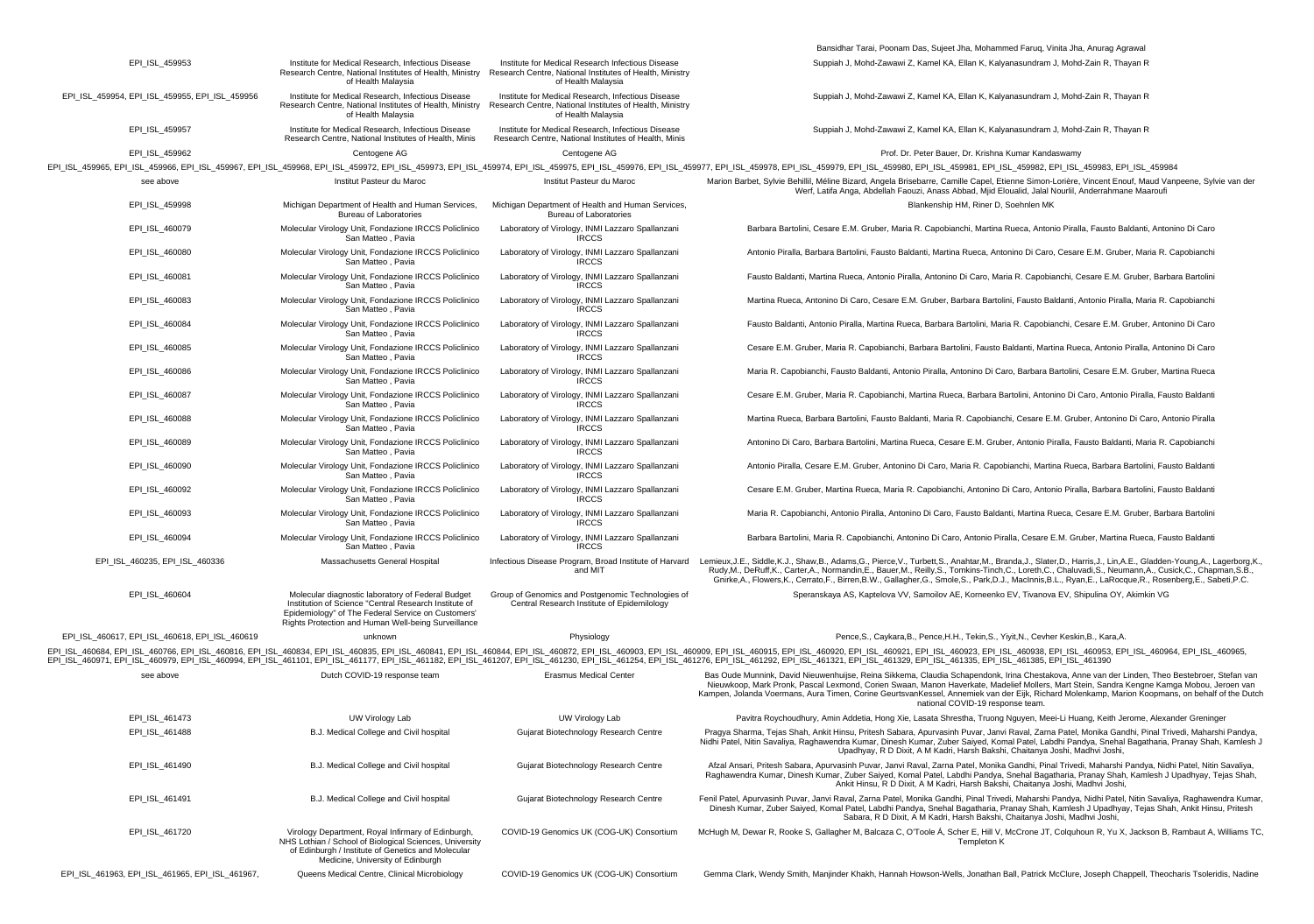| EPI_ISL_461968                                                                                                                                       | Department / DeepSeq Nottingham                                                                                                             |                                                                                                      | Holmes, Matthew Carlisle, Christopher Moore, Fei Sang, Johnny Debebe, Victoria Wright, Matthew Loose                                                                                                                                                                                                                                                                                                                                                             |
|------------------------------------------------------------------------------------------------------------------------------------------------------|---------------------------------------------------------------------------------------------------------------------------------------------|------------------------------------------------------------------------------------------------------|------------------------------------------------------------------------------------------------------------------------------------------------------------------------------------------------------------------------------------------------------------------------------------------------------------------------------------------------------------------------------------------------------------------------------------------------------------------|
| EPI ISL 462091                                                                                                                                       | National Institute of Laboratory Medicine and Referral<br>Center                                                                            | Genomic Research Lab, BCSIR                                                                          | Iffat Jahan, Abu Sayeed Mohammad Mahmud, Mohammad Samir Uzzaman, Eshrar Osman, Md. Ahasan Habib, Shahina Akter, Tanjina Akhter Banu, Barna<br>Goswami, Md. Saddam Hossain, Tasnim Nafisa, Md. Maruf Ahmed Molla, Mahmuda Yeasmin, Asish Kumar Ghos, Bayzid Bin Monir, Arifa Akram, Sheikh<br>Md. Selim Al Din, Salek Ahmed Sajib, Utpal Chandra Ray, Md. Salim Khan                                                                                              |
| EPI_ISL_462092                                                                                                                                       | National Institute of Laboratory Medicine and Referral<br>Center                                                                            | Genomic Research Lab, BCSIR                                                                          | Shahina Akter, Abu Sayeed Mohammad Mahmud, Mohammad Samir Uzzaman, Eshrar Osman, Md. Ahasan Habib, Tanjina Akhter Banu, Barna Goswami,<br>Iffat Jahan, Md. Saddam Hossain, Tasnim Nafisa, Md. Maruf Ahmed Molla, Mahmuda Yeasmin, Asish Kumar Ghos, Bayzid Bin Monir, Arifa Akram, Sheikh<br>Md. Selim Al Din, Salek Ahmed Sajib, Utpal Chandra Ray, Md. Salim Khan                                                                                              |
| EPI_ISL_462094, EPI_ISL_462095, EPI_ISL_462096                                                                                                       | National Institute of Laboratory Medicine and Referral<br>Center                                                                            | Genomic Research Lab, BCSIR                                                                          | Abu Sayeed Mohammad Mahmud, Mohammad Samir Uzzaman, Eshrar Osman, Md. Ahasan Habib, Tanjina Akhter Banu, Shahina Akter, Barna Goswami.<br>Iffat Jahan, Md. Saddam Hossain, Tasnim Nafisa, Md. Maruf Ahmed Molla, Mahmuda Yeasmin, Asish Kumar Ghosh, Bayzid Bin Monir, Arifa Akram, Sheikh<br>Md. Selim Al Din, Salek Ahmed Sajib, Utpal Chandra Ray, Md. Salim Khan                                                                                             |
| EPI_ISL_462154, EPI_ISL_462236, EPI_ISL_462248,<br>EPI_ISL_462252, EPI_ISL_462270, EPI_ISL_462271,<br>EPI_ISL_462272, EPI_ISL_462273, EPI_ISL_462274 | KU Leuven, Rega Institute, Clinical and Epidemiological KU Leuven, Rega Institute, Clinical and Epidemiological<br>Virology                 | Virology                                                                                             | Tony Wawina-Bokalanga, Bert Vanmechelen, Joan Marti-Carerras, Piet Maes                                                                                                                                                                                                                                                                                                                                                                                          |
| EPI_ISL_462412, EPI_ISL_462422, EPI_ISL_462427, EPI_ISL_462428, EPI_ISL_462433                                                                       |                                                                                                                                             |                                                                                                      | EPI_ISL_462283, EPI_ISL_462286, EPI_ISL_462293, EPI_ISL_462306, EPI_ISL_462321, EPI_ISL_462322, EPI_ISL_462335, EPI_ISL_462355, EPI_ISL_462356, EPI_ISL_462356, EPI_ISL_462377, EPI_ISL_462377, EPI_ISL_462377, EPI_ISL_462377                                                                                                                                                                                                                                   |
| see above                                                                                                                                            | National Public Health Laboratory, National Centre for National Public Health Laboratory, National Centre for<br><b>Infectious Diseases</b> | <b>Infectious Diseases</b>                                                                           | Mak TM, Octavia S, Chavatte JM, Cui L, Lin RTP                                                                                                                                                                                                                                                                                                                                                                                                                   |
| EPI ISL 462470, EPI ISL 462471, EPI ISL 462472, EPI ISL 462473, EPI ISL 462474, EPI ISL 462475                                                       |                                                                                                                                             |                                                                                                      | EPI ISL 462450, EPI ISL 462451, EPI ISL 462452, EPI ISL 462453, EPI ISL 462456, EPI ISL 462456, EPI ISL 462458, EPI ISL 462458, EPI ISL 462458, EPI ISL 462458, EPI ISL 462458, EPI ISL 462454, EPI ISL 4624548, EPI ISL 46245                                                                                                                                                                                                                                   |
| see above                                                                                                                                            | Clinical Center, University of Saraievo                                                                                                     | Charite Universitatsmedizin Berlin, Institute of Virology                                            | Victor M Corman, Jorn Beheim-Schwarzbach, Barbara Muehlemann, Talitha Veith, Julia Schneider, Terry Jones, Amela Dedeic-Ljubovic, Irma<br>Salimovic-Besic, Suzana Arapcic, Almedina Hadzihasanovic-Moro, Selma Mutevelic, Christian Drosten                                                                                                                                                                                                                      |
| EPI ISL 462480                                                                                                                                       | Institute of Human Genetics, Polish Academy of<br>Sciences                                                                                  | Institute of Human Genetics, Polish Academy of<br>Sciences                                           | Szymon Hryhorowicz, Adam Ustaszewski, Emilia Lis, Marta Kaczmarek-Ry, Micha Witt, Andrzej Pawski                                                                                                                                                                                                                                                                                                                                                                 |
| EPI_ISL_462753                                                                                                                                       | University Clinical Hospital of Mostar                                                                                                      | University of Sarajevo Veterinary Faculty                                                            | Goletic, T., Softic, A., Goletic, S., Ostojic, M., Hukic, M., Eterovic, T., Seho-Alic, A.                                                                                                                                                                                                                                                                                                                                                                        |
| EPI_ISL_462902                                                                                                                                       | Minnesota Department of Health, Public Health<br>Laboratory                                                                                 | Minnesota Department of Health, Public Health<br>Laboratory                                          | Matt Plumb, Jacob Garfin, and Xiong Wang                                                                                                                                                                                                                                                                                                                                                                                                                         |
| EPI_ISL_462995, EPI_ISL_462996, EPI_ISL_462997,<br>EPI ISL 462998, EPI ISL 462999, EPI ISL 463000                                                    | <b>Molecular Genetics</b>                                                                                                                   | <b>Molecular Genetics</b>                                                                            | Gomez, J., Coto, E.                                                                                                                                                                                                                                                                                                                                                                                                                                              |
| EPI_ISL_463007                                                                                                                                       | Department of Laboratory Medicine, National Taiwan<br><b>University Hospital</b>                                                            | Microbial Genomics Core Lab, National Taiwan<br>University Centers of Genomic and Precision Medicine | Shiou-Hwei Yeh, You-Yu Lin, Ya-Yun Lai, Chiao-Ling Li, Shan-Chwen Chang, Pei-Jer Chen, Sui-Yuan Chang                                                                                                                                                                                                                                                                                                                                                            |
| EPI_ISL_463024                                                                                                                                       | Institute of Life Sciences, Bhubaneswar                                                                                                     | Immunogenomics lab, Institute of Life Sciences,<br>Bhubaneswar                                       | Sunil Raghav, Arup Ghosh, Atimukta Jha, Viplov K. Biswas, Swati Madhulika, Manasi Priyadarshini, Shuchi Smita, Kaushik Sen, Hiren G. Dodia, Deepak<br>Singh, Jeky Chawla, Shamima Ansari, Rupesh Dash, Soma Chattopadhyay, Ghulam Hussain Syed, Shanti Senapati, Tushar K. Beuria, Rajeeb Swain, Puni<br>Prasad, ILS COVID-19 TEAM, Orissa COVID-19 Study Group, DBT's PAN-INDIA 1000 SARS-CoV2 RNA genome sequencing consortium, Ajay Parida                    |
| EPI_ISL_463039                                                                                                                                       | Institute of Life Sciences, Bhubaneswar                                                                                                     | Immunogenomics lab, Institute of Life Sciences,<br>Bhubaneswar                                       | Sunil Raghav, Arup Ghosh, Atimukta Jha, Viplov K. Biswas, Swati Madhulika, Manasi Priyadarshini, Shuchi Smita, O. P. Shriwas, Priyanka Mohapatra,<br>Satya Ranjan Sahu, Aliva Minz, Debyashrita Barik, Rupesh Dash, Soma Chattopadhyay, Ghulam Hussain Syed, Shanti Senapati, Tushar K. Beuria, Rajeeb<br>Swain, Punit Prasad, ILS COVID-19 TEAM, Orissa COVID-19 Study Group, DBT's PAN-INDIA 1000 SARS-CoV2 RNA genome sequencing consortium,<br>Ajay Parida   |
| EPI_ISL_463061                                                                                                                                       | Institute of Life Sciences, Bhubaneswar                                                                                                     | Immunogenomics lab, Institute of Life Sciences,<br>Bhubaneswar                                       | Sunil Raghav, Arup Ghosh, Atimukta Jha, Viplov K. Biswas, Swati Madhulika, Manasi Priyadarshini, Shuchi Smita, Sifu Agarwal, Sanchari Chatterjee, Avula<br>Kiran, Parej Nath, Supriya Suman, Rina Yadav, Rupesh Dash, Soma Chattopadhyay, Ghulam Hussain Syed, Shanti Senapati, Tushar K. Beuria, Rajeeb<br>Swain, Punit Prasad, ILS COVID-19 TEAM, Orissa COVID-19 Study Group, DBT's PAN-INDIA 1000 SARS-CoV2 RNA genome sequencing consortium,<br>Ajay Parida |
| EPI_ISL_463127, EPI_ISL_463130                                                                                                                       | Virginia DCLS                                                                                                                               | Virginia DCLS                                                                                        | Virginia DCLS                                                                                                                                                                                                                                                                                                                                                                                                                                                    |
| EPI_ISL_463298                                                                                                                                       | <b>Ochsner Health</b>                                                                                                                       | Bioinfoexperts, LLC                                                                                  | Susanna L. Lamers, David J. Nolan, Rebecca Rose, Sissy Cross, David Moraga Amador, Tong Yang, Luke Caruso, Wayra Navia, Lydia Von Borstel, Xiao<br>Hui Zhou, Amy Feehan, Julia-Garcia-Diaz                                                                                                                                                                                                                                                                       |
| EPI ISL 463338, EPI ISL 463444, EPI ISL 463610,<br>EPI ISL 463633, EPI ISL 463635, EPI ISL 463648,<br>EPI_ISL_463649, EPI_ISL_463659                 | Washington State Department of Health                                                                                                       | Seattle Flu Study                                                                                    | Chu et al                                                                                                                                                                                                                                                                                                                                                                                                                                                        |
| EPI_ISL_463740                                                                                                                                       | Mohammed Bin Rashid University of Medicine and<br><b>Health Sciences</b>                                                                    | Al Jalila Genomics Center                                                                            | Ahmad Abou Tayoun, Tom Loney, Hamda Khansaheb, Sathishkumar Ramaswamy, Divinlal Harilal, Zulfa Omar Deesi, Rupa Murthy Varghese, Hanan A<br>Suwaidi, Abdulmajeed Alkhaja, Mohammed Uddin, Rifat Hamoudi, Rabih Halwani, Abiola Catherine Senok, Qutayba Hamid, Norbert Nowotny, Alawi<br>Alsheikh-Ali                                                                                                                                                            |
| EPI_ISL_463896                                                                                                                                       | Shaoxing Center for Disease Control and Prevention                                                                                          | Department of Pathology and Laboratory Medicine,<br>University of California Los Angeles             | Jinkun Chen, Evann E. Hilt, Huan Wu, Zhuojing Jiang, QinChao Zhang, JiLing Wang, Yifang Wang, Fan Li, Ziqin Li, Jialiang Tang, Shangxin Yang                                                                                                                                                                                                                                                                                                                     |
| EPI ISL 463906, EPI ISL 463917, EPI ISL 463930,<br>EPI_ISL_463942, EPI_ISL_463947, EPI_ISL_463968                                                    | Laboratoire de microbiologie, Hopital de Verdun                                                                                             | Smith Laboratory, Centre de Recherche CHU<br>Sainte-Justine                                          | Martin Smith, Marieke Rozendaal, Ivan Pavlov                                                                                                                                                                                                                                                                                                                                                                                                                     |
| EPI_ISL_463981, EPI_ISL_463988                                                                                                                       | Toronto Invasive Bacterial Diseases Network                                                                                                 | <b>McMaster University</b>                                                                           | Allison McGeer, Patryk Aftanas, Angel Li, Kuganya Nirmalarajah, Samira Mubareka, Andrew G. McArthur                                                                                                                                                                                                                                                                                                                                                              |
| EPI_ISL_463996, EPI_ISL_464007, EPI_ISL_464008                                                                                                       | Unity Health Toronto                                                                                                                        | Ontario Institute for Cancer Research                                                                | Ramzi Fattouh, Larissa M. Matukas, Mark Downing, Annette Gower, Karel Boissinot, Samira Mubareka, TIBDN, Ilinca Lungu, Bernard Lam, Jeremy Johns, Paul<br>Krzyzanowski, Richard de Borja, Philip Zuzarte, Jared Simpson                                                                                                                                                                                                                                          |
| EPI_ISL_464072                                                                                                                                       | KU Leuven, Rega Institute, Clinical and Epidemiological KU Leuven, Rega Institute, Clinical and Epidemiological<br>Virology                 | Virology                                                                                             | Tony Wawina-Bokalanga, Bert Vanmechelen, Joan Marti-Carerras, Piet Maes                                                                                                                                                                                                                                                                                                                                                                                          |
| EPI ISL 464092, EPI ISL 464093, EPI ISL 464094                                                                                                       | Laboratory Medicine                                                                                                                         | Department of Laboratory Medicine, Lin-Kou Chang<br>Gung Memorial Hospital, Taoyuan, Taiwan          | Kuo-Chien Tsao, Yu-Nong Gong, Shu-Li Yang, Yi-Chun Liu, Chung-Guei Huang, Mei-Jen Hsiao, Po-Wei Huang, Cheng-Ta Yang, Cheng-Hsun Chiu,<br>Peng-Nien Huang, Kuo-Ming Lee, Guang-Wu Chen, Shin-Ru Shih                                                                                                                                                                                                                                                             |
| EPI_ISL_464160                                                                                                                                       | National Institute of Laboratory Medicine and Referral<br>Center                                                                            | Genomic Research Lab, BCSIR                                                                          | Shahina Akter, Abu Sayeed Mohammad Mahmud, Mohammad Samir Uzzaman, Eshrar Osman, Md. Ahasan Habib, Tanjina Akhter Banu, Md. Murshed<br>Hasan Sarker, Barna Goswami, Iffat Jahan, Md. Saddam Hossain, Tasnim Nafisa, Md. Maruf Ahmed Molla, Mahmuda Yeasmin, Asish Kumar Ghosh, Arifa<br>Akram, A. K. M. Shamsuzzaman, Sheikh Md. Selim Al Din, Utpal Chandra Ray, Salek Ahmed Sajib, Md. Salim Khan                                                              |
| EPI_ISL_464161, EPI_ISL_464162                                                                                                                       | National Institute of Laboratory Medicine and Referral<br>Center                                                                            | Genomic Research Lab, BCSIR                                                                          | Md. Ahasan Habib, Abu Sayeed Mohammad Mahmud, Mohammad Samir Uzzaman, Eshrar Osman, Shahina Akter, Tanjina Akhter Banu, Md. Murshed<br>Hasan Sarker, Barna Goswami, Iffat Jahan, Md. Saddam Hossain, Tasnim Nafisa, Md. Maruf Ahmed Molla, Mahmuda Yeasmin, Asish Kumar Ghosh, Arifa<br>Akram, A. K. M. Shamsuzzaman, Sheikh Md. Selim Al Din, Utpal Chandra Ray, Salek Ahmed Sajib, Md. Salim Khan                                                              |
| EPI_ISL_464164                                                                                                                                       | National Institute of Laboratory Medicine and Referral<br>Center                                                                            | Genomic Research Lab, BCSIR                                                                          | Tanjina Akhter Banu, Abu Sayeed Mohammad Mahmud, Mohammad Samir Uzzaman, Eshrar Osman, Md. Ahasan Habib, Shahina Akter, Md. Murshed<br>Hasan Sarker, Barna Goswami, Iffat Jahan, Md. Saddam Hossain, Tasnim Nafisa, Md. Maruf Ahmed Molla, Mahmuda Yeasmin, Asish Kumar Ghosh, Arifa<br>Akram, A. K. M. Shamsuzzaman, Sheikh Md. Selim Al Din, Utpal Chandra Ray, Salek Ahmed Sajib, Md. Salim Khan                                                              |
| EPI_ISL_464165                                                                                                                                       | National Institute of Laboratory Medicine and Referral<br>Center                                                                            | Genomic Research Lab, BCSIR                                                                          | Barna Goswami, Abu Sayeed Mohammad Mahmud, Mohammad Samir Uzzaman, Eshrar Osman, Md. Ahasan Habib, Shahina Akter, Tanjina Akhter Banu,<br>Md. Murshed Hasan Sarker, Iffat Jahan, Md. Saddam Hossain, Tasnim Nafisa, Md. Maruf Ahmed Molla, Mahmuda Yeasmin, Asish Kumar Ghosh, Arifa<br>Akram, A. K. M. Shamsuzzaman, Sheikh Md. Selim Al Din, Utpal Chandra Ray, Salek Ahmed Sajib, Md. Salim Khan                                                              |